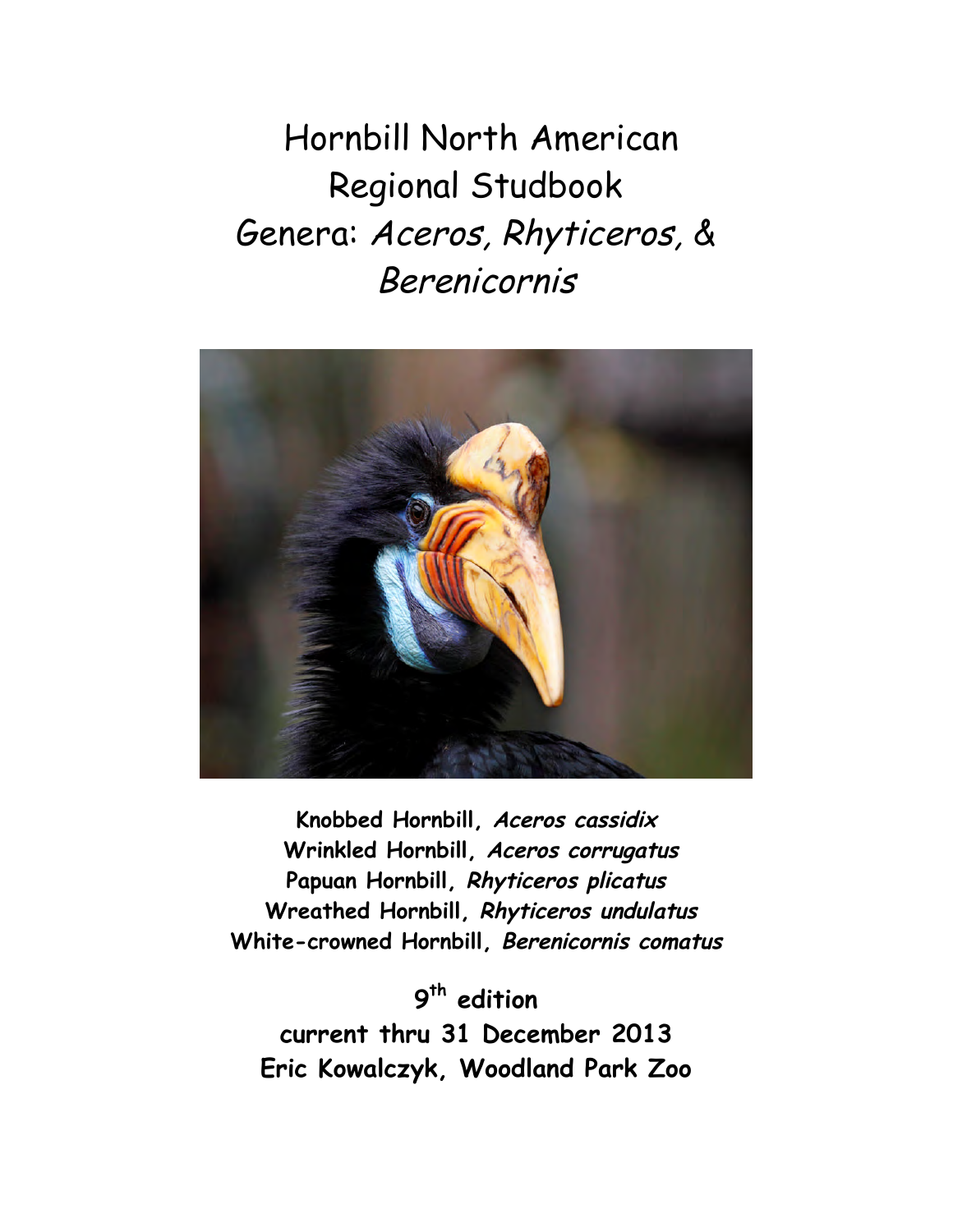# **HORNBILL NORTH AMERICAN REGIONAL STUDBOOK GENERA: Aceros, Rhyticeros, and Berenicornis**

**Knobbed Hornbill (Aceros cassidix) Wrinkled Hornbill (Aceros corrugatus) Papuan Hornbill (Rhyticeros plicatus) Wreathed Hornbill (Rhyticeros undulatus) White-crowned Hornbill (Berenicornis comatus)**



9th Edition (current through 31 December 2013)

Prepared by:

Eric Kowalczyk Studbook Keeper Woodland Park Zoo 601 N. 59<sup>th</sup> St Seattle, WA 98103 (206) 548-2541 FAX: (206) 632-2556 email: eric.kowalczyk@zoo.org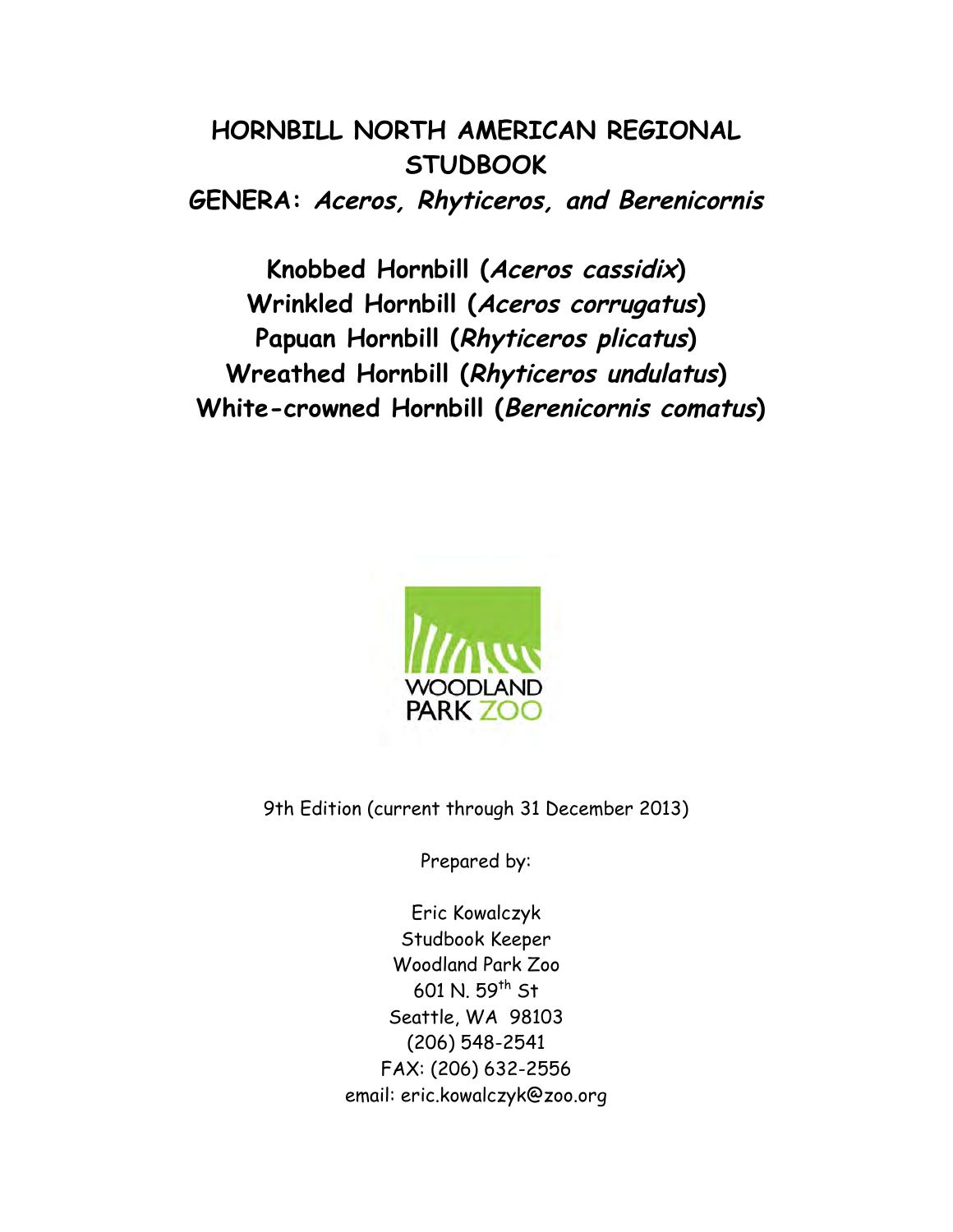# **HORNBILL NORTH AMERICAN REGIONAL STUDBOOK GENERA: Aceros, Rhyticeros, and Berenicornis**

# **TABLE OF CONTENTS**

| INTRODUCTION                          | 1                       |
|---------------------------------------|-------------------------|
| Studbook Scope                        | 1                       |
| Format                                | $\overline{c}$          |
| <b>Conventions Used</b>               | $\overline{\mathbf{4}}$ |
| <b>KNOBBED HORNBILL</b>               | 5                       |
| <b>General Information</b>            | 5                       |
| Studbook Reports                      | 7                       |
| Listed by location                    | $\overline{7}$          |
| <b>Historical Captive Populations</b> | 8                       |
| Living, current to last location      | 13                      |
| <b>WRINKLED HORNBILL</b>              | 16                      |
| <b>General Information</b>            | 16                      |
| Studbook Reports                      | 19                      |
| Listed by location                    | 19                      |
| <b>Historical Captive Population</b>  | 21                      |
| Living, current to last location      | 35                      |
| <b>PAPUAN HORNBILL</b>                | 42                      |
| <b>General Information</b>            | 42                      |
| Studbook Reports                      | 44                      |
| Listed by location                    | 44                      |
| <b>Historical Captive Population</b>  | 45                      |
| Living, current to last location      | 50                      |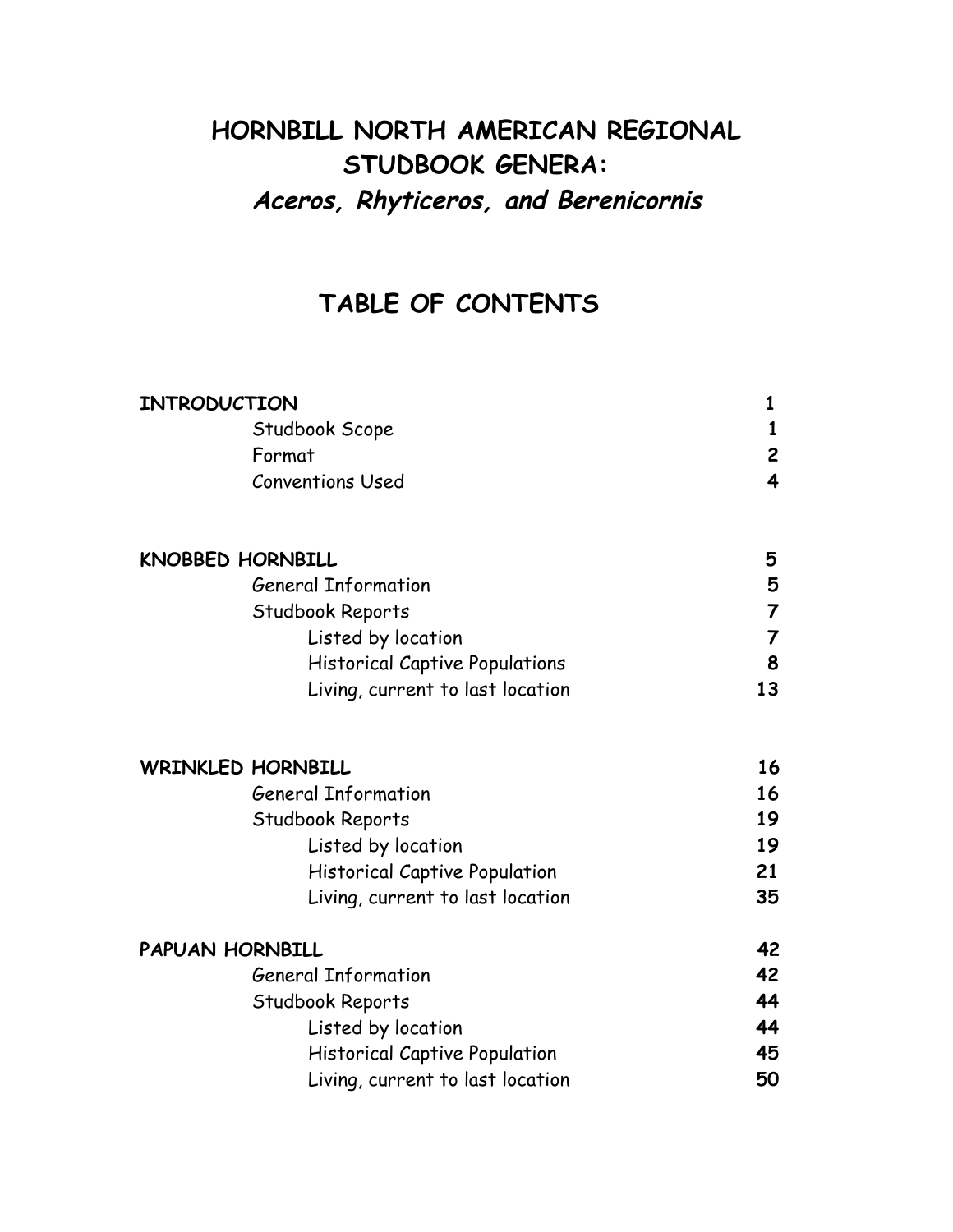| <b>WREATHED HORNBILL</b>             | 52 |
|--------------------------------------|----|
| <b>General Information</b>           | 52 |
| Studbook Reports                     | 55 |
| Listed by location                   | 55 |
| <b>Historical Captive Population</b> | 57 |
| Living, current to last location     | 67 |
| WHITE-CROWNED HORNBILL               | 71 |
| <b>General Information</b>           | 71 |
| Studbook Reports                     | 73 |
| Listed by location                   | 73 |
| <b>Historical Captive Population</b> | 74 |
| Living, current to last location     | 77 |

| HORNBILL NEST ADOPTION PROGRAM | 78 |
|--------------------------------|----|
| <b>INSTITUTIONAL LISTINGS</b>  | 80 |
| APPENDIX: WRITHED HORNBILL     | 89 |
| <b>ACKNOWLEDGMENTS</b>         | 93 |
| <b>BIBLIOGRAPHY</b>            | 94 |
| STUDBOOK DISCLAIMER            | 98 |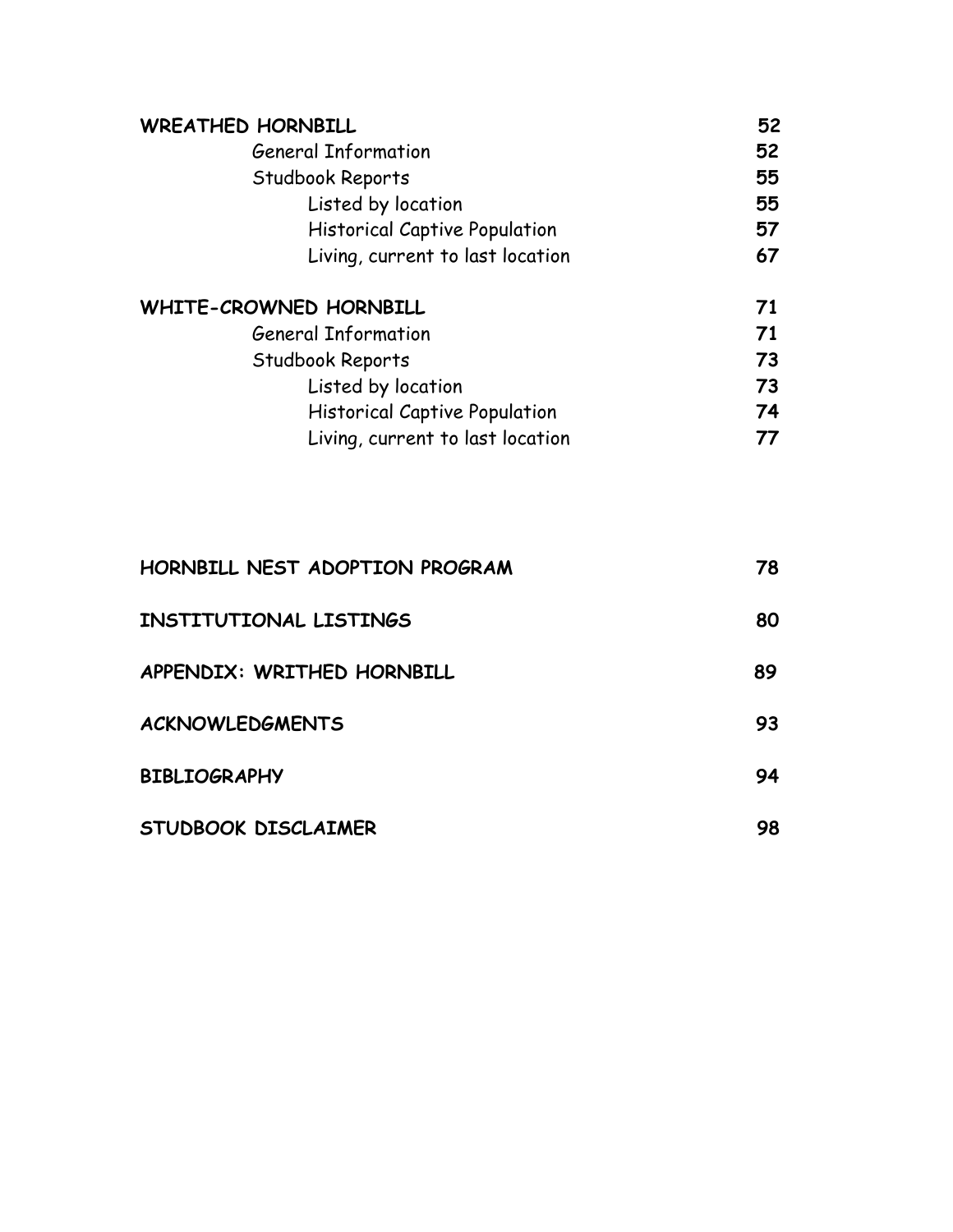## **INTRODUCTION**

#### **Studbook Scope**

The second edition of the Aceros North American Regional Studbook was current through 31 December 2003. The taxonomy used there, which had been accepted by the Coraciiformes TAG, was based on Kemp (1995). Kemp listed 11 species in this genus, which he further divided into three subgenera: Aceros, Rhyticeros, and Berenicornis. The third edition, (current through 31 December 2006) used Kemp's taxonomy as listed in The Handbook of Birds of the World, volume 6 (Del Hoyo et al, 2001). This latter reference is what has been accepted by the 2012 Coraciiformes Regional Collection Plan. Five of these species are covered in this ninth edition.

Of particular note, two species are listed under the genus Rhyticeros (plicatus and undulatus) and the White-crowned hornbill (Aceros comatus) is now listed in the genus Berenicornis. Since there are so few captive birds, it was decided to keep track of these latter three species in this "Aceros" studbook. In addition, although there are no Aceros leucocephalus in North American collections, I have chosen to keep the historical data available here (see Appendix).

Historical records exist for two other Aceros species that are not included in this studbook. A male Rufous-necked hornbill (Aceros nipalensis) arrived at Philadelphia Zoological Garden on 19 May 1909 and died on 10 July 1909. 2.1 Sumba wreathed hornbills (Aceros everetti) arrived at the San Diego Zoological Gardens on 29 September 1955 (male #005960 died on 31 December 1960; female #005961 died on 31 December 1960; and male #005962 died on 23 July 1974). They are mentioned here for historical purposes.

A total of 552 historical entries (of which 121 are living and not "ltf") are listed in these studbooks. Data are current through 31 December 2013.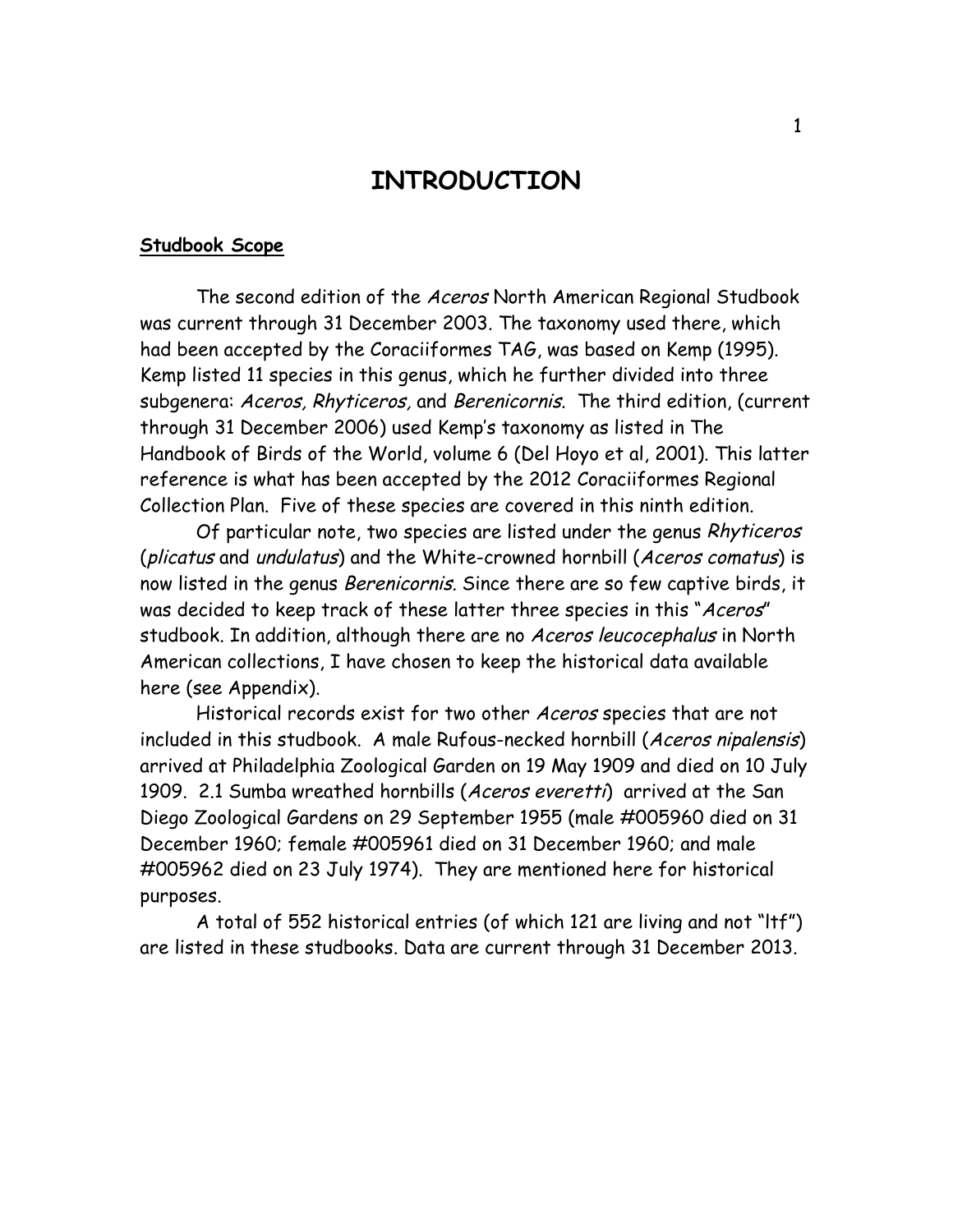## **Format**

The Aceros North American Regional Studbook utilizes the **S**ingle **P**opulation **A**nalysis and **R**ecord **K**eeping **S**ystem (SPARKS) software, version 1.56beta.

| Column          | Definition                                                                                                                                                                                               |  |  |  |  |  |  |
|-----------------|----------------------------------------------------------------------------------------------------------------------------------------------------------------------------------------------------------|--|--|--|--|--|--|
| Studbook number | A unique number assigned to a bird when it<br>is entered in the studbook.                                                                                                                                |  |  |  |  |  |  |
| Sex             | $M=$ male; $F=$ female; $P=$ unknown.                                                                                                                                                                    |  |  |  |  |  |  |
| Hatch Date      | Date of hatch (day/month/year). This date<br>is either actual, estimated or unknown.<br>Estimated hatch dates were used when the<br>receiving institution recorded this estimate<br>on the taxon report. |  |  |  |  |  |  |
| Sire/Dam        | Studbook number of the parents if known;<br>WILD if parents were from the wild;<br>UNK if captive hatched birds are of<br>unknown parentage.                                                             |  |  |  |  |  |  |
| Location        | Specimen location listed from earliest<br>to most current.                                                                                                                                               |  |  |  |  |  |  |
| Date            | Date of arrival (day/month/year) at<br>institution. If arrival date is unknown,<br>an estimated date is used.                                                                                            |  |  |  |  |  |  |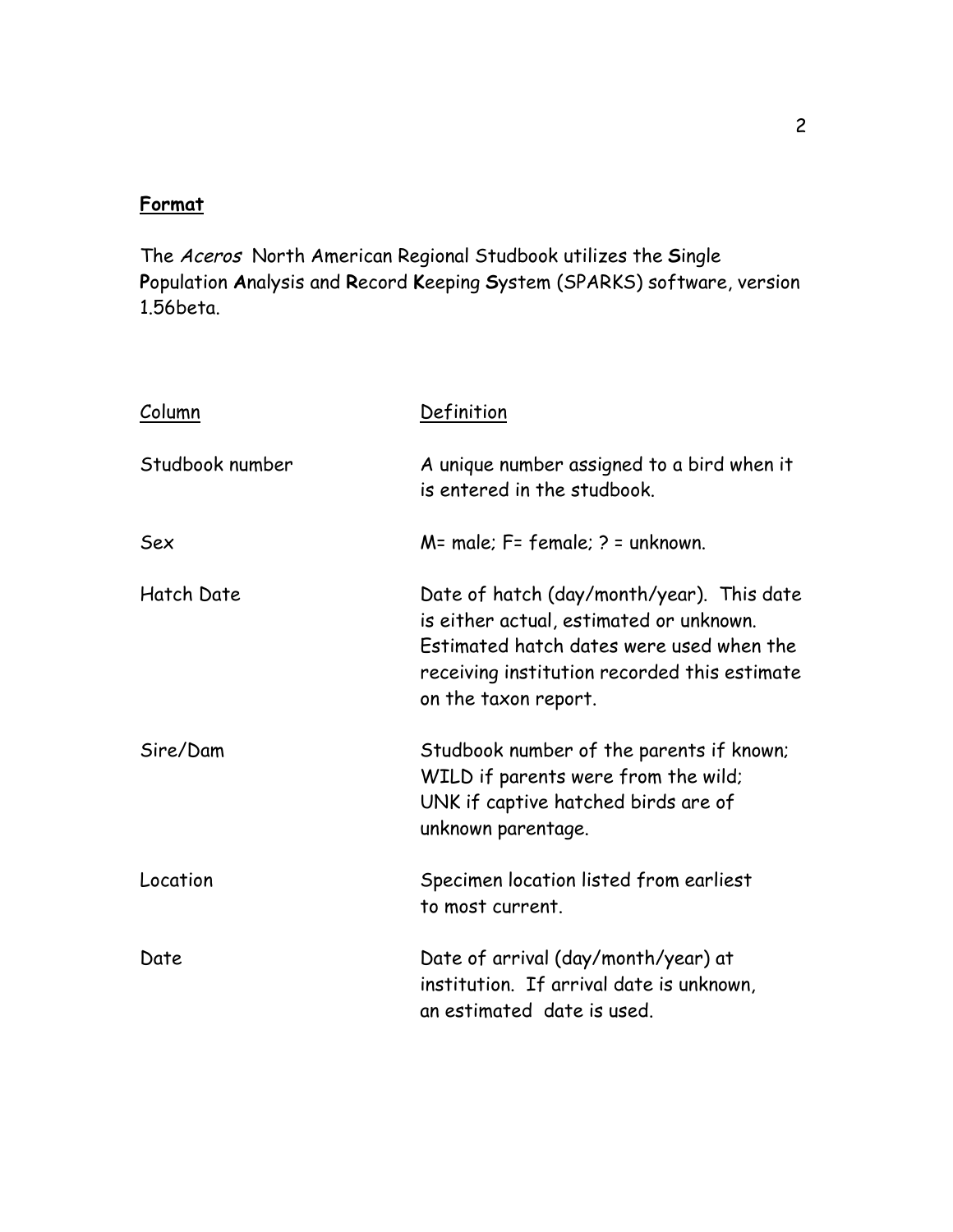| Local ID/Itf | Institution's ISIS number or other ID<br>number if not an ISIS participant. The<br>letters "Itf" denote a bird that is "lost<br>to follow up". A bird is considered to be<br>"Itf" when its final disposition is unknown.<br>This applies to birds transferred to<br>collections that do not report to the<br>studbook keeper, to birds that may have<br>(or probably have) died, and to birds that<br>have disappeared from the managed<br>population. These birds may enter the<br>studbook at a later date if additional<br>information is received. |
|--------------|---------------------------------------------------------------------------------------------------------------------------------------------------------------------------------------------------------------------------------------------------------------------------------------------------------------------------------------------------------------------------------------------------------------------------------------------------------------------------------------------------------------------------------------------------------|
| Event        | Description of the type of activity includes<br>hatch, capture, transfer, or death.                                                                                                                                                                                                                                                                                                                                                                                                                                                                     |
| Breeder      | In the "living to last current location"<br>reports, the "user defined field" is used to<br>designate birds that are/have been a<br>successful breeder.                                                                                                                                                                                                                                                                                                                                                                                                 |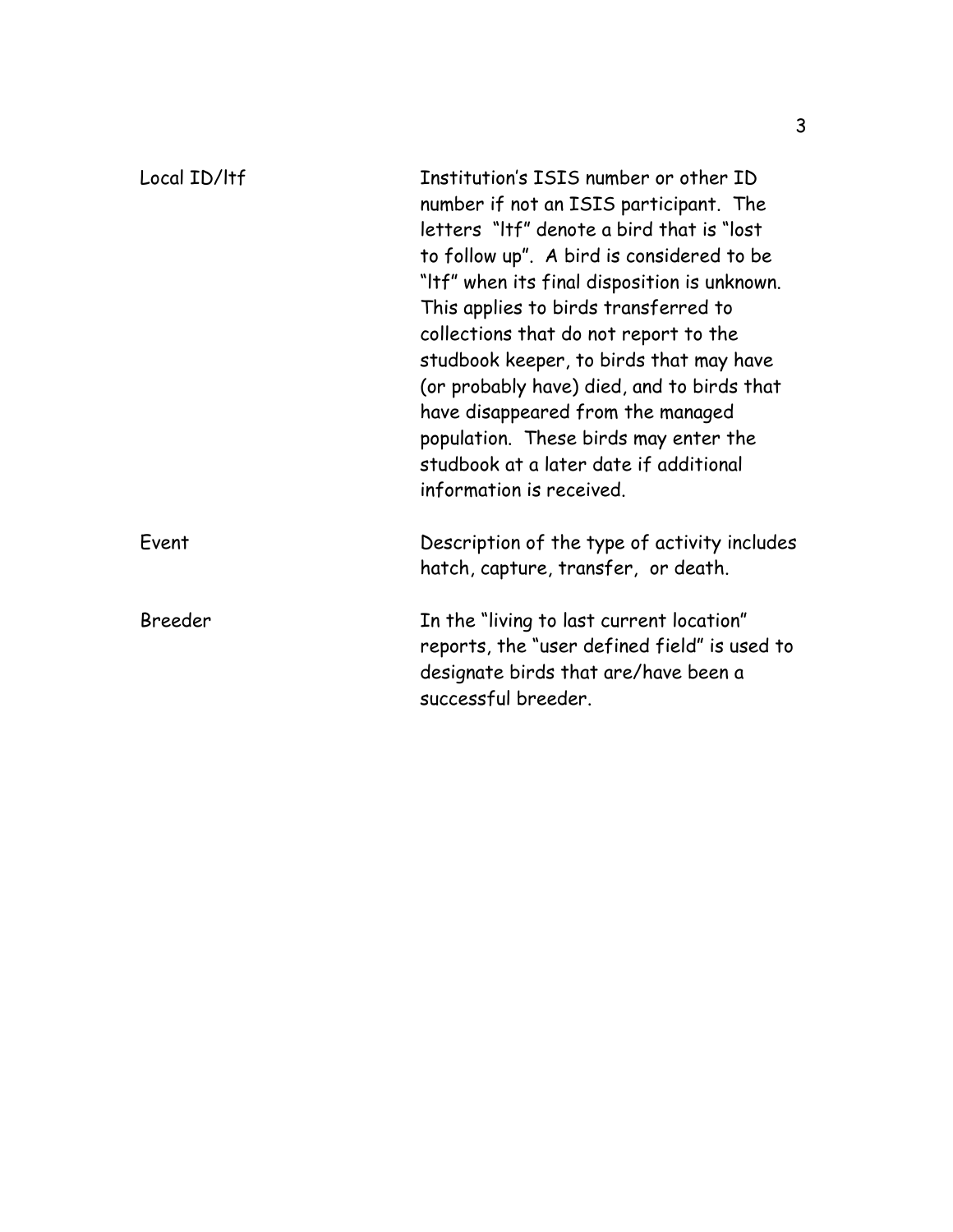## **Conventions Used**

- 1. When known, loan information is recorded in Special Data.
- 2. All specimens entering the population prior to the first reported captive hatch are assumed to be wild caught birds and parent reared.
- 3. If not exactly known, dates entered in "Special Data" are when the studbook keeper entered that particular information. Sources: taxon reports, specimen records, telephone, e-mail, fax. Exceptions: dates of recorded weights taken from specimen records.
- 4. When there is a conflict of dates between the sending institution and the receiving institution, the date recorded by the receiving institution is used. If the difference of dates was greater than one day, both institutions were contacted.
- 5. For late stage embryos, cause of death is listed as "premature".
- 6. If the egg has pipped, it is listed as "stillborn".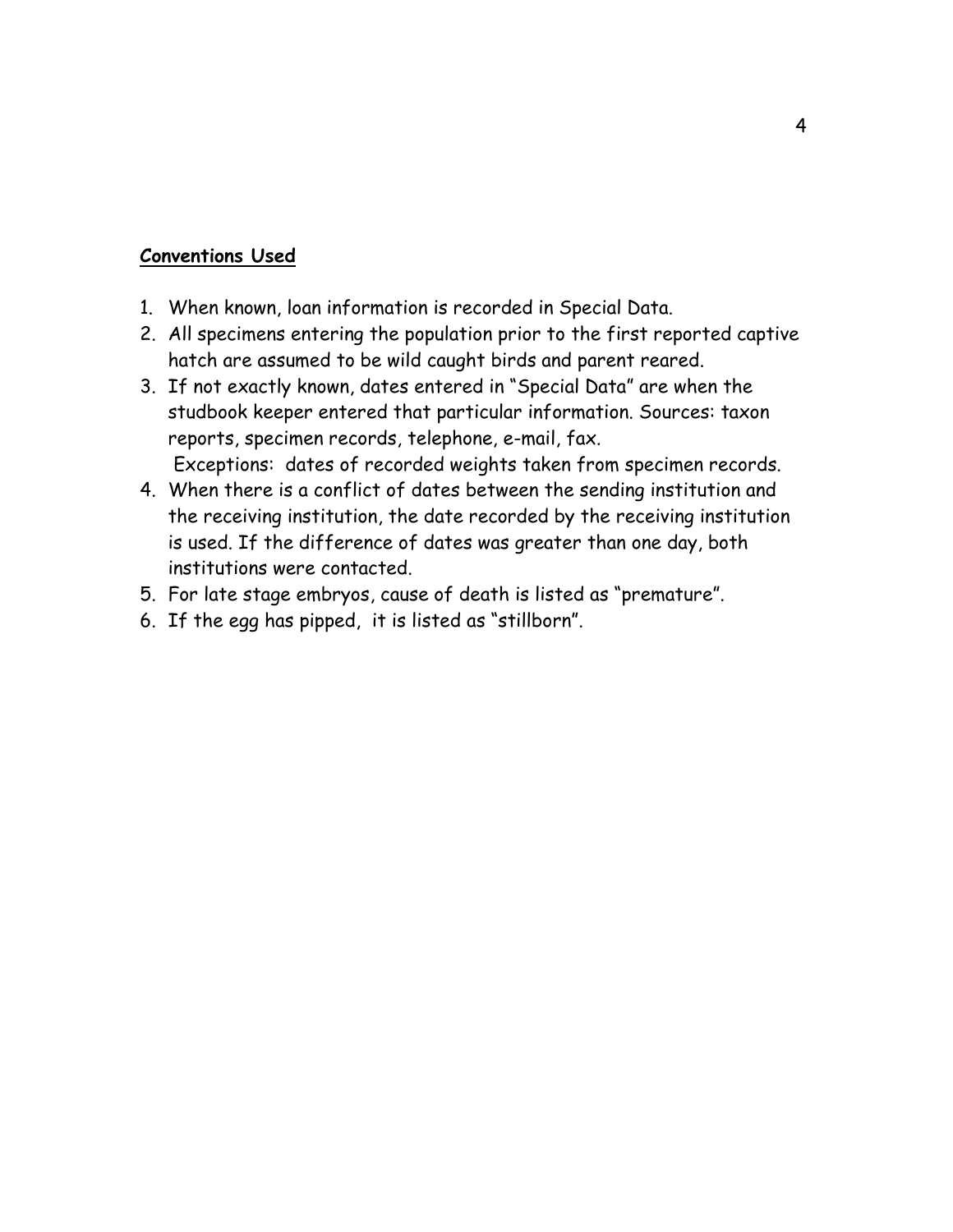**KNOBBED HORNBILL** Acero<sup>s</sup> cassidix

## GENERAL INFORMATION

The Hornbill Taxonomic Advisory Group (TAG) has adopted taxonomy used by Kemp in Del Hoya et al (2001). The older genus name Rhyticeros might be seen in the literature (Kemp 1979). Poonswad et al (2013) returned this species into Rhyticeros. In 2012, the IUCN Red List up listed this species from a species of "least concern" to "vulnerable" to global extinction(published by Birdlife International). Poonswad et al (2013) state that this means this species has a 10% chance of going extinct in 100 years. Other common names in use include: Sulawesi Red-knobbed hornbill, Island hornbill, Buton hornbill and Celebes hornbill.

## Captive propagation

The first documented captive breeding in this region occurred at Audubon Park and Zoological Garden in 1991. Michi (1993) wrote about breeding this species at Walsrode Vogelpark at Mallorca, Spain.

Recent successful reproduction in this region has occurred from the pair at St. Augustine Alligator Farm (Krueger 2010). Reproduction at St. Augustine's in 2009 marked the first successful reproduction from two F1 birds. (#70, 55). Unfortunately with the loss of several wild caught birds in 2010, the North American captive population is at risk of going endangered in the near future.

This studbook includes 84 historical records. Currently, there are 7.8.0 living birds in 7 institutions recorded in this studbook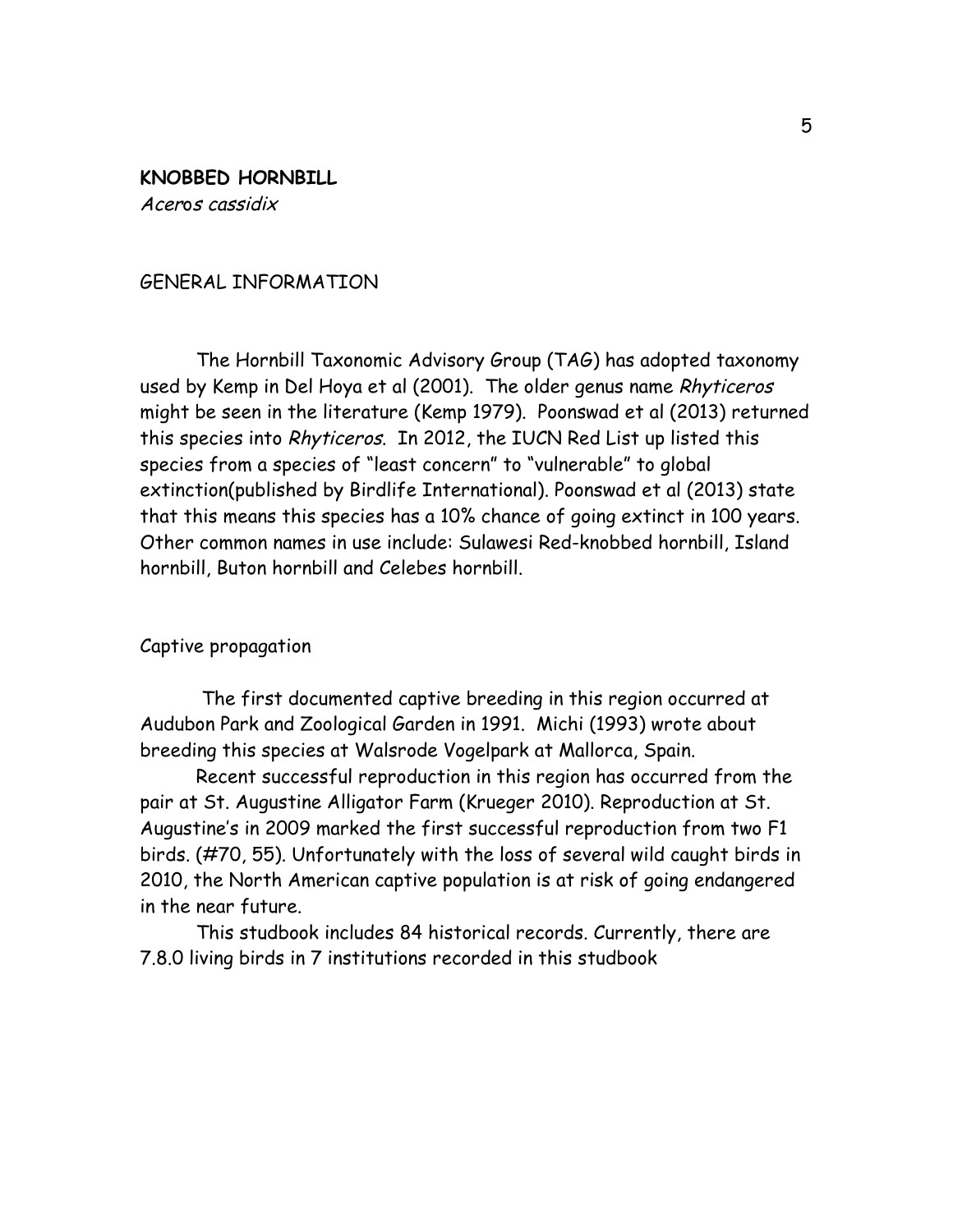# Knobbed hornbill Aceros cassidix

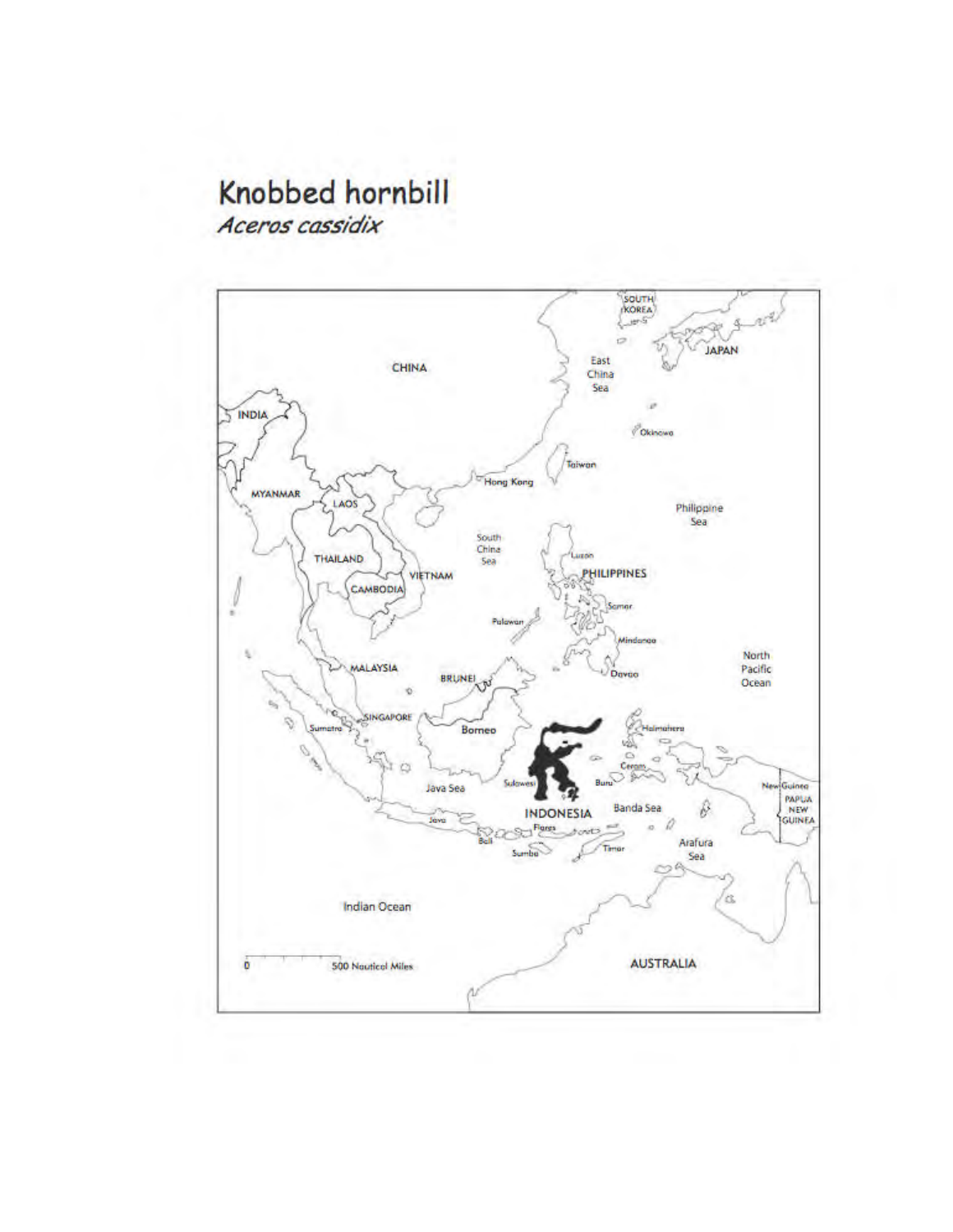## STUDBOOK REPORTS

# **Listed by location**

Here are listed the studbook numbers for each of the specimens reported by participating institutions.

| <b>AUDUBON:</b>  | 10,11,24,26,27,29,30,33,34,36,38,40,43,44,46,65,               |
|------------------|----------------------------------------------------------------|
| CINCINNAT:       | 32                                                             |
| EL PASO:         | 35                                                             |
| GUADLJR:         | 22, 23, 54                                                     |
| LOSANGELE:       | 13, 18, 19, 20, 21, 35, 51, 56, 60, 68, 70, 72, 73, 82         |
| <b>METROZOO:</b> | 9, 11, 46, 68                                                  |
| NY BRONX:        | 78,79                                                          |
| PHILADELP:       | 1, 2, 3                                                        |
| SACRAMNTO:       | 6.7.12                                                         |
| SANDIEGOZ:       | 4, 5, 8, 13, 14, 15, 16, 17, 25, 46, 49, 67, 77, 80            |
| SD-WAP:          | 8, 13, 14, 15, 16, 17, 25, 28, 31, 32, 37, 39, 45, 46,         |
|                  | 48,49,50,55, 56, 57, 58, 63, 64, 66, 69, 71, 73, 74,           |
|                  | 75,76,77,79                                                    |
| <b>SEATTLE:</b>  | 20, 21, 35, 41, 42, 46, 47, 51, 52, 53, 56, 58, 59, 60, 61, 62 |
| SEAWORLD:        | 55, 58, 79                                                     |
| ST AUGUST:       | 55, 70, 78, 81, 83, 84                                         |
| WEBB B:          | 68                                                             |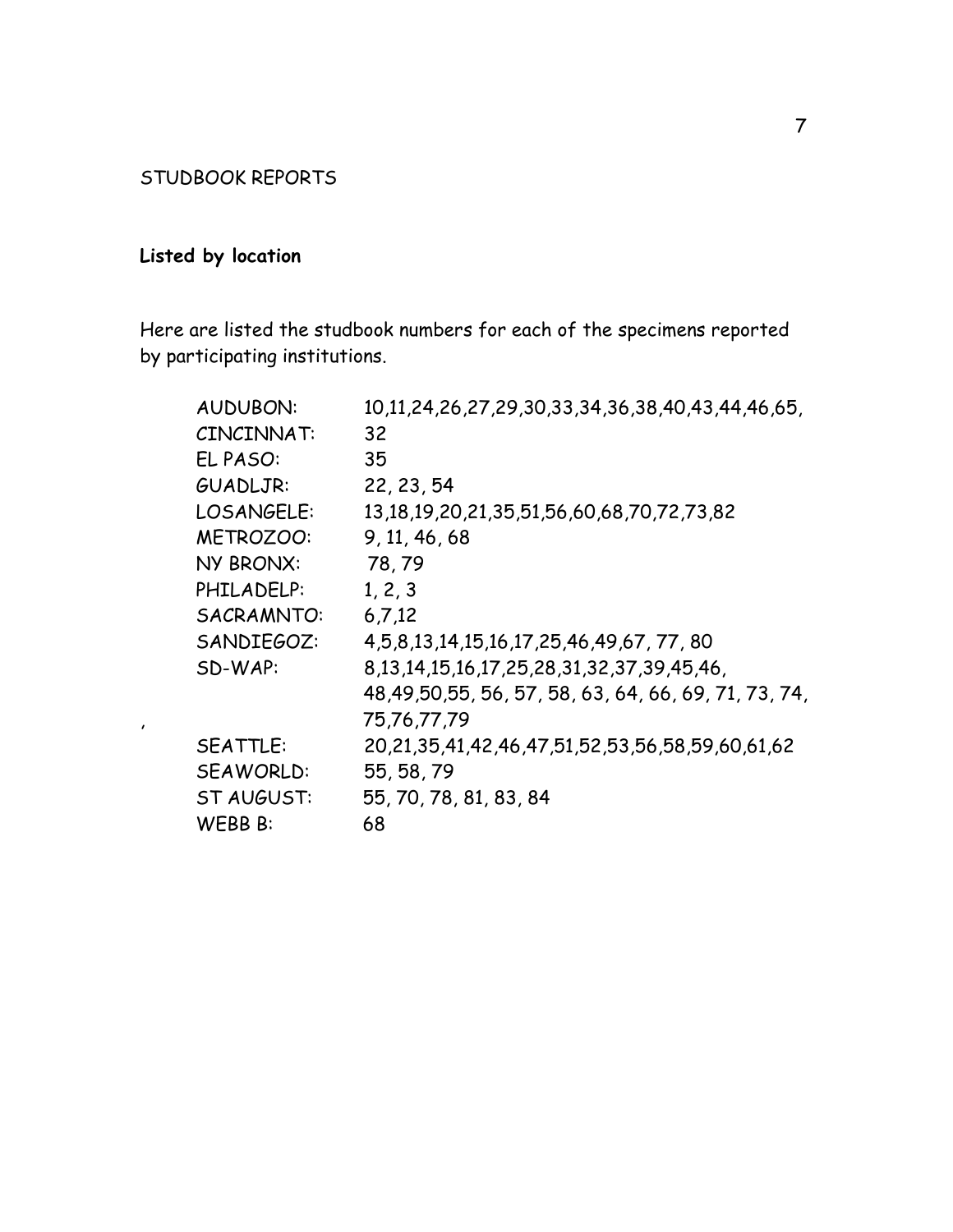|  | KNOBBED HORNBILL STUDBOOK |  |
|--|---------------------------|--|
|--|---------------------------|--|

|        |     |            |      |      | (Aceros cassidix)                                           |                                                                                              |                       |                                                                  |
|--------|-----|------------|------|------|-------------------------------------------------------------|----------------------------------------------------------------------------------------------|-----------------------|------------------------------------------------------------------|
| Stud # | Sex | Hatch Date | Sire | Dam  | Location                                                    | Date                                                                                         | Local ID              | Event                                                            |
| 1      | М   | ????       | WILD | WILD | SULAWESI<br>DESCHAUEN<br>PHILADELP                          | ????<br>????<br>15 Jun 1928<br>28 Aug 1928                                                   | NONE<br>NONE<br>20951 | Capture<br>Transfer<br>Transfer<br>Death                         |
| 2      | ?   | ????       | WILD | WILD | SULAWESI<br>L RUHE<br>PHILADELP                             | ????<br>????<br>12 Jun 1940<br>27 Jan 1942                                                   | NONE<br>NONE<br>20952 | Capture<br>Transfer<br>Transfer<br>Death                         |
| 3      | F   | ????       | WILD | WILD | SULAWESI<br>L RUHE<br>PHILADELP                             | ????<br>????<br>12 Jun 1940<br>3 Oct 1940                                                    | NONE<br>NONE<br>20953 | Capture<br>Transfer<br>Transfer<br>Death                         |
| 4      | F   | ~1972      | WILD | WILD | SULAWESI<br>JAKARTA<br>SANDIEGOZ                            | ????<br>????<br>13 Mar 1982 082249<br>20 Mar 1983                                            | NONE<br>NONE          | Capture<br>Transfer<br>Transfer<br>Death                         |
| 5      | М   | ~1973      | WILD | WILD | SULAWESI<br>JOHNSTON<br>SANDIEGOZ<br>$SD-WAP$<br>SANDIEGOZ  | ????<br>????<br>27 Jan 1978 202121<br>4 May 1978 202121<br>26 Jul 1978 202121<br>10 Aug 1986 | NONE<br>NONE          | Capture<br>Transfer<br>Transfer<br>Transfer<br>Transfer<br>Death |
| 6      | М   | ~1985      | WILD | WILD | SULAWESI<br>SCHMIDT R<br>SACRAMNTO                          | ????<br>????<br>25 Jan 1990 200913                                                           | NONE<br><b>UNK</b>    | Capture<br>Transfer<br>Transfer                                  |
| 7      | F   | ~1985      | WILD | WILD | SULAWESI<br>SCHMIDT R<br>SACRAMNTO                          | ????<br>????<br>25 Jan 1990 200914<br>2 Mar 1994                                             | NONE<br>UNK           | Capture<br>Transfer<br>Transfer<br>Death                         |
| 8      | F   | ~1986      | WILD | WILD | SULAWESI<br>V.D.BRINK<br>SANDIEGOZ<br>$SD-WAP$<br>SANDIEGOZ | ????<br>????<br>3 Feb 1989 389065<br>23 Aug 1989 389065<br>3 Apr 1993 389065<br>1 May 2005   | NONE<br>NONE          | Capture<br>Transfer<br>Transfer<br>Transfer<br>Transfer<br>Death |
| 9      | М   | ~1986      | WILD | WILD | SULAWESI<br>ZOO IMPRT<br>METROZOO                           | ????<br>????<br>3 Mar 1988 A02170<br>12 Sep 1988                                             | NONE<br><b>NONE</b>   | Capture<br>Transfer<br>Transfer<br>Death                         |
| 10     | М   | ~1986      | WILD | WILD | SULAWESI<br>MILLER R<br>AUDUBON                             | ????<br>????<br>23 May 1989<br>6 Sep 1995                                                    | NONE<br>NONE<br>1170  | Capture<br>Transfer<br>Transfer<br>Death                         |
| 11     | F   | ~1986      | WILD | WILD | SULAWESI<br>MILLER R<br><b>AUDUBON</b><br>METROZOO          | ????<br>????<br>23 May 1989<br>15 May 2003 B30079<br>19 Mar 2005                             | NONE<br>UNK<br>1171   | Capture<br>Transfer<br>Transfer<br>Transfer<br>Death             |
| 12     | F   | ~1986      | WILD | WILD | <b>BUTON</b>                                                | ????                                                                                         | NONE                  | Capture                                                          |

MILLER R ~1988 +/-2yr UNK Transfer SACRAMNTO 13 Oct 1994 201152 Transfer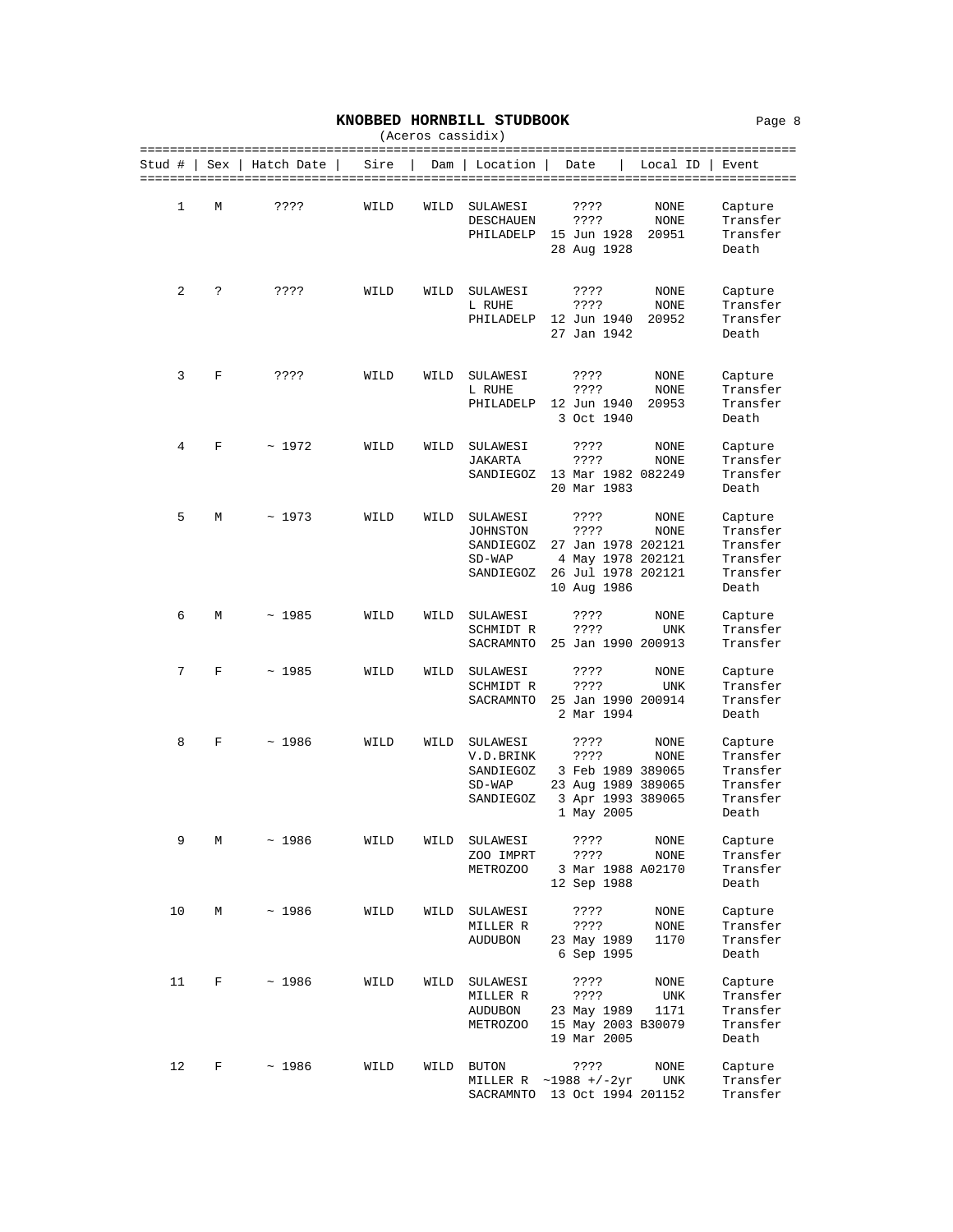| 13 | М | ~1987      | WILD | WILD | SULAWESI<br>V.D.BRINK<br>SANDIEGOZ<br>$SD-WAP$<br>SANDIEGOZ<br>LOSANGELE | ????<br>????<br>18 Feb 1989 389115<br>23 Aug 1989 389115<br>3 Apr 1993 389115<br>11 Aug 2005 991094<br>31 Oct 2010 | NONE<br>NONE                  | Capture<br>Transfer<br>Transfer<br>Transfer<br>Transfer<br>Transfer<br>Death |
|----|---|------------|------|------|--------------------------------------------------------------------------|--------------------------------------------------------------------------------------------------------------------|-------------------------------|------------------------------------------------------------------------------|
| 14 | М | ~1987      | WILD | WILD | SULAWESI<br>V.D.BRINK<br>SANDIEGOZ<br>$SD-WAP$<br>SANDIEGOZ              | ????<br>????<br>21 Apr 1989 389466<br>21 May 1989 389466<br>1 Mar 2010 389466<br>18 Oct 2010                       | NONE<br>NONE                  | Capture<br>Transfer<br>Transfer<br>Transfer<br>Transfer<br>Death             |
| 15 | F | ~1987      | WILD | WILD | SULAWESI<br>V.D.BRINK<br>SANDIEGOZ<br>$SD-WAP$                           | ????<br>????<br>21 Apr 1989 389467<br>21 May 1989 389467<br>4 Jul 1994                                             | NONE<br>NONE                  | Capture<br>Transfer<br>Transfer<br>Transfer<br>Death                         |
| 16 | F | ~1988      | WILD | WILD | SULAWESI<br>V.D.BRINK<br>SANDIEGOZ<br>$SD-WAP$                           | ????<br>????<br>10 Jun 1989 389740<br>8 Jul 1989 389740                                                            | NONE<br>NONE                  | Capture<br>Transfer<br>Transfer<br>Transfer                                  |
| 17 | М | ~1988      | WILD | WILD | SULAWESI<br>V.D.BRINK<br>SANDIEGOZ<br>$SD-WAP$                           | ????<br>????<br>10 Jun 1989 389741<br>8 Jul 1989 389741                                                            | NONE<br>NONE                  | Capture<br>Transfer<br>Transfer<br>Transfer                                  |
| 18 | М | ????       | WILD | WILD | SULAWESI<br>SCHMIDT R<br>LOSANGELE                                       | ????<br>????<br>31 Jan 1989<br>27 Mar 2005                                                                         | NONE<br>UNK<br>95657          | Capture<br>Transfer<br>Transfer<br>Death                                     |
| 19 | F | ????       | WILD | WILD | SULAWESI<br>SCHMIDT R<br>LOSANGELE                                       | ????<br>????<br>31 Jan 1989<br>19 Oct 1999                                                                         | NONE<br><b>UNK</b><br>95658   | Capture<br>Transfer<br>Transfer<br>Death                                     |
| 20 | М | ????       | WILD | WILD | SULAWESI<br>SCHMIDT R<br>LOSANGELE<br>SEATTLE                            | ????<br>????<br>31 Jan 1989<br>5 Mar 1993 930053<br>27 Jun 1999                                                    | NONE<br>UNK<br>95659          | Capture<br>Transfer<br>Transfer<br>Transfer<br>Death                         |
| 21 | F | ????       | WILD | WILD | SULAWESI<br>SCHMIDT R<br>LOSANGELE<br>SEATTLE<br>LOSANGELE               | ????<br>????<br>31 Jan 1989<br>5 Mar 1993 930054<br>23 Feb 2000<br>13 Sep 2013                                     | NONE<br>UNK<br>95660<br>95660 | Capture<br>Transfer<br>Transfer<br>Transfer<br>Transfer<br>Death             |
| 22 | М | ????       | WILD | WILD | SULAWESI<br>LOZANO AL<br>GUADALJR                                        | ????<br>????<br>26 Mar 1989 A00034<br>20 Oct 1997                                                                  | NONE<br><b>NONE</b>           | Capture<br>Transfer<br>Transfer<br>Death                                     |
| 23 | F | ????       | WILD | WILD | SULAWESI<br>LOZANO AL<br>GUADALJR                                        | ????<br>????<br>26 Mar 1989 A00035<br>17 Aug 2010                                                                  | NONE<br>NONE                  | Capture<br>Transfer<br>Transfer<br>Death                                     |
| 24 | ? | 4 Jun 1991 | 10   | 11   | <b>AUDUBON</b>                                                           | 4 Jun 1991<br>1 Jul 1991                                                                                           | 1280                          | Hatch<br>Death                                                               |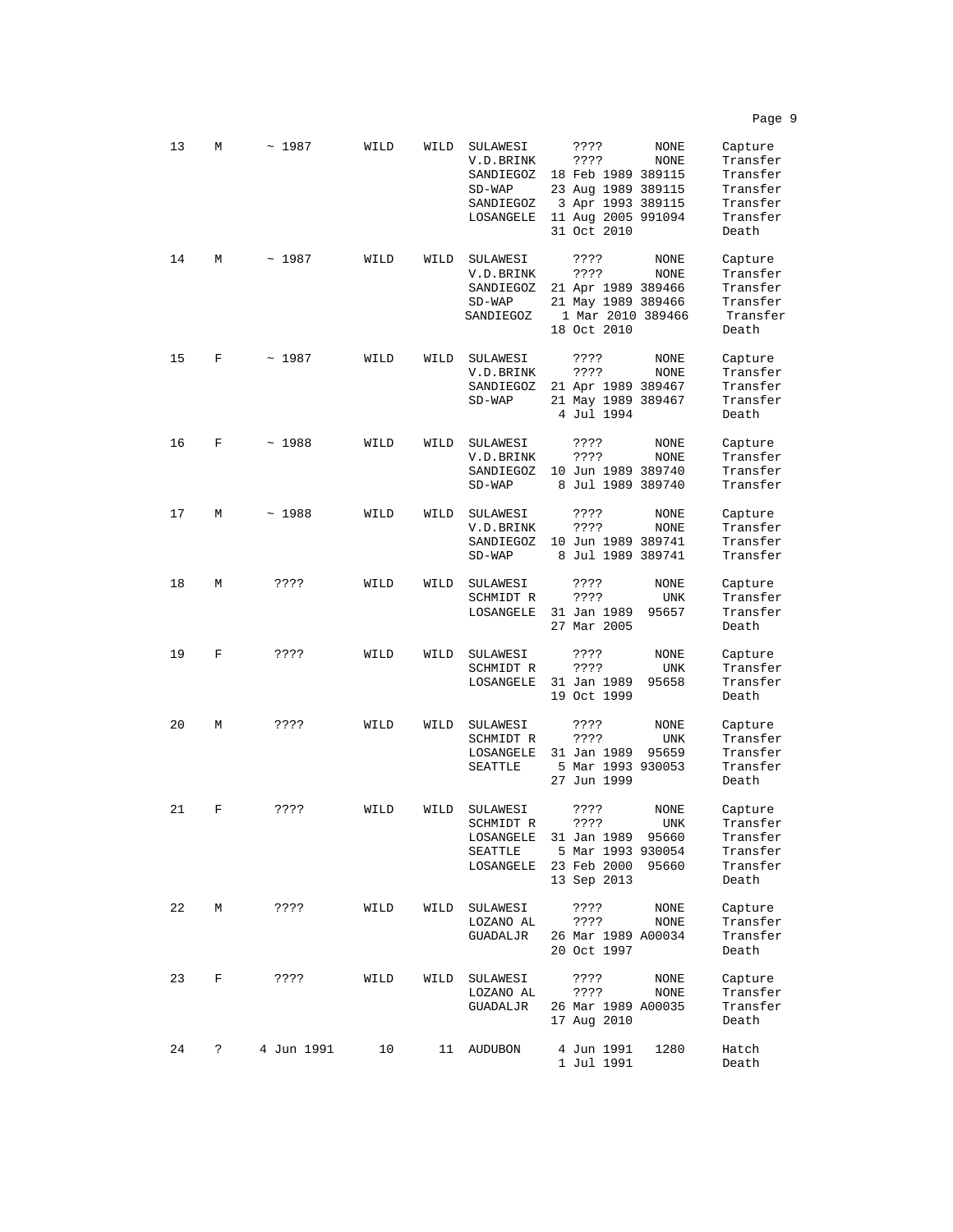| 25 | F | ~1993          | WILD | WILD | SULAWESI<br>MILLER R<br>SANDIEGOZ<br>$SD-WAP$<br>SANDIEGOZ | ????<br>???? |                            | NONE<br>UNK<br>5 Oct 1994 394394<br>11 Nov 1994 394394<br>1 Mar 2010 394394 | Capture<br>Transfer<br>Transfer<br>Transfer<br>Transfer |
|----|---|----------------|------|------|------------------------------------------------------------|--------------|----------------------------|-----------------------------------------------------------------------------|---------------------------------------------------------|
| 26 | ? | 22 May 1992    | 10   | 11   | <b>AUDUBON</b>                                             |              | 22 May 1992<br>2 Jun 1992  | 1705                                                                        | Hatch<br>Death                                          |
| 27 | ? | 30 May 1992    | 10   | 11   | <b>AUDUBON</b>                                             |              | 30 May 1992<br>2 Jun 1992  | 1712                                                                        | Hatch<br>Death                                          |
| 28 | М | 16 Jul 1992    | 14   | 15   | $SD-WAP$<br>MILLER R                                       |              | 17 Feb 1993                | 16 Jul 1992 892270                                                          | Hatch<br>UNK ltf Transfer                               |
| 29 | М | 25 Aug 1992    | 10   | 11   | <b>AUDUBON</b>                                             |              | 25 Aug 1992<br>31 Aug 1992 | 1823                                                                        | Hatch<br>Death                                          |
| 30 | ? | 21 May 1993    | 10   | 11   | <b>AUDUBON</b>                                             |              | 21 May 1993<br>5 Jun 1993  | 1889                                                                        | Hatch<br>Death                                          |
| 31 | М | 30 May 1993    | 14   | 15   | $SD-WAP$<br>MILLER R                                       |              | 11 Nov 1993                | 30 May 1993 893319                                                          | Hatch<br>UNK ltf Transfer                               |
| 32 | M | 14 Apr 1994    | 17   | 16   | $SD-WAP$<br>CINCINNAT                                      |              | 5 Apr 1995                 | 14 Apr 1994 894145<br>23 Feb 1995 295016                                    | Hatch<br>Transfer<br>Death                              |
| 33 | ? | 16 May 1994    | 10   | 11   | AUDUBON                                                    |              | 16 May 1994<br>4 Jun 1994  | 1988                                                                        | Hatch<br>Death                                          |
| 34 | ? | 26 May 1994    | 10   | 11   | <b>AUDUBON</b>                                             |              | 26 May 1994<br>4 Jun 1994  | 1989                                                                        | Hatch<br>Death                                          |
| 35 | F | ~1994          | 20   | 21   | SEATTLE<br>EL PASO                                         |              | 26 May 1995                | $~1994$ 940234<br>4 May 1995 951036                                         | Hatch<br>Transfer<br>Death                              |
| 36 | М | 17 Aug 1994    | 10   | 11   | <b>AUDUBON</b>                                             |              | 17 Aug 1994<br>10 Oct 1994 | 2030                                                                        | Hatch<br>Death                                          |
| 37 | F | 13 Apr 1995    | 17   | 16   | $SD-WAP$                                                   |              | 13 Jun 1995                | 13 Apr 1995 895183                                                          | Hatch<br>Death                                          |
| 38 | ? | 6 May 1995     | 10   | 11   | AUDUBON                                                    |              | 6 May 1995<br>17 Jun 1995  | 2076                                                                        | Hatch<br>Death                                          |
| 39 | ? | 6 May 1995     | 14   | 25   | $SD-WAP$<br>MILLER R                                       |              | 29 Nov 1995                | 6 May 1995 895108                                                           | Hatch<br>UNK ltf Transfer                               |
| 40 | М | 12 May 1995    | 10   | 11   | AUDUBON                                                    |              | 12 May 1995<br>11 Aug 1998 | 2081                                                                        | Hatch<br>Death                                          |
| 41 | ? | $~18$ May 1995 | 20   | 21   | SEATTLE                                                    |              | $\sim$ 3 Jul 1995          | $~18$ May 1995 950064                                                       | Hatch<br>Death                                          |
| 42 | ? | $~23$ May 1995 | 20   | 21   | SEATTLE                                                    |              | $~15$ Jun 1995             | $~1995$ 950134                                                              | Hatch<br>Death                                          |
| 43 | ? | 23 Aug 1995    | 10   | 11   | <b>AUDUBON</b>                                             |              | 23 Aug 1995<br>31 Aug 1995 | 2102                                                                        | Hatch<br>Death                                          |
| 44 | ? | 29 Aug 1995    | 10   | 11   | <b>AUDUBON</b>                                             |              | 29 Aug 1995<br>3 Sep 1995  | 2104                                                                        | Hatch<br>Death                                          |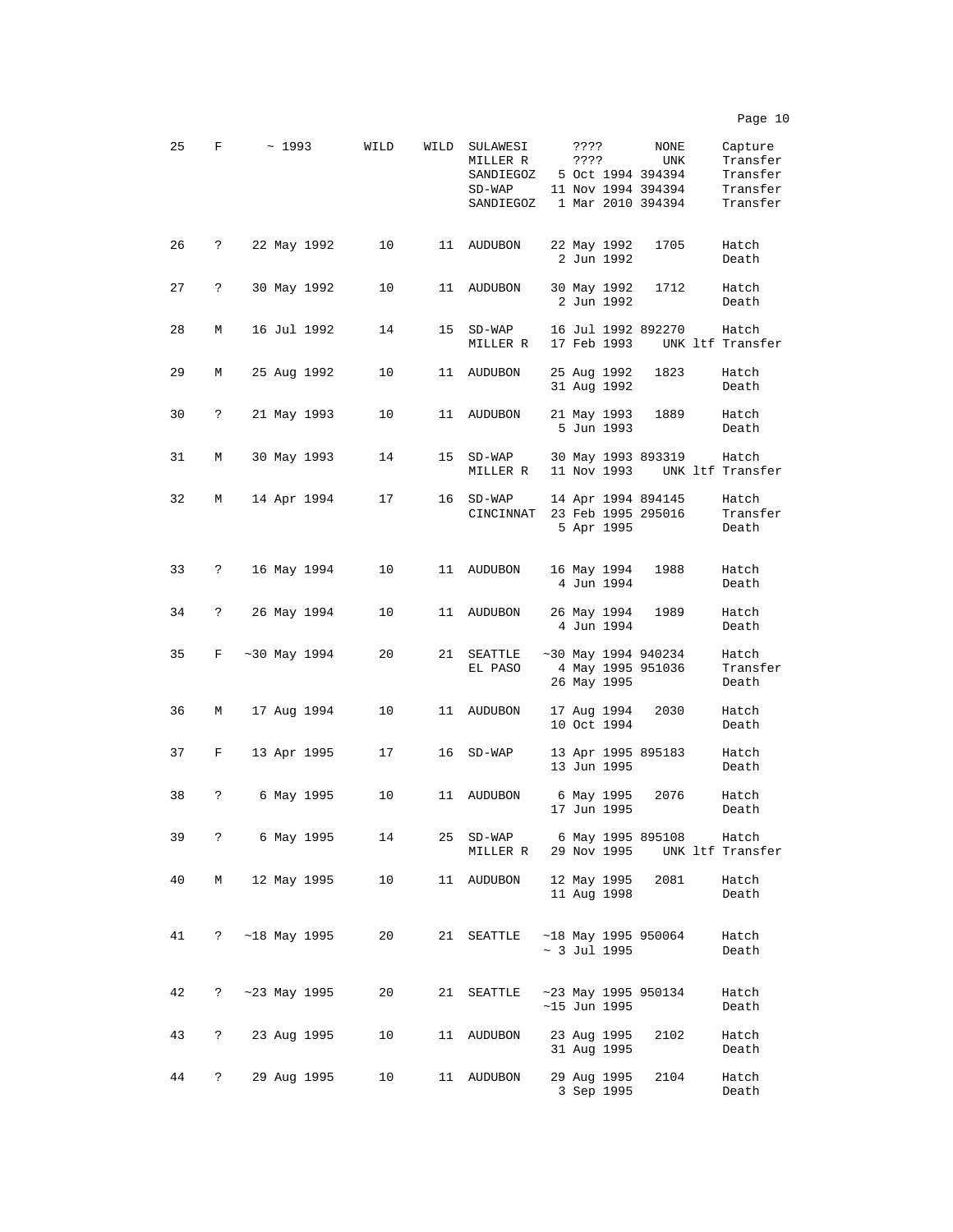| 45 | ? | 17 Apr 1996         |            | 14 | 25 | $SD-WAP$                                                                                      |  | 12 May 1996 | 17 Apr 1996 896111                                            | Hatch<br>Death                                                  |
|----|---|---------------------|------------|----|----|-----------------------------------------------------------------------------------------------|--|-------------|---------------------------------------------------------------|-----------------------------------------------------------------|
| 46 | М | $~1996$ May 1996    |            | 20 | 21 | SEATTLE<br>AUDUBON<br>METROZOO 15 May 2003 B30078<br>SANDIEGOZ 28 Jul 2005 305419<br>$SD-WAP$ |  | 9 Oct 1997  | $~1996$ 960137<br>2270<br>12 Feb 2010 305419                  | Hatch<br>Transfer<br>Transfer<br>Transfer<br>Transfer           |
| 47 | ? | $\sim$ 7 Jun 1996   |            | 20 | 21 | SEATTLE                                                                                       |  | 7 Jun 1996  | $\sim$ 7 Jun 1996 960147                                      | Hatch<br>Death                                                  |
| 48 | ? | 23 Jul 1996         |            | 17 | 16 | $SD-WAP$                                                                                      |  | 2 Sep 1996  | 23 Jul 1996 896279                                            | Hatch<br>Death                                                  |
| 49 | М | 19 Apr 1997         |            | 17 | 16 | SD-WAP<br>SANDIEGOZ<br>$SD-WAP$<br>WALSR KG                                                   |  |             | 19 Apr 1997 897207<br>2 Jun 1997 897207<br>29 Jul 1997 897207 | Hatch<br>Transfer<br>Transfer<br>9 Sep 1998 1.8900 ltf Transfer |
| 50 | F | 30 Apr 1997         |            | 14 | 25 | $SD-WAP$                                                                                      |  | 30 May 1997 | 30 Apr 1997 897152                                            | Hatch<br>Death                                                  |
| 51 | F | $\sim$ 8 May 1997   |            | 20 | 21 | SEATTLE                                                                                       |  |             | $\sim$ 8 May 1997 970128                                      | Hatch                                                           |
| 52 | ? | $~15$ May 1997      |            | 20 | 21 | <b>SEATTLE</b>                                                                                |  | 25 May 1997 | $~15$ May 1997 970146                                         | Hatch<br>Death                                                  |
| 53 | ? | $~21$ May 1997      |            | 20 | 21 | SEATTLE                                                                                       |  | 21 May 1997 | $~21$ May 1997 970148                                         | Hatch<br>Death                                                  |
| 54 | ? |                     | 1 Jul 1997 | 22 | 23 | GUADALJR                                                                                      |  | 1 Jul 1997  | 1 Jul 1997 A02466                                             | Hatch<br>Death                                                  |
| 55 | F |                     | 5 Apr 1998 | 17 | 16 | $SD-WAP$<br>SEA WORLD 6 May 1999 RKH002<br>ST.AUGUST                                          |  |             | 5 Apr 1998 898083<br>29 Aug 2008 A0822                        | Hatch<br>Transfer<br>Transfer                                   |
| 56 | М | 17 Apr 1998         |            | 14 | 25 | $SD-WAP$<br>SEATTLE<br>LOSANGELE                                                              |  | 7 Aug 2012  | 17 Apr 1998 898116<br>11 Mar 1999 990014<br>8 Nov 2011 992560 | Hatch<br>Transfer<br>Transfer<br>Death                          |
| 57 | ? | 23 Apr 1998         |            | 14 | 25 | $SD-WAP$                                                                                      |  | 4 Jul 1998  | 23 Apr 1998 898139                                            | Hatch<br>Death                                                  |
| 58 |   | $M \sim 6$ May 1998 |            | 20 | 21 | SEATTLE ~ 6 May 1998 980058<br>SD-WAP<br>SEATTLE<br>SEA WORLD                                 |  | 9 Sep 2010  | 1 Mar 1999 899036<br>1 Mar 1999 980058<br>5 May 1999 RKH001   | Hatch<br>Transfer<br>Transfer<br>Transfer<br>Death              |
| 59 | ? | ~10 May 1998        |            | 20 | 21 | SEATTLE                                                                                       |  | 14 May 1998 | $~10$ May 1998 980062                                         | Hatch<br>Death                                                  |
| 60 | М | 15 May 1998         |            | 20 | 21 | SEATTLE 15 May 1998 980067<br>LOSANGELE 24 Sep 1998 985299                                    |  | 5 Nov 2003  |                                                               | Hatch<br>Transfer<br>Death                                      |
| 61 | М | $~1999$ May 1999    |            | 20 | 21 | SEATTLE                                                                                       |  | 27 Jun 1999 | $~1999$ 990171                                                | Hatch<br>Death                                                  |
| 62 | ? | ~22 May 1999        |            | 20 | 21 | SEATTLE                                                                                       |  | 28 May 1999 | $~22$ May 1999 990181                                         | Hatch<br>Death                                                  |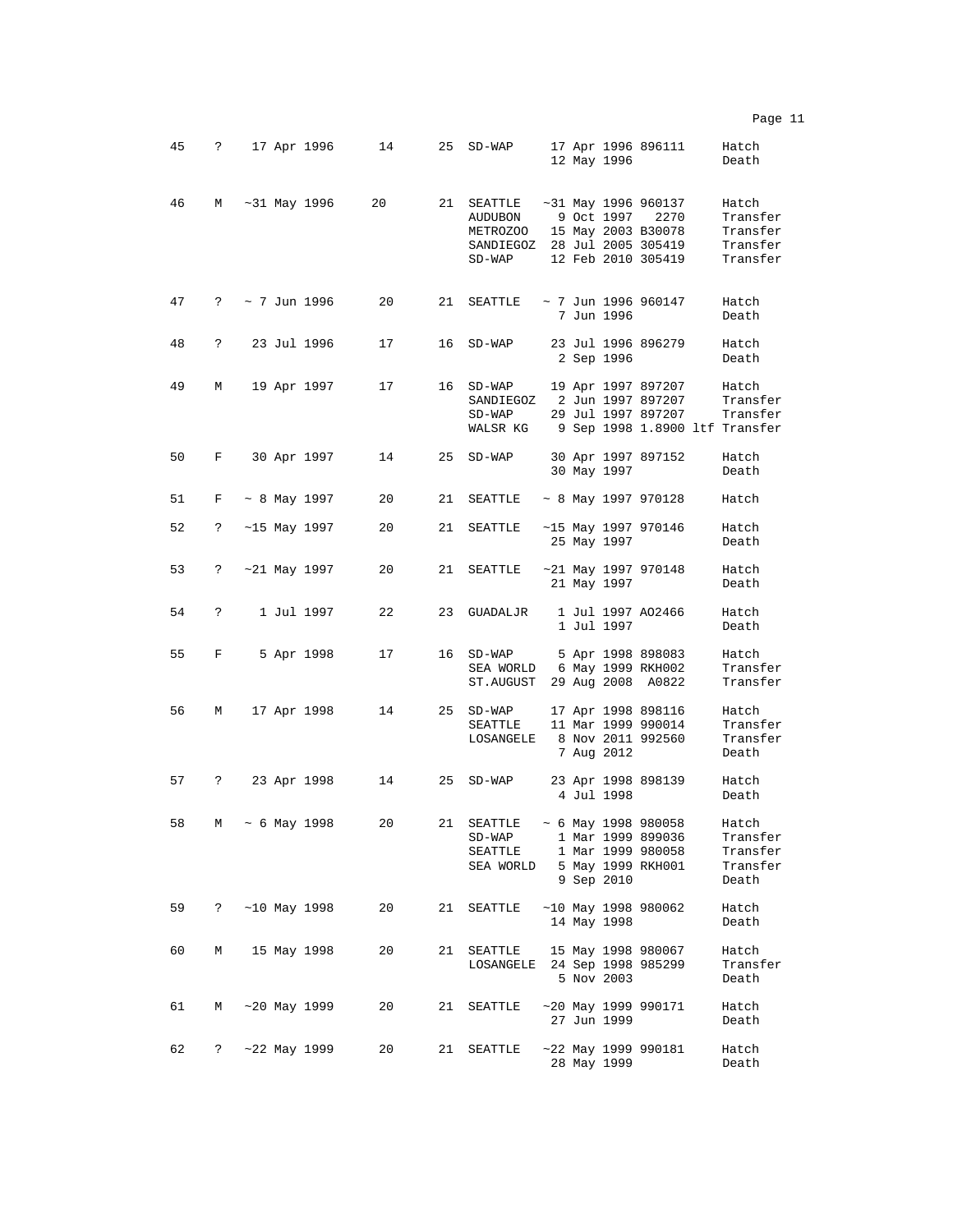| 63 | F            | 13 Jun 1999       | 14 | 25 | $SD-WAP$<br>MILLER R                                  | 24 Feb 2000                                      | 13 Jun 1999 899175         | Hatch<br>UNK ltf Transfer              |
|----|--------------|-------------------|----|----|-------------------------------------------------------|--------------------------------------------------|----------------------------|----------------------------------------|
| 64 | М            | $~12$ May 2000    | 14 | 25 | $SD-WAP$<br>WALSRODE                                  | $~12$ May 2000 800218<br>29 Oct 2001             |                            | Hatch<br>UNK ltf Transfer              |
| 65 | $\mathbf{P}$ | 4 Jun 2001        | 46 | 11 | <b>AUDUBON</b>                                        | 4 Jun 2001 100255<br>10 Jun 2001                 |                            | Hatch<br>Death                         |
| 66 | ?            | 19 May 2001       | 14 | 25 | $SD-WAP$                                              | 19 May 2001 801183<br>8 Jun 2001                 |                            | Hatch<br>Death                         |
| 67 | F            | $~129$ Jun 2001   | 13 | 8  | SANDIEGOZ ~29 Jun 2001 301313                         | 7 Aug 2002                                       |                            | Hatch<br>Death                         |
| 68 | М            | 18 May 2001       | 18 |    | 21 LOSANGELE 18 May 2001 990456<br>METROZOO<br>WEBB B | 9 Apr 2008<br>24Jun 2009                         | 20 Aug 2002 B20129<br>NONE | Hatch<br>Transfer<br>Transfer<br>Death |
| 69 | М            | $~15$ Jun 2002    | 14 | 25 | $SD-WAP$                                              | $~15$ Jun 2002 802175<br>1 Sep 2002              |                            | Hatch<br>Death                         |
| 70 | М            | $\sim$ 7 May 2002 | 18 | 21 | LOSANGELE ~ ~ 7 May 2002 990645<br>ST AUGUST          |                                                  | 17 Feb 2004 A0402          | Hatch<br>Transfer                      |
| 71 | F            | 20 Jun 2003       | 14 | 25 | $SD-WAP$                                              | 20 Jun 2003 803163<br>12 Apr 2004                |                            | Hatch<br>Death                         |
| 72 | $\mathbf{P}$ | 18 Jul 1996       | 18 | 19 | LOSANGELE                                             | 18 Jul 1996 N00591<br>18 Jul 1996                |                            | Hatch<br>Death                         |
| 73 | F            | 3 May 2005        | 14 | 25 | $SD-WAP$                                              | 15 Dec 2006                                      | 3 May 2005 805133          | Hatch<br>Death                         |
| 74 | F            | 2 May 2007        | 14 | 25 | $SD-WAP$                                              | 2 May 2007 807078<br>15 May 2007                 |                            | Hatch<br>Death                         |
| 75 | М            | 27 June 2007      | 14 | 25 | $SD-WAP$<br>Miller R                                  | 28 Feb 2008                                      | 27 Jun 2007 807167         | Hatch<br>ltf Tansfer                   |
| 76 | F            | 28 July 2008      | 14 | 25 | $SD-WAP$                                              |                                                  | 28 Jul 2008 808202         | Hatch                                  |
| 77 | М            | 30 Jul 2008       | 14 | 25 | $SD-WAP$<br>SANDIEGOZ                                 | 30 Jul 2008 808205<br>30 Jul 2008<br>18 Oct 2008 |                            | Hatch<br>Transfer<br>Death             |
| 78 | М            | 6 June 2009       | 70 | 55 | ST AUGUST<br>NY BRONX                                 | 29 Apr 2010 B10036                               | 6 Jun 2009 A0905           | Hatch<br>Transfer                      |
| 79 | F            | 5 June 2009       | 14 | 25 | $SD-WAP$<br>SEAWORLD<br>NY BRONX                      | 5 Jun 2009<br>2 Sep 2010<br>12 May 2011          | 809214<br>RKH003<br>B11053 | Hatch<br>Transfer<br>Transfer          |
| 80 | F            | 5 Aug 2010        | 14 | 25 | SANDIEGOZ                                             | 5 Aug 2010                                       | 310244                     | Hatch                                  |
| 81 | U            | $~1$ May 2012     | 70 | 55 | ST AUGUST                                             | $~1$ May 2012<br>29 May 2012                     | A1204                      | Hatch<br>Death                         |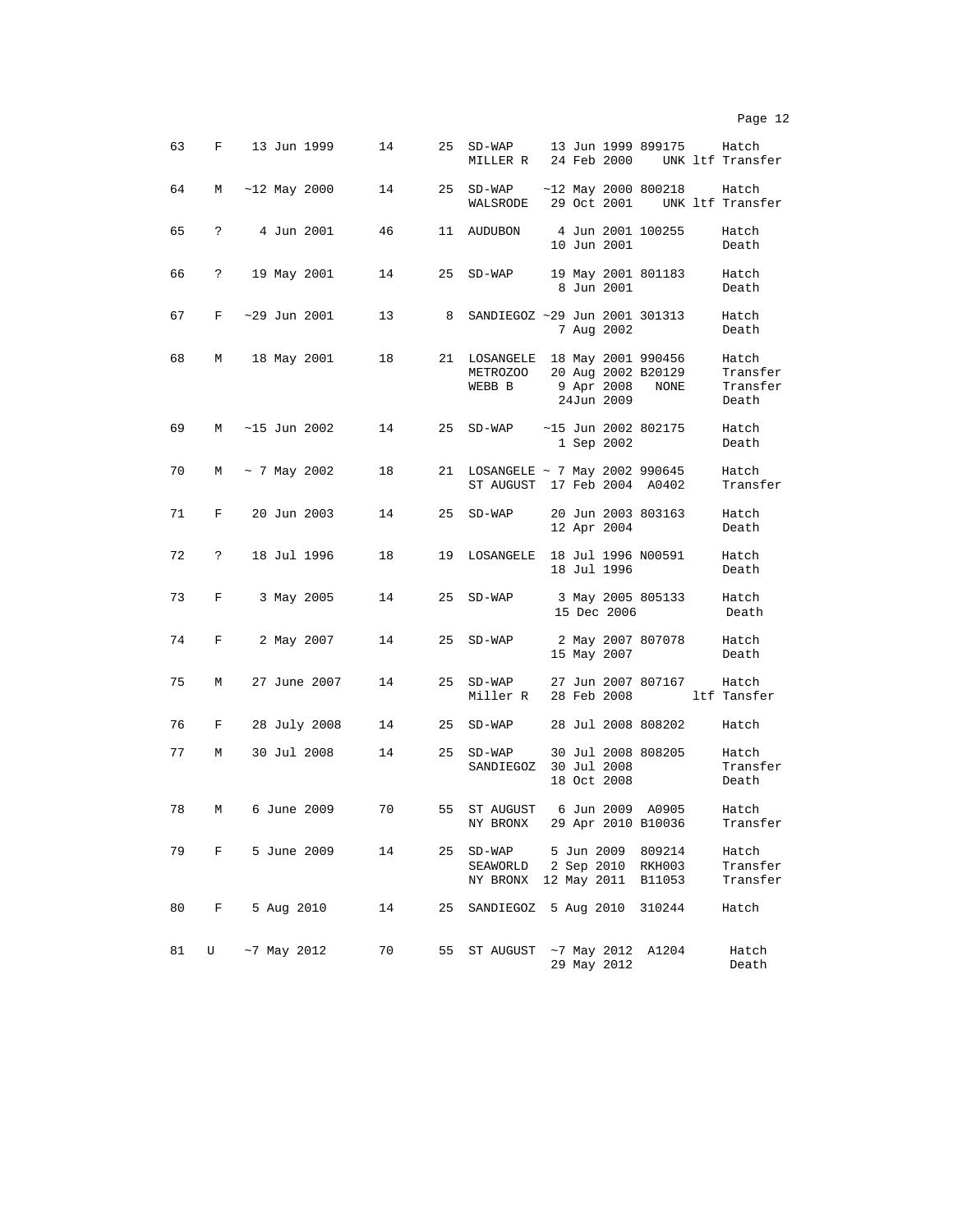|      |  | 82 M ~27 May 2012 | 56 - | 21 LOSANGELE ~27 May 2012 992751 |  |                   | Hatch          |
|------|--|-------------------|------|----------------------------------|--|-------------------|----------------|
| 83 M |  | 30 Apr 2013       | 70   | 55 ST AUGUST 30 Aug 2013 A1311   |  |                   | Hatch          |
| 84 U |  | $\sim$ 2 May 2013 | 70   | 55 ST AUGUST ~2 May 2013 A1313   |  | 19 May 2013 A1313 | Hatch<br>Death |

TOTALS: 32.25.27 (84) in 18 institutions

Compiled by: Eric Kowalczyk thru Woodland Park Zoo Data current thru: 31 Dec 2013 North America Printed on 31 Dec 2013 using Sparks v 1.56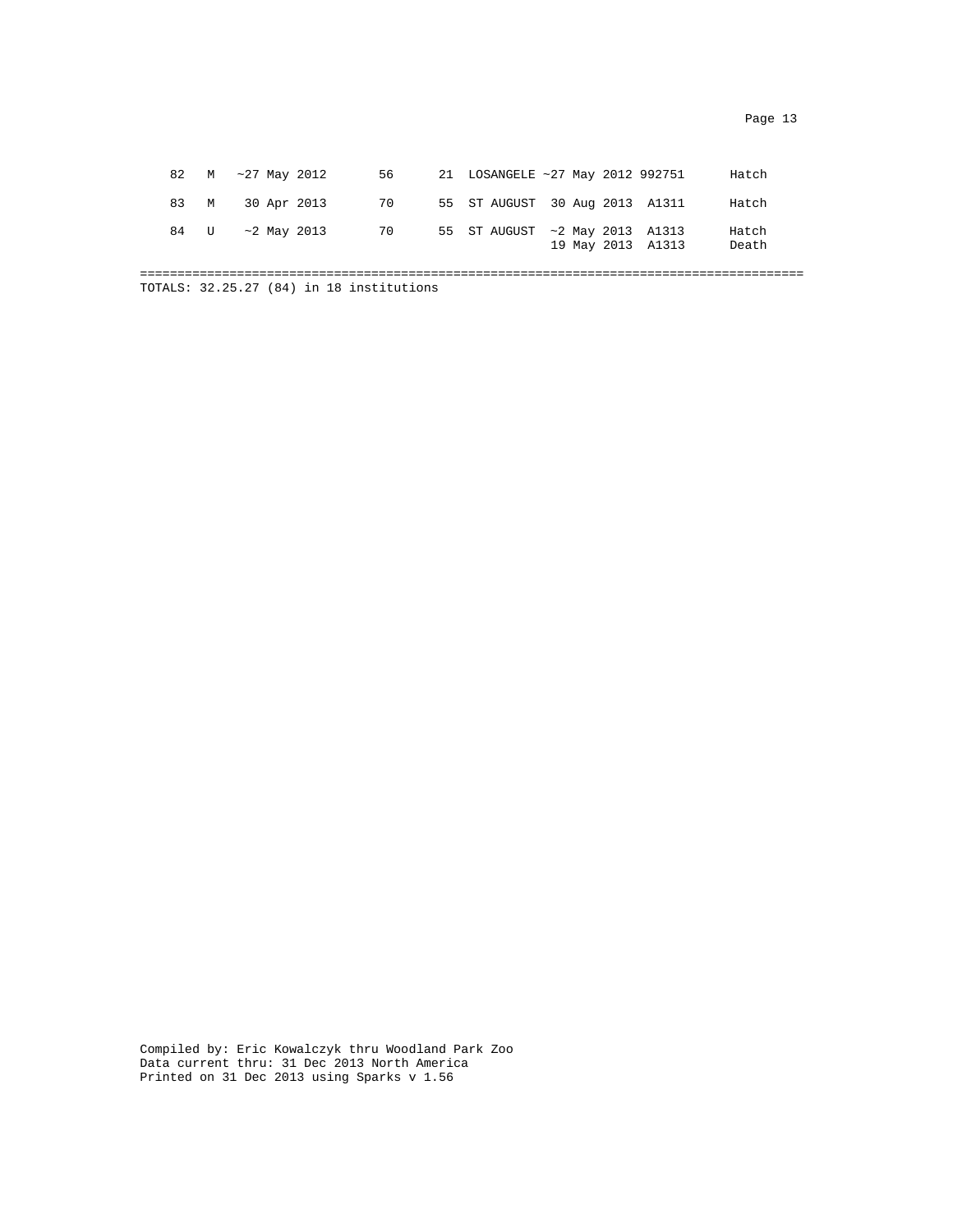**KNOBBED HORNBILL STUDBOOK**

(Aceros cassidix)

Restricted to: Status: Living on 31 Dec 2013 Report ordered by: current/last location (alphabetic) ======================================================================================= Stud # | Sex | Hatch Date | Sire | Dam | Location | Date | Local ID | Event ========================================================================================= LOSANGELE - Los Angeles Zoo & Botanical Gardens, Los Angeles, California, USA 82 M ~27 May 2012 56 21 LOSANGELE ~27 May 2012 992751 Hatch Totals: 1.0.0 (1) NY BRONX – Wildlife Conservation Society, New York, New York, USA 78 M 6 June 2009 70 55 ST AUGUST 6 Jun 2009 A0905 Hatch NY BRONX 29 Apr 2010 B10036 Transfer 79 F 5 June 2009 14 25 SD-WAP 5 Jun 2009 809214 Hatch SEAWORLD 2 Sep 2010 RKH003 Transfer NY BRONX 12 May 2011 B11053 Transfer Totals: 1.1.0 (2) \_\_\_\_\_\_\_\_\_\_\_\_\_\_\_\_\_\_\_\_\_\_\_\_\_\_\_\_\_\_\_\_\_\_\_\_\_\_\_\_\_\_\_\_\_\_\_\_\_\_\_\_\_\_\_\_\_\_\_\_\_\_\_\_\_\_\_\_\_\_\_\_\_\_\_\_\_\_\_\_\_\_\_\_\_\_\_\_\_ SACRAMNTO - Sacramento Zoo, Sacramento, California, USA 6 M ~ 1985 WILD WILD SULAWESI ???? NONE Capture SCHMIDT R ???? UNK Transfer SACRAMNTO 25 Jan 1990 200913 Transfer 12 F ~ 1986 WILD WILD BUTON ???? NONE Capture MILLER R ~1988 +/-2yr UNK Transfer SACRAMNTO 13 Oct 1994 201152 Transfer Totals: 1.1.0 (2) \_\_\_\_\_\_\_\_\_\_\_\_\_\_\_\_\_\_\_\_\_\_\_\_\_\_\_\_\_\_\_\_\_\_\_\_\_\_\_\_\_\_\_\_\_\_\_\_\_\_\_\_\_\_\_\_\_\_\_\_\_\_\_\_\_\_\_\_\_\_\_\_\_\_\_\_\_\_\_\_\_\_\_\_\_\_\_\_\_ SANDIEGOZ - San Diego Zoological Garden, San Diego, California, USA 25 F ~ 1993 WILD WILD SULAWESI ???? NONE Capture SULAWESI ???? NONE Capture<br>MILLER R ???? UNK Transfer<br>SANDIEGOZ 5 Oct 1994 394394 Transfer SANDIEGOZ 5 Oct 1994 394394 Transfer SD-WAP 11 Nov 1994 394394 Transfer SANDIEGOZ 1 Mar 2010 394394 Transfer 80 F 5 Aug 2010 14 25 SANDIEGOZ 5 Aug 2010 310244 Hatch Totals: 0.2.0 (2)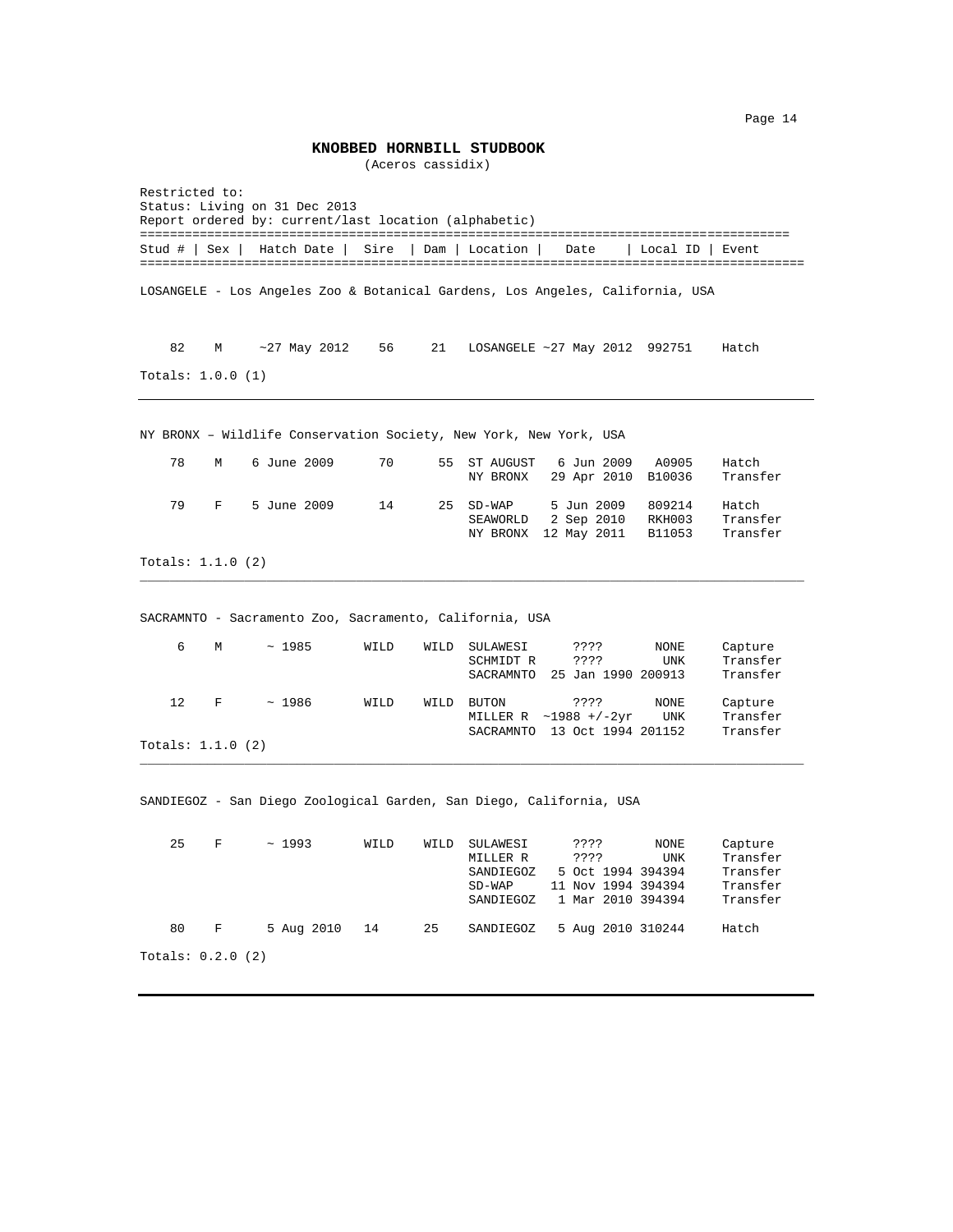| 16 | F | ~1988           | WILD | WILD | SULAWESI<br>V.D. BRINK<br>SANDIEGOZ<br>$SD-WAP$                | 10      | ????<br>???? | Jun 1989             | NONE<br><b>NONE</b><br>389740<br>8 Jul 1989 389740                                            | Capture<br>Transfer<br>Transfer<br>Transfer           |
|----|---|-----------------|------|------|----------------------------------------------------------------|---------|--------------|----------------------|-----------------------------------------------------------------------------------------------|-------------------------------------------------------|
| 17 | М | ~1988           | WILD | WILD | SULAWESI<br>V.D. BRINK<br>SANDIEGOZ<br>$SD-WAP$                | 10<br>8 | ????<br>???? | Jun 1989<br>Jul 1989 | NONE<br><b>NONE</b><br>389741<br>389741                                                       | Capture<br>Transfer<br>Transfer<br>Transfer           |
| 46 | M | ~1996           | 20   | 21   | SEATTLE<br><b>AUDUBON</b><br>METROZOO<br>SANDIEGOZ<br>$SD-WAP$ | 28      |              | 9 Oct 1997           | $~131$ May 1996 960137<br>2270<br>15 May 2003 B30078<br>Jul 2005 305419<br>12 Feb 2010 305419 | Hatch<br>Transfer<br>Transfer<br>Transfer<br>Transfer |
| 76 | F | July 2008<br>28 | 14   | 25   | $SD-WAP$                                                       |         |              |                      | 28 Jul 2008 808202                                                                            | Hatch                                                 |

SD-WAP – San Diego Zoo Safari Park, Escondido, California, USA

Totals: 2.2.0 (4)

SEATTLE - Woodland Park Zoo, Seattle, WA, USA

51 F ~ 8 May 1997 20 21 SEATTLE ~ 8 May 1997 970128 Hatch Totals: 0.1.0 (1)

\_\_\_\_\_\_\_\_\_\_\_\_\_\_\_\_\_\_\_\_\_\_\_\_\_\_\_\_\_\_\_\_\_\_\_\_\_\_\_\_\_\_\_\_\_\_\_\_\_\_\_\_\_\_\_\_\_\_\_\_\_\_\_\_\_\_\_\_\_\_\_\_\_\_\_\_\_\_\_\_\_\_\_\_\_\_\_\_\_

\_\_\_\_\_\_\_\_\_\_\_\_\_\_\_\_\_\_\_\_\_\_\_\_\_\_\_\_\_\_\_\_\_\_\_\_\_\_\_\_\_\_\_\_\_\_\_\_\_\_\_\_\_\_\_\_\_\_\_\_\_\_\_\_\_\_\_\_\_\_\_\_\_\_\_\_\_\_\_\_\_\_\_\_\_\_\_\_\_

ST AUGUST - St Augustine Alligator Farm, St Augustine, Florida, USA

| 55 | $F$ and $F$ | 5 Apr 1998 17 |      | 16 SD-WAP<br>SEA WORLD<br>ST AUGUST 29 Aug 2008 A0822           |  | 5 Apr 1998 898083<br>6 May 1999 RKH002 | Hatch<br>Transfer<br>Transfer |
|----|-------------|---------------|------|-----------------------------------------------------------------|--|----------------------------------------|-------------------------------|
| 70 | M           | ~ 7 May 2002  | 18   | 21 LOSANGELE ~ 7 May 2002 990645<br>ST AUGUST 17 Feb 2004 A0402 |  |                                        | Hatch<br>Transfer             |
| 83 | M           | 30 Apr 2013   | - 70 | 55 ST AUGUST 30 Aug 2013 A1311                                  |  |                                        | Hatch                         |

Totals: 2.1.0 (3)

========================================================================================= TOTALS: 7.8.0 (15) in 7 Institutions

\_\_\_\_\_\_\_\_\_\_\_\_\_\_\_\_\_\_\_\_\_\_\_\_\_\_\_\_\_\_\_\_\_\_\_\_\_\_\_\_\_\_\_\_\_\_\_\_\_\_\_\_\_\_\_\_\_\_\_\_\_\_\_\_\_\_\_\_\_\_\_\_\_\_\_\_\_\_\_\_\_\_\_\_\_\_\_\_\_

Compiled by: Eric Kowalczyk thru Woodland Park Zoo Data current thru: 31 Dec 2013 North America Printed on 31 Dec 2013 using Sparks v 1.56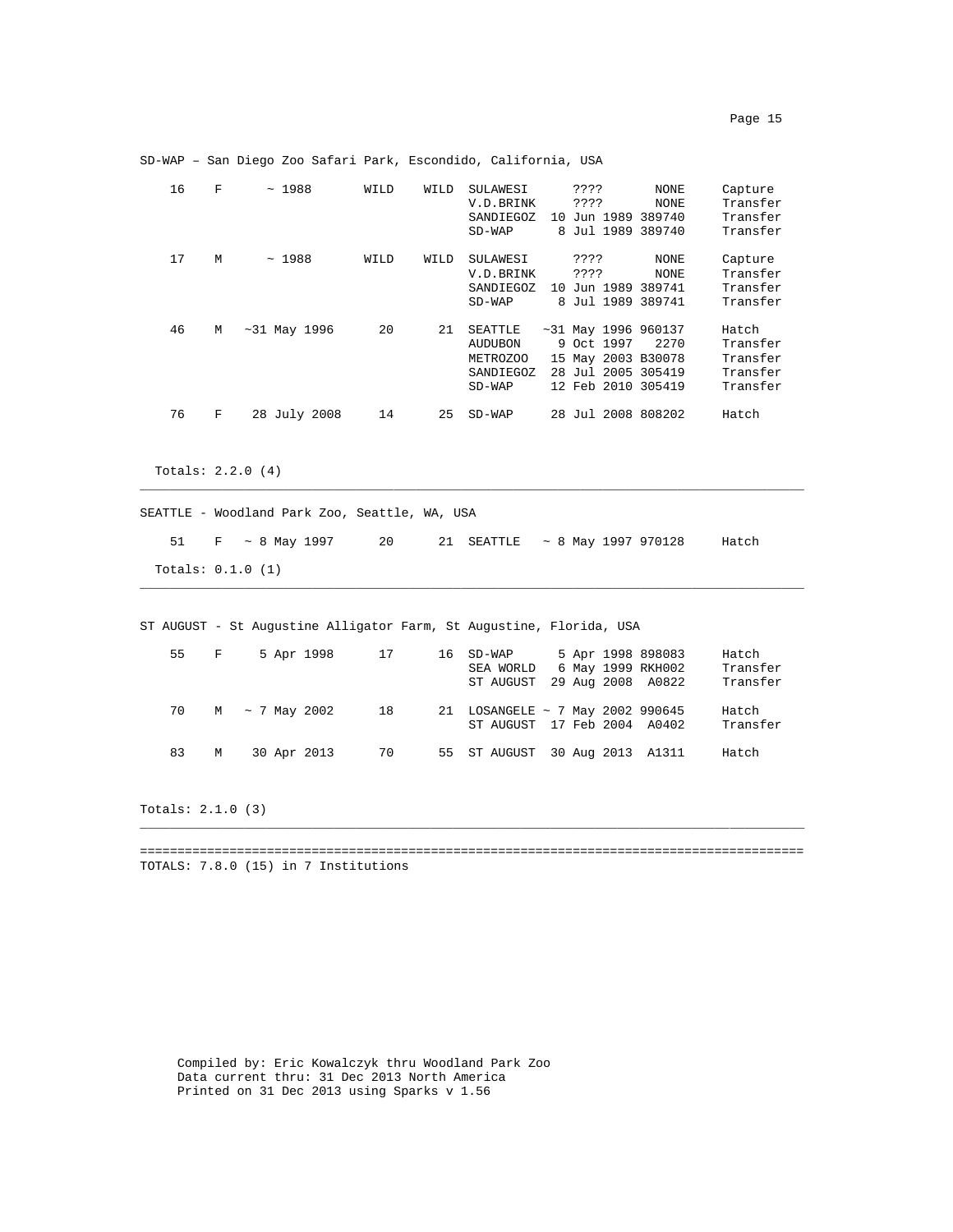## **WRINKLED HORNBILL**

Aceros corrugatus

## GENERAL INFORMATION

The other common name in use is Sunda Wrinkled hornbill. This species was recently placed in the genus Rhyticeros (Poonswad et al 2013).

Status: Local and scarce throughout range, about 0.02-0.06 per km2 in southern Thailand. Always uncommon, but now rare in Peninsular Malaysia, close to extinction in Thailand. Still reasonably common in parts of Borneo (Kalimantan) and in parts of Sumatra. Occurs in protected areas such as Gunung Leuser and Way Kampas NP (Sumatra), Danum Valley (Borneo) and Taman Negara (Peninsular Malaysia). Population is declining due to rapid loss of forest in the Sundaic lowlands due to legal and illegal logging, land conversion and forest fires. National survey of hornbill population in Thailand during 2004-2008 abundance index from average 170 km line transect (53-293 km in four forest complexes of its range) was extremely low (0.01-0.03 bird per km) in two forest complexes. However, in the last two decades only three nests confirmed in a rainforest of the Hala-Bala Forest Complex. In Brunei, abundance index from line transect survey of 2- 17 km in six localities (every five years during 1991-2001) was 0.04-1.0 birds per km from five localities. Since this species seems to prefer large tracts of tall lowland forest and avoids degraded forest, IUCN warns of increased threat and currently lists it as near-threatened with global extinction. Poonswad et al (2013) cautions that this species may be uplisted.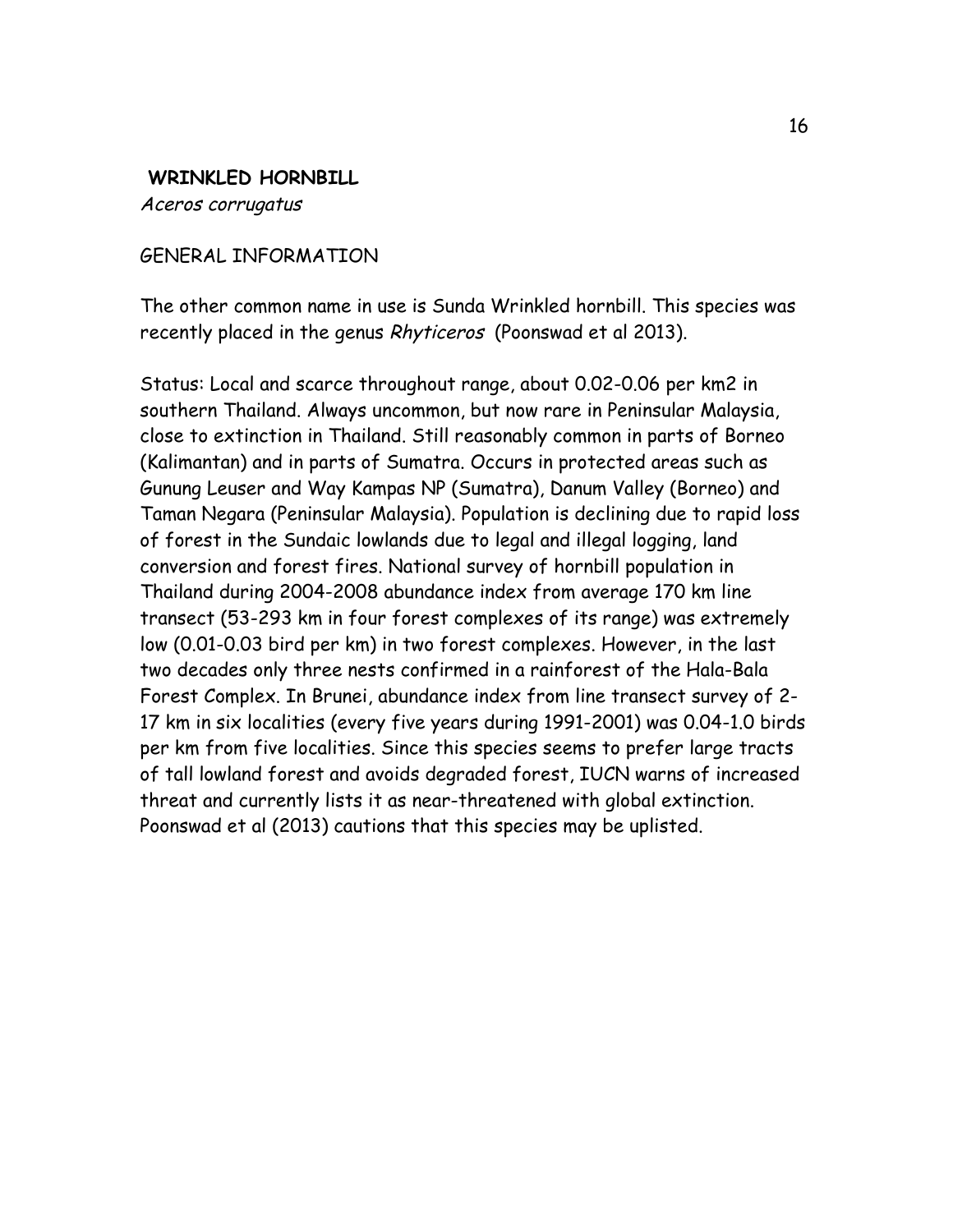#### Captive propagation

This species was first bred in captivity at Audubon Park in 1988 (Sigler and Myers 1992). Presently, there are successful breeding pairs at Brevard Zoo, San Diego Zoo, and Honolulu Zoo. Lindholm (1999) wrote about successful reproduction at the Ft. Worth Zoo.

In Europe, there are 32.21.9 (pers. communication with Jo Gregson), with success at Arnhem, Usti, and Plankendale in 2011. Jo Gregson at the Paignton Zoo (UK) is the European studbook keeper for this species. (Low 1999; Summers 1998; Wilkinson et al 1996).

Aceros corrugatus has the greatest number of living species listed in this studbook (35.28. 0 in 26 institutions). There are 215 historical records. To maintain genetic variation in a self-sustaining captive population, this species will be closely managed as a Population Management Plan (PMP). With the help of Colleen Lynch at the Population Management Center, the most recent PMP was distributed to participating institutions in December 2011. Of the 63 living individuals, only 25.26.2 birds were included in the 2011 PMP. The next PMP is planned for October 2014. Priority will be to breed wild caught birds that have low mean kinships and to keep a close look at birds that have higher mean kinships.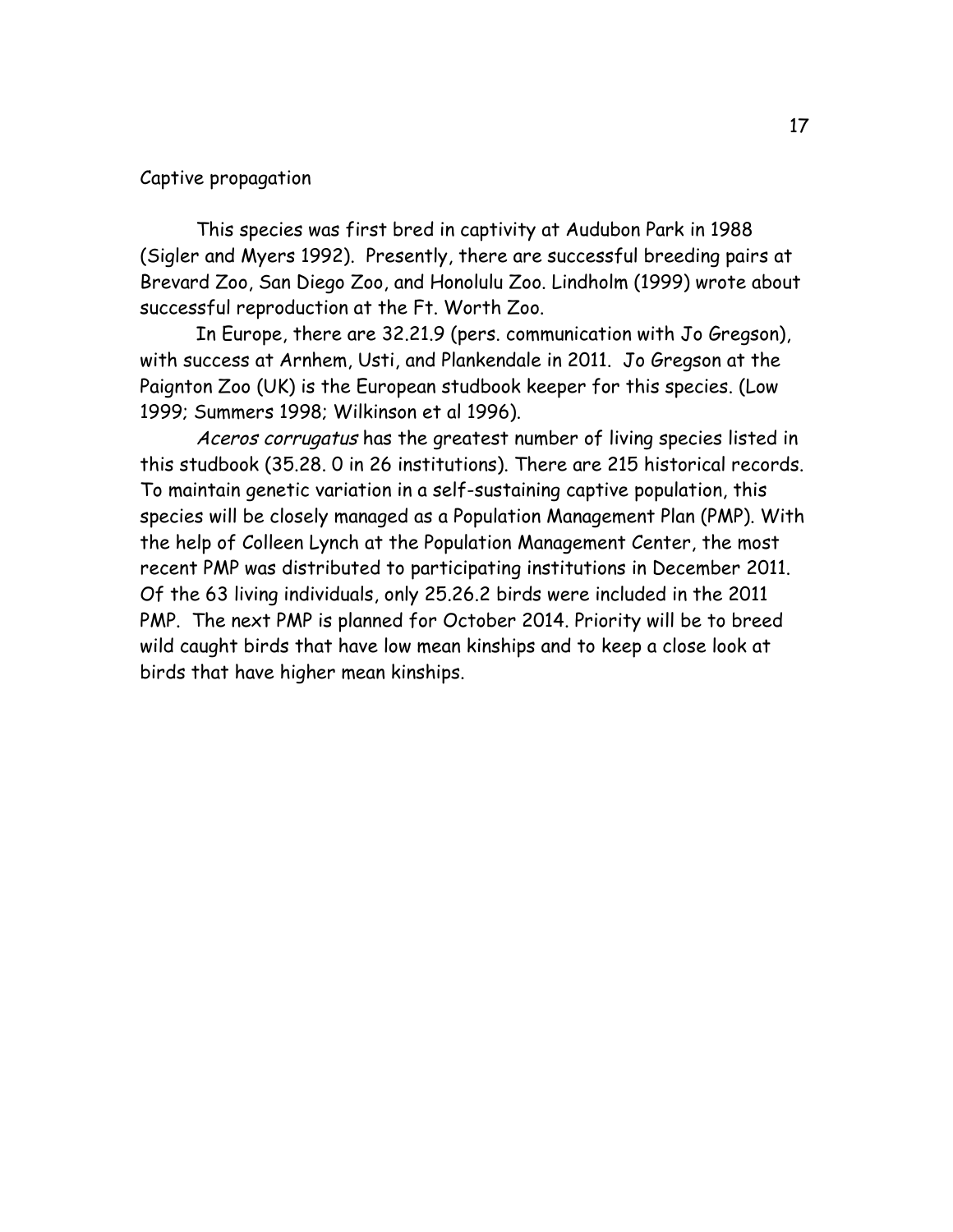# Wrinkled hornbill

Aceros corrugatus

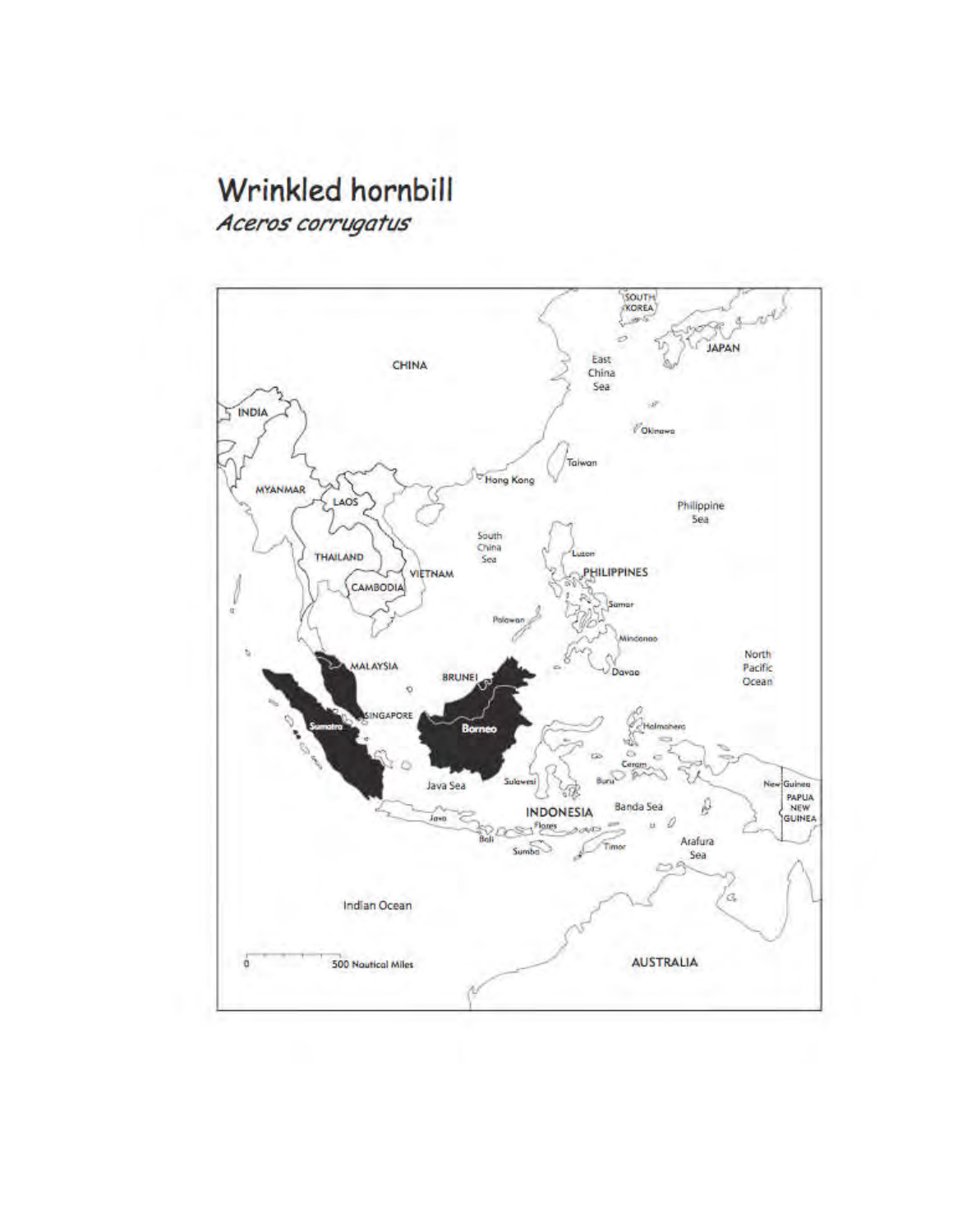## STUDBOOK REPORTS

# **Listed by location**

Here are listed the studbook numbers for each of the specimens reported by participating institutions.

| ATTLEBORO:          | 52,60                                                                                                   |
|---------------------|---------------------------------------------------------------------------------------------------------|
| <b>AUDUBON:</b>     | 5,6,25,26,33,34,44,45,46,56,57,58,59,65,66,67,<br>68, 78, 79, 82, 83, 85, 86, 87, 88, 97, 98, 110, 111, |
|                     | 115, 116, 146, 149, 154, 170, 181, 182,                                                                 |
| <b>AURORA:</b>      | 150                                                                                                     |
| <b>BREVARD:</b>     | 76, 77, 177, 187, 190, 195, 200                                                                         |
| CINCINNAT:          | 36, 37                                                                                                  |
| COAL VAL:           | 42, 73, 104                                                                                             |
| CROFT <sub>L:</sub> | 86, 88, 101, 105, 112, 113, 114                                                                         |
| <b>FALLBROOK:</b>   | 63, 64, 138, 145, 197                                                                                   |
| FORTWORTH:          | 14, 29, 30, 87, 107, 121, 131, 136, 137, 146, 147, 157, 158,                                            |
|                     | 184, 189                                                                                                |
| FT WAYNE:           | 48, 61, 123, 144, 159, 160,                                                                             |
| FRANKLINP:          | $\overline{c}$                                                                                          |
| GABOREK:            | 54, 55, 128, 129, 133, 141, 142, 143,                                                                   |
| HONOLULU:           | 71,72,91,92,93,104,105,117,118,124,140,156,157,                                                         |
|                     | 163, 169, 172, 173, 174, 180, 181, 182, 183, 189, 198,                                                  |
|                     | 199, 205, 206, 213, 214                                                                                 |
| HOUSTON:            | 96, 126,                                                                                                |
| JACKSONVL:          | 29, 166                                                                                                 |
| <b>KITCHENS:</b>    | 90, 94, 125, 139, 155                                                                                   |
| LAKEBUENA:          | 21, 44, 69                                                                                              |
| <b>MANHATTAN:</b>   | 152                                                                                                     |
| <b>MEMPHIS:</b>     | 27, 28, 96, 126                                                                                         |
| METROZOO:           | 11, 12, 22, 69, 86, 177, 181                                                                            |
| MCCORMIC:           | 74, 75, 138, 145, 162, 168                                                                              |
| <b>MILL MOUN:</b>   | 44                                                                                                      |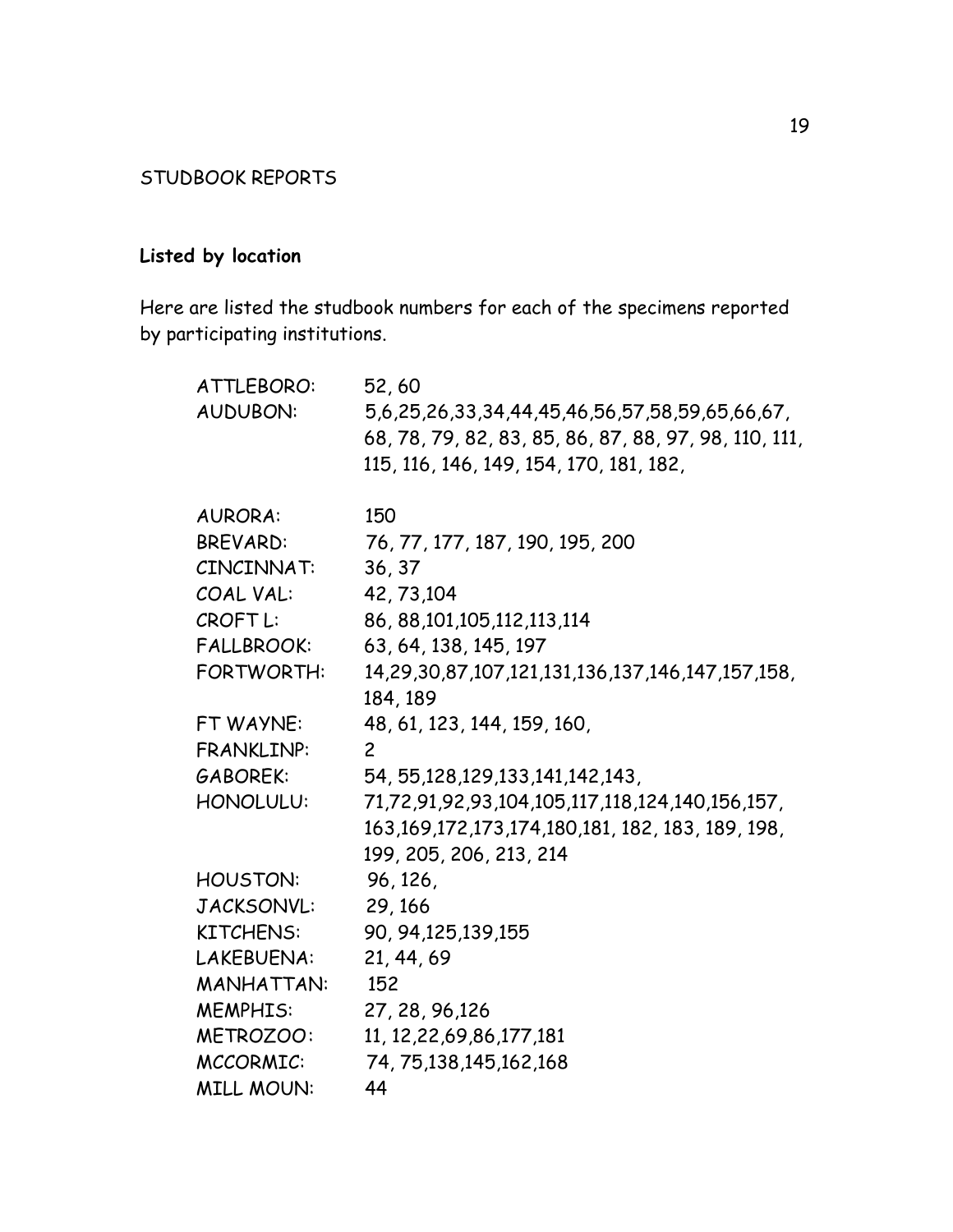| 1, 12, 78, 85, 86, 88, 89, 91, 92, 93                        |
|--------------------------------------------------------------|
| 96, 126                                                      |
| 52                                                           |
| 31, 32, 44, 49, 69, 151, 176, 180                            |
| 43, 47                                                       |
| 44, 89, 190, 204                                             |
| 50,51,52,60,163,175, 195                                     |
| 136, 144                                                     |
| 86,154                                                       |
| 3,7,8,9,10,13,14,15,16,19,20,23,24,35,53,58,                 |
| 62,87,89,96,99,100,101,102,103,106,108,109,120,              |
| 126, 127, 131, 132, 133, 135, 144, 145, 152, 153, 154, 159   |
| 160, 163, 168, 169, 173, 178, 191, 192, 193, 206, 210,       |
| 211, 212                                                     |
| 194, 201                                                     |
| 28, 38, 39, 40, 41, 55, 57, 68, 87, 121, 164, 165, 202       |
| 28,109,119                                                   |
| 2,4,7,9,10,15,16,19,20,23,24,35,53,80,81,84,87,              |
| 89, 95, 96, 99, 100, 102, 103, 106, 111, 119, 120, 122, 130, |
| 132, 134, 135, 156, 185, 186, 197, 200, 201, 202,            |
| 207,208, 209,                                                |
| 124, 126, 137, 188, 196, 204, 215                            |
| 71, 72, 74, 75, 76, 77, 162                                  |
| 12,22,29,69,70,78,85,86,149,156,158,161,166.167,             |
| 170, 171, 178, 179, 184, 194                                 |
| 44                                                           |
| 120                                                          |
| 153, 172                                                     |
| 108, 122, 175, 176, 179                                      |
| 74, 75, 162, 183, 198, 203, 205                              |
|                                                              |

20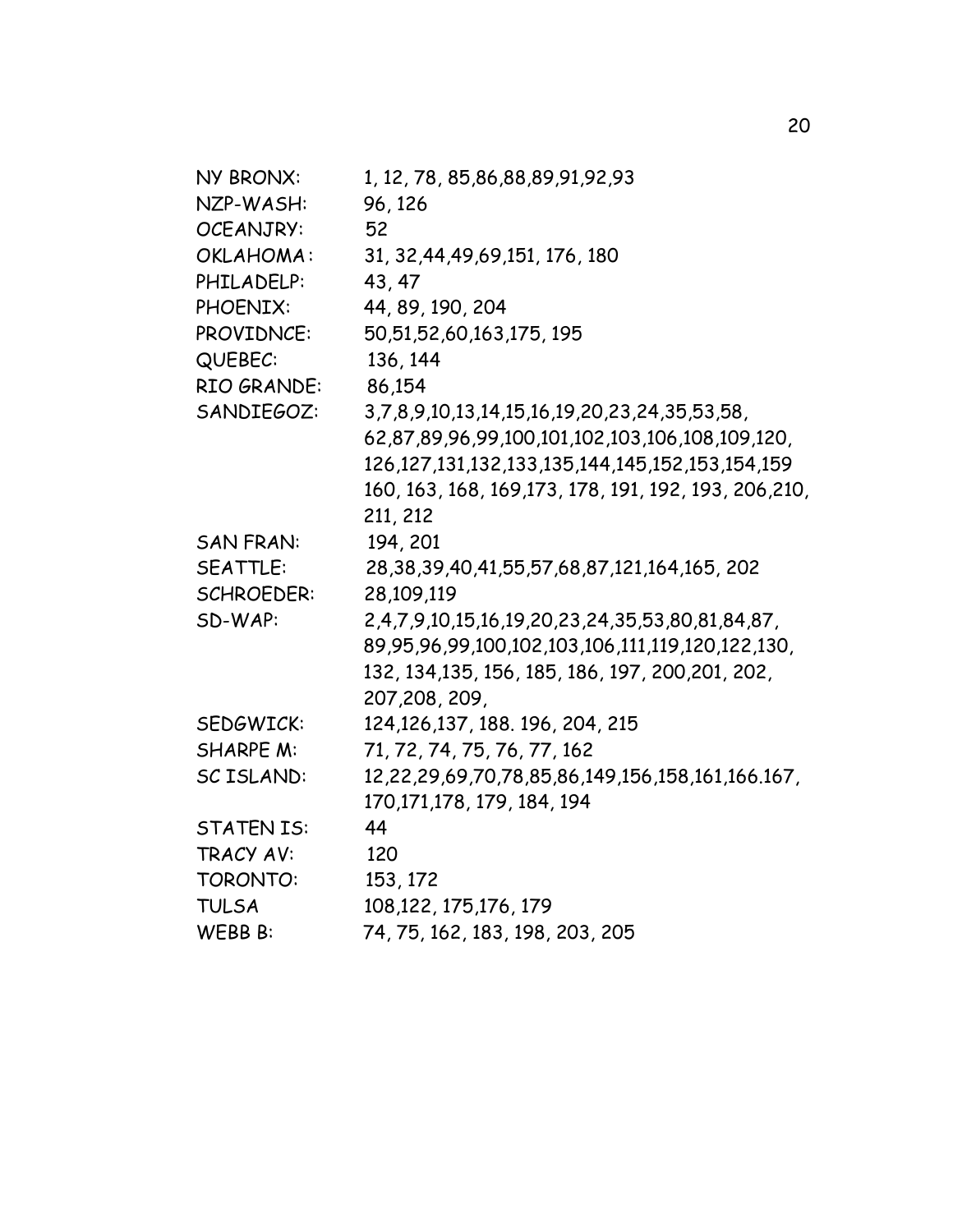#### **WRINKLED HORNBILL STUDBOOK** Page 21

| (Aceros corrugatus)<br>================= |            |            |      |      |                                                              |                                                                                             |                            |                                                                    |  |
|------------------------------------------|------------|------------|------|------|--------------------------------------------------------------|---------------------------------------------------------------------------------------------|----------------------------|--------------------------------------------------------------------|--|
|                                          | Stud # Sex | Hatch Date | Sire | Dam  | Location                                                     | Date                                                                                        | Local ID                   | Event                                                              |  |
| 1                                        | Ċ.         | ????       | WILD | WILD | SE ASIA<br>L RUHE<br>NY BRONX                                | ????<br>????<br>5 Jun 1931<br>9 Feb 1934                                                    | NONE<br>NONE<br>UNK        | Capture<br>Transfer<br>Transfer<br>Death                           |  |
| 2                                        | F          | ????       | WILD | WILD | SE ASIA<br>UNKNOWN<br>FRANKLINP<br>$SD-WAP$                  | ????<br>????<br>$~\sim$ Feb 1975 75A033<br>17 Oct 1979 018625<br>26 Feb 1981                | NONE<br>NONE               | Capture<br>Transfer<br>Transfer<br>Transfer<br>Death               |  |
| 3                                        | М          | ~1981      | WILD | WILD | SE ASIA<br>FOUTS J<br>SANDIEGOZ                              | ????<br>????<br>10 Oct 1983 010506<br>25 Oct 1983                                           | NONE<br>NONE               | Capture<br>Transfer<br>Transfer<br>Death                           |  |
| 4                                        | М          | ~1982      | WILD | WILD | SE ASIA<br>FOUTS J<br>$SD-WAP$                               | ????<br>????<br>10 Oct 1983 010507<br>28 Mar 1984                                           | NONE<br>NONE               | Capture<br>Transfer<br>Transfer<br>Death                           |  |
| 5                                        | М          | ~1985      | WILD | WILD | SE ASIA<br>MCMORRIS<br><b>AUDUBON</b><br>HEIDELBRG<br>LISBON | ????<br>????<br>2 Feb 1987<br>19 Jun 2002<br>16 Dec 2002                                    | NONE<br>NONE<br>918<br>UNK | Capture<br>Transfer<br>Transfer<br>Transfer<br>UNK ltf Transfer    |  |
| 6                                        | F          | ~1985      | WILD | WILD | SE ASIA<br>MCMORRIS<br><b>AUDUBON</b>                        | ????<br>????<br>2 Feb 1987<br>14 Feb 1999                                                   | NONE<br>NONE<br>919        | Capture<br>Transfer<br>Transfer<br>Death                           |  |
| 7                                        | М          | ~1986      | WILD | WILD | SE ASIA<br>V.D.BRINK<br>SANDIEGOZ<br>$SD-WAP$                | ????<br>????<br>13 Jan 1988 388098<br>18 Feb 1988 388098<br>11 Nov 1989                     | NONE<br>NONE               | Capture<br>Transfer<br>Transfer<br>Transfer<br>Death               |  |
| 8                                        | F          | ~1986      | WILD | WILD | SE ASIA<br>V.D.BRINK<br>SANDIEGOZ                            | ????<br>????<br>13 Jan 1988 388114<br>9 Feb 1988                                            | NONE<br>NONE               | Capture<br>Transfer<br>Transfer<br>Death                           |  |
| 9                                        | М          | ~1986      | WILD | WILD | SE ASIA<br>V.D.BRINK<br>SD-WAP                               | ????<br>????<br>SANDIEGOZ 13 Jan 1988 388115<br>13 Feb 1988 388115<br>4 Sep 1988            | NONE<br>NONE               | Capture<br>Transfer<br>Transfer<br>Transfer<br>Death               |  |
| 10                                       | F          | ~1986      | WILD | WILD | SE ASIA<br>V.D.BRINK<br>SANDIEGOZ<br>$SD-WAP$                | ????<br>? ? ? ?<br>13 Jan 1988 388097                                                       | NONE<br>NONE               | Capture<br>Transfer<br>Transfer<br>18 Feb 1988 388097 ltf Transfer |  |
| 11                                       | F          | ~1986      | WILD | WILD | INDONESIA<br>ZOO IMPRT<br><b>METROZOO</b>                    | ????<br>????<br>3 Mar 1988 A02167<br>26 Aug 1992                                            | NONE<br>NONE               | Capture<br>Transfer<br>Transfer<br>Death                           |  |
| 12                                       | F          | ~1986      | WILD | WILD | INDONESIA<br>ZOO IMPRT<br>METROZOO<br>STCATHERN<br>NY BRONX  | ????<br>????<br>3 Mar 1988 A02168<br>1 Sep 1992 925029<br>17 Jan 1997 925029<br>24 Jun 1998 | NONE<br>NONE               | Capture<br>Transfer<br>Transfer<br>Transfer<br>Transfer<br>Death   |  |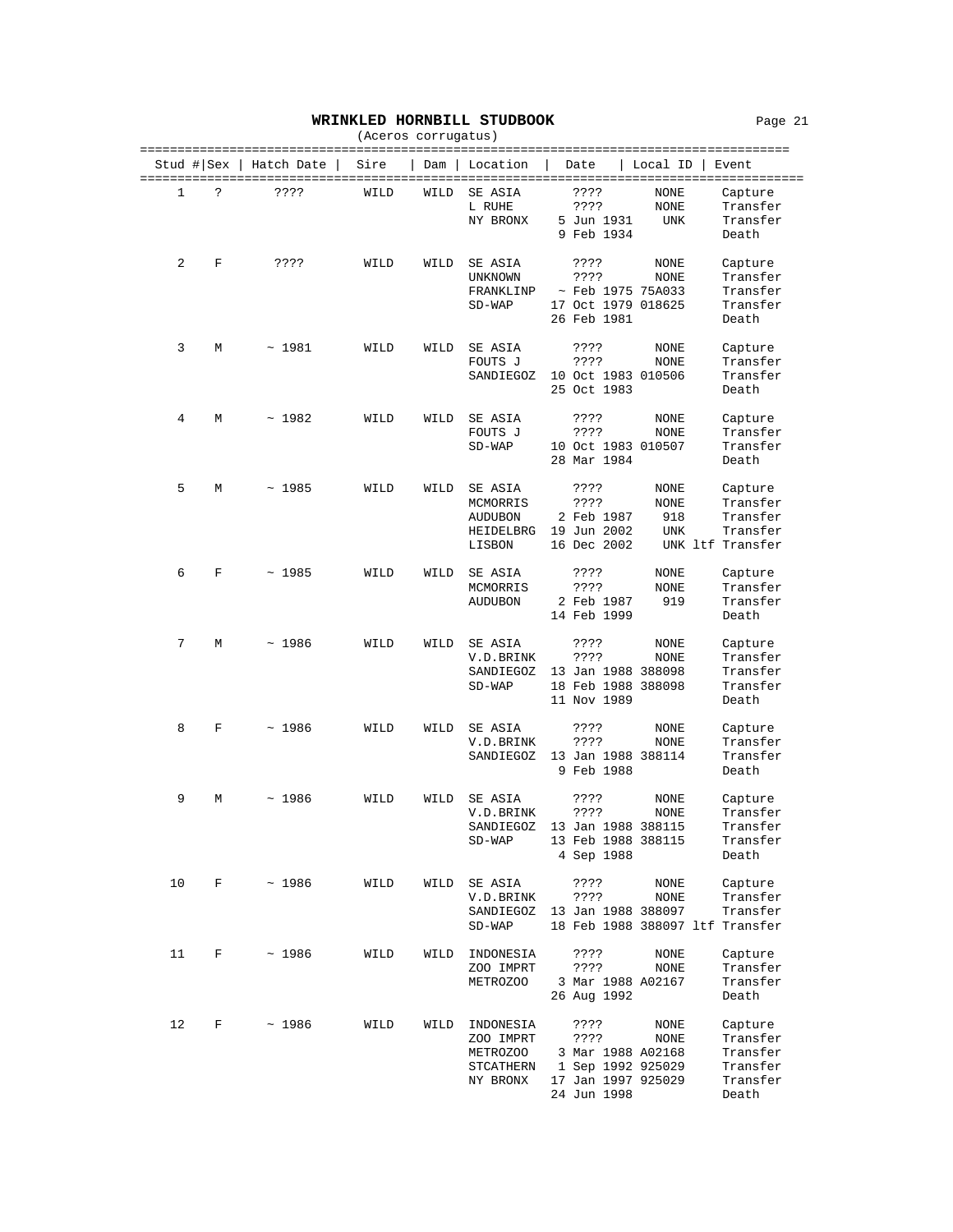13 F ~ 1987 WILD WILD SEASIA 2??? NONE Capture<br>V.D.BRINK 2??? NONE Transfer V.D.BRINK ???? NONE Transfer SANDIEGOZ 21 Apr 1989 389469 Transi<br>8 Dec 1989 Death 8 Dec 1989 14 M ~ 1987 WILD WILD SE ASIA ???? NONE Capture<br>V.D.BRINK ???? NONE Transfer V.D.BRINK ???? NONE Transfer SANDIEGOZ 21 Apr 1989 389470 Transfer FORTWORTH 23 Mar 2006 204412 Transfer<br>FORTWORTH 7 Jun 2010 Death FORTWORTH 7 Jun 2010 15 F ~ 1987 WILD WILD SE ASIA ???? NONE Capture<br>V.D.BRINK ???? NONE Transfer V.D.BRINK ???? NONE Transfer SANDIEGOZ 21 Apr 1989 389471 Transfer<br>SD-WAP 25 May 1989 389471 Transfer SD-WAP 25 May 1989 389471 Transfer 3 Jan 1990 11 Nov 1993 Death 16 M ~ 1987 WILD WILD SE ASIA ???? NONE Capture<br>V.D.BRINK ~ 1987 NONE Transfer V.D.BRINK ~ 1987 NONE Transfer<br>SANDIEGOZ 21 Apr 1989 389468 Transfer SANDIEGOZ 21 Apr 1989<br>SD-WAP 25 May 1989 389468 ltf Transfer 17 M ???? WILD WILD SUMATRA ???? NONE Capture<br>KUALA LUM 27 Jan 1987 87002 Transfer KUALA LUM 27 Jan 1987<br> $\sim$  Jun 1991 87002 ltf Transfer 18 F ???? WILD WILD SUMATRA ???? NONE Capture 1 Dec 1987<br>~ Jun 1991 87003 ltf Transfer 19 M ~ 1988 WILD WILD SE ASIA ???? NONE Capture V.D.BRINK ???? NONE Transfer SANDIEGOZ 30 Nov 1990 490065 Transfer<br>SD-WAP 23 Jan 1991 490065 Transfer 23 Jan 1991 490065 Trans!<br>11 Oct 1991 Death 11 Oct 1991 20 F ~ 1988 WILD WILD SEASIA 2??? NONE Capture<br>V.D.BRINK 2??? NONE Transfer V.D.BRINK ???? NONE Transfer SANDIEGOZ 30 Nov 1990 490066 Transfer 23 Jan 1991 490066 Transf<br>11 Oct 1991 Death 11 Oct 1991 21 F ???? WILD WILD SEASIA ???? NONE Capture<br>C JONSSON 29 Dec 1987 NONE Transfer C JONSSON 29 Dec 1987 NONE Transfer<br>LAKEBUENA 16 Jun 1988 180603 Transfer LAKEBUENA 16 Jun 1988 180603 11 Oct 1993 Death 22 M ???? WILD WILD BORNEO IN ???? NONE Capture<br>C JONSSON 29 Dec 1987 NONE Transfer C JONSSON 29 Dec 1987 NONE Transfer<br>METROZOO 20 Sep 1988 A02419 Transfer METROZOO 20 Sep 1988 A02419 Transfer<br>STCATHERN 1 Sep 1992 925028 Transfer 1 Sep 1992 925028 8 Jan 1996 Death 23 M ~ 1989 WILD WILD SEASIA 2??? NONE Capture<br>V.D.BRINK 2??? NONE Transfer V.D.BRINK ???? NONE Transfer SANDIEGOZ 30 Jun 1990 390706 Transfer SD-WAP 2 Aug 1990 390706 Transfer 1 Feb 2001 390706 Transf<br>5 Oct 2006 Death 5 Oct 2006 24 F ~ 1989 WILD WILD SE ASIA ???? NONE Capture V.D.BRINK ???? NONE Transfer SANDIEGOZ 30 Jun 1990 390707 Transfer<br>SD-WAP 2 Aug 1990 390707 Transfer 2 Aug 1990 SANDIEGOZ 1 Feb 2001 390707 Transfer<br>1 Nov 2004 Death

1 Nov 2004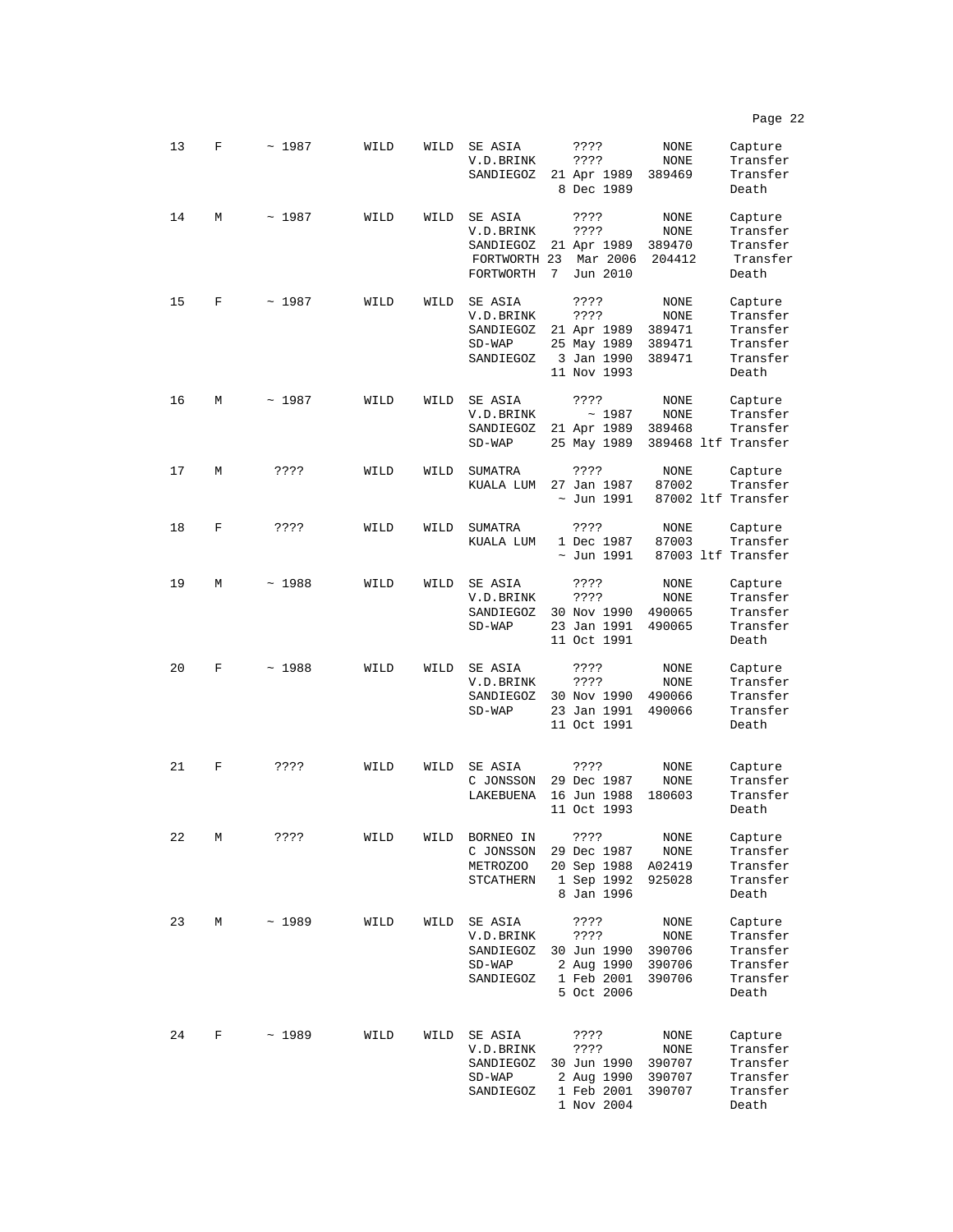|    |   |                  |      |            |                                                                        |                                                                                                    |                              | Page 23                                                             |
|----|---|------------------|------|------------|------------------------------------------------------------------------|----------------------------------------------------------------------------------------------------|------------------------------|---------------------------------------------------------------------|
| 25 | F | $~28$ Jun 1988   | 5    | 6          | <b>AUDUBON</b>                                                         | $~28$ Jun 1988<br>11 Aug 1991                                                                      | 1054                         | Hatch<br>Death                                                      |
| 26 | F | $~28$ Jun 1988   | 5    | 6          | <b>AUDUBON</b>                                                         | $~28$ Jun 1988<br>24 Jul 1988                                                                      | 1055                         | Hatch<br>Death                                                      |
| 27 | F | $~\sim$ Mar 1990 | WILD | WILD       | SE ASIA<br>LEBEDA<br>MEMPHIS                                           | ????<br>????<br>5 Mar 1992<br>14 Jul 2000                                                          | NONE<br>UNK<br>12691         | Capture<br>Transfer<br>Transfer<br>Death                            |
| 28 | F | 6 Mar 1990       | WILD | WILD       | SE ASIA<br>LEBEDA<br>MEMPHIS<br>SCHROEDER<br>SEATTLE                   | ????<br>????<br>5 Mar 1992<br>22 Oct 1998<br>14 Sep 2000 200269<br>10 Jun 2002                     | NONE<br>UNK<br>12692<br>NONE | Capture<br>Transfer<br>Transfer<br>Transfer<br>Transfer<br>Death    |
| 29 | М | ~1990            | WILD | WILD       | SE ASIA<br>MCCOY T<br>FORTWORTH<br>STCATHERN<br>SC ISLAND<br>JACKSONVL | ????<br>????<br>25 Apr 1996 960412<br>2 Oct 2003 S03081<br>1 Jan 2006 S03081<br>21 Mar 2012 612303 | NONE<br>UNK                  | Capture<br>Transfer<br>Transfer<br>Transfer<br>Transfer<br>Transfer |
| 30 | F | ~1990            | WILD | WILD       | SE ASIA<br>MCCOY T<br>FORTWORTH                                        | ????<br>????<br>25 Apr 1996 960413<br>6 Jun 2003                                                   | <b>NONE</b><br>UNK           | Capture<br>Transfer<br>Transfer<br>Death                            |
| 31 | М | 19 May 1989      | UNK  | <b>UNK</b> | MILLER R<br>OKLAHOMA                                                   | 19 May 1989<br>24 Aug 1994 656201<br>29 Jul 1995                                                   | UNK                          | Hatch<br>Transfer<br>Death                                          |
| 32 | F | 2 Jun 1989       | UNK  | UNK        | MILLER R<br>OKLAHOMA                                                   | 2 Jun 1989<br>24 Aug 1994 656302<br>24 Aug 2001                                                    | UNK                          | Hatch<br>Transfer<br>Death                                          |
| 33 | F | 28 Jun 1989      | 5    | 6          | <b>AUDUBON</b>                                                         | 28 Jun 1989<br>17 Aug 1990                                                                         | 1212                         | Hatch<br>Death                                                      |
| 34 | М | 30 Jun 1989      | 5    | 6          | <b>AUDUBON</b>                                                         | 30 Jun 1989<br>24 Mar 1990                                                                         | 1213                         | Hatch<br>Death                                                      |
| 35 | М | ~1991            | WILD | WILD       | SE ASIA<br>MILLER R<br>SANDIEGOZ<br>$SD-WAP$<br>SANDIEGOZ<br>$SD-WAP$  | ????<br>????<br>15 Jan 1992 392014<br>15 Feb 1992 392014<br>8 Mar 1993 392014<br>1 Feb 2001 392014 | NONE<br>UNK                  | Capture<br>Transfer<br>Transfer<br>Transfer<br>Transfer<br>Transfer |
| 36 | М | ????             | WILD | WILD       | SE ASIA<br>SCHMIDT R<br>CINCINNAT                                      | ????<br>????<br>7 Apr 1993 293038<br>12 Jul 1993                                                   | NONE<br>UNK                  | Capture<br>Transfer<br>Transfer<br>Death                            |
| 37 | F | ????             | WILD | WILD       | SE ASIA<br>SCHMIDT R<br>CINCINNAT                                      | ????<br>????<br>7 Apr 1993 293039<br>12 Jul 1993                                                   | <b>NONE</b><br>UNK           | Capture<br>Transfer<br>Transfer<br>Death                            |
| 38 | М | ????             | WILD | WILD       | SE ASIA<br>LEBEDA<br>SEATTLE                                           | ????<br>????<br>10 Mar 1992 920107<br>11 Jun 2004                                                  | NONE<br>UNK                  | Capture<br>Transfer<br>Transfer<br>Death                            |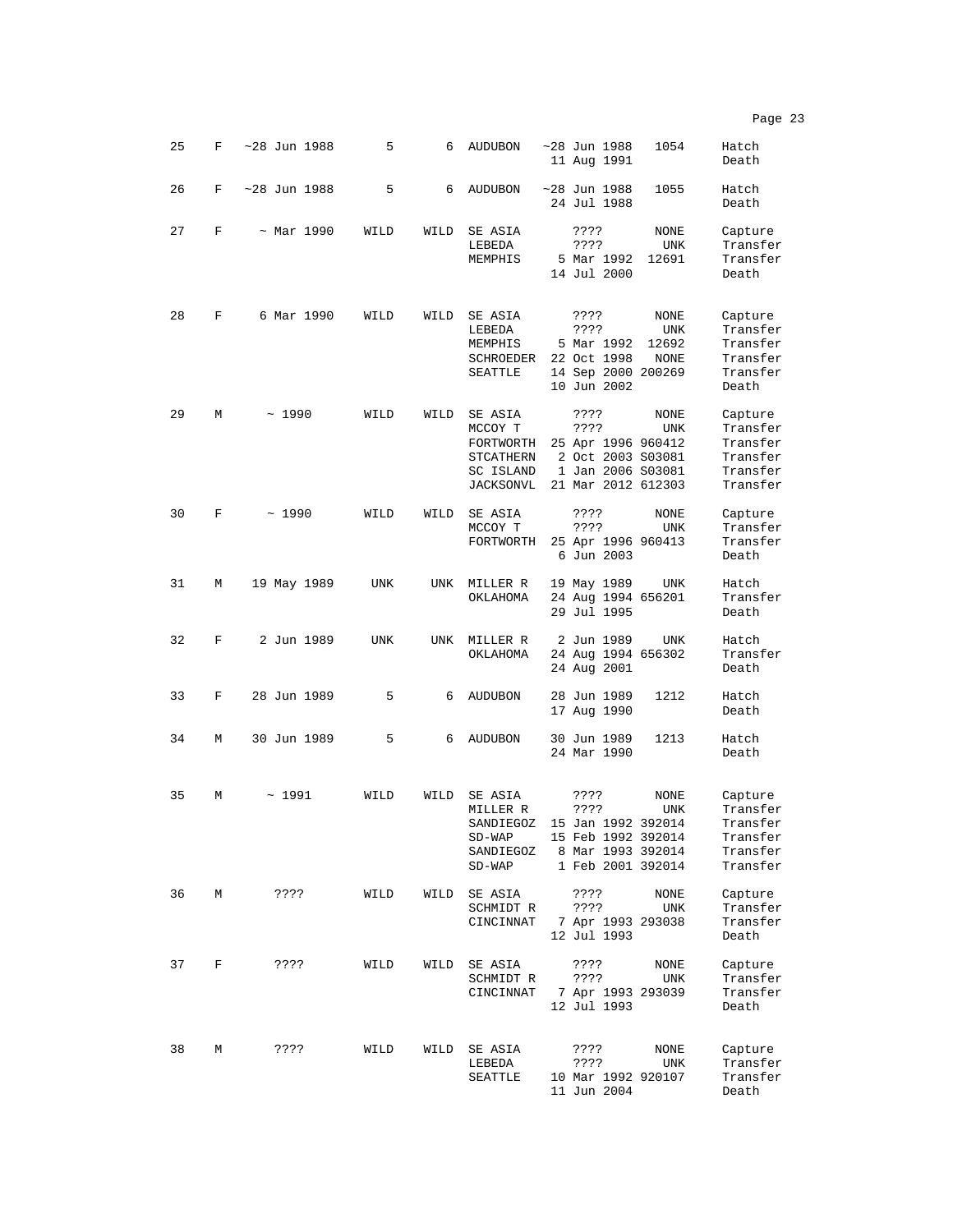| 39 | М | ????                | WILD | WILD | SE ASIA<br>LEBEDA<br>SEATTLE<br>AVI BREED                             | ????<br>???? |                                          | NONE<br>UNK<br>10 Mar 1992 920108                                                     | Capture<br>Transfer<br>Transfer<br>21 Apr 1993 301789 ltf Transfer |
|----|---|---------------------|------|------|-----------------------------------------------------------------------|--------------|------------------------------------------|---------------------------------------------------------------------------------------|--------------------------------------------------------------------|
| 40 | F | ????                | WILD | WILD | SE ASIA<br>LEBEDA<br>SEATTLE                                          | ????<br>???? | 9 Oct 1995                               | NONE<br>UNK<br>10 Mar 1992 920109                                                     | Capture<br>Transfer<br>Transfer<br>Death                           |
| 41 | F | ????                | WILD | WILD | SE ASIA<br>MILLER R<br>AVI BREED<br>SEATTLE                           | ????<br>???? | 15 Jun 2000                              | NONE<br>UNK<br>1 Feb 1991 001250<br>23 Sep 1999 990219                                | Capture<br>Transfer<br>Transfer<br>Transfer<br>Death               |
| 42 | М | ~1990               | UNK  | UNK  | MILLER R<br>COAL VAL                                                  |              | ~1990<br>27 Sep 1990<br>6 Mar 1998       | UNK<br>B1596                                                                          | Hatch<br>Transfer<br>Death                                         |
| 43 | М | 4 May 1990          | UNK  | UNK  | MILLER R<br>PHILADELP<br><b>JURONG</b>                                |              | 4 May 1990<br>20 Mar 2003                | UNK<br>12 May 1994 204811                                                             | Hatch<br>Transfer<br>UNK ltf Transfer                              |
| 44 | М | 2 Jun 1990          | 5    | 6    | AUDUBON<br>LAKEBUENA<br>OKLAHOMA<br>MILL MOUN<br>PHOENIX<br>STATEN IS |              | 2 Jun 1990<br>6 Dec 2000<br>16 Oct 2008  | 1345<br>3 Apr 1991 210402<br>18 Nov 1999 765304<br>459<br>11213<br>18 Oct 2012 112071 | Hatch<br>Transfer<br>Transfer<br>Transfer<br>Transfer<br>Transfer  |
| 45 | ? | 5 Jun 1990          | 5    | 6    | <b>AUDUBON</b>                                                        |              | 5 Jun 1990<br>6 Jan 1991                 | 1346                                                                                  | Hatch<br>Death                                                     |
| 46 | ? | 7 Jun 1990          | 5    | 6    | <b>AUDUBON</b>                                                        |              | 7 Jun 1990<br>20 Jun 1990                | 1347                                                                                  | Hatch<br>Death                                                     |
| 47 | F | 21 Feb 1991         | UNK  | UNK  | MILLER R<br>PHILADELP                                                 |              | 21 Feb 1991<br>1 Sep 2001                | UNK<br>12 May 1994 204812                                                             | Hatch<br>Transfer<br>Death                                         |
| 48 | М | 2 Apr 1991          | UNK  | UNK  | MILLER R<br>FT WAYNE                                                  |              | 2 Apr 1991<br>25 May 1994<br>10 Mar 2005 | UNK<br>94145                                                                          | Hatch<br>Transfer<br>Death                                         |
| 49 | М | $~1991$ Apr $~1991$ | UNK  | UNK  | MILLER R<br>OKLAHOMA                                                  |              | $~1991$ Apr $~1991$<br>19 Jun 2001       | UNK<br>19 Apr 1996 687003                                                             | Hatch<br>Transfer<br>Death                                         |
| 50 | М | ~1991               | UNK  | UNK  | MILLER R<br>PROVIDNCE                                                 |              | ~1991<br>18 Jun 1994                     | UNK<br>7 Mar 1994 942005                                                              | Hatch<br>Transfer<br>Death                                         |
| 51 | F | $\sim$ 1991         | UNK  | UNK  | MILLER R<br>PROVIDNCE                                                 |              | ~1991<br>17 Jun 1994                     | UNK<br>7 Mar 1994 942006                                                              | Hatch<br>Transfer<br>Death                                         |
| 52 | М | 1 May 1991          | UNK  | UNK  | MILLER R<br>ATTLEBORO<br>PROVIDNCE<br>OCEANJRNY                       |              | 1 May 1991                               | UNK<br>18 Nov 1993 932019<br>19 May 1999 992004<br>25 Jul 2001 801090                 | Hatch<br>Transfer<br>Transfer<br>Transfer                          |
| 53 | F | $\sim$ 1 Jan 1990   | WILD | WILD | SE ASIA<br>MILLER R<br>SANDIEGOZ<br>$SD-WAP$                          | ????<br>???? | 7 Apr 2001                               | NONE<br>UNK<br>4 Mar 1993 393084<br>1 Feb 2001 393084                                 | Capture<br>Transfer<br>Transfer<br>Transfer<br>Death               |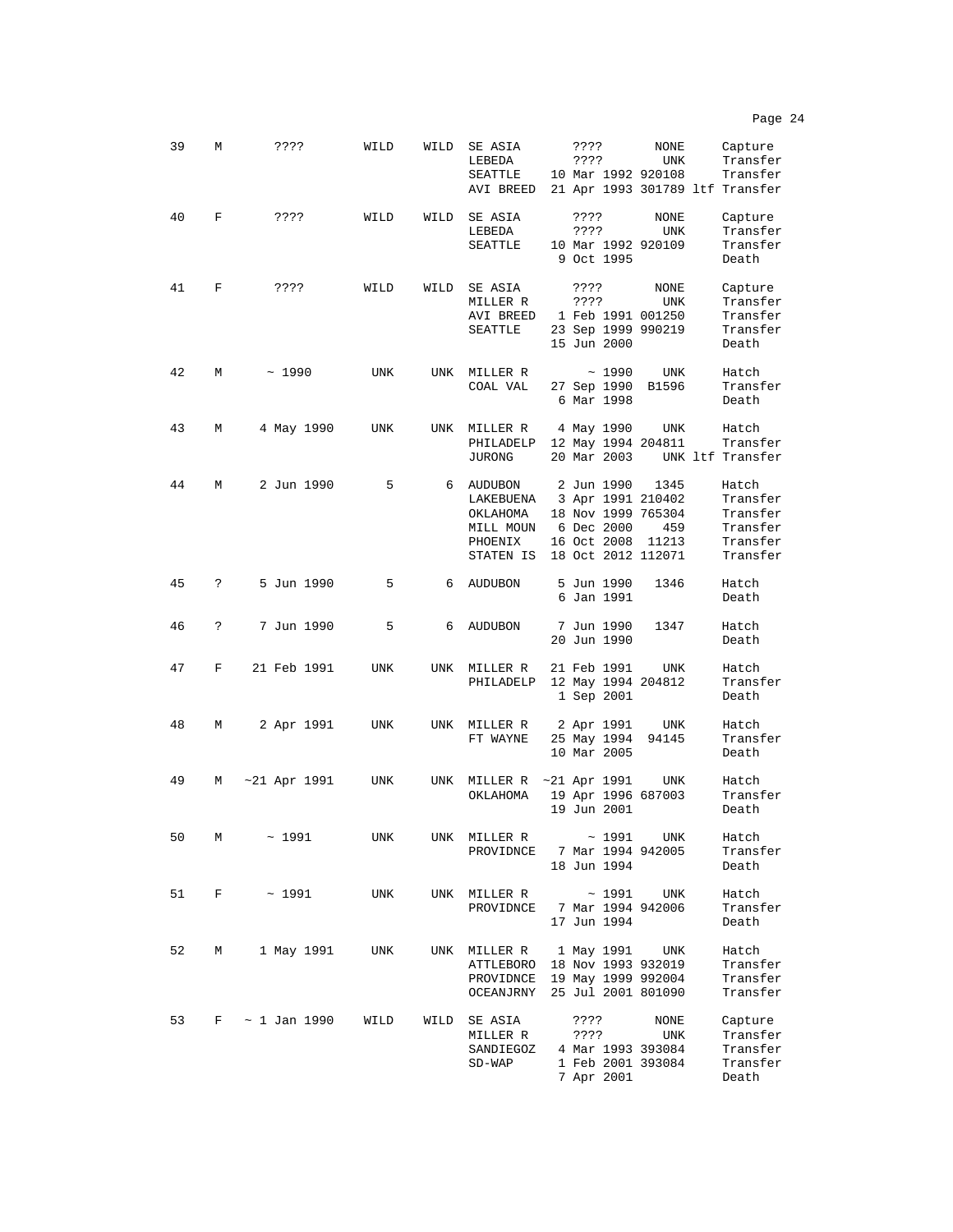54 M ~ 1991 WILD WILD SE ASIA ???? NONE Capture SCHMIDT R ???? UNK Transfer GABOREK M ~ 1992 930001 Transfer 10 Jun 2001 Death 55 F ~ 1991 WILD WILD SE ASIA ???? NONE Capture SCHMIDT R ???? UNK Transfer GABOREK M ~ 1992 930002 Transfer<br>SEATTLE 25 Nov 2002 200940 Transfer 25 Nov 2002 200940 Transf<br>10 Jun 2004 Death 10 Jun 2004 56 F 22 May 1991 5 6 AUDUBON 22 May 1991 1483 Hatch 3 Jul 1991 57 F 25 May 1991 5 6 AUDUBON 25 May 1991 1488 Hatch SEATTLE 25 Apr 2002 200770 Transfer 58 M ~24 May 1991 17 18 KUALA LUM ~24 May 1991 91008 Hatch SANDIEGOZ 17 Feb 1992 392144 Transfer 19 Mar 1992 1663 Transf<br>2 May 2001 Death 2 May 2001 59 ? 29 May 1991 5 6 AUDUBON 29 May 1991 1491 Hatch 9 Jul 1991 60 F 1 Nov 1991 UNK UNK MILLER R 1 Nov 1991 UNK Hatch ATTLEBORO 18 Nov 1993 932020 PROVIDNCE 19 May 1999 992005 Transfer  $21$  Jun  $2000$ 61 F 12 Nov 1991 UNK UNK MILLER R 12 Nov 1991 UNK Hatch 25 May 1994 94146 Transf<br>3 Mar 2005 Death  $3$  Mar  $2005$ 62 F ~ 1 Jan 1990 WILD WILD SE ASIA ???? NONE Capture 9999 NONE Capture<br>Persias UNK Transfer<br>1 Mar 1994 394018 Transfer SANDIEGOZ 1 Mar 1994 394018 Transf<br>21 Jun 2005 Death 21 Jun 2005 63 M ???? WILD WILD SE ASIA ???? NONE Capture HERNANDEZ ???? NONE Transfer ~ Apr 1993 UNK Transf<br>1 Sep 2002 Death  $1$  Sep  $2002$ 64 F ???? WILD WILD SE ASIA ???? NONE Capture BIRDHAVEN FALLBROOK ~ Apr 1993 UNK Transfer<br>1 Sep 2002 Death  $1$  Sep 2002 65 ? 5 Jun 1992 5 6 AUDUBON 5 Jun 1992 1714 Hatch 13 Jun 1992 66 M 11 Jun 1992 5 6 AUDUBON 11 Jun 1992 1722 Hatch 24 Jun 1992 67 ? 1 Sep 1992 5 6 AUDUBON 1 Sep 1992 1824 Hatch

1 Oct 1992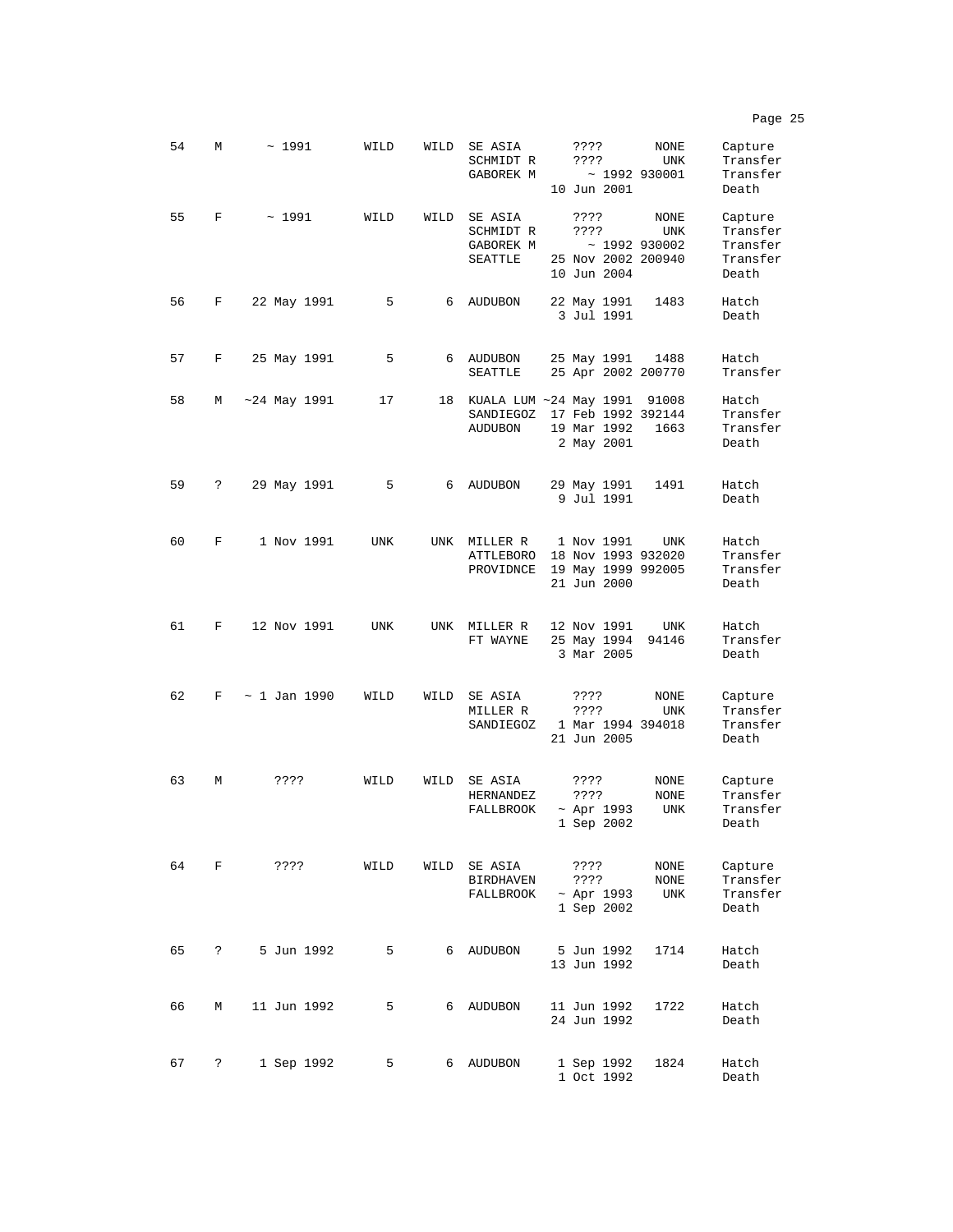| 68 | F          | 7 Sep 1992         | 5           | 6    | <b>AUDUBON</b><br>SEATTLE                                | 7 Sep 1992<br>30 Nov 1995 950368<br>6 Dec 1995                                             | 1826                                 | Hatch<br>Transfer<br>Death                            |
|----|------------|--------------------|-------------|------|----------------------------------------------------------|--------------------------------------------------------------------------------------------|--------------------------------------|-------------------------------------------------------|
| 69 | F          | 1 Apr 1993         | 22          |      | 12 STCATHERN<br>LAKEBUENA<br>OKLAHOMA                    | 1 Apr 1993 935028<br>20 Jul 1994 240735<br>18 Nov 1999 765405<br>24 Apr 2000               |                                      | Hatch<br>Transfer<br>Transfer<br>Death                |
| 70 | ?          | 10 Apr 1993        | 22          | 12   | STCATHERN                                                | 10 Apr 1993 935029<br>7 Sep 1993                                                           |                                      | Hatch<br>Death                                        |
| 71 | М          | ????               | WILD        | WILD | SE ASIA<br>SHARPE M<br>HONOLULU                          | ????<br>$\sim$ Oct 1993<br>4 Apr 1995 950128                                               | NONE<br>- 5                          | Capture<br>Transfer<br>Transfer                       |
| 72 | F          | ????               | WILD        | WILD | SE ASIA<br>SHARPE M<br>HONOLULU                          | ????<br>$~\sim$ Oct 1993<br>4 Apr 1995 950129                                              | NONE<br>- 6                          | Capture<br>Transfer<br>Transfer                       |
| 73 | F          | $~\sim$ 9 Feb 1993 | UNK         | UNK  | MILLER R<br>COAL VAL                                     | $~\sim$ 9 Feb 1993<br>9 Feb 1996                                                           | UNK<br>B1568                         | Hatch<br>Transfer                                     |
| 74 | М          | ~ May 1993         | WILD        | WILD | SE ASIA<br>SHARPE M<br>MCCORMIC<br>WEBB B                | ????<br>$\sim$ Oct 1993<br>10 Aug 2004<br>$~\sim$ Feb 2006<br>4 Jul 2011                   | NONE<br>$\mathbf{1}$<br>NONE<br>NONE | Capture<br>Transfer<br>Transfer<br>Transfer<br>Death  |
| 75 | F          | $\sim$ May 1993    | WILD        | WILD | SE ASIA<br>SHARPE M<br>MCCORMIC<br>WEBB B                | ? ? ? ?<br>~ Oct 1993<br>10 Aug 2004<br>$\sim$ Feb 2006<br>17 Aug 2007                     | NONE<br>2<br>NONE<br>NONE            | Capture<br>Transfer<br>Transfer<br>Transfer<br>Death  |
| 76 | М          | ~ May 1993         | WILD        | WILD | SE ASIA<br>SHARPE M<br><b>BREVARD</b>                    | ????<br>$\sim$ Oct 1993<br>30 Jul 2004                                                     | NONE<br>3<br>24069                   | Capture<br>Transfer<br>Transfer                       |
| 77 | F          | $\sim$ May 1993    | WILD        | WILD | SE ASIA<br>SHARPE M<br><b>BREVARD</b>                    | ????<br>~ Oct 1993<br>30 Jul 2004                                                          | NONE<br>4<br>24070                   | Capture<br>Transfer<br>Transfer                       |
| 78 | F          | 20 Jun 1993        | 5           | 6    | AUDUBON<br>NY BRONX<br>STCATHERN<br>SC ISLAND<br>AUDUBON | 20 Jun 1993<br>23 Nov 1995 952354<br>15 Jan 1997 952354<br>1 Jan 2006 952354<br>8 Feb 2012 | 1904<br>1904                         | Hatch<br>Transfer<br>Transfer<br>Transfer<br>Transfer |
| 79 | ċ.         | 27 Jun 1993        | 5           | 6    | AUDUBON                                                  | 27 Jun 1993<br>15 Jul 1993                                                                 | 1905                                 | Hatch<br>Death                                        |
| 80 | $\ddot{ }$ | 25 Apr 1994        | 23          | 24   | $SD-WAP$                                                 | 9 May 1994                                                                                 | 25 Apr 1994 894154                   | Hatch<br>Death                                        |
| 81 | ?          | 25 Apr 1994        | 23          |      | 24 SD-WAP                                                | 9 May 1994                                                                                 | 25 Apr 1994 894155                   | Hatch<br>Death                                        |
| 82 | ?          | 14 May 1994        | $5^{\circ}$ |      | 6 AUDUBON                                                | 14 May 1994<br>17 Jun 1994                                                                 | 1986                                 | Hatch<br>Death                                        |
| 83 | ?          | 16 May 1994        | 5           |      | 6 AUDUBON                                                | 16 May 1994<br>29 May 1994                                                                 | 1987                                 | Hatch<br>Death                                        |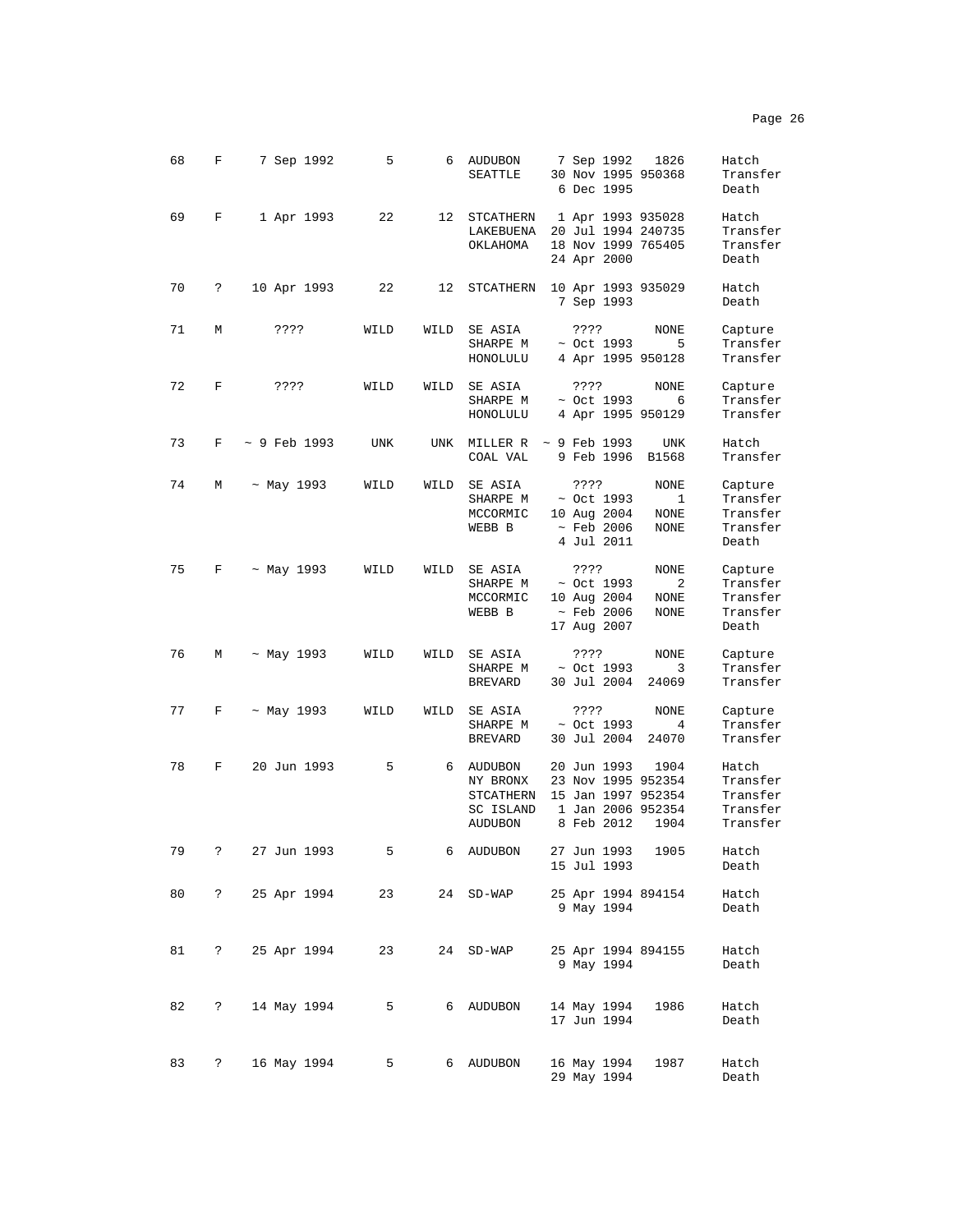|    |   |             |     |     |                                                                    | Page 27                                                                                                                                                                                      |
|----|---|-------------|-----|-----|--------------------------------------------------------------------|----------------------------------------------------------------------------------------------------------------------------------------------------------------------------------------------|
| 84 | ? | 28 Jul 1994 | 23  | 24  | $SD-WAP$                                                           | 28 Jul 1994 894282<br>Hatch<br>27 Aug 1994<br>Death                                                                                                                                          |
| 85 | М | 4 Apr 1995  | 22  | 12  | STCATHERN<br>NY BRONX<br>STCATHERN<br>SC ISLAND<br><b>AUDUBON</b>  | 4 Apr 1995 955002<br>Hatch<br>15 Nov 1995 955002<br>Transfer<br>15 Jan 1997 955002<br>Transfer<br>1 Jan 2006 955002<br>Transfer<br>8 Feb 2012 103519<br>Transfer                             |
| 86 | М | 4 Apr 1995  | 22  |     | 12 STCATHERN<br>NY BRONX<br>CROFT L<br><b>AUDUBON</b><br>RIO GRAND | 4 Apr 1995 955003<br>Hatch<br>15 Nov 1995 955003<br>Transfer<br>9 Dec 1999 990066<br>Transfer<br>19 Sep 2002 100697<br>Transfer<br>5 Jun 2006 BO6019<br>Transfer                             |
| 87 | F | 14 Apr 1995 | 23  | 24  | $SD-WAP$<br>SANDIEGOZ<br>$SD-WAP$<br>SEATTLE<br>FORTWORTH          | 14 Apr 1995 895095<br>Hatch<br>19 Apr 1995 895095<br>Transfer<br>22 Jun 1995 895095<br>Transfer<br>18 Jan 1996 960037<br>Transfer<br>09 Dec 2008 205687<br>Transfer                          |
| 88 | F | 18 May 1995 | 5   |     | 6 AUDUBON<br>NY BRONX<br>CROFT L<br><b>AUDUBON</b>                 | 18 May 1995<br>2088<br>Hatch<br>23 Nov 1995 952355<br>Transfer<br>9 Dec 1999 990067<br>Transfer<br>19 Sep 2002<br>Transfer<br>2088<br>12 Mar 2006<br>Death                                   |
| 89 | F | 11 Oct 1995 | 23  | 24  | $SD-WAP$<br>SANDIEGOZ<br>$SD-WAP$<br>NY BRONX<br>PHOENIX           | 11 Oct 1995 895338<br>Hatch<br>18 Oct 1995 895338<br>Transfer<br>20 Feb 1996 895338<br>Transfer<br>7 Jan 1997 972001<br>Transfer<br>17 Apr 2008<br>Transfer<br>11012<br>15 Feb 2011<br>Death |
| 90 | F | ????        | UNK | UNK | UNKNOWN<br>MILLER R<br>CAVE G<br>KITCHENS                          | UNK<br>Hatch<br>????<br>????<br>UNK<br>Transfer<br>~1997<br><b>UNK</b><br>Transfer<br>$~\sim$ May 1998<br>NONE ltf Transfer                                                                  |
| 91 | М | 17 Apr 1996 | 71  |     | 72 HONOLULU<br>NY BRONX                                            | 17 Apr 1996 960179<br>Hatch<br>4 Dec 1996 962315<br>Transfer<br>14 Mar 1997<br>Death                                                                                                         |
| 92 | М | 21 Apr 1996 | 71  | 72  | HONOLULU<br>NY BRONX                                               | 21 Apr 1996 960109<br>Hatch<br>4 Dec 1996 962316<br>Transfer<br>13 Mar 1998<br>Death                                                                                                         |
| 93 | F | 22 Apr 1996 | 71  |     | 72 HONOLULU<br>NY BRONX                                            | 22 Apr 1996 960181<br>Hatch<br>4 Dec 1996 962317<br>Transfer<br>4 Mar 1998<br>Death                                                                                                          |
| 94 | М | ????        | UNK | UNK | UNKNOWN<br>CAVE G<br>KITCHENS                                      | ????<br>Hatch<br>UNK<br>~1997<br>UNK<br>Transfer<br>$~\sim$ May 1998<br>NONE<br>Transfer<br>7 Feb 2003<br>Death                                                                              |
| 95 | ? | 14 May 1996 | 23  | 24  | $SD-WAP$                                                           | 14 May 1996 896156<br>Hatch<br>1 Jun 1996<br>Death                                                                                                                                           |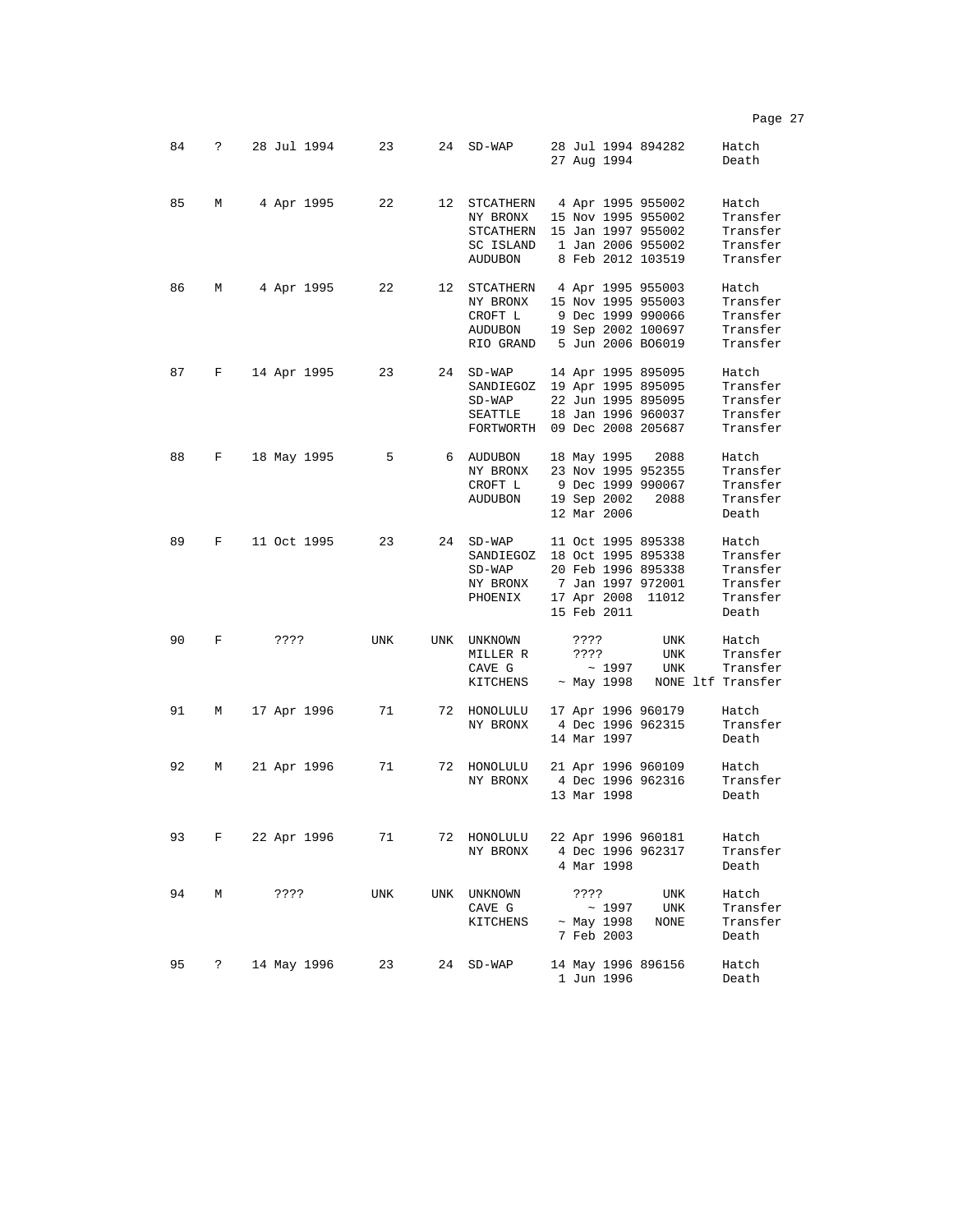| 96  | М                    | 16 May 1996 | 23 | 24 | $SD-WAP$<br>SANDIEGOZ<br>SD-WAP<br>MEMPHIS<br>HOUSTON<br>NZP-WASH | 16 May 1996<br>20 May 1996<br>31 Jul 1996<br>12 Dec 1996<br>24 Apr 2003<br>27 Mar 2013 | 896157<br>896157<br>896157<br>16547<br>20431<br>216226 | Hatch<br>Transfer<br>Transfer<br>Transfer<br>Transfer<br>Transfer |
|-----|----------------------|-------------|----|----|-------------------------------------------------------------------|----------------------------------------------------------------------------------------|--------------------------------------------------------|-------------------------------------------------------------------|
| 97  | ?                    | 27 Aug 1996 | 5  | 6  | <b>AUDUBON</b>                                                    | 27 Aug 1996<br>19 Sep 1996                                                             | 2194                                                   | Hatch<br>Death                                                    |
| 98  | ?                    | 29 Aug 1996 | 5  | 6  | <b>AUDUBON</b>                                                    | 29 Aug 1996<br>10 Sep 1996                                                             | 2195                                                   | Hatch<br>Death                                                    |
| 99  | F                    | 22 Sep 1996 | 23 |    | 24 SD-WAP<br>SANDIEGOZ                                            | 22 Sep 1996<br>30 Sep 1996<br>2 Oct 1996                                               | 896308<br>896308                                       | Hatch<br>Transfer<br>Death                                        |
| 100 | М                    | 12 Apr 1997 | 14 | 62 | SANDIEGOZ<br>$SD-WAP$<br>PRETORIA                                 | 12 Apr 1997<br>4 Nov 1997<br>28 Jul 1998                                               | 497121<br>497121                                       | Hatch<br>Transfer<br>907178 ltf Transfer                          |
| 101 | F                    | 12 Apr 1997 | 14 | 62 | SANDIEGOZ<br>CROFT L                                              | 12 Apr 1997<br>5 Nov 1997<br>15 May 2001                                               | 497122<br>970027                                       | Hatch<br>Transfer<br>Death                                        |
| 102 | F                    | 5 May 1997  | 23 |    | 24 SD-WAP<br>SANDIEGOZ<br>$SD-WAP$                                | 5 May 1997<br>13 May 1997<br>29 Jul 1997<br>24 Sep 2005                                | 897197<br>897197<br>897197                             | Hatch<br>Transfer<br>Transfer<br>Death                            |
| 103 | F                    | 8 May 1997  | 23 | 24 | $SD-WAP$<br>SANDIEGOZ<br>$SD-WAP$<br>PRETORIA                     | 8 May 1997<br>13 May 1997<br>29 Jul 1997<br>28 Jul 1998<br>10 Mar 2001                 | 897198<br>897198<br>897198<br>907179                   | Hatch<br>Transfer<br>Transfer<br>Transfer<br>Death                |
| 104 | M                    | 8 Jun 1997  | 71 |    | 72 HONOLULU<br>COAL VAL                                           | 8 Jun 1997<br>24 Apr 1998<br>1 Nov 1998                                                | 970312<br>B1705<br>B1705                               | Hatch<br>Transfer<br>Transfer                                     |
| 105 | ?                    | 8 Jul 1997  | 71 | 72 | HONOLULU<br>CROFT L                                               | 8 Jul 1997<br>21 Jan 1998<br>13 Feb 1998                                               | 970316<br>980001                                       | Hatch<br>Transfer<br>Death                                        |
| 106 | $\ddot{\phantom{0}}$ | 31 Jul 1997 | 23 |    | 24 SD-WAP<br>SANDIEGOZ                                            | 31 Jul 1997<br>11 Aug 1997<br>17 Aug 1997                                              | 897378<br>897378                                       | Hatch<br>Transfer<br>Death                                        |
| 107 | $\ddot{\phantom{0}}$ | 26 Sep 1997 | 29 | 30 | FORTWORTH                                                         | 26 Sep 1997<br>16 Oct 1997                                                             | 970902                                                 | Hatch<br>Death                                                    |
| 108 | М                    | 2 Mar 1998  | 14 | 62 | SANDIEGOZ<br>TULSA                                                | 2 Mar 1998<br>19 Nov 1998                                                              | 498132<br>13071                                        | Hatch<br>Transfer                                                 |
| 109 | М                    | 2 Mar 1998  | 14 | 62 | SANDIEGOZ<br>SCHROEDER                                            | 2 Mar 1998<br>2 Jun 1999<br>15 Jul 2002                                                | 498133<br>NONE                                         | Hatch<br>Transfer<br>NONE ltf Transfer                            |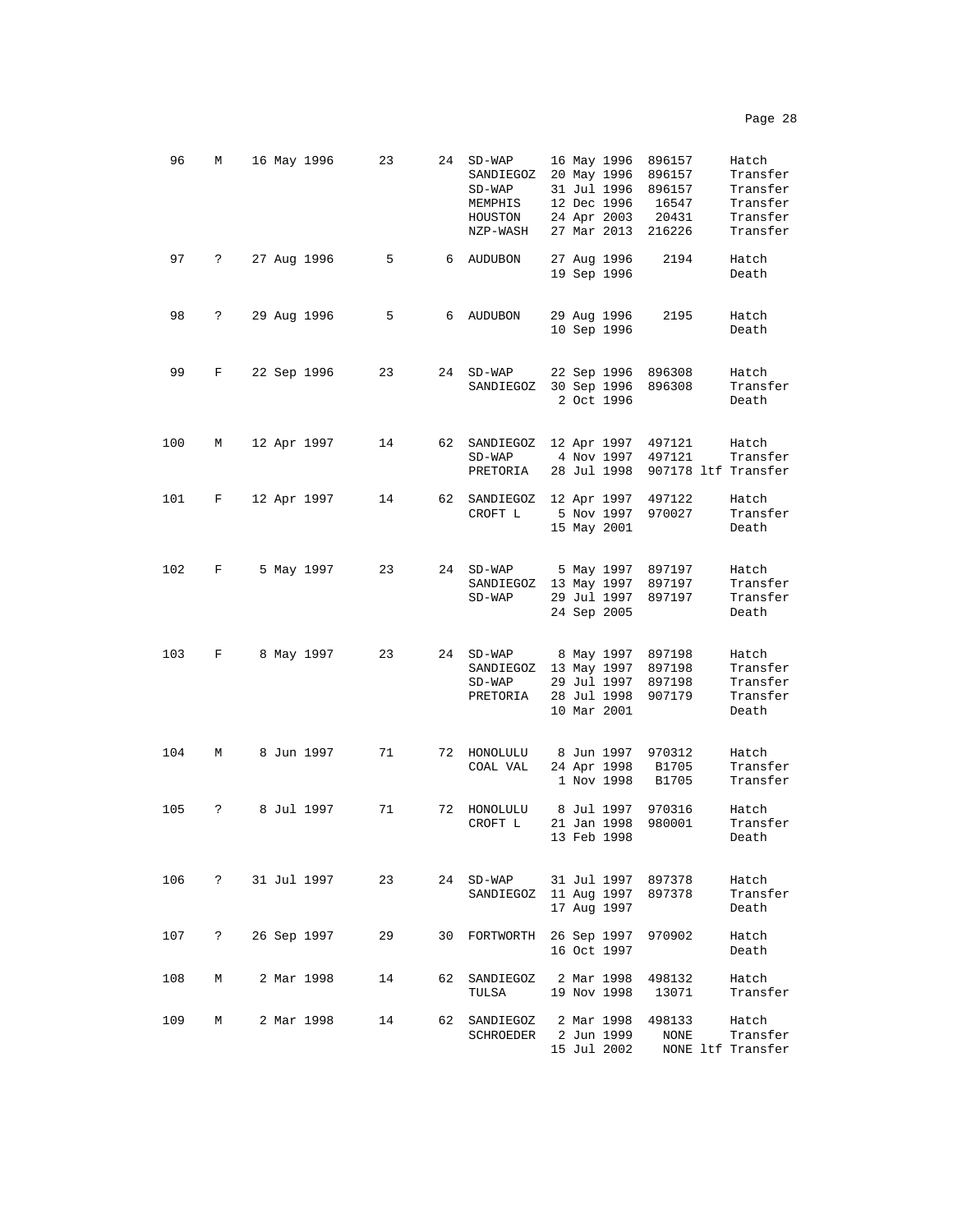| 110 | М  | ????              | WILD | WILD | SE ASIA<br>MCCOY T<br><b>AUDUBON</b>                 | ????<br>???? | 19 Jul 1999<br>17 Sep 1999  | NONE<br>UNK<br>2593                                            | Capture<br>Transfer<br>Transfer<br>Death             |
|-----|----|-------------------|------|------|------------------------------------------------------|--------------|-----------------------------|----------------------------------------------------------------|------------------------------------------------------|
| 111 | F  | ????              | WILD | WILD | SE ASIA<br>MCCOY T<br><b>AUDUBON</b><br>$SD-WAP$     | ????<br>???? | 19 Jul 1999<br>8 Sep 2002   | NONE<br>UNK<br>2594<br>23 Jan 2002 802022                      | Capture<br>Transfer<br>Transfer<br>Transfer<br>Death |
| 112 | М  | ????              | WILD | WILD | SE ASIA<br>MCCOY T<br>CROFT L<br>MCCOY T             | ????<br>???? | 15 Aug 2002                 | NONE<br>UNK<br>5 May 1999 990051                               | Capture<br>Transfer<br>Transfer<br>UNK ltf Transfer  |
| 113 | М  | ????              | WILD | WILD | SE ASIA<br>MCCOY T<br>CROFT L<br>MCCOY T             | ????<br>???? | 15 Aug 2002                 | NONE<br>UNK<br>2 Jul 1999 990061                               | Capture<br>Transfer<br>Transfer<br>UNK ltf Transfer  |
| 114 | F  | ????              | WILD | WILD | SE ASIA<br>MCCOY T<br>CROFT L<br>MCCOY T             | ????<br>???? | 15 Aug 2002                 | NONE<br>UNK<br>2 Jul 1999 990062                               | Capture<br>Transfer<br>Transfer<br>UNK ltf Transfer  |
| 115 | S. | 24 May 1998       | 5    | 6    | <b>AUDUBON</b>                                       |              | 24 May 1998<br>2 Jun 1998   | 2381                                                           | Hatch<br>Death                                       |
| 116 | S. | 27 May 1998       | 5    | 6    | <b>AUDUBON</b>                                       |              | 27 May 1998<br>7 Jun 1998   | 2382                                                           | Hatch<br>Death                                       |
| 117 | ?  | 29 Jun 1998       | 71   | 72   | HONOLULU                                             |              | 26 Jul 1998                 | 29 Jun 1998 980190                                             | Hatch<br>Death                                       |
| 118 | F  | $~29$ Jun 1998    | 71   | 72   | HONOLULU ~29 Jun 1998 980191<br>CL SPR AV            |              | 3 Feb 1999                  |                                                                | Hatch<br>UNK ltf Transfer                            |
| 119 | F  | 20 Jul 1998       | 23   | 24   | $SD-WAP$<br>SCHROEDER                                |              | 18 Oct 2000<br>15 Apr 2003  | 20 Jul 1998 898355<br><b>UNK</b>                               | Hatch<br>Transfer<br>Death                           |
| 120 | М  | 22 Jul 1998       | 23   | 24   | $SD-WAP$<br>SANDIEGOZ<br>$SD-WAP$                    |              |                             | 22 Jul 1998 898346<br>22 Jul 1998 898346<br>23 Mar 2005 898346 | Hatch<br>Transfer<br>Transfer                        |
| 121 | М  | ~27 Jul 1998      | 29   | 30   | TRACY AV<br>FORTWORTH ~27 Jul 1998 980713<br>SEATTLE |              | 18 Oct 2012<br>15 Nov 2011  | 2562<br>23 Sep 1999 990272                                     | Transfer<br>Hatch<br>Transfer<br>Death               |
|     |    | 122 F 27 Jul 1998 | 23   | 24   | SD-WAP<br>SANDIEGOZ 27 Jul 1998 898352<br>TULSA      |              | 18 Nov 1998<br>15 Mar 2009  | 27 Jul 1998 898352<br>13072                                    | Hatch<br>Transfer<br>Transfer<br>Death               |
| 123 | ?  | 16 Aug 1998       | 48   |      | 61 FT WAYNE                                          |              | 18 Aug 1998                 | 16 Aug 1998 95566                                              | Hatch<br>Death                                       |
| 124 | М  | 30 Mar 1999       | 71   |      | 72 HONOLULU<br>SEDGWICK                              |              | 3 Mar 2000                  | 30 Mar 1999 990161<br>9264                                     | Hatch<br>Transfer                                    |
| 125 | M  | $~28$ May 1999    | 94   |      | 90 KITCHENS                                          |              | ~1999<br>$~\sim~1$ Feb 2000 | NONE                                                           | Hatch<br>Death                                       |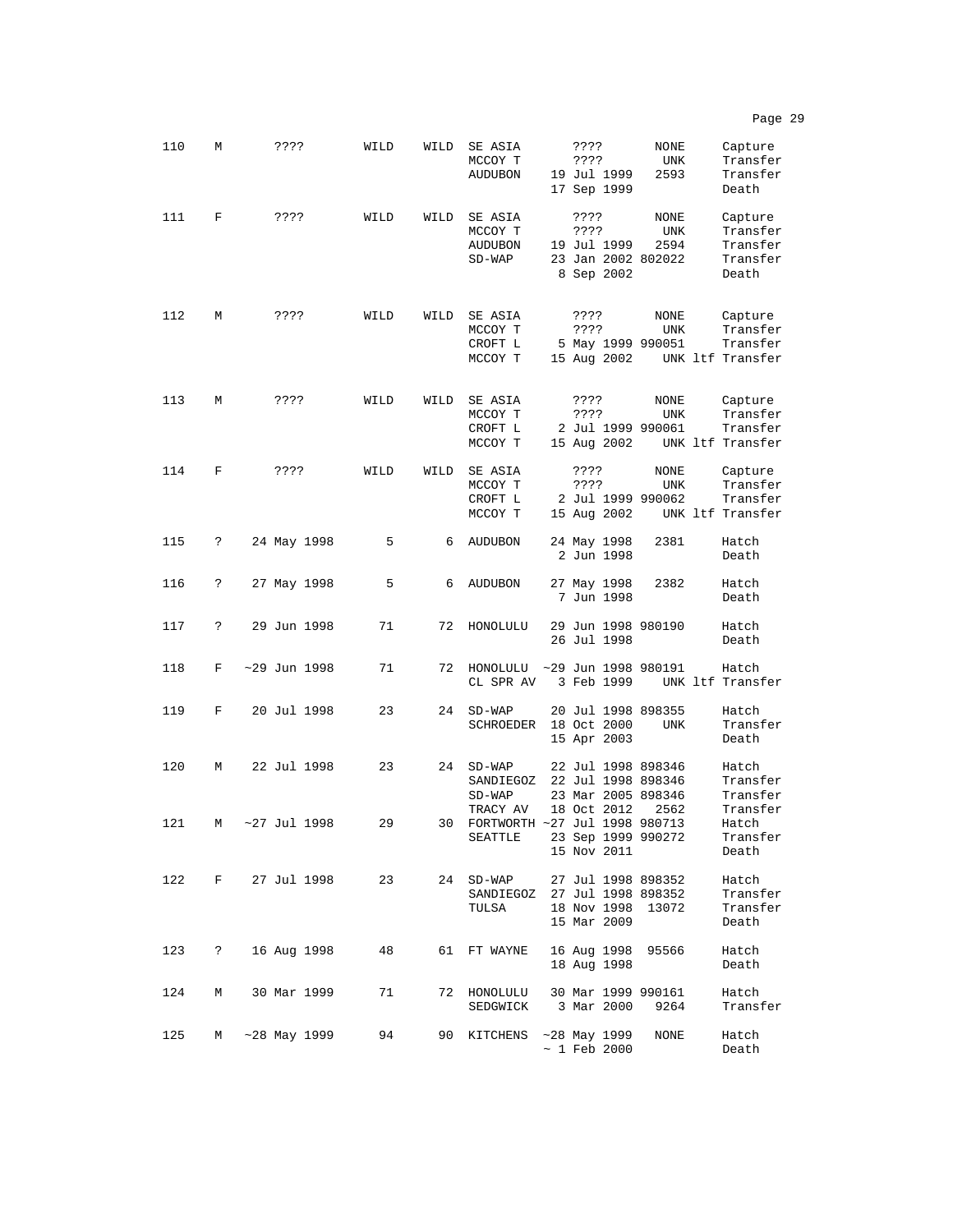| 126 | F | $~14$ Jun 1999       | 14 | 62 | SANDIEGOZ ~14 Jun 1999 499100<br>SEDGWICK 1 Dec 1999 9154<br>MEMPHIS<br>HOUSTON<br>NZP-WASH 27 Mar 2013 216227    |  | 18 Oct 2013                    | 22 Mar 2001 19799<br>24 Apr 2003 20432         | Hatch<br>Transfer<br>Transfer<br>Transfer<br>Transfer<br>Death |
|-----|---|----------------------|----|----|-------------------------------------------------------------------------------------------------------------------|--|--------------------------------|------------------------------------------------|----------------------------------------------------------------|
| 127 | F | ~14 Jun 1999         | 14 |    | 62 SANDIEGOZ ~14 Jun 1999 499125<br>NEW CALED 29 Jun 2000                                                         |  |                                |                                                | Hatch<br>UNK ltf Transfer                                      |
| 128 | ? | $~15$ Jun 1999       | 54 | 55 | GABOREK M ~15 Jun 1999 990001                                                                                     |  | $\sim$ Jul 1999                |                                                | Hatch<br>Death                                                 |
| 129 | M | ~15 Jun 1999         | 54 | 55 | GABOREK M ~15 Jun 1999 990002                                                                                     |  |                                |                                                | Hatch                                                          |
| 130 | ? | 16 Aug 1999          | 23 | 24 | $SD-WAP$                                                                                                          |  | 1 Oct 1999                     | 16 Aug 1999 899293                             | Hatch<br>Death                                                 |
| 131 | F | $\sim 6$ Jul 1999    | 29 |    | 30 FORTWORTH ~ 6 Jul 1999 990702<br>SANDIEGOZ 22 Feb 2000 300015<br>NEW CALED 29 Jun 2000<br>SANDIEGOZ 6 Sep 2007 |  |                                | UNK                                            | Hatch<br>Transfer<br>Transfer<br>Transfer                      |
| 132 | М | 20 Apr 2000          | 14 |    | 62 SANDIEGOZ 20 Apr 2000 400037 Hatch<br>$SD-WAP$<br>JERSEY                                                       |  |                                |                                                | 20 Sep 2000 400037 Transfer<br>14 Aug 2001 B5022 ltf Transfer  |
| 133 | F | 20 Apr 2000          | 14 | 62 | SANDIEGOZ 20 Apr 2000 400038<br>GABOREK M 19 Oct 2000 200001                                                      |  |                                |                                                | Hatch<br>Transfer                                              |
| 134 | F | 8 May 2000           | 23 |    | 24 SD-WAP<br>JERSEY                                                                                               |  |                                | 8 May 2000 800138                              | Hatch<br>14 Aug 2001 B5023 ltf Transfer                        |
| 135 | М | 11 May 2000          | 23 |    | 24 SD-WAP<br>$SD-WAP$<br>$SANDIEGOZ$ 11 May 2000 800144<br>$SD-WAP$<br>JURONG                                     |  |                                | 11 May 2000 800144 Hatch<br>17 Aug 2000 800144 | Transfer<br>Transfer<br>19 Jun 2002 UNK ltf Transfer           |
| 136 | F | 31 Jul 2000          | 29 |    | 30 FORTWORTH 31 Jul 2000 200271<br>QUEBEC                                                                         |  | 11 Jun 2005                    | 12 Dec 2001 A15704                             | Hatch<br>Transfer<br>Death                                     |
| 137 | F | 2 Aug 2000           | 29 |    | 30 FORTWORTH 2 Aug 2000 200292<br>SEDGWICK                                                                        |  | 26 Apr 2001                    | 9713                                           | Hatch<br>Transfer                                              |
| 138 | М | $~17$ Jul 2000       | 63 |    | 64 FALLBROOK ~17 Jul 2000<br>MCCORMIC<br>FALLBROOK ~May 2006                                                      |  | 23 Oct 2001                    | <b>UNK</b><br>UNK<br>UNK                       | Hatch<br>Transfer<br>Transfer                                  |
|     |   | 139 ? ~ Jul 2000     | 94 |    | 90 KITCHENS                                                                                                       |  | ~ Jul 2000<br>$~\sim$ Aug 2000 | <b>NONE</b>                                    | Hatch<br>Death                                                 |
| 140 | ? | 28 Feb 2001          | 71 |    | 72 HONOLULU                                                                                                       |  | 13 Jul 2001                    | 28 Feb 2001 201038                             | Hatch<br>Death                                                 |
| 141 | ? | $~21$ May 2001       | 54 | 55 | GABOREK $M \sim 21$ May 2001                                                                                      |  | 11 Jun 2001                    | NONE                                           | Hatch<br>Death                                                 |
| 142 | ? | $~125$ May 2001      | 54 |    | 55 GABOREK M ~25 May 2001                                                                                         |  | 9 Jun 2001                     | NONE                                           | Hatch<br>Death                                                 |
| 143 | ? | $~10^{-29}$ May 2001 | 54 |    | 55 GABOREK M ~29 May 2001                                                                                         |  | 2 Jun 2001                     | NONE                                           | Hatch<br>Death                                                 |
| 144 | М | 2 Apr 2001           | 14 |    | 62 SANDIEGOZ 2 Apr 2001 401056<br>QUEBEC<br>FTWAYNE                                                               |  |                                | 21 Nov 2001 A15701<br>26 Sep 2007 97990        | Hatch<br>Transfer<br>Transfer                                  |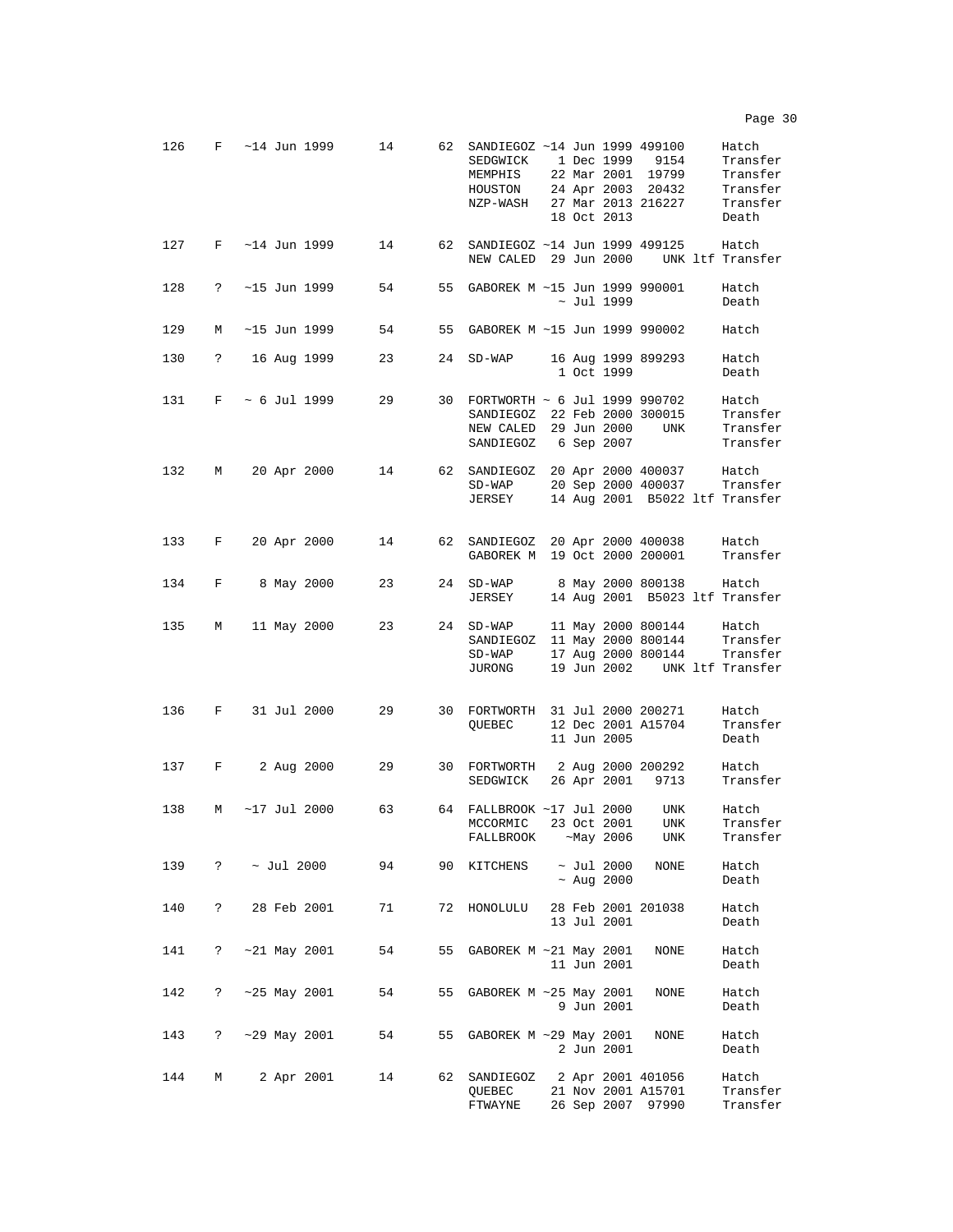| 145 | F                    |  | 6 Apr 2001          | 14  |    | 62 SANDIEGOZ<br>MCCORMIC<br>FALLBROOK                            |  | 15 Aug 2002<br>~ May 2006<br>15 Jul 2006 | 6 Apr 2001 401058<br>UNK<br><b>UNK</b>                                            | Hatch<br>Transfer<br>Transfer<br>Death    |
|-----|----------------------|--|---------------------|-----|----|------------------------------------------------------------------|--|------------------------------------------|-----------------------------------------------------------------------------------|-------------------------------------------|
| 146 | F                    |  | 8 Aug 2001          | 29  | 30 | FORTWORTH<br><b>AUDUBON</b>                                      |  | 7 Apr 2003                               | 8 Aug 2001 200853<br>1 May 2002 100549                                            | Hatch<br>Transfer<br>Death                |
| 147 | F                    |  | 10 Aug 2001         | 29  | 30 | FORTWORTH                                                        |  |                                          | 10 Aug 2001 200854                                                                | Hatch                                     |
| 148 | М                    |  | 12 Aug 2001         | 29  | 30 | FORTWORTH                                                        |  | 27 Aug 2001                              | 12 Aug 2001 200858                                                                | Hatch<br>Death                            |
| 149 | М                    |  | 19 Jun 2001         | 85  | 78 | STCATHERN<br>AUDUBON                                             |  | 28 Jun 2003                              | 19 Jun 2001 S01057<br>18 Apr 2002 100434                                          | Hatch<br>Transfer<br>Death                |
| 150 | М                    |  | $\sim$ 1 Apr 1992   | UNK |    | UNK MILLER R $\sim$ 1 Apr 1992<br>AURORA                         |  | 13 Apr 2003                              | UNK<br>18 May 1993 WH7501                                                         | Hatch<br>Transfer<br>Death                |
| 151 | $\ddot{\phantom{0}}$ |  | 29 May 2001         | 49  | 32 | ОКLАНОМА                                                         |  | 5 Jun 2001                               | 29 May 2001 769506                                                                | Hatch<br>Death                            |
| 152 | F                    |  | 3 Apr 2002          | 14  | 62 | SANDIEGOZ<br>MANHATTAN<br>SANDIEGOZ                              |  | 9 Jan 2008                               | 3 Apr 2002 402087<br>19 Aug 2004 200419<br>10 Oct 2007 402087                     | Hatch<br>Transfer<br>Transfer<br>Death    |
| 153 | F                    |  | 3 Apr 2002          | 14  | 62 | SANDIEGOZ<br>TORONTO                                             |  | 1 Mar 2011                               | 3 Apr 2002 402088<br>17 Jun 2004 39475                                            | Hatch<br>Transfer<br>Death                |
| 154 | F                    |  | 7 Jun 2002          | 23  |    | 24 SANDIEGOZ<br><b>AUDUBON</b><br>RIO GRAND                      |  |                                          | 7 Jun 2002 302234<br>3 Mar 2004 101179<br>18 Oct 2005 B05024                      | Hatch<br>Transfer<br>Transfer             |
| 155 | М                    |  | $\sim$ Jun 2002     | 94  | 90 | KITCHENS                                                         |  | $\sim$ Jun 2002                          |                                                                                   | NONE ltf Hatch                            |
| 156 | F                    |  | 4 Feb 2003          | 71  |    | 72 HONOLULU<br>STCATHERN<br>SC ISLAND<br>$SD-WAP$                |  |                                          | 4 Feb 2003 203016<br>7 Oct 2004 S04069<br>1 Jan 2006 S04069<br>19 Jun 2007 807153 | Hatch<br>Transfer<br>Transfer<br>Transfer |
| 157 | F                    |  | 5 Feb 2003          | 71  |    | 72 HONOLULU<br>FORTWORTH                                         |  | 22 May 2007                              | 5 Feb 2003 203017<br>24 Jun 2004 203208                                           | Hatch<br>Transfer<br>Death                |
| 158 |                      |  | M ~ 9 May 2003      | 85  |    | 78 STCATHERN ~ 9 May 2003 S03062<br>FORTWORTH 29 Mar 2004 202268 |  | 9 Jun 2004                               |                                                                                   | Hatch<br>Transfer<br>Death                |
| 159 | F                    |  | 21 Apr 2004         | 23  |    | 24 SANDIEGOZ 21 Apr 2004 304157<br>FT WAYNE 2 Jun 2005 97517     |  | 18 Dec 2007                              |                                                                                   | Hatch<br>Transfer<br>Death                |
| 160 | F                    |  | 22 Apr 2004         | 23  |    | 24 SANDIEGOZ 22 Apr 2004 304312<br>FT WAYNE 2 Jun 2005 97516     |  |                                          |                                                                                   | Hatch<br>Transfer                         |
| 161 | М                    |  | 5 May 2004          | 85  | 78 | STCATHERN                                                        |  | 6 May 2005                               | 5 May 2004 S04037                                                                 | Hatch<br>Death                            |
| 162 |                      |  | $M \sim 4$ Apr 2002 | 76  |    | 77 SHARPE M ~ 4 Apr 2002<br>MCCORMIC<br>WEBB B                   |  | $\sim$ Feb 2003<br>$\sim$ Feb 2006       | NONE<br>NONE<br>NONE                                                              | Hatch<br>Transfer<br>Transfer             |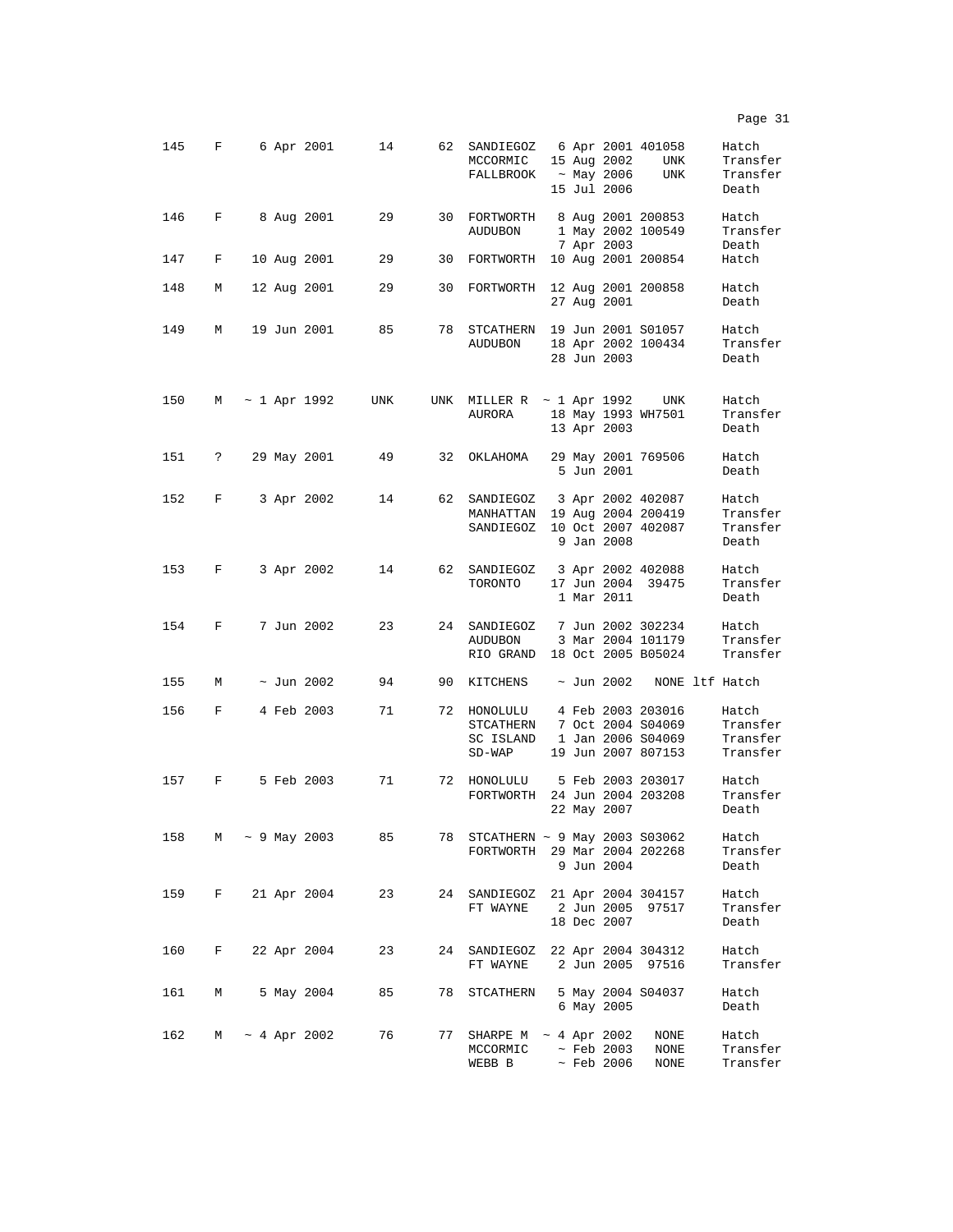163 F 19 May 2004 71 72 HONOLULU 19 May 2004 204038 Hatch SANDIEGOZ 16 Jun 2005 305299 Transfer<br>PROVIDNCE 15 May 2008 200203 Transfer PROVIDNCE 15 May 2008 200203 Trans:<br>30 Jul 2008 Death 30 Jul 2008 164 ? 23 Oct 2003 38 55 SEATTLE 23 Oct 2003 201307 Hatch 23 Oct 2003 Death 165 ? 23 Oct 2003 38 55 SEATTLE 23 Oct 2003 201308 Hatch 23 Oct 2003 Death 166 F 22 Apr 2005 85 78 STCATHERN 22 Apr 2005 S05028 Hatch 1 Jan 2006 S05028 Transfer<br>21 Mar 2012 612304 Transfer JACKSONVL 21 Mar 2012 612304 167 ? 22 Apr 2005 85 78 STCATHERN 22 Apr 2005 S05032 Hatch 31 May 2005 Death 168 M ~30 Apr 2005 74 75 MCCORMIC ~30 Apr 2005 NONE Hatch SANDIEGOZ 13 Sep 2005 305484 Transfer 169 M 17 Apr 2005 71 72 HONOLULU 17 Apr 2005 205089 Hatch 2 Mar 2006 306029 Transfer<br>26 Oct 2006 UNK Transfer NEW CALED 26 Oct 2006 170 F 13 May 2006 85 78 SC ISLAND 13 May 2006 S06017 Hatch 15 Nov 2007 102166 Transf<br>15 Jun 2013 Death 15 Jun 2013 171 ? ~13 May 2006 85 78 SC ISLAND ~13 May 2006 S06018 Hatch 2 Jul 2006 Death 172 M 30 Mar 2006 71 72 HONOLULU 30 Mar 2006 206032 Hatch TORONTO 15 Nov 2007 42189 Transfer 173 M 20 Aug 2006 71 72 HONOLULU 20 Aug 2006 206062 Hatch SANDIEGOZ 10 Oct 2007 307381 Transf<br>21 Feb 2013 Death 21 Feb 2013 174 F 20 Aug 2006 71 72 HONOLULU 20 Aug 2006 206066 Hatch 8 Mar 2007 175 M 24 Apr 2007 108 122 TULSA 24 Apr 2007 15373 Hatch PROVIDNCE 15 May 2008 200203 Transfer 176 F 30 Apr 2007 108 122 TULSA 30 Apr 2007 15379 Hatch OKLAHOMA 11 Jun 2009 771707 Transfer 177 M 9 May 2007 76 77 BREVARD 9 May 2007 27051 Hatch METROZOO 20 Mar 2008 B80061 Transfer 178 F 13 Jun 2007 85 78 SC ISLAND 13 Jun 2007 S07022 Hatch 29 May 2008 308109 19 Apr 2013 308109 Death 179 F 6 Jul 2007 85 78 SC ISLAND 6 Jul 2007 S07024 Hatch TULSA 24 Mar 2011 16221 180 M 24 Jun 2008 71 72 HONOLULU 24 Jun 2008 208050 Hatch 15 Oct 2009 772508 181 F 25 Jun 2008 71 72 HONOLULU 25 Jun 2008 208051 Hatch AUDUBON 16 Jul 2009 102898 Transfer 18 Oct 2010 10B297 182 M 4 Aug 2009 71 72 HONOLULU 4 Aug 2009 209111 Hatch 10 Sep 2010 103184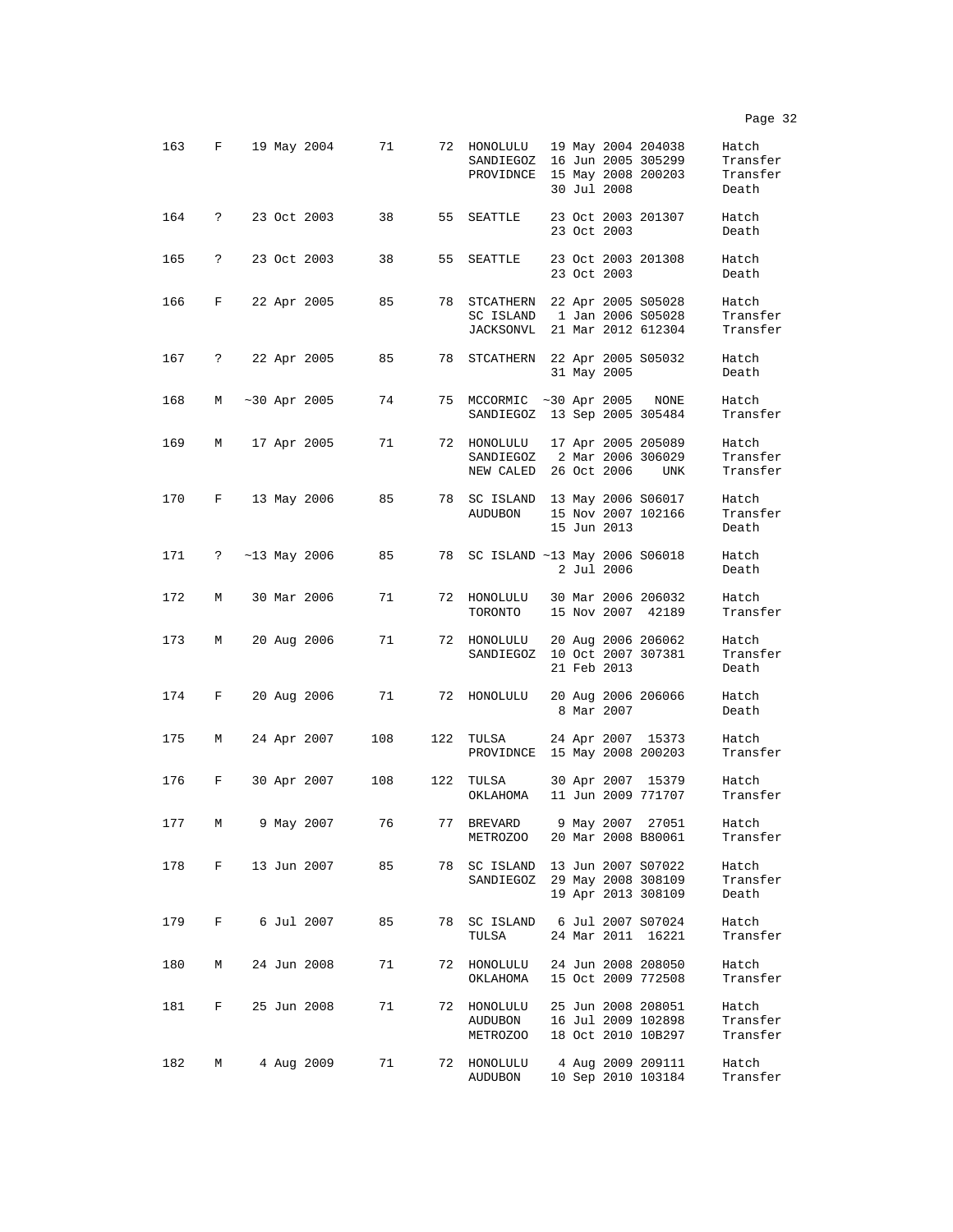| 183 | F |                | 5 Aug 2009        | 71             | 72  | HONOLULU<br>WEBB B       | 5 Aug 2009<br>209112<br>14 Oct 2010<br>NONE        | Hatch<br>Transfer |
|-----|---|----------------|-------------------|----------------|-----|--------------------------|----------------------------------------------------|-------------------|
| 184 | F | 11 MAY 2010    |                   | 85             | 78  | SC ISLAND<br>FORTWORTH   | 11 May 2010 S10023<br>12 Jun 2012 207515           | Hatch<br>Transfer |
| 185 | F |                | 7 Jun 2010        | 35             | 156 | $SD-WAP$                 | 7 Jun 2010 810180                                  | Hatch             |
| 186 | U |                | 8 Jun 2010        | 35             | 156 | $SD-WAP$                 | 8 Jun 2010 810185<br>24 Jun 2010                   | Hatch<br>Death    |
| 187 | U | $~15$ May 2010 |                   | 76             | 77  | BREVARD                  | $~15$ May 2010<br>10061<br>1 Jun 2010              | Hatch<br>Death    |
| 188 | U | $~19$ May 2010 |                   | 124            | 137 | SEDGWICK                 | ~19 May 2010 13059<br>29 Jul 2010                  | Hatch<br>Death    |
| 189 | М |                | 27 Apr 2010       | 71             |     | 72 HONOLULU<br>FORTWORTH | 27 Apr 2010 210026<br>21 Jun 2012 207522           | Hatch<br>Transfer |
| 190 | F |                | $\sim$ 2 Apr 2011 | 76             |     | 77 BREVARD<br>PHOENIX    | $~2$ Apr 2011 11074<br>28 Mar 2012<br>12004        | Hatch<br>Transfer |
| 191 | U |                | 11 May 2011       | 168            | 131 | SANDIEGOZ                | 11 May 2011<br>411047<br>19 May 2011               | Hatch<br>Death    |
| 192 | U |                | 13 May 2011       | 168            | 131 | SANDIEGOZ                | 13 May 2011 411048<br>25 May 2011                  | Hatch<br>Death    |
| 193 | U |                | 16 May 2011       | 168            | 131 | SANDIEGOZ                | 16 May 2011 411050<br>25 May 2011                  | Hatch<br>Death    |
| 194 | F |                | 19 May 2011       | 85             | 78  | SC ISLAND<br>SAN FRAN    | 19 May 2011<br>S11027<br>27 Sep 2012<br>212025     | Hatch<br>Transfer |
| 195 | F |                | $\sim$ 2 Apr 2011 | 76             | 77  | BREVARD<br>PROVIDNCE     | $\sim$ 2 Apr 2011<br>11117<br>3 Apr 2012<br>200280 | Hatch<br>Transfer |
| 196 | U |                | $\sim$ 5 May 2011 | 124            | 137 | SEDGWICK                 | 11 May 2011<br>13358<br>22 May 2011                | Hatch<br>Death    |
| 197 | F |                |                   | 23 Apr 2011 35 | 156 | $SD-WAP$<br>FALLBROOK    | 23 Apr 2011<br>811067<br>16 Feb 2012<br>NONE       | Hatch<br>Transfer |
| 198 | F |                | 24 Aug 2011       | 71             | 72  | HONOLULU<br>WEBB B       | 24 Aug 2011<br>211106<br>01 May 2013<br>NONE       | Hatch<br>Transfer |
| 199 | F |                | 28 Aug 2011       | 71             | 72  | HONOLULU                 | 28 Aug 2011<br>211107                              | Hatch             |
| 200 | М |                | $\sim$ 8 Apr 2012 | 76             | 77  | BREVARD<br>SD-WAP        | $~8$ Apr 2012 12049<br>27 Jun 2013<br>813179       | Hatch<br>Transfer |
| 201 | М |                | 20 Apr 2012       | 35             | 156 | $SD-WAP$<br>SAN FRAN     | 20 Apr 2012<br>812036<br>10 Jan 2013<br>213001     | Hatch<br>Transfer |
| 202 | М |                | 21 Apr 2012       | 35             | 156 | $SD-WAP$<br>SEATTLE      | 21 Apr 2012 812042<br>20 Jun 2013<br>204689        | Hatch<br>Transfer |

203 U ~24 Jun 2012 162 183 WEBB B ~24 Jun 2012 NONE Hatch 24 Jun 2012 204 M ~8 Apr 2012 124 137 SEDGWICK ~8 Apr 2012 13790 Hatch  $\begin{array}{r} \sim 8 \\ 4 \\ \text{Apr} \\ 2013 \end{array}$ 205 M 18 Jun 2012 71 72 HONOLULU 18 Jun 2012 212083 Hatch 18 Jun 2012 212083<br>01 May 2013 NONE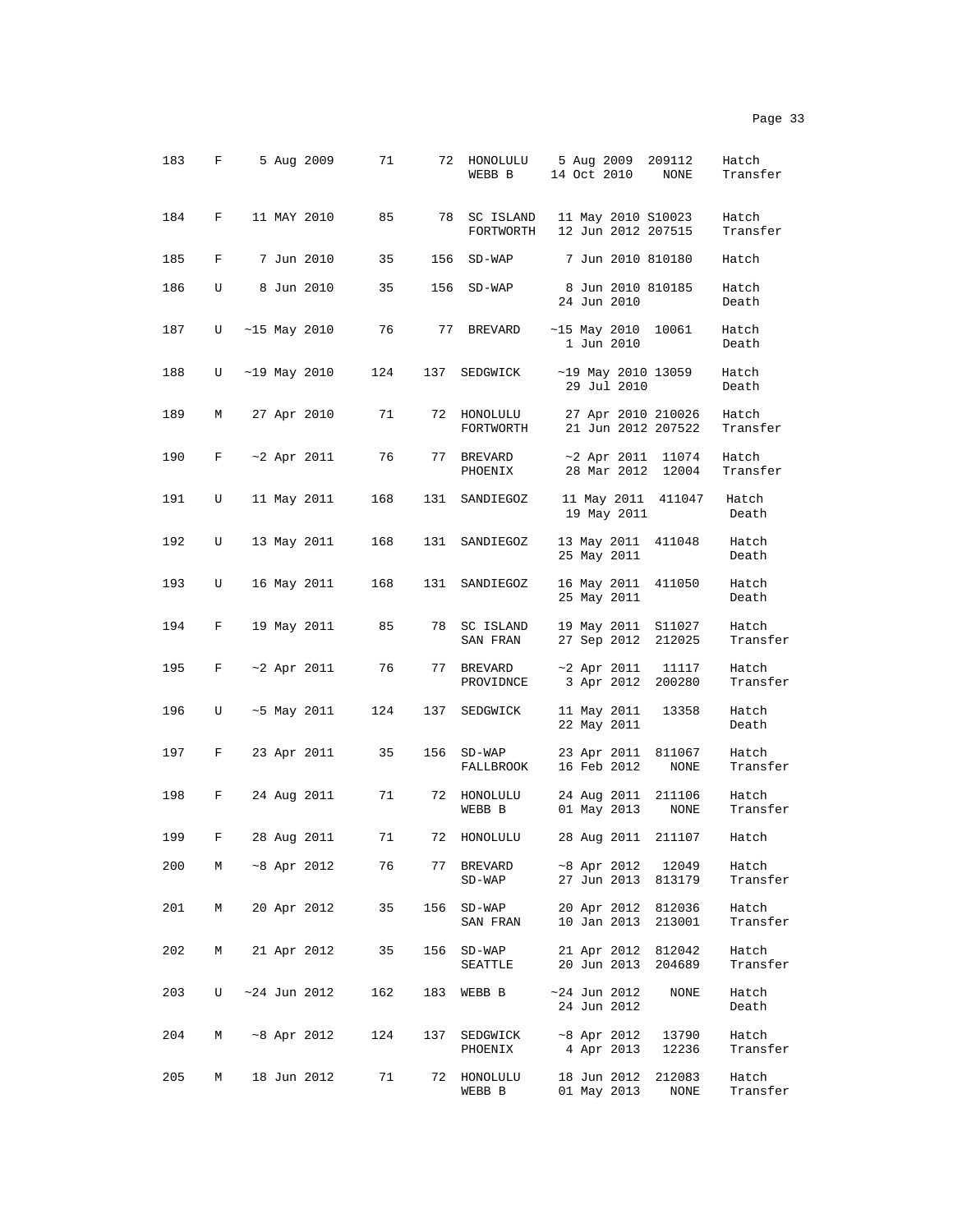| ۰<br>× |  |
|--------|--|
|--------|--|

| 206 | M              | 19 Jun 2012 | 71  | 72  | HONOLULU<br>SANDIEGOZ | 19 Jun 2012<br>27 Jun 2013 |            | 212084<br>213995 | Hatch<br>Transfer |
|-----|----------------|-------------|-----|-----|-----------------------|----------------------------|------------|------------------|-------------------|
| 207 | М              | 20 Apr 2013 | 35  | 156 | $SD-WAP$              | 20 Apr 2013                |            | 813062           | Hatch             |
| 208 | $\mathbf F$    | 23 Apr 2013 | 35  | 156 | $SD-WAP$              | 23 Apr 2013                |            | 813073           | Hatch             |
| 209 | $\overline{U}$ | 26 Apr 2013 | 35  | 156 | $SD-WAP$              | 26 Apr 2013<br>11 May 2013 |            | 813079           | Hatch<br>Death    |
| 210 | М              | 26 Apr 2013 | 168 | 131 | SANDIEGOZ             | 26 Apr 2013                |            | 413042           | Hatch             |
| 211 | M              | 30 Apr 2013 | 168 | 131 | SANDIEGOZ             | 30 Apr 2013                |            | 413043           | Hatch             |
| 212 | $\mathbf F$    | 4 May 2013  | 168 | 131 | SANDIEGOZ             | 4 May 2013                 |            | 413046           | Hatch             |
| 213 | М              | 30 May 2013 | 71  | 72  | HONOLULU              | 30 May 2013                |            | 213072           | Hatch             |
| 214 | M              | 2 Jun 2013  | 71  | 72  | HONOLULU              | 2 Jun 2013                 |            | 213124           | Hatch             |
| 215 | U              | 6 Jul 2013  | 124 | 137 | SEDGWICK              | 6 Jul 2013                 | 5 Aug 2013 | 14100            | Hatch<br>Death    |

=========================================================================================

TOTALS: 81.89.45 (215) in 47 institutions

Compiled by: Eric Kowalczyk thru Woodland Park Zoo Data current thru: 31 Dec 2013 North America Printed on 31 Dec 2013 using Sparks v 1.56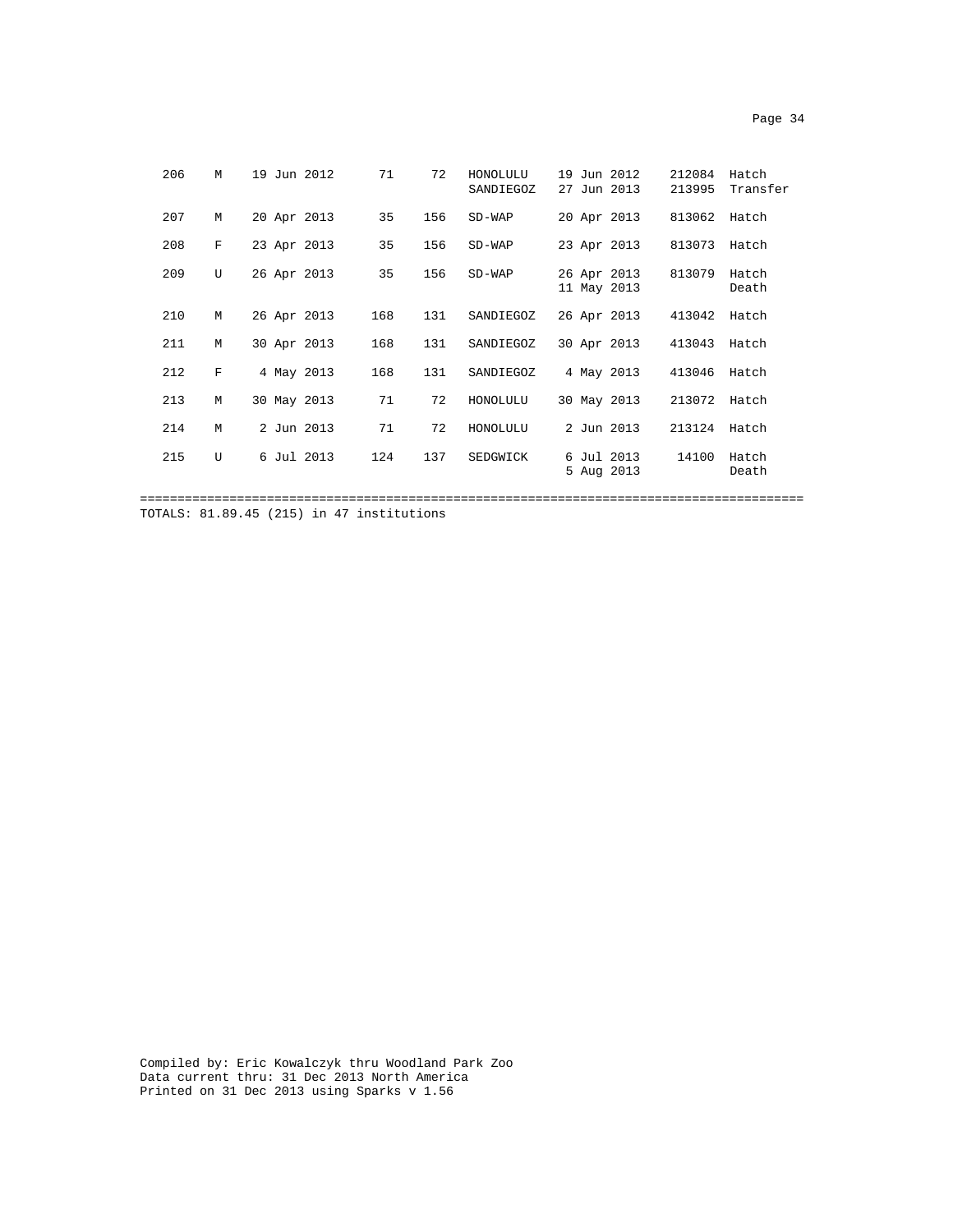#### **WRINKLED HORNBILL STUDBOOK** Page 35

(Aceros corrugatus )

| Restricted to:      |   | Status: Living on 31 Dec 2013 |                  |                                                  |      | Report ordered by: current/last location (alphabetic)               |      |                                 |                                                                                                         |                                                       |
|---------------------|---|-------------------------------|------------------|--------------------------------------------------|------|---------------------------------------------------------------------|------|---------------------------------|---------------------------------------------------------------------------------------------------------|-------------------------------------------------------|
|                     |   | Stud #   Sex   Hatch Date     |                  | Sire                                             |      | Dam   Location                                                      | Date |                                 | Local ID                                                                                                | Event                                                 |
|                     |   |                               |                  |                                                  |      | AUDUBON- Audubon Zoological Garden, New Orleans, Louisiana, USA     |      |                                 |                                                                                                         |                                                       |
| 78                  | F | 20 Jun 1993                   |                  | 5                                                | 6    | AUDUBON<br>NY BRONX<br>STCATHERN<br>SC ISLAND<br><b>AUDUBON</b>     |      | 20 Jun 1993<br>8 Feb 2012       | 1904<br>23 Nov 1995 952354<br>15 Jan 1997 952354<br>1 Jan 2006 952354<br>1904                           | Hatch<br>Transfer<br>Transfer<br>Transfer<br>Transfer |
| 85                  | М | 4 Apr 1995                    |                  | 22                                               | 12   | STCATHERN<br>NY BRONX<br>STCATHERN<br>SC ISLAND<br><b>AUDUBON</b>   |      |                                 | 4 Apr 1995 955002<br>15 Nov 1995 955002<br>15 Jan 1997 955002<br>1 Jan 2006 955002<br>8 Feb 2012 103519 | Hatch<br>Transfer<br>Transfer<br>Transfer<br>Transfer |
| 182                 | M | 4 Aug 2009                    |                  | 71                                               | 72   | HONOLULU<br>AUDUBON                                                 |      |                                 | 4 Aug 2009 209111<br>10 Sep 2010 103184                                                                 | Hatch<br>Transfer                                     |
| Totals: $2.1.0$ (3) |   |                               |                  |                                                  |      |                                                                     |      |                                 |                                                                                                         |                                                       |
|                     |   |                               |                  | BREVARD - Brevard Zoo, Melbourne, Florida, USA   |      |                                                                     |      |                                 |                                                                                                         |                                                       |
| 76                  | М |                               | ~ May 1993       | WILD                                             | WILD | SE ASIA<br>SHARPE M<br><b>BREVARD</b>                               | ???? | $~\sim$ Oct 1993<br>30 Jul 2004 | NONE<br>3<br>24069                                                                                      | Capture<br>Transfer<br>Transfer                       |
| 77                  | F |                               | $~\sim$ May 1993 | WILD                                             | WILD | SE ASIA<br>SHARPE M<br><b>BREVARD</b>                               | ???? | $~\sim$ Oct 1993<br>30 Jul 2004 | NONE<br>4<br>24070                                                                                      | Capture<br>Transfer<br>Transfer                       |
| Totals: $1.1.0(2)$  |   |                               |                  |                                                  |      |                                                                     |      |                                 |                                                                                                         |                                                       |
|                     |   |                               |                  | COAL VAL - Niabi Zoo, Coal Valley, Illinois, USA |      |                                                                     |      |                                 |                                                                                                         |                                                       |
| 73                  | F | $\sim$ 9 Feb 1993             |                  | UNK                                              |      | UNK MILLER R<br>COAL VAL                                            |      | $\sim$ 9 Feb 1993<br>9 Feb 1996 | UNK<br>B1568                                                                                            | Hatch<br>Transfer                                     |
| 104                 | М |                               | 8 Jun 1997       | 71                                               |      | 72 HONOLULU<br>COAL VAL                                             |      |                                 | 8 Jun 1997 970312<br>24 Apr 1998 B1705<br>1 Nov 1998 B1705                                              | Hatch<br>Transfer<br>Transfer                         |
| Totals: $1.1.0$ (2) |   |                               |                  |                                                  |      |                                                                     |      |                                 |                                                                                                         |                                                       |
|                     |   |                               |                  |                                                  |      | FALLBROOK - Emerald Forest Bird Gardens, Fallbrook, California, USA |      |                                 |                                                                                                         |                                                       |
| 138                 | М | $~17$ Jul 2000                |                  | 63                                               | 64   | FALLBROOK ~17 Jul 2000<br>MCCORMIC<br>FALLBROOK                     |      | 23 Oct 2001<br>$~\sim$ May 2006 | NONE<br>NONE<br>NONE                                                                                    | Hatch<br>Transfer<br>Transfer                         |
| 197                 | F | 23 Apr 2011                   |                  | 35                                               | 156  | $SD-WAP$<br>FALLBROOK 16 Feb 2012                                   |      |                                 | 23 Apr 2011 811067<br>NONE                                                                              | Hatch<br>Transfer                                     |
| Totals: $1.1.0$ (2) |   |                               |                  |                                                  |      |                                                                     |      |                                 |                                                                                                         |                                                       |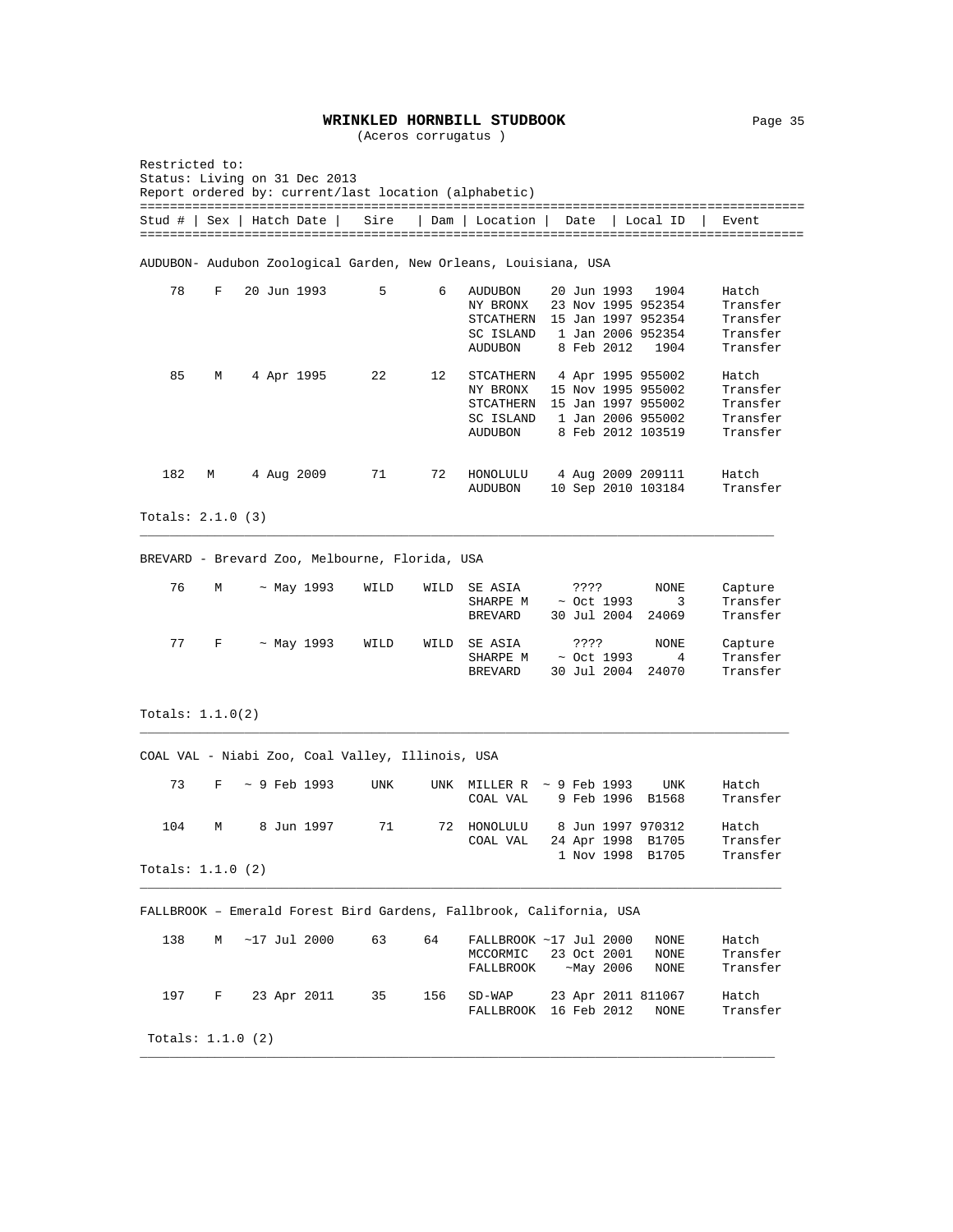| 87                  | F |      | 14 Apr 1995    | 23                                              |      | 24 SD-WAP<br>SANDIEGOZ<br>SEATTLE<br>FORTWORTH          | 14 Apr 1995<br>19 Apr 1995<br>18 Jan 1996<br>09 Dec 2008               | 895095<br>895095<br>960037<br>205687 | Hatch<br>Transfer<br>Transfer<br>Transfer |
|---------------------|---|------|----------------|-------------------------------------------------|------|---------------------------------------------------------|------------------------------------------------------------------------|--------------------------------------|-------------------------------------------|
| 147                 | F |      | 10 Aug 2001    | 29                                              | 30   | FORTWORTH                                               | 10 Aug 2001                                                            | 200854                               | Hatch                                     |
| 184                 | F |      | 11 May 2010    | 85                                              | 78   | SC ISLAND<br>FORTWORTH                                  | 11 May 2010<br>12 Jun 2012                                             | S10023<br>207515                     | Hatch<br>Transfer                         |
| 189                 | М |      | 27 Apr 2010    | 71                                              |      | 72 HONOLULU<br>FORTWORTH                                | 27 Apr 2010<br>21 Jun 2012                                             | 210026<br>207522                     | Hatch<br>Transfer                         |
| Totals: $1.3.0(4)$  |   |      |                |                                                 |      |                                                         |                                                                        |                                      |                                           |
|                     |   |      |                |                                                 |      |                                                         | FT WAYNE - Fort Wayne Children's Zool Garden, Fort Wayne, Indiana, USA |                                      |                                           |
| 144                 | М |      | 2 Apr 2001     | 14                                              | 62   | SANDIEGOZ<br>QUEBEC<br>FTWAYNE                          | 2 Apr 2001<br>21 Nov 2001<br>26 Sep 2007                               | 401056<br>A15701<br>97990            | Hatch<br>Transfer<br>Transfer             |
| 160                 | F |      | 22 Apr 2004    | 23                                              | 24   | SANDIEGOZ                                               | 22 Apr 2004                                                            | 304312                               | Hatch                                     |
| Totals: $1.1.0$ (2) |   |      |                |                                                 |      | FT WAYNE                                                | 2 Jun 2005                                                             | 97516                                | Transfer                                  |
|                     |   |      |                |                                                 |      | GABOREK M - Mike Gaborek, Havre De Grace, Maryland, USA |                                                                        |                                      |                                           |
| 129                 | М |      | $~15$ Jun 1999 | 54                                              | 55   |                                                         | GABOREK M ~15 Jun 1999                                                 | 990002                               | Hatch                                     |
| 133                 | F |      | 20 Apr 2000    | 14                                              | 62   | SANDIEGOZ                                               | 20 Apr 2000<br>GABOREK M 19 Oct 2000                                   | 400038<br>200001                     | Hatch<br>Transfer                         |
| Totals: $1.1.0$ (2) |   |      |                |                                                 |      |                                                         |                                                                        |                                      |                                           |
|                     |   |      |                | HONOLULU - Honolulu Zoo, Honolulu, Hawai'I, USA |      |                                                         |                                                                        |                                      |                                           |
| 71                  | М | ???? |                |                                                 |      |                                                         |                                                                        |                                      |                                           |
|                     |   |      |                | WILD                                            | WILD | SE ASIA<br>SHARPE M<br>HONOLULU                         | ????<br>$~\sim$ Oct 1993<br>4 Apr 1995                                 | NONE<br>5<br>950128                  | Capture<br>Transfer<br>Transfer           |
| 72                  | F | ???? |                | WILD                                            | WILD | SE ASIA<br>SHARPE M<br>HONOLULU                         | ????<br>$\sim$ Oct 1993<br>4 Apr 1995                                  | NONE<br>6<br>950129                  | Capture<br>Transfer<br>Transfer           |
| 199                 | F |      | 28 Aug 2011    | 71                                              | 72   | HONOLULU                                                | 28 Aug 2011                                                            | 211107                               | Hatch                                     |
| 213                 | М |      | 30 May 2013    | 71                                              | 72   | HONOLULU                                                | 30 May 2013                                                            | 213072                               | Hatch                                     |
| 214                 | М |      | 2 Jun 2013     | 71                                              | 72   | HONOLULU                                                | 2 Jun 2013                                                             | 213124                               | Hatch                                     |

FORTWORTH - Fort Worth Zoological Park, Ft Worth, Texas, USA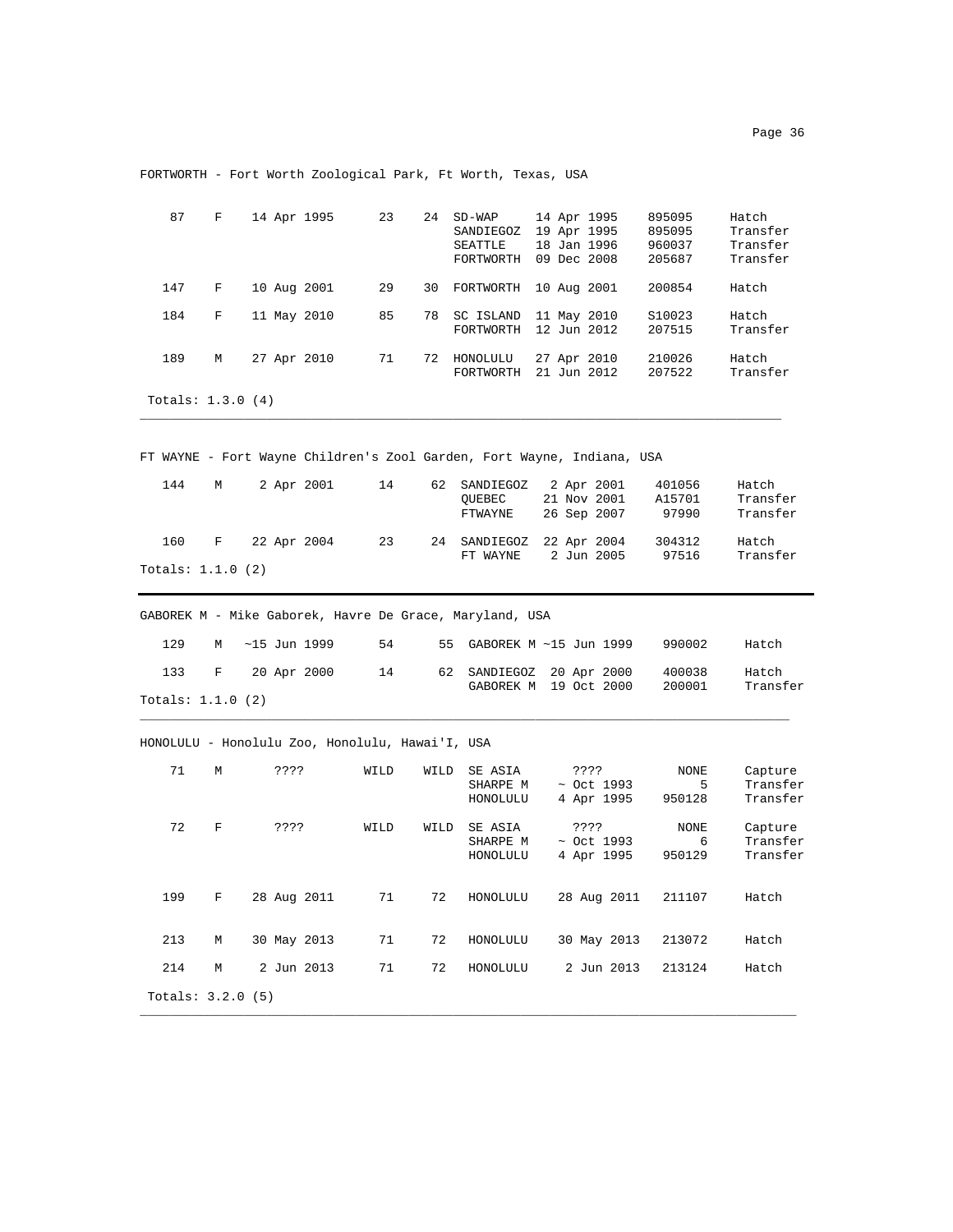JACKSONVL –Jacksonville Zoo, Jacksonville, FL, USA

| 29  | М   |                     | ~1990       | WILD                                           | WILD | SE ASIA<br>MCCOY T<br>FORTWORTH<br>STCATHERN<br>SC ISLAND<br>JACKSONVL             | ????<br>????                                                   | NONE<br>UNK<br>25 Apr 1996 960412<br>2 Oct 2003 S03081<br>1 Jan 2006 S03081<br>21 Mar 2012 612303                              | Capture<br>Transfer<br>Transfer<br>Transfer<br>Transfer<br>Transfer |
|-----|-----|---------------------|-------------|------------------------------------------------|------|------------------------------------------------------------------------------------|----------------------------------------------------------------|--------------------------------------------------------------------------------------------------------------------------------|---------------------------------------------------------------------|
| 166 | F   |                     | 22 Apr 2005 | 85                                             | 78   | STCATHERN<br>SC ISLAND<br>JACKSONVL                                                |                                                                | 22 Apr 2005 S05028<br>1 Jan 2006 S05028<br>21 Mar 2012 612304                                                                  | Hatch<br>Transfer<br>Transfer                                       |
|     |     | Totals: $1.1.0$ (2) |             |                                                |      |                                                                                    |                                                                |                                                                                                                                |                                                                     |
|     |     |                     |             | METROZOO- Miami Metro Zoo, Miami, Florida, USA |      |                                                                                    |                                                                |                                                                                                                                |                                                                     |
| 177 | М   |                     | 9 May 2007  | 76                                             | 77   | BREVARD<br>METROZOO                                                                | 9 May 2007 27051<br>20 Mar 2008 B80061                         |                                                                                                                                | Hatch<br>Transfer                                                   |
| 181 | F   |                     | 25 Jun 2008 | 71                                             | 72   | HONOLULU<br>AUDUBON<br>METROZOO                                                    | 25 Jun 2008 208051<br>16 Jul 2009 102898<br>18 Oct 2010 10B297 |                                                                                                                                | Hatch<br>Transfer<br>Transfer                                       |
|     |     | Totals: $1.1.0$ (2) |             |                                                |      |                                                                                    |                                                                |                                                                                                                                |                                                                     |
|     |     |                     |             |                                                |      | NZP-WASH - National Zoological Park- Smithsonian Institution, Washington, D.C. USA |                                                                |                                                                                                                                |                                                                     |
| 96  | M   |                     | 16 May 1996 | 23                                             |      | 24 SD-WAP<br>SANDIEGOZ<br>$SD-WAP$<br>MEMPHIS<br>HOUSTON<br>NZP-WASH               |                                                                | 16 May 1996 896157<br>20 May 1996 896157<br>31 Jul 1996 896157<br>12 Dec 1996 16547<br>24 Apr 2003 20431<br>27 Mar 2013 216226 | Hatch<br>Transfer<br>Transfer<br>Transfer<br>Transfer<br>Transfer   |
|     |     | Totals: $1.0.0$ (1) |             |                                                |      |                                                                                    |                                                                |                                                                                                                                |                                                                     |
|     |     |                     |             |                                                |      | OCEANJRNY - Colorado Ocean Journey, Denver, Colorado, USA                          |                                                                |                                                                                                                                |                                                                     |
| 52  | М   |                     | 1 May 1991  | UNK                                            |      | UNK MILLER R<br>PROVIDNCE<br>OCEANJRNY                                             | 1 May 1991<br>ATTLEBORO 18 Nov 1993 932019                     | UNK<br>19 May 1999 992004<br>25 Jul 2001 801090                                                                                | Hatch<br>Transfer<br>Transfer<br>Transfer                           |
|     |     | Totals: $1.0.0$ (1) |             |                                                |      |                                                                                    |                                                                |                                                                                                                                |                                                                     |
|     |     |                     |             |                                                |      | OKLAHOMA- Oklahoma City Zoological Park, Oklahoma City, Oklahoma, USA              |                                                                |                                                                                                                                |                                                                     |
|     | 176 | F                   | 30 Apr 2007 |                                                | 108  | 122<br>TULSA<br>OKLAHOMA                                                           | 30 Apr 2007                                                    | 15379<br>11 Jun 2009 771707                                                                                                    | Hatch<br>Transfer                                                   |
|     | 180 | М                   | 24 Jun 2008 |                                                | 71   | 72 HONOLULU<br>OKLAHOMA                                                            |                                                                | 24 Jun 2008 208050<br>15 Oct 2009 772508                                                                                       | Hatch<br>Transfer                                                   |
|     |     | Totals: $1.1.0$ (2) |             |                                                |      |                                                                                    |                                                                |                                                                                                                                |                                                                     |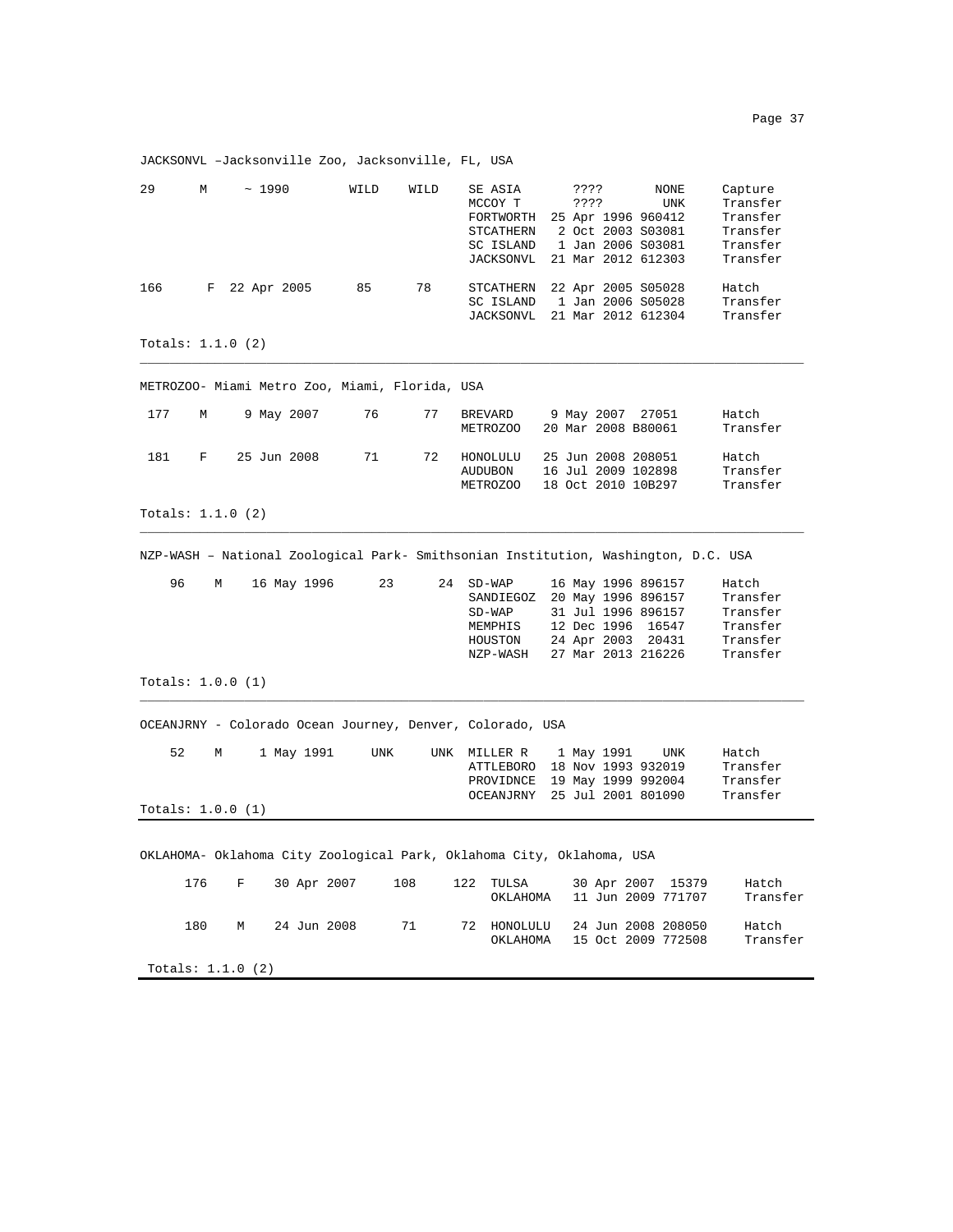| <b>LIIOFIATV</b>           |   |  |                   | FROGHIA 200, FROGHIA, ALIZONA, OSA |     |                                                                                |  |                            |                                                                                              |                                                       |
|----------------------------|---|--|-------------------|------------------------------------|-----|--------------------------------------------------------------------------------|--|----------------------------|----------------------------------------------------------------------------------------------|-------------------------------------------------------|
| 190                        | F |  | $\sim$ 2 Apr 2011 | 76                                 | 77  | BREVARD<br>PHOENIX                                                             |  |                            | $~2$ Apr 2011 11074<br>28 Mar 2012 12004                                                     | Hatch<br>Transfer                                     |
| 204                        | M |  | $~8$ Apr 2012     | 124                                | 137 | SEDGWICK<br>PHOENIX                                                            |  |                            | $~8$ Apr 2012 13790<br>4 Apr 2013 12236                                                      | Hatch<br>Transfer                                     |
| Totals: $1.1.0$ (2)        |   |  |                   |                                    |     |                                                                                |  |                            |                                                                                              |                                                       |
|                            |   |  |                   |                                    |     | PROVIDNCE- Roger Williams Park Zoo, Providence, Rhode Island, USA              |  |                            |                                                                                              |                                                       |
| 175                        | M |  | 24 Apr 2007       | 108                                | 122 | TULSA<br>PROVIDNCE                                                             |  | 24 Apr 2007<br>15 May 2008 | 15373<br>200204                                                                              | Hatch<br>Transfer                                     |
| 195                        | F |  | ~2 Apr 2011       | 76                                 | 77  | BREVARD<br>PROVIDNCE                                                           |  | $~2$ Apr 2011              | 11117<br>3 Apr 2012 200280                                                                   | Hatch<br>Transfer                                     |
| Totals: $1.1.0$ $(2)$      |   |  |                   |                                    |     |                                                                                |  |                            |                                                                                              |                                                       |
|                            |   |  |                   |                                    |     | RIO GRAND - Albuquerque Biological Park, Albuquerque, New Mexico, USA          |  |                            |                                                                                              |                                                       |
| 86                         | М |  | 4 Apr 1995        | 22                                 |     | 12 STCATHERN<br>NY BRONX<br>CROFT L<br>AUDUBON<br>RIO GRAND                    |  | 4 Apr 1995                 | 955003<br>15 Nov 1995 955003<br>9 Dec 1999 990066<br>19 Sep 2002 100697<br>5 Jun 2006 B06019 | Hatch<br>Transfer<br>Transfer<br>Transfer<br>Transfer |
| 154<br>Totals: $1.1.0$ (2) | F |  | 7 Jun 2002        | 23                                 |     | 24 SANDIEGOZ<br><b>AUDUBON</b><br>RIO GRAND                                    |  |                            | 7 Jun 2002 302234<br>3 Mar 2004 101179<br>18 Oct 2005 B05024                                 | Hatch<br>Transfer<br>Transfer                         |
|                            |   |  |                   |                                    |     | SANDIEGOZ - San Diego Zoological Garden, San Diego, California, USA            |  |                            |                                                                                              |                                                       |
| 131                        | F |  | ~ 6 Jul 1999      | 29                                 | 30  | FORTWORTH $\sim 6$ Jul 1999<br>SANDIEGOZ<br>NEW CALED 29 Jun 2000<br>SANDIEGOZ |  | 22 Feb 2000<br>6 Sep 2007  | 990702<br>300015<br>UNK<br>300015                                                            | Hatch<br>Transfer<br>Transfer<br>Transfer             |
| 168                        | М |  | $~10$ Apr 2005    | 74                                 | 75  | MCCORMIC ~30 Apr 2005<br>SANDIEGOZ                                             |  | 13 Sep 2005                | UNK<br>305484                                                                                | Hatch<br>Transfer                                     |
| 206                        | М |  | 19 Jun 2012       | 71                                 | 72  | HONOLULU<br>SANDIEGOZ                                                          |  |                            | 19 Jun 2012 212084<br>27 Jun 2013 313995                                                     | Hatch<br>Transfer                                     |
| 210                        | М |  | 26 Apr 2013       | 168                                | 131 | SANDIEGOZ                                                                      |  |                            | 26 Apr 2013 413042                                                                           | Hatch                                                 |
| 211                        | М |  | 30 Apr 2013       | 168                                | 131 | SANDIEGOZ                                                                      |  |                            | 30 Apr 2013 413043                                                                           | Hatch                                                 |
| 212                        | F |  | 4 May 2013        | 168                                | 131 | SANDIEGOZ                                                                      |  | 4 May 2013                 | 413046                                                                                       | Hatch                                                 |
|                            |   |  |                   |                                    |     |                                                                                |  |                            |                                                                                              |                                                       |

\_\_\_\_\_\_\_\_\_\_\_\_\_\_\_\_\_\_\_\_\_\_\_\_\_\_\_\_\_\_\_\_\_\_\_\_\_\_\_\_\_\_\_\_\_\_\_\_\_\_\_\_\_\_\_\_\_\_\_\_\_\_\_\_\_\_\_\_\_\_\_\_\_\_\_\_\_\_\_\_\_\_\_\_\_\_\_\_\_

PHOENIX - Phoenix Zoo, Phoenix, Arizona, USA

Totals: 4.2.0 (6)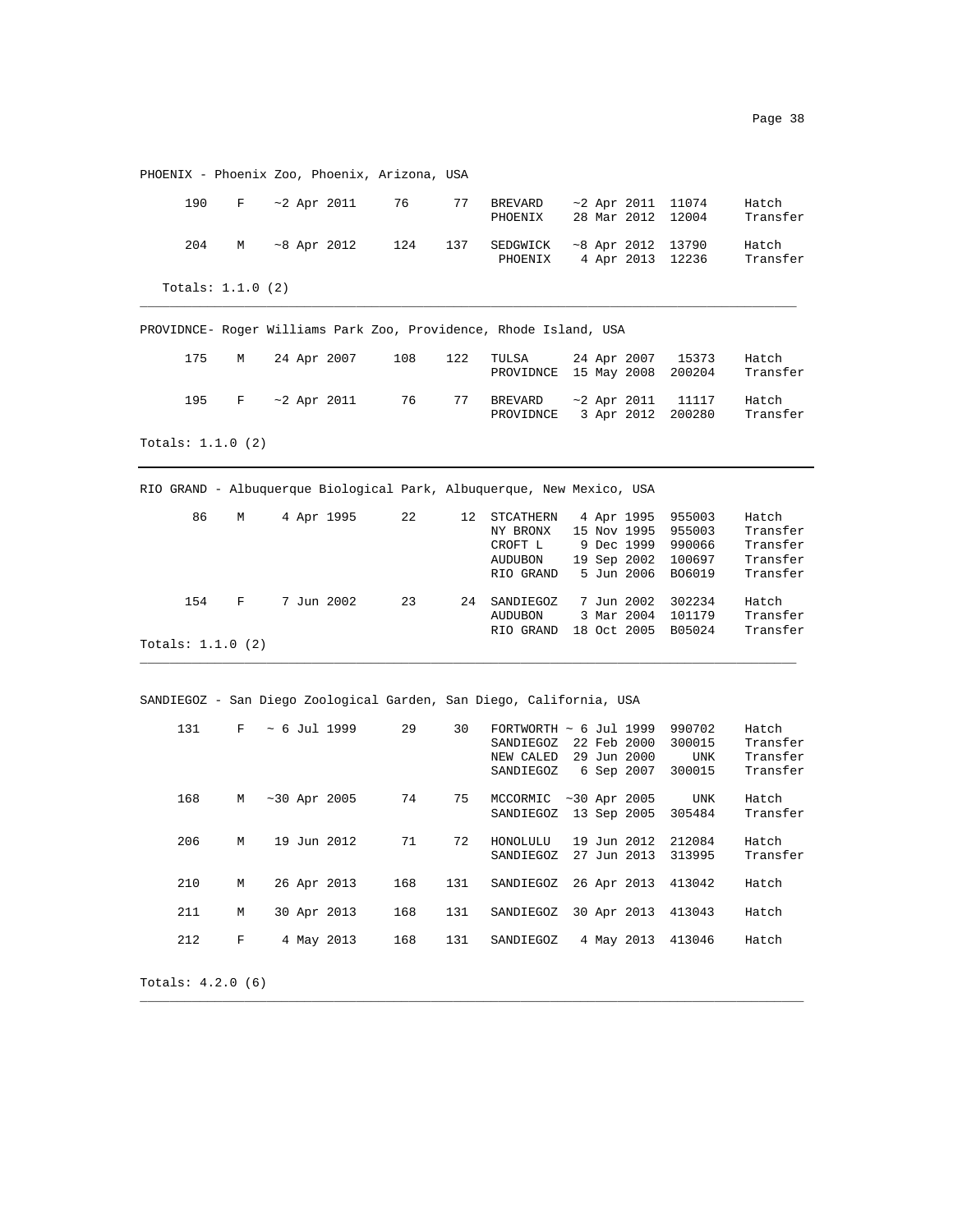SAN FRAN – San Francisco Zoological Gardens, San Francisco, CA, USA

| 194 | $\mathbf{F}$ and $\mathbf{F}$ | 19 May 2011 | 85 | 78  | SC ISLAND<br>SAN FRAN | 19 May 2011 S11027<br>27 Sep 2012 212025 | Hatch<br>Transfer |
|-----|-------------------------------|-------------|----|-----|-----------------------|------------------------------------------|-------------------|
| 201 | M                             | 20 Apr 2012 | 35 | 156 | $SD-WAP$<br>SAN FRAN  | 20 Apr 2012 812036<br>10 Jan 2013 213001 | Hatch<br>Transfer |

\_\_\_\_\_\_\_\_\_\_\_\_\_\_\_\_\_\_\_\_\_\_\_\_\_\_\_\_\_\_\_\_\_\_\_\_\_\_\_\_\_\_\_\_\_\_\_\_\_\_\_\_\_\_\_\_\_\_\_\_\_\_\_\_\_\_\_\_\_\_\_\_\_\_\_\_\_\_\_\_\_\_\_\_\_\_\_\_

Totals: 1.1.0 (2

SD-WAP - San Diego Zoo Safari Park, Escondido, California, USA

| 35         | М      | ~1991                      | WILD     | WILD       | SE ASIA<br>MILLER R<br>SANDIEGOZ<br>$SD-WAP$<br>SANDIEGOZ<br>$SD-WAP$ | ????<br>????<br>Jan 1992<br>15<br>Feb 1992<br>15<br>Mar 1993<br>8<br>1 Feb 2001 | NONE<br><b>UNK</b><br>392014<br>392014<br>392014<br>392014 | Capture<br>Transfer<br>Transfer<br>Transfer<br>Transfer<br>Transfer |
|------------|--------|----------------------------|----------|------------|-----------------------------------------------------------------------|---------------------------------------------------------------------------------|------------------------------------------------------------|---------------------------------------------------------------------|
| 156        | F      | 4 Feb 2003                 | 71       | 72         | HONOLULU<br>STCATHERN<br>SC ISLAND<br>$SD-WAP$                        | 4 Feb 2003<br>7 Oct 2004<br>1 Jan 2006<br>Jun 2007<br>19                        | 203016<br>S04069<br>S04069<br>807153                       | Hatch<br>Transfer<br>Transfer<br>Transfer                           |
| 185        | F      | 7 Jun 2010                 | 35       | 156        | $SD-WAP$                                                              | 7 Jun 2010                                                                      | 810180                                                     | Hatch                                                               |
| 200        | М      | $~8$ Apr 2012              | 76       | 77         | <b>BREVARD</b><br>$SD-WAP$                                            | $~8$ Apr 2012<br>27<br>Jun 2013                                                 | 12049<br>813179                                            | Hatch<br>Transfer                                                   |
| 207<br>208 | М<br>F | 20 Apr 2013<br>23 Apr 2013 | 35<br>35 | 156<br>156 | $SD-WAP$<br>$SD-WAP$                                                  | 20 Apr 2013 813062<br>23 Apr 2013                                               | 81073                                                      | Hatch<br>Hatch                                                      |

Totals: 3.3.0 (6)

SEATTLE - Woodland Park Zoo, Seattle, WA, USA 57 F 25 May 1991 5 6 AUDUBON 25 May 1991 1488 Hatch SEATTLE 25 Apr 2002 200770 Transfer 202 M 21 Apr 2012 35 156 SD-WAP 21 Apr 2012 812042 Hatch 20 Jun 2013 204689 Totals: 1.1.0 (2) \_\_\_\_\_\_\_\_\_\_\_\_\_\_\_\_\_\_\_\_\_\_\_\_\_\_\_\_\_\_\_\_\_\_\_\_\_\_\_\_\_\_\_\_\_\_\_\_\_\_\_\_\_\_\_\_\_\_\_\_\_\_\_\_\_\_\_\_\_\_\_\_\_\_\_\_\_\_\_\_\_\_\_\_\_\_\_\_\_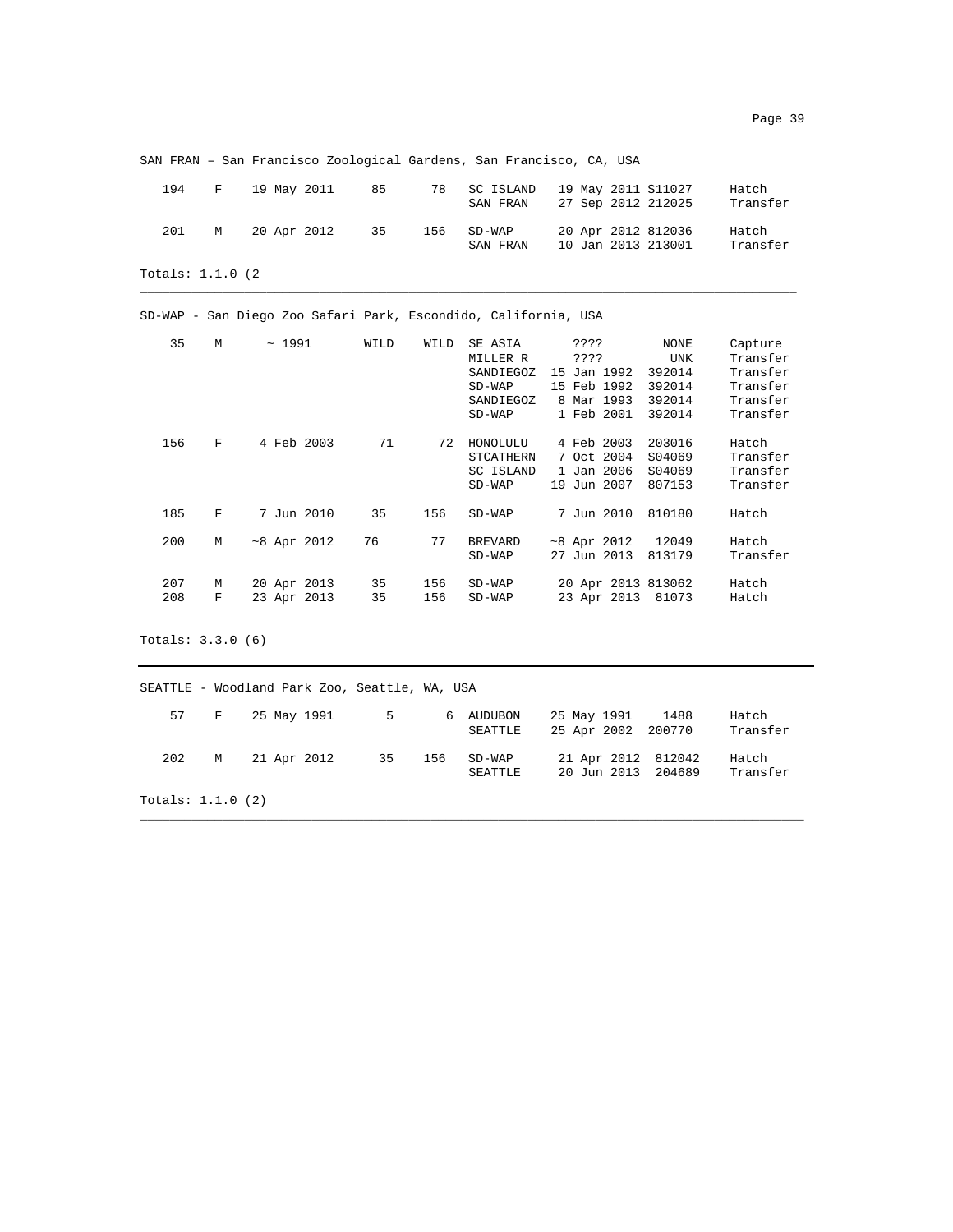|                          |   | SEDGWICK - Sedqwick County Zoo, Wichita, Kansas, USA |    |     |                                                          |                                                                                               |                                                    |                                                                   |
|--------------------------|---|------------------------------------------------------|----|-----|----------------------------------------------------------|-----------------------------------------------------------------------------------------------|----------------------------------------------------|-------------------------------------------------------------------|
| 124                      | M | 30 Mar 1999                                          | 71 | 72  | HONOLULU<br>SEDGWICK                                     | 30 Mar 1999<br>3 Mar 2000                                                                     | 990161<br>9264                                     | Hatch<br>Transfer                                                 |
| 137                      | F | 2 Aug 2000                                           | 29 | 30  | SEDGWICK                                                 | FORTWORTH 2 Aug 2000<br>26 Apr 2001                                                           | 200292<br>9713                                     | Hatch<br>Transfer                                                 |
| Totals: $1.1.0$ (2)      |   |                                                      |    |     |                                                          |                                                                                               |                                                    |                                                                   |
|                          |   | STATEN IS - Staten Island, New York, USA             |    |     |                                                          |                                                                                               |                                                    |                                                                   |
| 44<br>Totals: $1.0.0(1)$ | M | 2 Jun 1990                                           | 5  | 6   | AUDUBON<br>LAKEBUENA<br>OKLAHOMA<br>PHOENIX<br>STATEN IS | 2 Jun 1990<br>3 Apr 1991<br>18 Nov 1999<br>MILL MOUN 6 Dec 2000<br>16 Oct 2008<br>18 Oct 2012 | 1345<br>210402<br>765304<br>459<br>11213<br>112071 | Hatch<br>Transfer<br>Transfer<br>Transfer<br>Transfer<br>Transfer |
|                          |   |                                                      |    |     |                                                          |                                                                                               |                                                    |                                                                   |
|                          |   | TRACY AV- Tracy Aviary, Salt Lake City, Utah, USA    |    |     |                                                          |                                                                                               |                                                    |                                                                   |
| 120                      | M | 22 Jul 1998                                          | 23 | 2.4 | $SD-WAP$<br>SD-WAP<br>TRACY AV                           | 22 Jul 1998<br>SANDIEGOZ 22 Jul 1998<br>23 Mar 2005<br>19 Oct 2012                            | 898346<br>898346<br>898346<br>2562                 | Hatch<br>Transfer<br>Transfer<br>Transfer                         |
| Totals: 1.0.0 (1)        |   |                                                      |    |     |                                                          |                                                                                               |                                                    |                                                                   |
|                          |   | TORONTO - Toronto Zoo, Scarborough, Ontario, Canada  |    |     |                                                          |                                                                                               |                                                    |                                                                   |
| 172                      | M | 30 Mar 2006                                          | 71 | 72  | HONOLULU<br>TORONTO                                      | 30 Mar 2006<br>15 Nov 2007                                                                    | 206032<br>42189                                    | Hatch<br>Transfer                                                 |
| Totals: $1.0.0$ (1)      |   |                                                      |    |     |                                                          |                                                                                               |                                                    |                                                                   |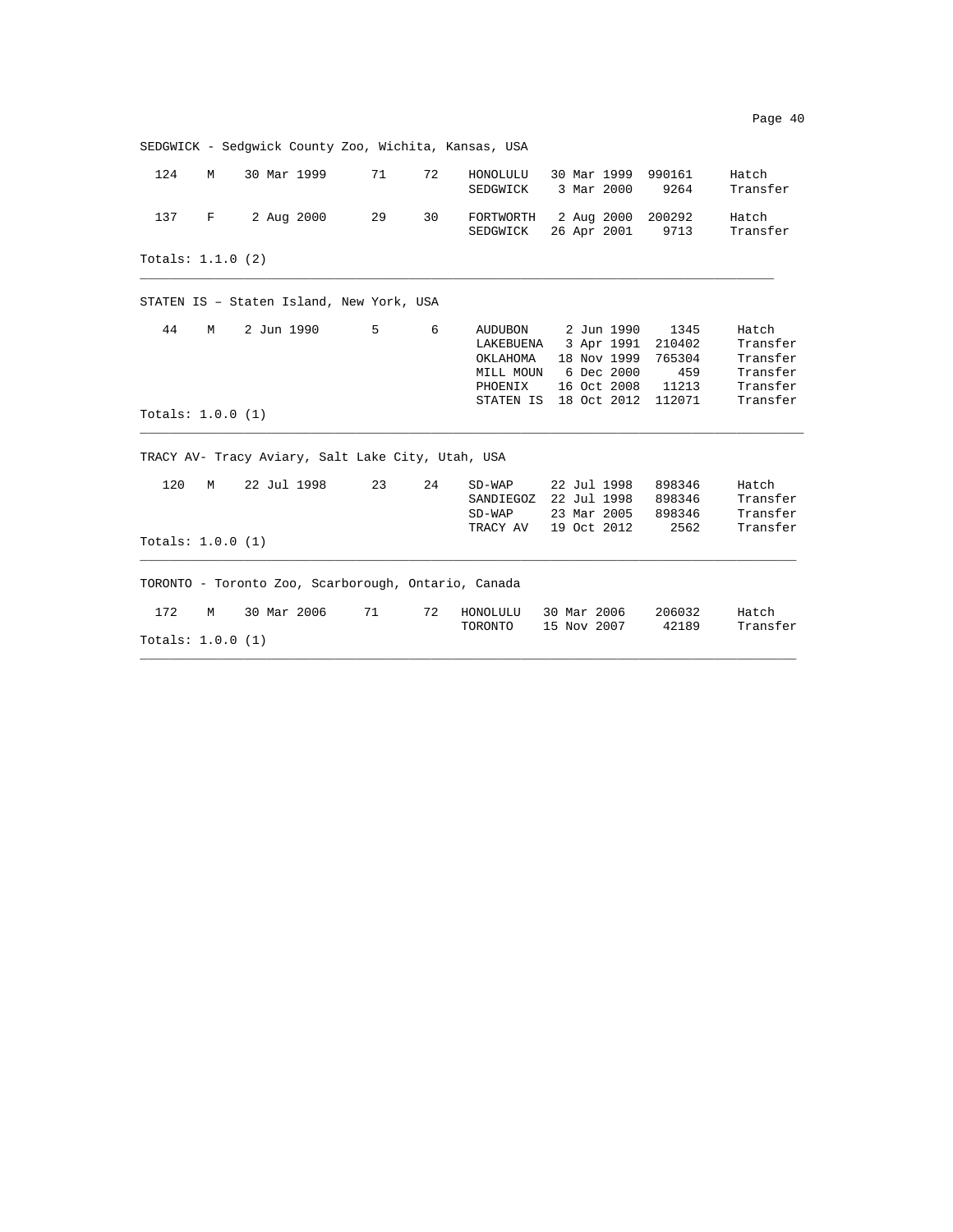TULSA - Tulsa Zoological Park, Tulsa, Oklahoma, USA

| 108 | м        | 2 Mar 1998 | 14 | 62 SANDIEGOZ<br>TULSA | 2 Mar 1998<br>19 Nov 1998 13071        | 498132 | Hatch<br>Transfer |
|-----|----------|------------|----|-----------------------|----------------------------------------|--------|-------------------|
| 179 | <b>P</b> | 6 Jul 2007 | 85 | 78 SC ISLAND<br>TULSA | 6 Jul 2007 S07024<br>24 Mar 2011 16221 |        | Hatch<br>Transfer |

Totals: 1.1.0 (2)

WEBB B - Bob Webb, Montecito, California, USA

| 162                | M |  | $~\sim~4$ Apr 2002 | 76 | 77 | SHARPE M<br>MCCORMIC<br>WEBB B | $~1$ Apr 2002<br>$\sim$ Feb 2003<br>$\sim$ Feb 2006 | NONE<br><b>NONE</b><br>NONE | Hatch<br>Transfer<br>Transfer |
|--------------------|---|--|--------------------|----|----|--------------------------------|-----------------------------------------------------|-----------------------------|-------------------------------|
| 183                | F |  | 5 Aug 2009         | 71 | 72 | HONOLULU<br>WEBB B             | 5 Aug 2009<br>14 Oct 2010                           | 209112<br>NONE              | Hatch<br>Transfer             |
| 198                | F |  | 24 Aug 2011        | 71 | 72 | HONOLULU<br>WEBB B             | 24 Aug 2011 211106<br>01 May 2013                   | NONE                        | Hatch<br>Transfer             |
| 205                | M |  | 18 Jun 2012        | 71 | 72 | HONOLULU<br>WEBB B             | 18 Jun 2012 212083<br>01 May 2013                   | NONE                        | Hatch<br>Transfer             |
| Totals: $2.2.0(4)$ |   |  |                    |    |    |                                |                                                     |                             |                               |

TOTALS: 35.28.0(63) in 26 Institutions

Compiled by: Eric Kowalczyk thru Woodland Park Zoo Data current thru: 31 Dec 2013 North America Printed on 31 Dec 2013 using Sparks v 1.56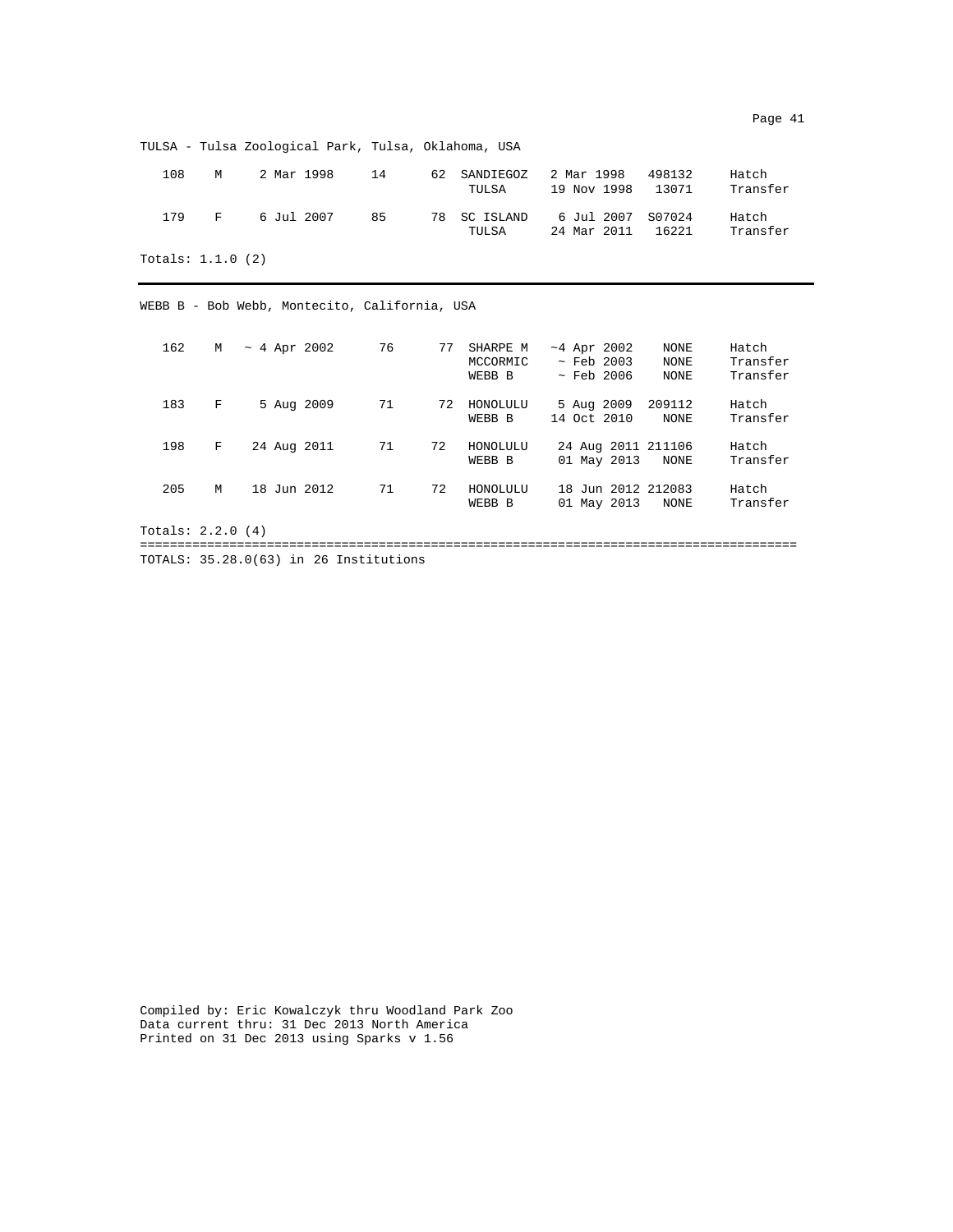## **PAPUAN HORNBILL** Rhyticeros plicatus

### GENERAL INFORMATION

Another common names in use: Papuan wreathed hornbill, Blyth's hornbill. Kemp (1995) notes that the Plain-pouched wreathed hornbill, Aceros subruficollis was once considered conspecific with plicatus. . There is uncertainty about the species identification of a few of the older records. Five specimens were recorded as A. plicatus subruficollis. Kemp does not recognize this subspecies. It is unclear whether they were A. plicatus or A. subruficollis. These birds (studbook #1-5) did not reproduce, and have all died. Kemp (1995) listed this bird in the genus, Aceros. Kemp listed this species in the genus Rhyticeros in The Handbook of Birds of the World, volume 6 (Del Hoyo et al, 2001)

#### Captive propagation

Euing (1995) wrote about the breeding of Aceros plicatus jungei at the San Diego Zoo. As these birds were collected in Papua New Guinea, they are identified to subspecies (pers. comm: D. Rimlinger). The other A. plicatus in captivity cannot be accurately listed to subspecies. Macek (1998) wrote a short note about breeding success at Saint Louis Zoo. Nyunt et al (in Lum & Poonswad 2005, pp. 45-50) report on the breeding at Jurong Birdpark in Singapore. Noteworthy, in 2003, a female hatched at the Wildlife Conservation Society from two F1 birds. One male that hatched in 2009 at Lincoln Park Zoo was transferred to Jurong BirdPark to foster future cooperative management between the Asian and AZA regions. It is expected that Wrinkled hornbills may enter the AZA region as a result of this cooperation. In 2012, Lincoln Park Zoo hatched out one bird. There are 59 historical records. Presently, there are 5.3.0 living birds in 6 institutions listed in this studbook.

The most current update for the European population is 28.21.0 (current thru 31 Dec 2012) (Cathy King, pers. com.).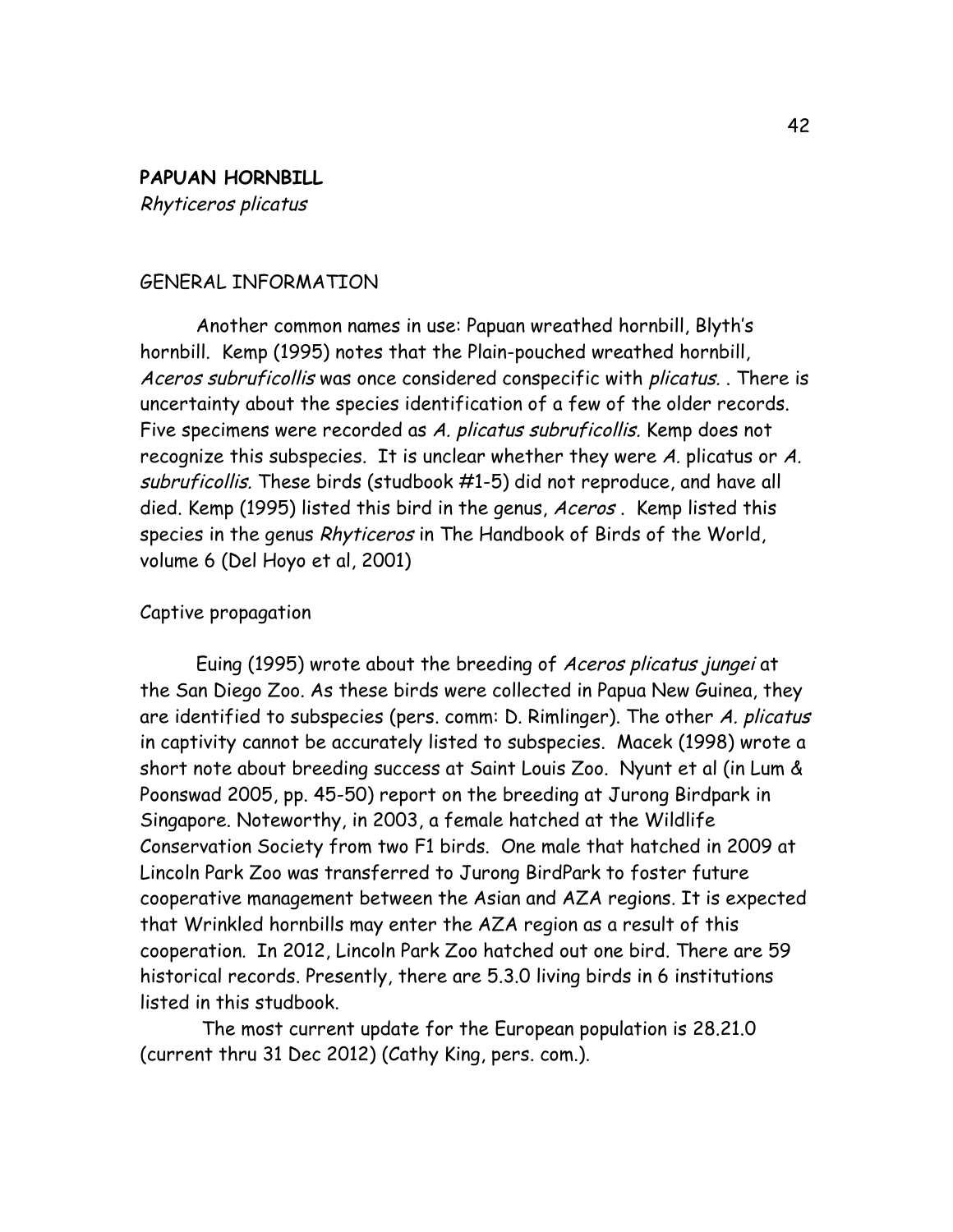# Papuan hornbill<br>Rhyticeros plicatus

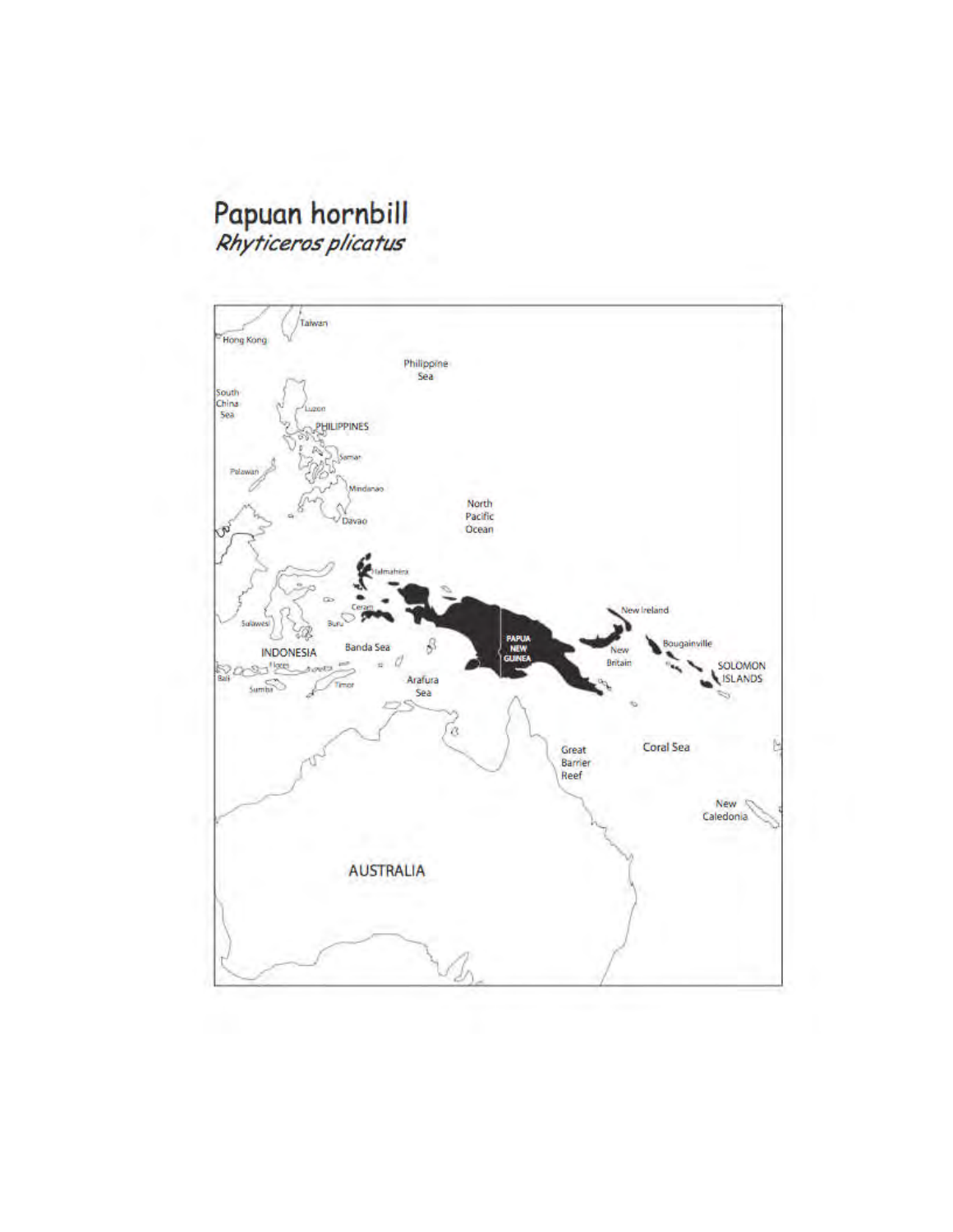# STUDBOOK REPORTS

# **Listed by location**

Here are listed the studbook numbers for each of the specimens reported by participating institutions.

| 9,10                                                            |
|-----------------------------------------------------------------|
| 26, 27, 36, 38, 54, 55, 56, 57, 58, 59                          |
| 39, 45                                                          |
| 39                                                              |
| 34, 48, 51                                                      |
| 12, 13                                                          |
| 14                                                              |
| 1, 2, 3, 12, 13, 20, 21, 22, 23, 24, 25, 37, 38, 39, 41, 51, 53 |
| 4,5,6,7,8,11,15,16,17,18,31,33,36,40,41,42,44,47,49,            |
| 57,58                                                           |
| 19                                                              |
| 39, 45                                                          |
| 11, 15, 16, 17, 18, 27, 30, 38, 41, 43, 46, 48                  |
| 12,20,21,22,23,24,25,34,37,38,39                                |
| 28, 29, 45                                                      |
| 48,51                                                           |
| 34                                                              |
|                                                                 |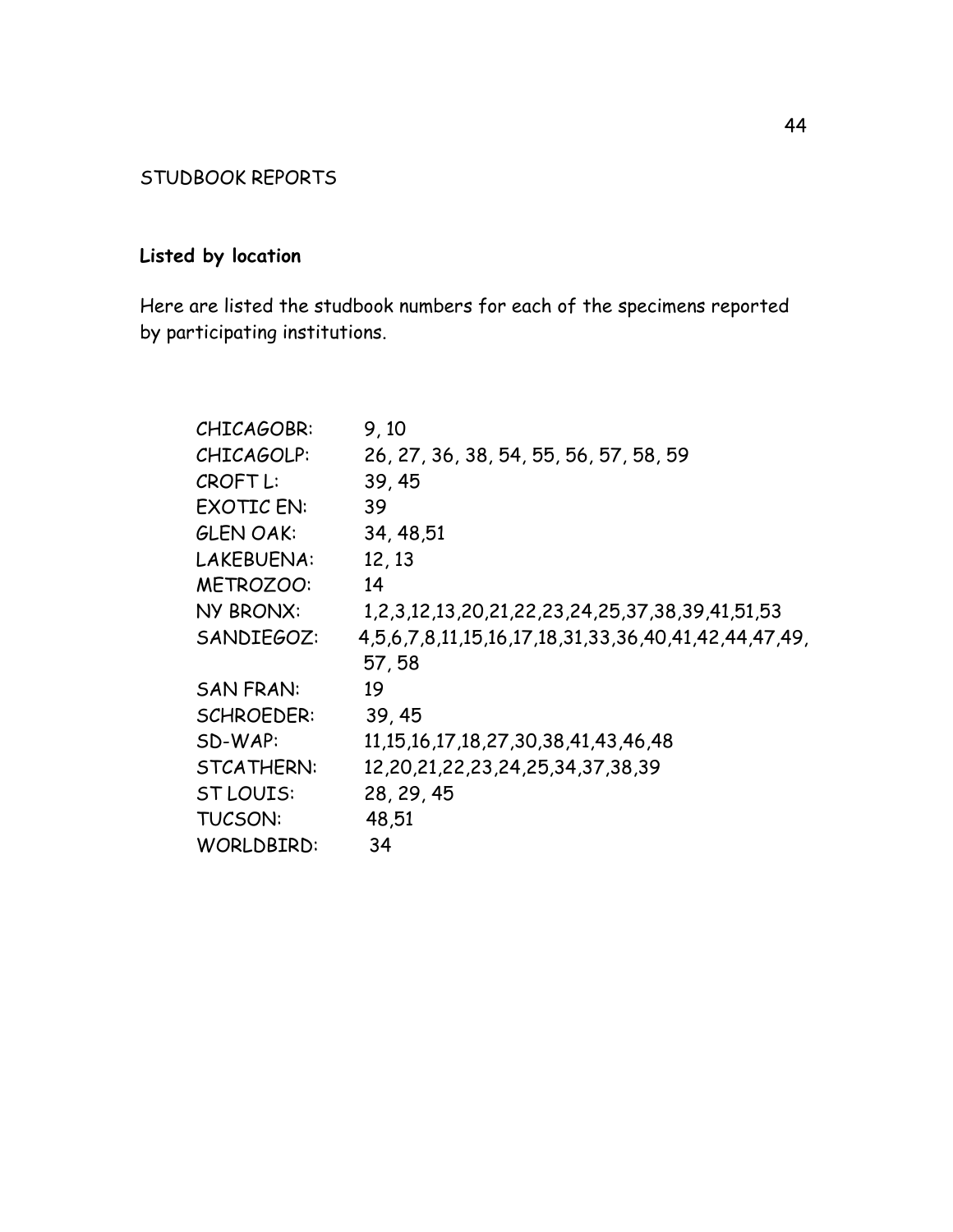#### PAPUAN HORNBILL STUDBOOK Page 45

|        |     |                                                      |                                 |      | (Rhyticeros plicatus)                                      |                                                                                             |                       |                                                                   |
|--------|-----|------------------------------------------------------|---------------------------------|------|------------------------------------------------------------|---------------------------------------------------------------------------------------------|-----------------------|-------------------------------------------------------------------|
| Stud # | Sex | Hatch Date<br>====================================== | =======================<br>Sire | Dam  | Location                                                   | Date                                                                                        | Local ID              | ======================<br>Event<br>============================== |
| 1      | Ċ.  | ????                                                 | WILD                            | WILD | SE ASIA<br>L RUHE<br>NY BRONX                              | ????<br>????<br>8 Nov 1928<br>13 Jul 1929                                                   | NONE<br>NONE<br>UNK   | Capture<br>Transfer<br>Transfer<br>Death                          |
| 2      | ?   | ????                                                 | WILD                            | WILD | SE ASIA<br><b>UNKNOWN</b><br>NY BRONX                      | ????<br>????<br>14 Jun 1938<br>27 Dec 1938                                                  | NONE<br>NONE<br>UNK   | Capture<br>Transfer<br>Transfer<br>Death                          |
| 3      | ?   | ????                                                 | WILD                            | WILD | SE ASIA<br>UNKNOWN<br>NY BRONX                             | ????<br>????<br>14 Jun 1938<br>11 May 1939                                                  | NONE<br>NONE<br>UNK   | Capture<br>Transfer<br>Transfer<br>Death                          |
| 4      | М   | ~1939                                                | WILD                            | WILD | SE ASIA<br>SURABAYA<br>SANDIEGOZ                           | ????<br>????<br>1 Jan 1940 005966<br>31 Dec 1945                                            | NONE<br>UNK           | Capture<br>Transfer<br>Transfer<br>Death                          |
| 5      | F   | ~1940                                                | WILD                            | WILD | SE ASIA<br>SURABAYA<br>SANDIEGOZ                           | ????<br>????<br>1 Jan 1941 005967<br>31 Dec 1945                                            | NONE<br>UNK           | Capture<br>Transfer<br>Transfer<br>Death                          |
| 6      | F   | ~1943                                                | WILD                            | WILD | SOLOMON B<br>MERRILL<br>SANDIEGOZ                          | ????<br>????<br>1 May 1944 005963<br>31 Dec 1950                                            | NONE<br>NONE          | Capture<br>Transfer<br>Transfer<br>Death                          |
| 7      | М   | ~1943                                                | WILD                            | WILD | SOLOMON B<br>MERRILL<br>SANDIEGOZ                          | ????<br>????<br>1 May 1944 005964<br>31 Dec 1950                                            | NONE<br>NONE          | Capture<br>Transfer<br>Transfer<br>Death                          |
| 8      | F   | ~1944                                                | WILD                            | WILD | SE ASIA<br>COHN<br>SANDIEGOZ                               | ????<br>????<br>1 Aug 1945 005965<br>31 Dec 1950                                            | NONE<br>NONE          | Capture<br>Transfer<br>Transfer<br>Death                          |
| 9      | М   | ~1953                                                | WILD                            | WILD | SE ASIA<br>L RUHE<br>CHICAGOBR                             | ~1953<br>~1953<br>26 Sep 1958<br>21 Dec 1959                                                | NONE<br>NONE<br>26186 | Capture<br>Transfer<br>Transfer<br>Death                          |
| 10     | F   | ~1953                                                | WILD                            | WILD | SE ASIA<br>L RUHE<br>CHICAGOBR                             | ~1953<br>~1953<br>26 Sep 1958<br>1 May 1960                                                 | NONE<br>NONE<br>26187 | Capture<br>Transfer<br>Transfer<br>Death                          |
| 11     | М   | ~1976                                                | WILD                            | WILD | SE ASIA<br>UNKNOWN<br>SANDIEGOZ<br>$SD-WAP$<br>SANDIEGOZ   | ????<br>????<br>6 Jul 1978 011538<br>5 Apr 1985 011538<br>16 Sep 1986 011538<br>25 Oct 1986 | NONE<br>NONE          | Capture<br>Transfer<br>Transfer<br>Transfer<br>Transfer<br>Death  |
| 12     | F   | ~1978                                                | WILD                            | WILD | SE ASIA<br>HONG KONG<br>NY BRONX<br>STCATHERN<br>LAKEBUENA | ????<br>????<br>4 Jan 1983 832000<br>12 May 1983 835014<br>1 Aug 1984<br>30 Aug 1987        | NONE<br>UNK<br>UNK    | Capture<br>Transfer<br>Transfer<br>Transfer<br>Transfer<br>Death  |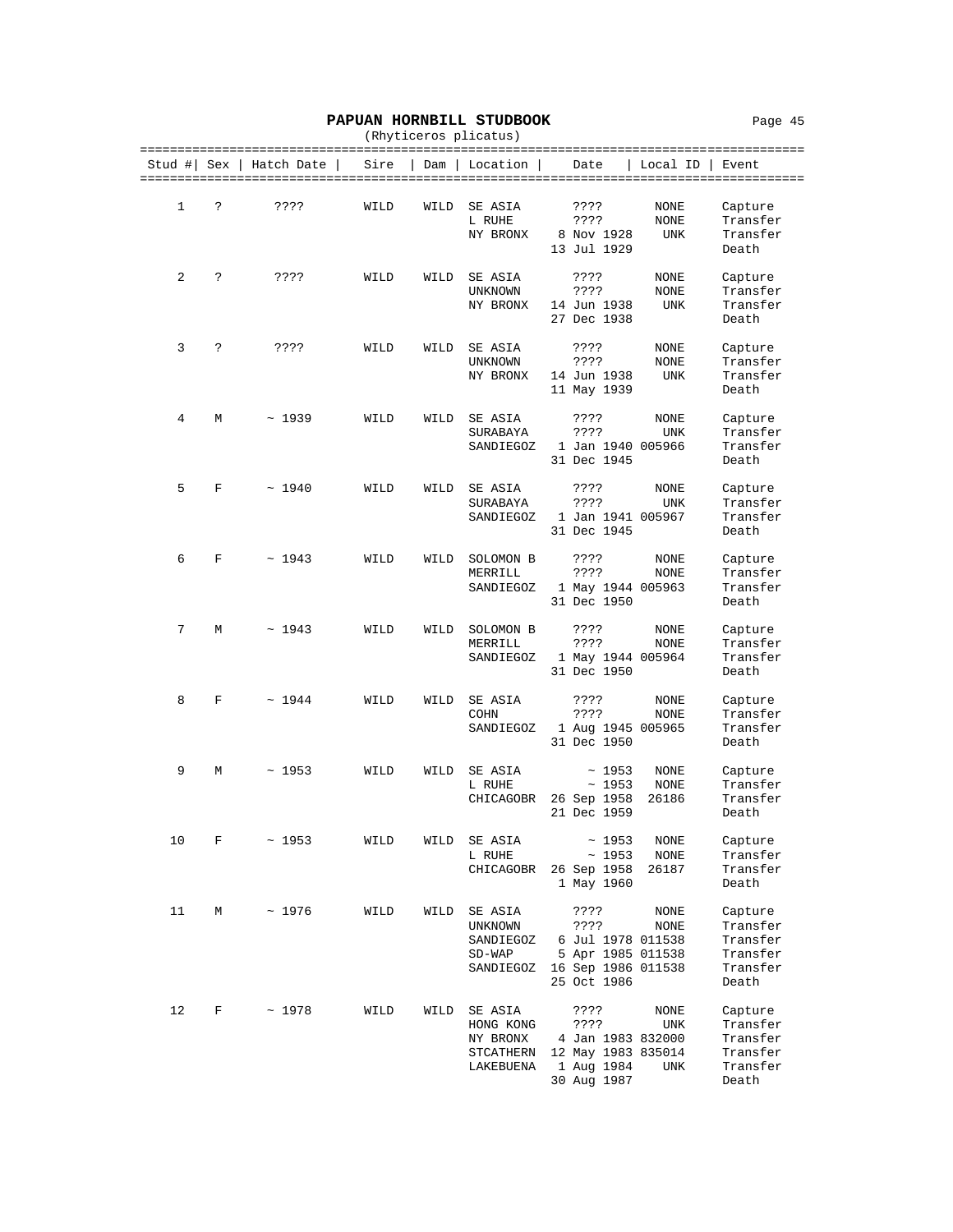| 13 | М | ~1983           | WILD | WILD | SE ASIA<br>LAKEBUENA<br>NY BRONX                                        | ????<br>????<br>31 May 1986 862292<br>29 Aug 1989                                                                            | NONE<br>UNK          | Capture<br>Transfer<br>Transfer<br>Death                                     |
|----|---|-----------------|------|------|-------------------------------------------------------------------------|------------------------------------------------------------------------------------------------------------------------------|----------------------|------------------------------------------------------------------------------|
| 14 | F | $\sim 1986$     | WILD | WILD | INDONESIA<br>ZOO IMPRT<br>METROZOO                                      | ????<br>????<br>3 Mar 1988 A02169<br>11 Mar 1989                                                                             | NONE<br>NONE         | Capture<br>Transfer<br>Transfer<br>Death                                     |
| 15 | F | $\sim$ Jan 1987 | WILD | WILD | NG PAPUA<br>RIMLINGER<br>SANDIEGOZ<br>$SD-WAP$<br>SANDIEGOZ<br>$SD-WAP$ | ~1987<br>$\sim$ Sep 1988<br>20 Oct 1988 488457<br>4 Nov 1988 488457<br>3 Jan 1990 488457<br>27 May 1993 488457<br>2 Jan 1996 | NONE<br>NONE         | Capture<br>Transfer<br>Transfer<br>Transfer<br>Transfer<br>Transfer<br>Death |
| 16 | М | ~1987           | WILD | WILD | NG PAPUA<br>RIMLINGER<br>SANDIEGOZ<br>$SD-WAP$                          | ~1987<br>$~\sim$ Sep 1988<br>20 Oct 1988 488458<br>4 Nov 1988 488458<br>20 Sep 1995                                          | NONE<br>NONE         | Capture<br>Transfer<br>Transfer<br>Transfer<br>Death                         |
| 17 | М | ~1987           | WILD | WILD | NG PAPUA<br>RIMLINGER<br>SANDIEGOZ<br>$SD-WAP$<br>SANDIEGOZ             | ~1987<br>$~\sim$ Sep 1988<br>20 Oct 1988 488459<br>4 Nov 1988 488459<br>3 Jan 1990 488459<br>25 Jan 2004                     | NONE<br>NONE         | Capture<br>Transfer<br>Transfer<br>Transfer<br>Transfer<br>Death             |
| 18 | F | ~1987           | WILD | WILD | NG PAPUA<br>RIMLINGER<br>SANDIEGOZ<br>$SD-WAP$                          | ~1987<br>~ Sep 1988<br>20 Oct 1988 488460<br>4 Nov 1988 488460<br>14 Nov 2000                                                | NONE<br>NONE         | Capture<br>Transfer<br>Transfer<br>Transfer<br>Death                         |
| 19 | М | ????            | WILD | WILD | SE ASIA<br>MCMORRIS<br>SAN FRAN<br>RUNDEL<br>SAN FRAN                   | ????<br>????<br>13 Jul 1988 288001<br>24 Mar 1989<br>21 Oct 1992 288001<br>26 Oct 1992                                       | NONE<br>NONE<br>NONE | Capture<br>Transfer<br>Transfer<br>Transfer<br>Transfer<br>Death             |
| 20 | М | ~1987           | WILD | WILD | SE ASIA<br>HARDERWIJ<br>NY BRONX<br><b>STCATHERN</b>                    | ????<br>????<br>2 Aug 1990 902247<br>1 Sep 1990 902247<br>4 Oct 1992                                                         | NONE<br>NONE         | Capture<br>Transfer<br>Transfer<br>Transfer<br>Death                         |
| 21 | F | $~\sim~1987$    | WILD | WILD | SE ASIA<br>V.D.BRINK<br>NY BRONX<br>STCATHERN                           | ????<br>????<br>2 Aug 1990 902249<br>1 Sep 1990 902249<br>25 Jul 2002                                                        | NONE<br>NONE         | Capture<br>Transfer<br>Transfer<br>Transfer<br>Death                         |
| 22 | F | ~1988           | WILD | WILD | SE ASIA<br>HARDERWIJ<br>NY BRONX<br>STCATHERN                           | ????<br>????<br>2 Aug 1990 905036<br>3 Aug 1990 905036<br>1 Dec 1998                                                         | NONE<br>NONE         | Capture<br>Transfer<br>Transfer<br>Transfer<br>Death                         |
| 23 | М | ~1988           | WILD | WILD | SE ASIA<br>HARDERWIJ<br>NY BRONX<br>STCATHERN                           | ????<br>????<br>2 Aug 1990 905035<br>3 Aug 1990 905035<br>10 Jul 1995                                                        | NONE<br>NONE         | Capture<br>Transfer<br>Transfer<br>Transfer<br>Death                         |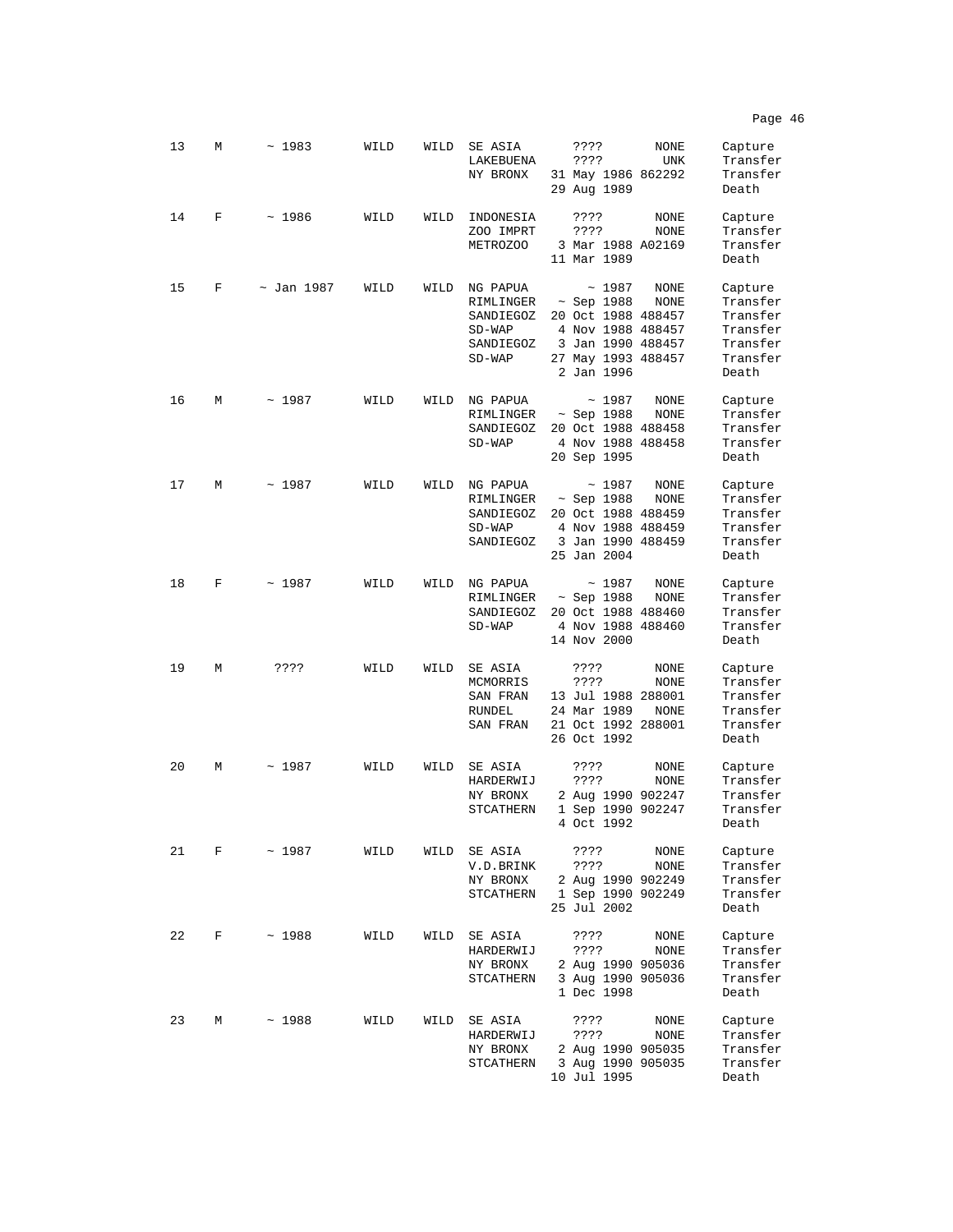| 24 | М | ~1989           | WILD | WILD | SE ASIA<br>HARDERWIJ<br>NY BRONX<br>AVI BREED<br>STCATHERN                          | ????<br>????<br>3 Jul 1990 902248<br>28 Nov 1990 001234<br>11 Jan 1995 902248<br>14 Feb 2002 | NONE<br>NONE          | Capture<br>Transfer<br>Transfer<br>Transfer<br>Transfer<br>Death |
|----|---|-----------------|------|------|-------------------------------------------------------------------------------------|----------------------------------------------------------------------------------------------|-----------------------|------------------------------------------------------------------|
| 25 | F | ~1989           | WILD | WILD | SE ASIA<br>V.D.BRINK<br>NY BRONX<br>AVI BREED<br>STCATHERN                          | ????<br>????<br>3 Jul 1990 902250<br>28 Nov 1990 001235<br>11 Jan 1995 902250<br>30 Jun 1995 | NONE<br>NONE          | Capture<br>Transfer<br>Transfer<br>Transfer<br>Transfer<br>Death |
| 26 | F | ????            | WILD | WILD | SE ASIA<br>SCHMIDT R<br>CHICAGOLP                                                   | ????<br>????<br>2 Oct 1990<br>5 May 1999                                                     | NONE<br>NONE<br>B9063 | Capture<br>Transfer<br>Transfer<br>Death                         |
| 27 | М | ????            | WILD | WILD | SE ASIA<br>SCHMIDT R<br>CHICAGOLP<br>$SD-WAP$                                       | ????<br>????<br>2 Oct 1990<br>20 Sep 2000 800350                                             | NONE<br>NONE<br>B9064 | Capture<br>Transfer<br>Transfer<br>Transfer                      |
| 28 | М | ????            | WILD | WILD | SE ASIA<br>SCHMIDT R<br>ST LOUIS                                                    | ????<br>????<br>16 May 1991 910564                                                           | NONE<br>NONE          | Capture<br>Transfer<br>Transfer                                  |
| 29 | F | ????            | WILD | WILD | SE ASIA<br>SCHMIDT R<br>ST LOUIS                                                    | ????<br>????<br>16 May 1991 910565<br>22 Feb 2008                                            | NONE<br>NONE          | Capture<br>Transfer<br>Transfer<br>Death                         |
| 30 | М | ~1990           | WILD | WILD | SE ASIA<br>MCCOY T<br>$SD-WAP$                                                      | ????<br>????<br>22 Nov 1996 896381<br>28 Oct 1999                                            | NONE<br>NONE          | Capture<br>Transfer<br>Transfer<br>Death                         |
| 31 | F | $\sim$ Jan 1990 | WILD | WILD | SE ASIA<br>MILLER R<br>SANDIEGOZ<br>MILLER R                                        | ~1990<br>~1990<br>6 May 1993 393199<br>9 Jun 2004                                            | NONE<br>NONE          | Capture<br>Transfer<br>Transfer<br>NONE ltf Transfer             |
| 32 | ? | $~10$ May 1993  | 24   | 25   | AVI BREED ~10 May 1993 930483                                                       | 24 Jun 1993                                                                                  |                       | Hatch<br>Death                                                   |
| 33 | F | 27 Apr 1994     | 17   | 31   | SANDIEGOZ<br>MILLER R                                                               | 27 Apr 1994 394095<br>19 Jan 1995                                                            |                       | Hatch<br>NONE ltf Transfer                                       |
| 34 | M | 29 Apr 1994     | 24   | 25   | AVI BREED<br>STCATHERN<br>WORLDBIRD 13 Apr 2005 M05007<br>GLEN OAK 3 Dec 2013 21003 | 29 Apr 1994 940366<br>11 Jan 1995 945037                                                     |                       | Hatch<br>Transfer<br>Transfer<br>Transfer                        |
| 35 | M | 2 May 1994      | 24   |      | 25 AVI BREED 2 May 1994 940375<br>CARVALO J 19 Dec 2002                             |                                                                                              |                       | Hatch<br>NONE ltf Transfer                                       |
| 36 | F | 28 Mar 1995     | 17   |      | 31 SANDIEGOZ 28 Mar 1995 395072<br>AVI BREED 16 Nov 1995 302099<br>CHICAGOLP        | 26 Oct 2000 20312                                                                            |                       | Hatch<br>Transfer<br>Transfer                                    |
| 37 | F | 13 May 1995     | 24   | 25   | STCATHERN 13 May 1995 955005<br>NY BRONX<br>WALSRODE                                | 17 Jan 1996 955005                                                                           |                       | Hatch<br>Transfer<br>27 Apr 2005 UNK ltf Transfer                |
| 38 | М | 13 May 1995     | 24   | 25   | STCATHERN 13 May 1995 955006<br>NY BRONX<br>$SD-WAP$<br>CHICAGOLP                   | 17 Jan 1996 955006<br>17 Apr 1998 898097<br>24 Aug 2000                                      | 20290                 | Hatch<br>Transfer<br>Transfer<br>Transfer                        |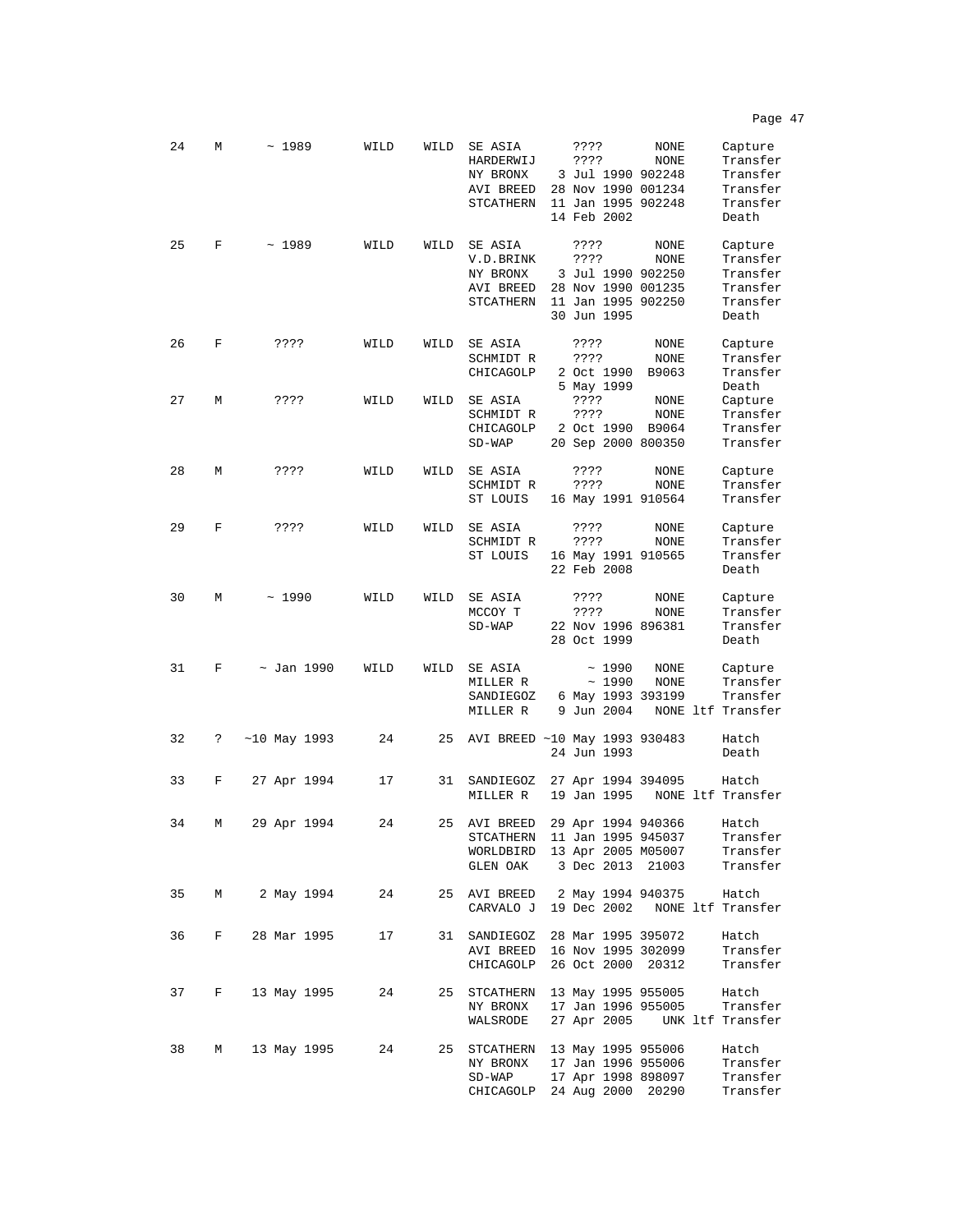| 39 | М                    | 18 May 1995       | 24 | 25 | STCATHERN<br>NY BRONX<br>MILLER J<br>CROFT L<br>SCHROEDER<br>EXOTIC EN |  | 18 May 1995<br>17 Jan 1996<br>18 Mar 1998<br>10 Nov 1998<br>1 Oct 2003<br>24 May 2006 | 955008<br>955008<br>BHMO1<br>980015<br>NONE<br>M05007         |         | Hatch<br>Transfer<br>Transfer<br>Transfer<br>Transfer<br>Transfer |
|----|----------------------|-------------------|----|----|------------------------------------------------------------------------|--|---------------------------------------------------------------------------------------|---------------------------------------------------------------|---------|-------------------------------------------------------------------|
| 40 | M                    | 10 Apr 1996       | 17 |    | 31 SANDIEGOZ<br>MILLER R                                               |  | 10 Apr 1996<br>4 Dec 1996                                                             | 396160                                                        |         | Hatch<br>UNK ltf Transfer                                         |
| 41 | M                    | 12 Apr 1996       | 17 |    | 31 SANDIEGOZ<br>$SD-WAP$<br>NY BRONX<br>WALSRODE                       |  |                                                                                       | 12 Apr 1996 396276<br>20 Dec 1996 396276<br>1 May 1998 982071 |         | Hatch<br>Transfer<br>Transfer<br>27 Apr 2005 UNK ltf Transfer     |
| 42 | $\ddot{?}$           | 24 Mar 1997       | 17 | 31 | SANDIEGOZ                                                              |  | 1 Apr 1997                                                                            | 24 Mar 1997 397116                                            |         | Hatch<br>Death                                                    |
| 43 | F                    | 30 May 1997       | 30 | 18 | $SD-WAP$                                                               |  | 29 Oct 2004                                                                           | 30 May 1997 897282                                            |         | Hatch<br>Death                                                    |
| 44 | $\ddot{ }$           | 26 Mar 1998       | 17 | 31 | SANDIEGOZ                                                              |  | 21 May 1998                                                                           | 26 Mar 1998 398100                                            |         | Hatch<br>Death                                                    |
| 45 | F                    | 11 Apr 1998       | 28 | 29 | ST LOUIS<br>CROFT L<br>SCHROEDER                                       |  | 1 Oct 2003<br>16 Feb 2005                                                             | 11 Apr 1998 980415<br>27 May 1999 990056<br><b>NONE</b>       |         | Hatch<br>Transfer<br>Transfer<br>Death                            |
| 46 | М                    | 23 May 1998       | 30 | 18 | $SD-WAP$                                                               |  | 15 Feb 1999                                                                           | 23 May 1998 898285                                            |         | Hatch<br>Death                                                    |
| 47 | F                    | $~15$ Apr 1999    | 17 | 31 | SANDIEGOZ ~15 Apr 1999 399165<br>MILLER R 6 Jan 2000 UNK ltf Transfer  |  |                                                                                       |                                                               |         | Hatch                                                             |
| 48 | М                    | 21 Jun 1999       | 30 |    | 18 SD-WAP<br>TUCSON<br>GLEN OAK                                        |  | 22 Aug 2012                                                                           | 21 Jun 1999 899190<br>22 Jun 2004 X45034<br>19 May 2009 21001 |         | Hatch<br>Transfer<br>Transfer<br>Death                            |
| 49 | $\ddot{\phantom{0}}$ | 4 Mar 2000        | 17 | 31 | SANDIEGOZ                                                              |  | 9 May 2000                                                                            | 4 Mar 2000 300043                                             |         | Hatch<br>Death                                                    |
| 50 | ?                    | 13 Mar 2001       | 28 | 29 | ST LOUIS                                                               |  | 13 Mar 2001                                                                           | 13 Mar 2001 100844                                            |         | Hatch<br>Death                                                    |
| 51 | F                    | 9 Jun 2003        | 41 | 37 | NY BRONX<br>TUCSON<br>GLEN OAK                                         |  |                                                                                       | 9 Jun 2003 B03074<br>29 Jul 2004 X45040<br>19 May 2009 21002  |         | Hatch<br>Transfer<br>Transfer                                     |
| 52 | М                    | 9 Jun 2003        | 41 |    | 37 NY BRONX<br>WALSRODE                                                |  | 27 Apr 2005                                                                           | 9 Jun 2003 B03079                                             | UNK ltf | Hatch<br>Transfer                                                 |
| 53 | М                    | $\sim$ 1 Apr 2004 | 41 | 37 | NY BRONX ~ 1 Apr 2004 B04015<br>WALSRODE                               |  | 27 Apr 2005                                                                           | UNK ltf                                                       |         | Hatch<br>Transfer                                                 |
| 54 | ?                    | $\sim$ 4 May 2004 | 38 | 36 | $CHICAGOLP \sim 4$ May 2004                                            |  | $~26$ Jun 2004                                                                        | 21250                                                         |         | Hatch<br>Death                                                    |
| 55 | ?                    | 13 May 1999       | 27 | 26 | CHICAGOLP                                                              |  | 13 May 1999<br>13 May 1999                                                            | 20060                                                         |         | Hatch<br>Death                                                    |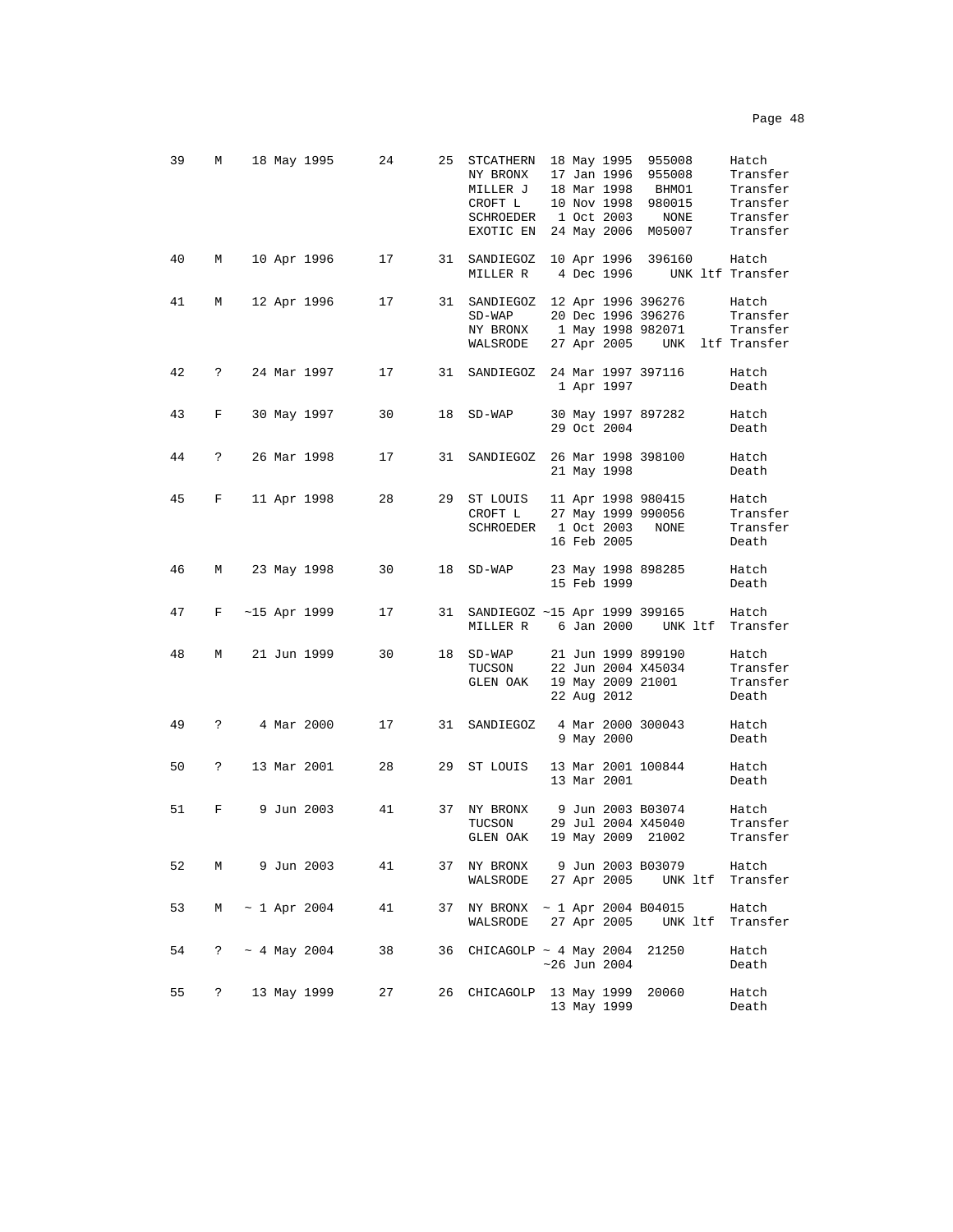| c |  |
|---|--|
|---|--|

| 56 | ? | 29 Jun 2004   | 38 | 36 | CHICAGOLP                        | 29 Jun 2004<br>29 Jun 2004  |             | 21232           | Hatch<br>Death                    |
|----|---|---------------|----|----|----------------------------------|-----------------------------|-------------|-----------------|-----------------------------------|
| 57 | M | $~1$ Jun 2009 | 38 | 36 | CHICAGOLP<br>SANDIEGOZ<br>JURONG | $~1$ Jun 2009<br>1 Sep 2010 | 14 Apr 2010 | 22336<br>309439 | Hatch<br>Transfer<br>ltf Transfer |
| 58 | F | 24 Apr 2010   | 38 |    | 36 CHICAGOLP<br>SANDIEGOZ        | 24 Apr 2010                 | 12 May 2011 | 22486<br>310271 | Hatch<br>Transfer                 |
| 59 | M | 2 May 2012    | 38 | 36 | CHICAGOLP<br>ATTICA              | 2 May 2012                  | 26 May 2013 | 23022           | Hatch<br>UNK ltf Transfer         |
|    |   |               |    |    |                                  |                             |             |                 |                                   |

TOTALS: 26.22.11 (59) in 19 institutions

Compiled by: Eric Kowalczyk thru Woodland Park Zoo Data current thru: 31 Dec 2013 North America Printed on 31 Dec 2013 using Sparks v 1.56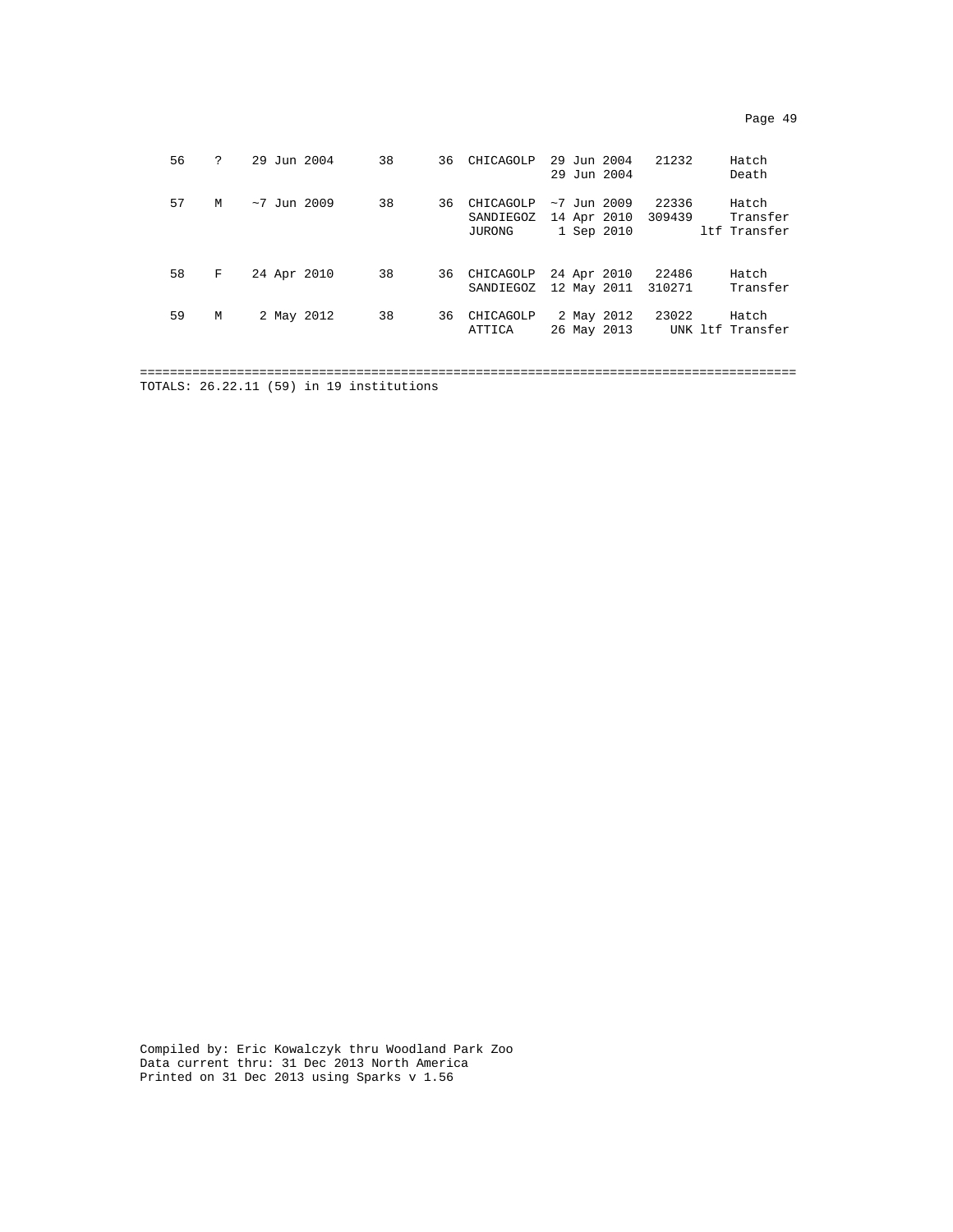#### PAPUAN HORNBILL STUDBOOK Page 50

(Rhyticeros plicatus)

Restricted to: Status: Living on 31 Dec 2013 Report ordered by: current/last location (alphabetic) ========================================================================================= Stud # | Sex | Hatch Date | Sire | Dam| Location | Date | Local ID | Event ========================================================================================= CHICAGOLP - Lincoln Park Zoological Gardens, Chicago, Illinois, USA 36 F 28 Mar 1995 17 31 SANDIEGOZ 28 Mar 1995 395072 Hatch AVI BREED 16 Nov 1995 302099 Transfer CHICAGOLP 26 Oct 2000 20312 Transfer 38 M 13 May 1995 24 25 STCATHERN 13 May 1995 955006 Hatch NY BRONX 17 Jan 1996 955006 SD-WAP 17 Apr 1998 898097 Transfer CHICAGOLP 24 Aug 2000 20290 Transfer Totals: 1.1.0 (2) \_\_\_\_\_\_\_\_\_\_\_\_\_\_\_\_\_\_\_\_\_\_\_\_\_\_\_\_\_\_\_\_\_\_\_\_\_\_\_\_\_\_\_\_\_\_\_\_\_\_\_\_\_\_\_\_\_\_\_\_\_\_\_\_\_\_\_\_\_\_\_\_\_\_\_\_\_\_\_\_\_ EXOTIC EN – Woodland Hills, California, USA 39 M 18 May 1995 24 25 STCATHERN 18 May 1995 955008 Hatch NY BRONX 17 Jan 1996 955008 Transfer MILLER J 18 Mar 1998 BHMO1 Transfer CROFT L 10 Nov 1998 980015 Transfer<br>SCHROEDER 1 Oct 2003 NONE Transfer SCHROEDER 1 Oct 2003 NONE Transfer<br>EXOTIC EN 24 May 2006 M05007 Transfer EXOTIC EN 24 May 2006 M05007 Totals: 1.0.0 (1) \_\_\_\_\_\_\_\_\_\_\_\_\_\_\_\_\_\_\_\_\_\_\_\_\_\_\_\_\_\_\_\_\_\_\_\_\_\_\_\_\_\_\_\_\_\_\_\_\_\_\_\_\_\_\_\_\_\_\_\_\_\_\_\_\_\_\_\_\_\_\_\_\_\_\_\_\_\_\_\_\_\_\_\_\_\_\_\_ GLEN OAK- Peoria Zoo, Peoria, IL, USA 34 M 29 Apr 1994 24 25 AVI BREED 29 Apr 1994 940366 Hatch STCATHERN 11 Jan 1995 945037 Transfer WORLDBIRD 13 Apr 2005 M05007 Transfer GLEN OAK 3 Dec 2013 21003 Transfer 51 F 9 Jun 2003 41 37 NY BRONX 9 Jun 2003 B03074 Hatch 29 Jul 2004 X45040 Transfer<br>19 May 2009 21002 Transfer GLEN OAK 19 May 2009 21002 Totals: 1.1.0 (2) \_\_\_\_\_\_\_\_\_\_\_\_\_\_\_\_\_\_\_\_\_\_\_\_\_\_\_\_\_\_\_\_\_\_\_\_\_\_\_\_\_\_\_\_\_\_\_\_\_\_\_\_\_\_\_\_\_\_\_\_\_\_\_\_\_\_\_\_\_\_\_\_\_\_\_\_\_\_\_\_\_\_\_\_\_\_\_\_ SANDIEGOZ - San Diego Zoological Garden, San Diego, California, USA 58 F 24 Apr 2010 38 36 CHICAGOLP 24 Apr 2010 22486 Hatch SANDIEGOZ 12 May 2011 310271 Totals: 0.1.0 (1) SD-WAP- San Diego Wild Animal Park, Escondido, California, USA 27 M ???? WILD WILD SE ASIA ???? NONE Capture<br>SCHMIDT R ???? NONE Transfer SCHMIDT R ???? NONE Transfer<br>CHICAGOLP 2 Oct 1990 B9064 Transfer CHICAGOLP 2 Oct 1990 B9064 Transfer<br>SD-WAP 20 Sep 2000 800350 Transfer SD-WAP 20 Sep 2000 800350 Totals: 1.0.0 (1) \_\_\_\_\_\_\_\_\_\_\_\_\_\_\_\_\_\_\_\_\_\_\_\_\_\_\_\_\_\_\_\_\_\_\_\_\_\_\_\_\_\_\_\_\_\_\_\_\_\_\_\_\_\_\_\_\_\_\_\_\_\_\_\_\_\_\_\_\_\_\_\_\_\_\_\_\_\_\_\_\_\_\_\_\_\_\_\_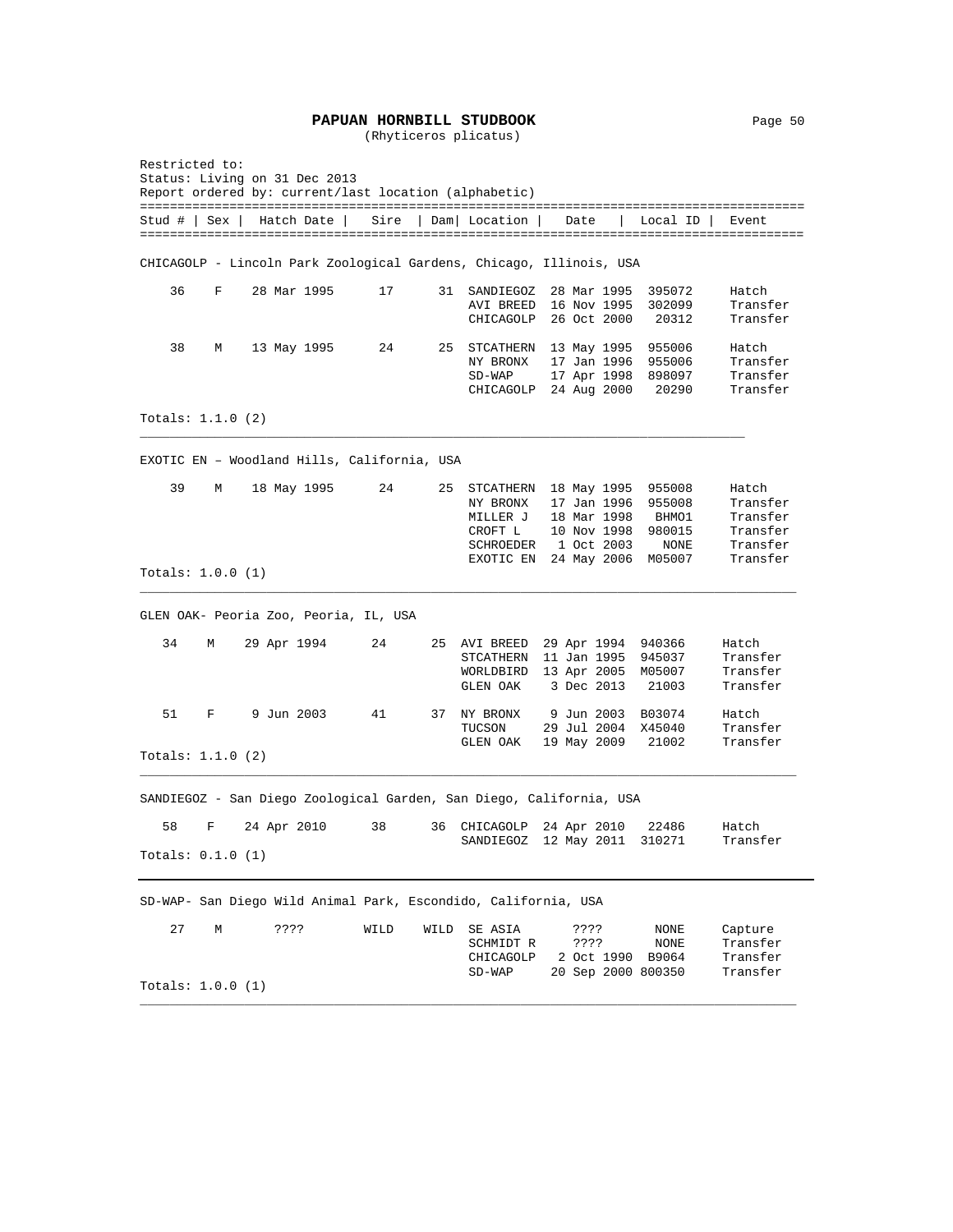ST LOUIS - Saint Louis Zoological Park, St Louis, Missouri, USA

| 28                | M | ???? | WILD | WILD SE ASIA<br>SCHMIDT R | ????<br>????<br>ST LOUIS 16 May 1991 910564 | NONE<br>NONE | Capture<br>Transfer<br>Transfer |
|-------------------|---|------|------|---------------------------|---------------------------------------------|--------------|---------------------------------|
| Totals: 1.0.0 (1) |   |      |      |                           |                                             |              |                                 |

========================================================================================: 5.3.0 (8) in 6 institutions

Compiled by: Eric Kowalczyk thru Woodland Park Zoo Data current thru: 31 Dec 2013 North America Printed on 31 De 2013 using Spark v 1.56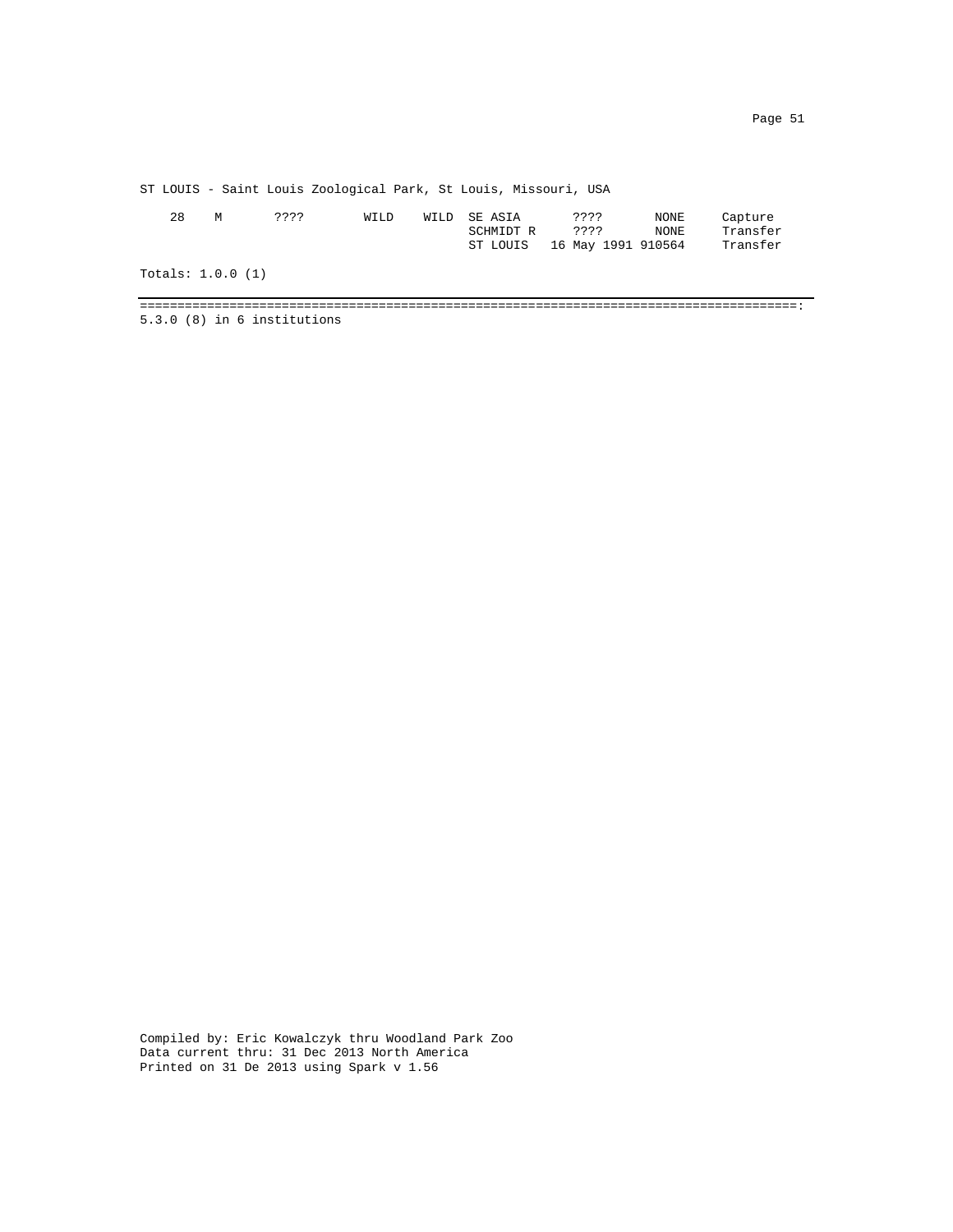# **WREATHED HORNBILL**

Rhyticeros undulatus

# GENERAL INFORMATION

Other common names in use include: Bar-throated wreathed hornbill, Bar-pouched wreathed hornbill, and Northern waved hornbill.

Kemp (1995) summarized the confusion in taxonomy of Aceros subruficollis (Plain-pouched wreathed hornbill) which closely resembles the sympatric A. undulatus. From 1953 to about 1969, A. subruficollis was united with A. undulatus. This could have resulted in some misidentification of these two species in older records. Kemp (1995) listed this bird in the genus, Aceros. In 2001, Kemp listed this species in the genus Rhyticeros in The Handbook of Birds of the World, volume 6 (Del Hoyo et al, 2001)

Juvenile females gradually begin showing black head and neck plumage at around 12-13 months. At around 22 months, the throat pouch gradually changes from yellow to blue (Debbie Belgio, pers. comm).

Captive propagation

The first recorded successful hatching of this species was at the New York Zoological Park in 1977 (Bell and Bruning 1978).

Presently the Regional Collection Plan lists this species in the DERP category. A Population Management Plan (PMP) was completed in May 2005 with the assistance from Colleen Lynch at the Population Management Center.

This studbook covers 140 historical records, of which, 16.13.0 living birds in 15 institutions.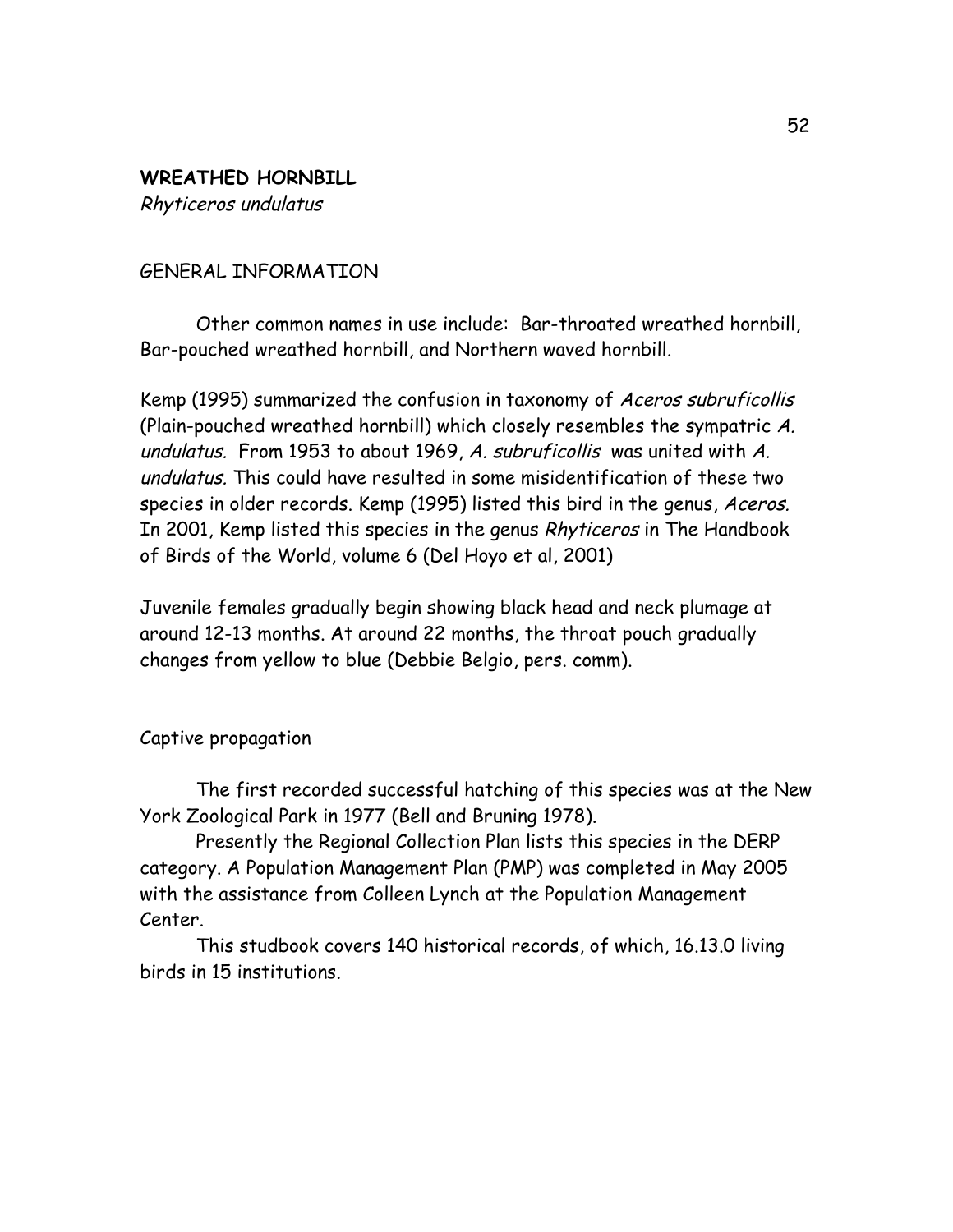The most current update for the European population is 12.13.0 birds (current thru 31 December 2012) (Cathy King, pers. com.).

Most recent breeding success has come from the pair at Atlanta (#50 & 49;). Noteworthy, in 2008, the pair at St. Catherine's had a five egg clutch of which four eggs hatched and two chicks survived (Debbie Belgio, pers. comm.)!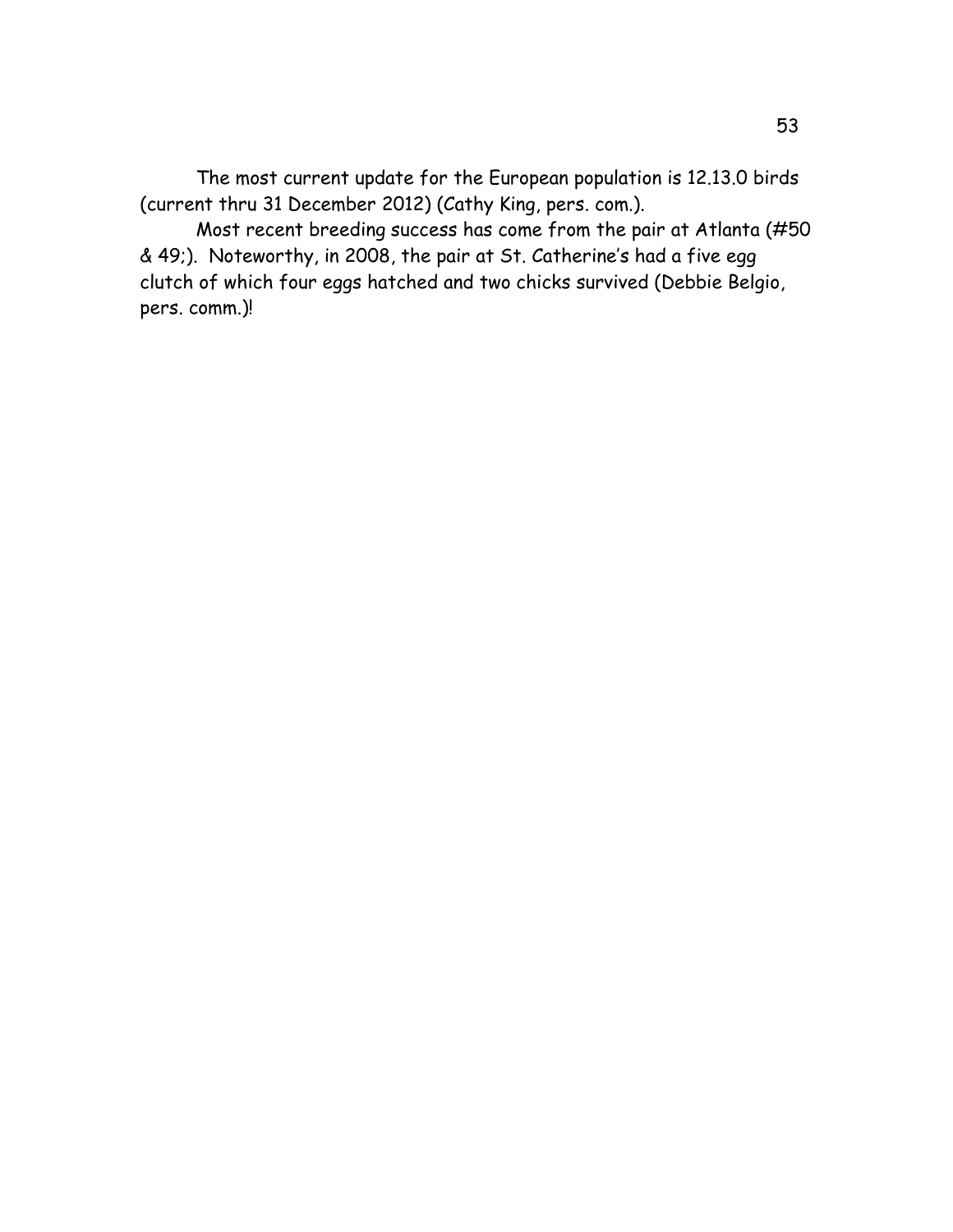# **Wreathed hornbill**

Rhyticeros undulatus

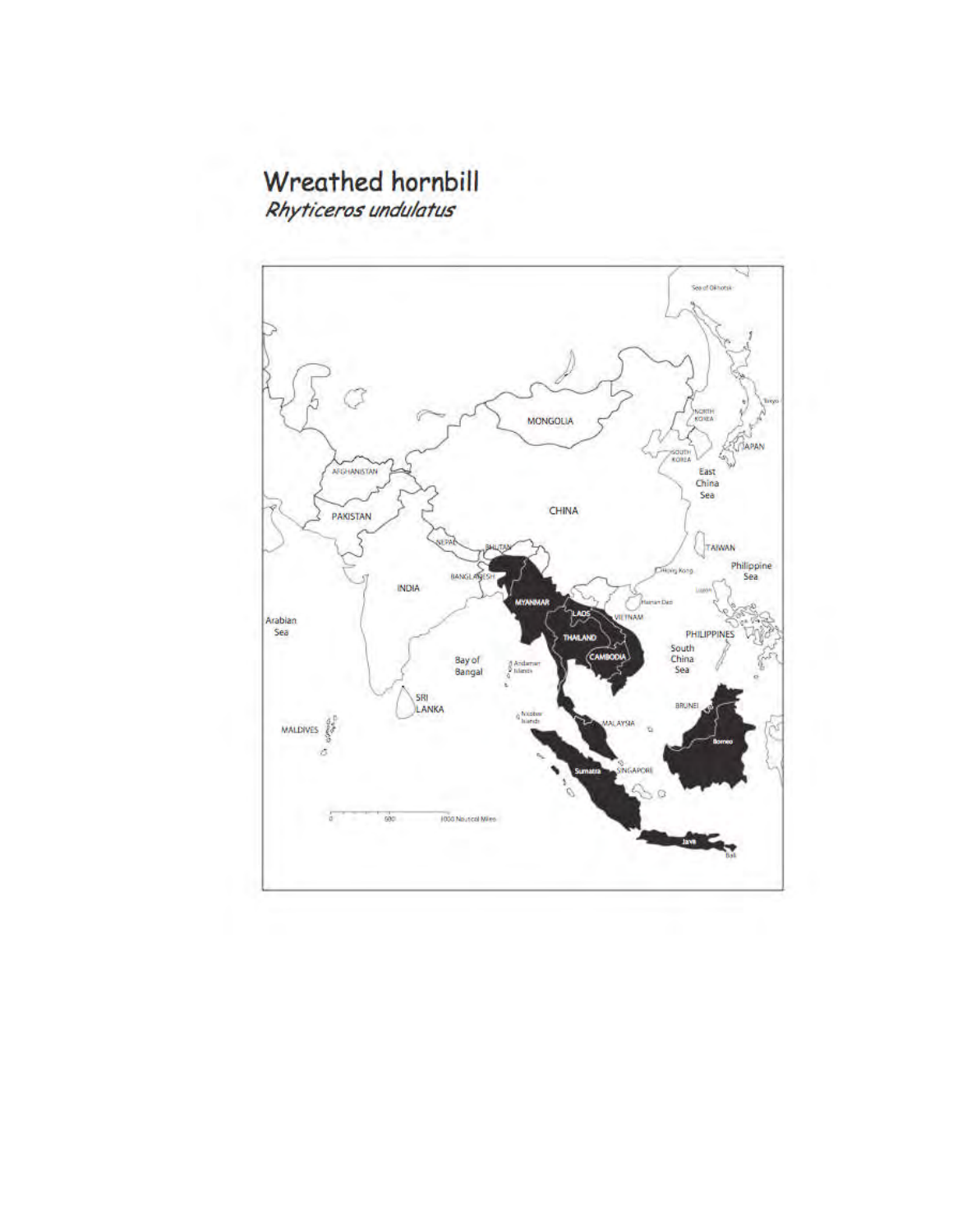# STUDBOOK REPORTS

# **Listed by location**

Here are listed the studbook numbers for each of the specimens reported by participating institutions

| ATLANTA:          | 23, 39, 49, 50, 70, 118, 128, 136, 137, 139, 140 |
|-------------------|--------------------------------------------------|
| AVI BREED:        | 56, 57, 75                                       |
| AVTIV:            | 115                                              |
| <b>BROWNSVIL:</b> | 23, 27, 124, 125                                 |
| CHICAGOBR:        | $\overline{2}$                                   |
| COLUMBIA:         | 29, 30, 123, 133,                                |
| CROFT L:          | 71, 83, 84, 85, 86, 87                           |
| DALLAS:           | 129,138                                          |
| <b>FALLBROOK:</b> | 88,89                                            |
| <b>FRESNO:</b>    | 18,28                                            |
| HOGLE:            | 25, 40                                           |
| HOUSTON:          | 37, 41, 58                                       |
| GREENVISC:        | 98, 102, 103, 119                                |
| JACKSON:          | 112,113                                          |
| JACKSONVL:        | 13, 121, 132                                     |
| KANSASCTY:        | 101,109                                          |
| LAWRENCEM:        | 105, 106, 107, 108                               |
| LOSANGELE:        | 30                                               |
| LOUISVILL:        | 71, 72                                           |
| LOWRY:            | 25, 33, 42                                       |
| MANHATTAN;        | 47, 73, 75                                       |
| METROZOO:         | 37, 41                                           |
| <b>MONROE:</b>    | 19,24,65,71                                      |
| NY BRONX:         | 8,9,10,11,14,16,17,19,23,28,32,34,35,36,         |
|                   | 38, 39, 40, 41, 50, 53, 54, 58, 78               |
| OAKLAND:          | 55, 59, 88, 89, 95, 126, 133                     |
| OKLAHOMA:         | 45,46,48,49,81,82,91,94,97,98,99, 103, 104,      |
|                   | 114, 115, 116                                    |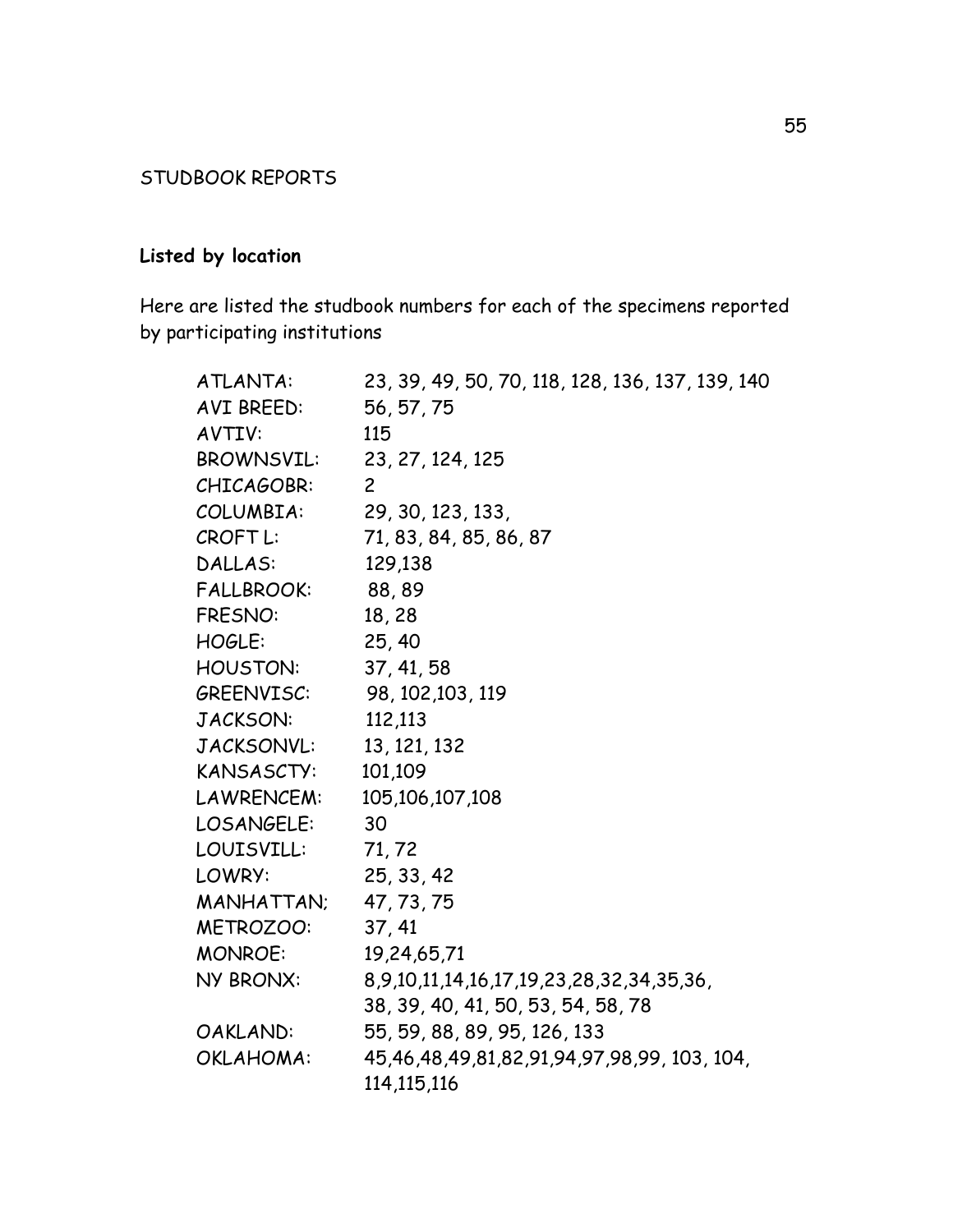| PARROT TRU:       | 58                                                                   |
|-------------------|----------------------------------------------------------------------|
| PHILADELP:        | $\mathbf{1}$                                                         |
| PROSPECTP         | 78, 131, 135                                                         |
| PORTLAND:         | 62,63                                                                |
| QUEBEC:           | 20                                                                   |
| REDWOOD:          | 115                                                                  |
| RIVERBANKS:       |                                                                      |
| <b>SAN ANTON:</b> | 23, 27, 58, 64, 69, 94, 100                                          |
| SANDIEGOZ:        | 3, 4, 5, 6, 7, 12, 21, 22, 60, 61, 78, 120, 131                      |
| SANFORD:          | 67,68,74,76,77,79,80,92,95,96,100, 101, 102,113,                     |
|                   | 138,                                                                 |
| <b>SCOT NECK:</b> | 65, 75, 115, 130                                                     |
| SD-WAP:           | 51,52,60,61, 103, 109, 110, 111, 112, 113, 119, 131, 132,<br>134,135 |
| <b>STATEN IS:</b> | 14, 17                                                               |
| SC ISLAND:        | 19, 23, 28, 32, 35, 36, 39, 40, 41, 58, 65, 66, 69, 70, 71,          |
|                   | 72,73,75,90,117, 121,122,123,127, 128,129, 130,                      |
|                   | 132,                                                                 |
| TRACY AV:         | 139                                                                  |
| TORONTO:          | 26, 28                                                               |
| TUCSON:           | 62, 63, 70                                                           |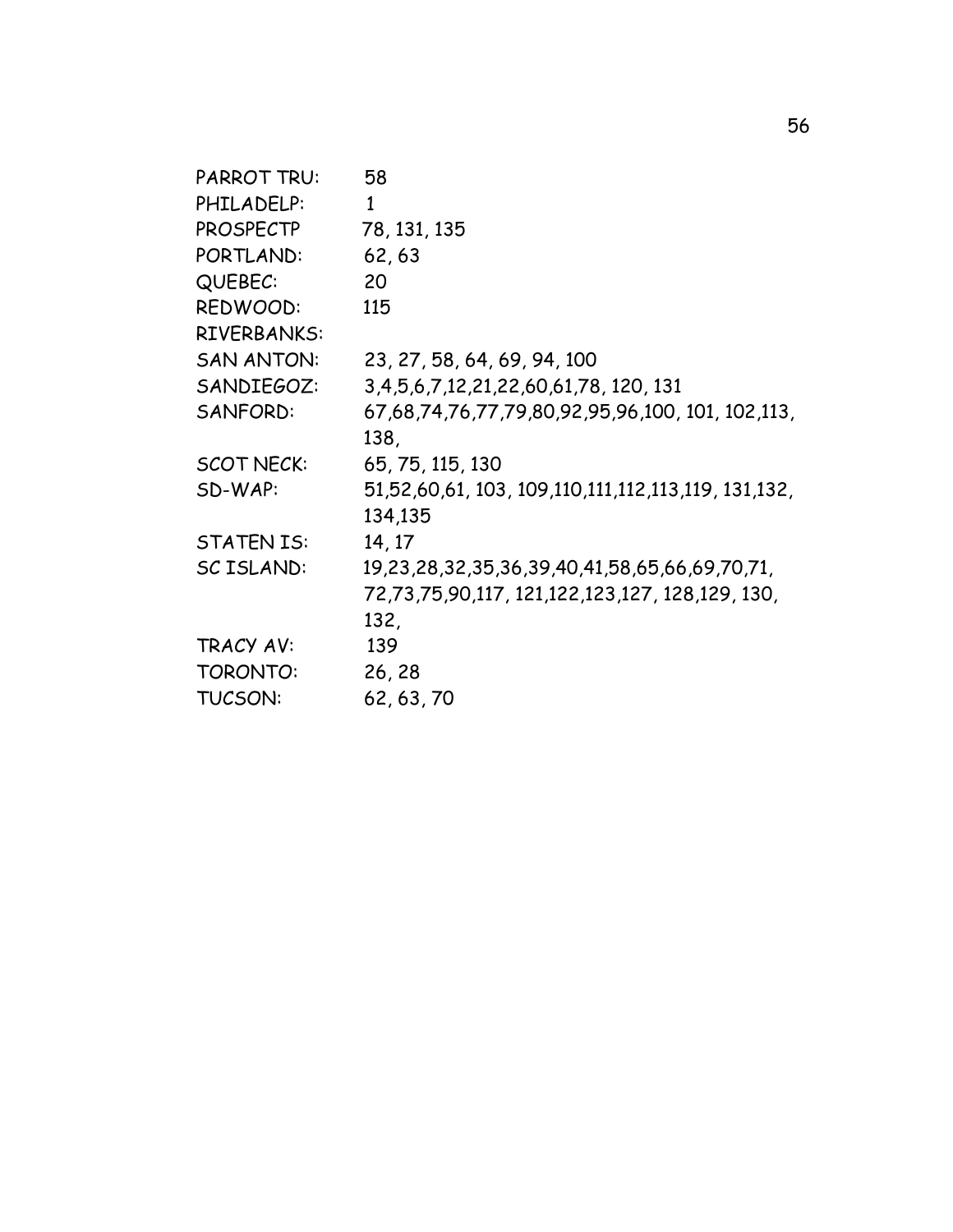#### **WREATHED HORNBILL STUDBOOK** Page 57

| (Rhyticeros undulatus) |     |                  |      |      |                                   |                                                                  |                             |                                          |  |  |  |
|------------------------|-----|------------------|------|------|-----------------------------------|------------------------------------------------------------------|-----------------------------|------------------------------------------|--|--|--|
| Stud #                 | Sex | Hatch Date       | Sire | Dam  | Location   Date                   |                                                                  | Local ID                    | Event                                    |  |  |  |
| 1                      | F   | ????             | WILD | WILD | SE ASIA<br>RODGERS W<br>PHILADELP | ????<br>????<br>11 Jul 1930<br>2 Apr 1931                        | NONE<br>NONE<br>20954       | Capture<br>Transfer<br>Transfer<br>Death |  |  |  |
| 2                      | S.  | ~1935            | WILD | WILD | SE ASIA<br>L RUHE<br>CHICAGOBR    | ~1935<br>~1935<br>7 May 1940<br>26 May 1941                      | NONE<br>NONE<br>26190       | Capture<br>Transfer<br>Transfer<br>Death |  |  |  |
| 3                      | ?   | ~1938            | WILD | WILD | SE ASIA<br>WEGPEREXP<br>SANDIEGOZ | ~1938<br>~1938<br>20 Jun 1939 005968<br>10 Oct 1951              | NONE<br>NONE                | Capture<br>Transfer<br>Transfer<br>Death |  |  |  |
| 4                      | F   | ~1938            | WILD | WILD | SE ASIA<br>WEGPEREXP<br>SANDIEGOZ | ~1938<br>~1938<br>20 Jun 1939 005969<br>29 Aug 1955              | NONE<br><b>NONE</b>         | Capture<br>Transfer<br>Transfer<br>Death |  |  |  |
| 5                      | F   | ~1938            | WILD | WILD | SE ASIA<br>WEGPEREXP<br>SANDIEGOZ | ~1938<br>~1938<br>20 Jun 1939 005970<br>20 Apr 1957              | NONE<br>NONE                | Capture<br>Transfer<br>Transfer<br>Death |  |  |  |
| 6                      | М   | ~1939            | WILD | WILD | SE ASIA<br>SURABAYA<br>SANDIEGOZ  | ~1939<br>~1939<br>1 Jan 1940 005971<br>27 Feb 1958               | NONE<br><b>UNK</b>          | Capture<br>Transfer<br>Transfer<br>Death |  |  |  |
| 7                      | F   | ~1948            | WILD | WILD | SE ASIA<br>GOEBEL L<br>SANDIEGOZ  | ~1948<br>~1948<br>27 Apr 1949 005972<br>13 Oct 1965              | NONE<br>NONE                | Capture<br>Transfer<br>Transfer<br>Death |  |  |  |
| 8                      | ?   | ????             | WILD | WILD | SE ASIA<br>TREFFLICH<br>NY BRONX  | ????<br>????<br>10 May 1949<br>19 May 1949                       | NONE<br>NONE<br>NONE        | Capture<br>Transfer<br>Transfer<br>Death |  |  |  |
| 9                      | ċ.  | ????             | WILD | WILD | SE ASIA<br>TREFFLICH<br>NY BRONX  | ????<br>????<br>20 May 1949<br>12 Jun 1949                       | NONE<br>NONE<br>NONE        | Capture<br>Transfer<br>Transfer<br>Death |  |  |  |
| 10                     | М   | ????             | WILD | WILD | SE ASIA<br>MAMI RARE<br>NY BRONX  | ????<br>????<br>6 Sep 1961<br>28 Jan 1965                        | NONE<br>NONE<br><b>NONE</b> | Capture<br>Transfer<br>Transfer<br>Death |  |  |  |
| 11                     | F   | $~\sim$ May 1961 | WILD | WILD | SE ASIA<br>MAMI RARE<br>NY BRONX  | $~\sim$ May 1961<br>$~\sim$ May 1961<br>6 Sep 1961<br>6 Dec 1966 | NONE<br>NONE<br>NONE        | Capture<br>Transfer<br>Transfer<br>Death |  |  |  |
| 12                     | М   | ~1962            | WILD | WILD | SE ASIA<br>M+MBIRDA<br>SANDIEGOZ  | ~1962<br>~1962<br>24 Oct 1963 005973<br>29 Jul 1974              | NONE<br>NONE                | Capture<br>Transfer<br>Transfer<br>Death |  |  |  |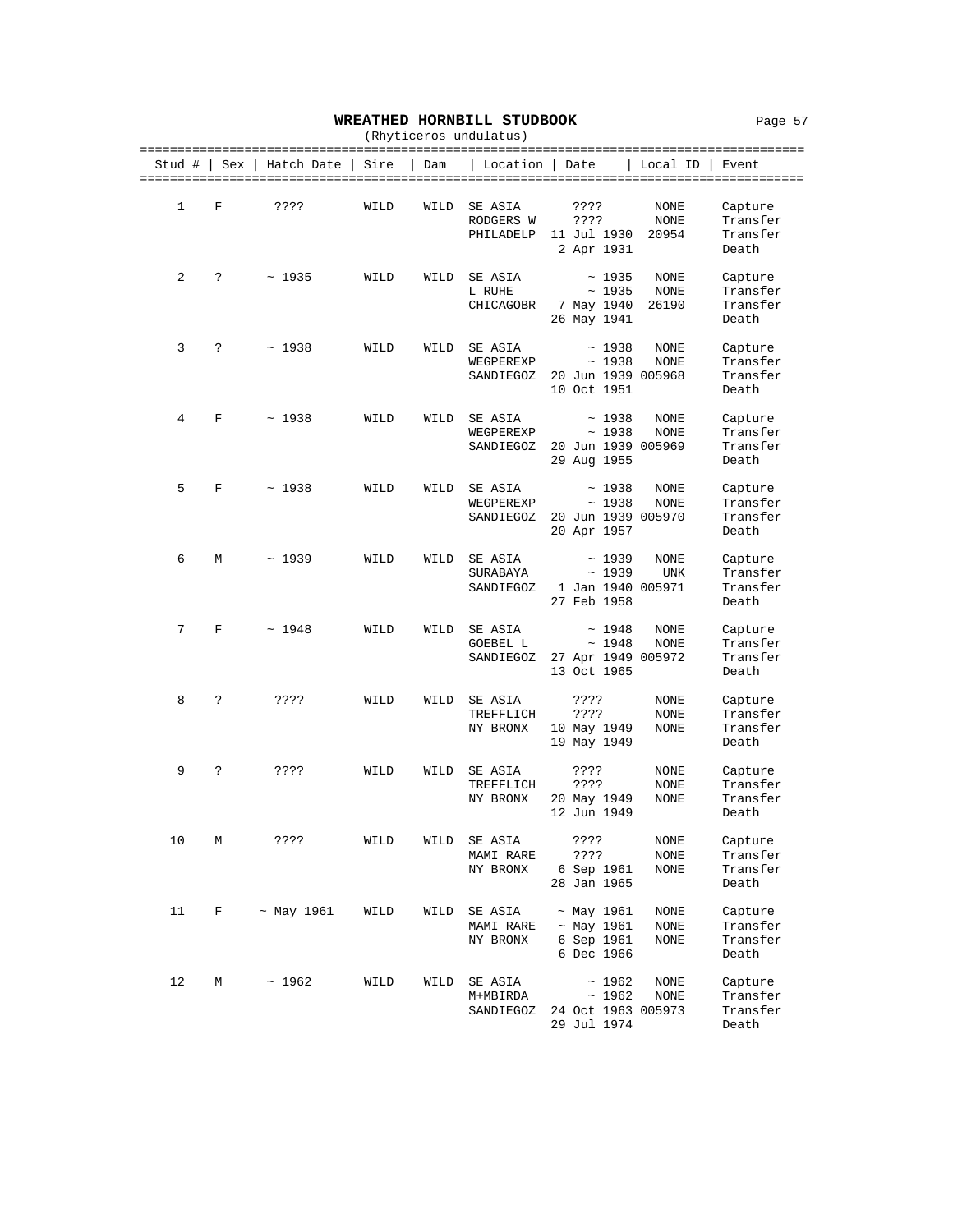| 13 | S. | ~1965            | WILD | WILD | MALAYSIA<br>CHASE B<br>JACKSONVL                                                              | ????<br>????<br>4 Apr 1966 666050<br>25 Dec 1966                                                                    | NONE<br>NONE                                                          | Capture<br>Transfer<br>Transfer<br>Death                                                             |
|----|----|------------------|------|------|-----------------------------------------------------------------------------------------------|---------------------------------------------------------------------------------------------------------------------|-----------------------------------------------------------------------|------------------------------------------------------------------------------------------------------|
| 14 | F  | ~1966            | WILD | WILD | SE ASIA<br>TREFFLICH<br>STATEN IS<br>NY BRONX                                                 | ~1966<br>~1966<br>8 Nov 1967<br>29 Aug 1975 753577<br>6 Apr 1978                                                    | NONE<br>NONE<br>4560                                                  | Capture<br>Transfer<br>Transfer<br>Transfer<br>Death                                                 |
| 15 | F  | $~\sim$ May 1976 | WILD | WILD | SE ASIA<br>MAN AE<br>ROTTERDAM                                                                | ~ May 1976<br>$\sim$ Jun 1976<br>25 Jun 1976 408905<br>~1983                                                        | NONE<br>NONE                                                          | Capture<br>Transfer<br>Transfer<br>Death                                                             |
| 16 | F  | ~1968            | WILD | WILD | SE ASIA<br>FERNDALE<br>NY BRONX                                                               | ~1968<br>~1968<br>27 Apr 1978 782080<br>24 Jun 1984                                                                 | NONE<br>03459                                                         | Capture<br>Transfer<br>Transfer<br>Death                                                             |
| 17 | М  | ~1968            | WILD | WILD | SE ASIA<br><b>BRONSON</b><br>STATEN IS<br>NY BRONX                                            | ????<br>????<br>15 Aug 1969<br>29 Aug 1975 753578<br>17 Jun 1984                                                    | NONE<br><b>NONE</b><br>35                                             | Capture<br>Transfer<br>Transfer<br>Transfer<br>Death                                                 |
| 18 | F  | $\sim$ Oct 1969  | WILD | WILD | SE ASIA<br>FERNDALE<br>FRESNO                                                                 | ????<br>????<br>15 Jul 1970<br>8 Mar 1981                                                                           | NONE<br>UNK<br>5301                                                   | Capture<br>Transfer<br>Transfer<br>Death                                                             |
| 19 | М  | ~1970            | WILD | WILD | SE ASIA<br>ARKANIMAL<br>MONROE<br>NY BRONX<br>STCATHERN                                       | ????<br>????<br>30 May 1975 151019<br>1 Feb 1982 822035<br>22 Sep 1982 822035<br>12 Jun 1996                        | NONE<br>NONE                                                          | Capture<br>Transfer<br>Transfer<br>Transfer<br>Transfer<br>Death                                     |
| 20 | ?  | ~1970            | WILD | WILD | SE ASIA<br>LAVAL<br>QUEBEC                                                                    | ????<br>????<br>31 Oct 1971 895701<br>7 Mar 1991                                                                    | NONE<br>NONE                                                          | Capture<br>Transfer<br>Transfer<br>Death                                                             |
| 21 | М  | ~1971            | WILD | WILD | SE ASIA<br>CHASE B<br>SANDIEGOZ                                                               | ~1971<br>~1971<br>11 Jul 1972<br>18 Jul 1974                                                                        | <b>NONE</b><br>NONE<br>005974                                         | Capture<br>Transfer<br>Transfer<br>Death                                                             |
| 22 | F  | ~1971            | WILD | WILD | SE ASIA<br>CHASE B<br>SANDIEGOZ                                                               | ~1971<br>~1971<br>11 Jul 1972<br>20 Jul 1972                                                                        | NONE<br>NONE<br>005975                                                | Capture<br>Transfer<br>Transfer<br>Death                                                             |
| 23 | F  | ????             | WILD | WILD | SE ASIA<br>CHASE B<br>BROWNSVIL<br>SAN ANTON<br>STCATHERN<br>NY BRONX<br>STCATHERN<br>ATLANTA | ????<br>????<br>21 Apr 1971<br>25 Mar 1976<br>21 Mar 1983<br>12 Oct 1987<br>6 Nov 1987<br>17 Jul 2001<br>8 Jun 2002 | NONE<br>UNK<br>6514<br>760371<br>835005<br>835005<br>835005<br>A10018 | Capture<br>Transfer<br>Transfer<br>Transfer<br>Transfer<br>Transfer<br>Transfer<br>Transfer<br>Death |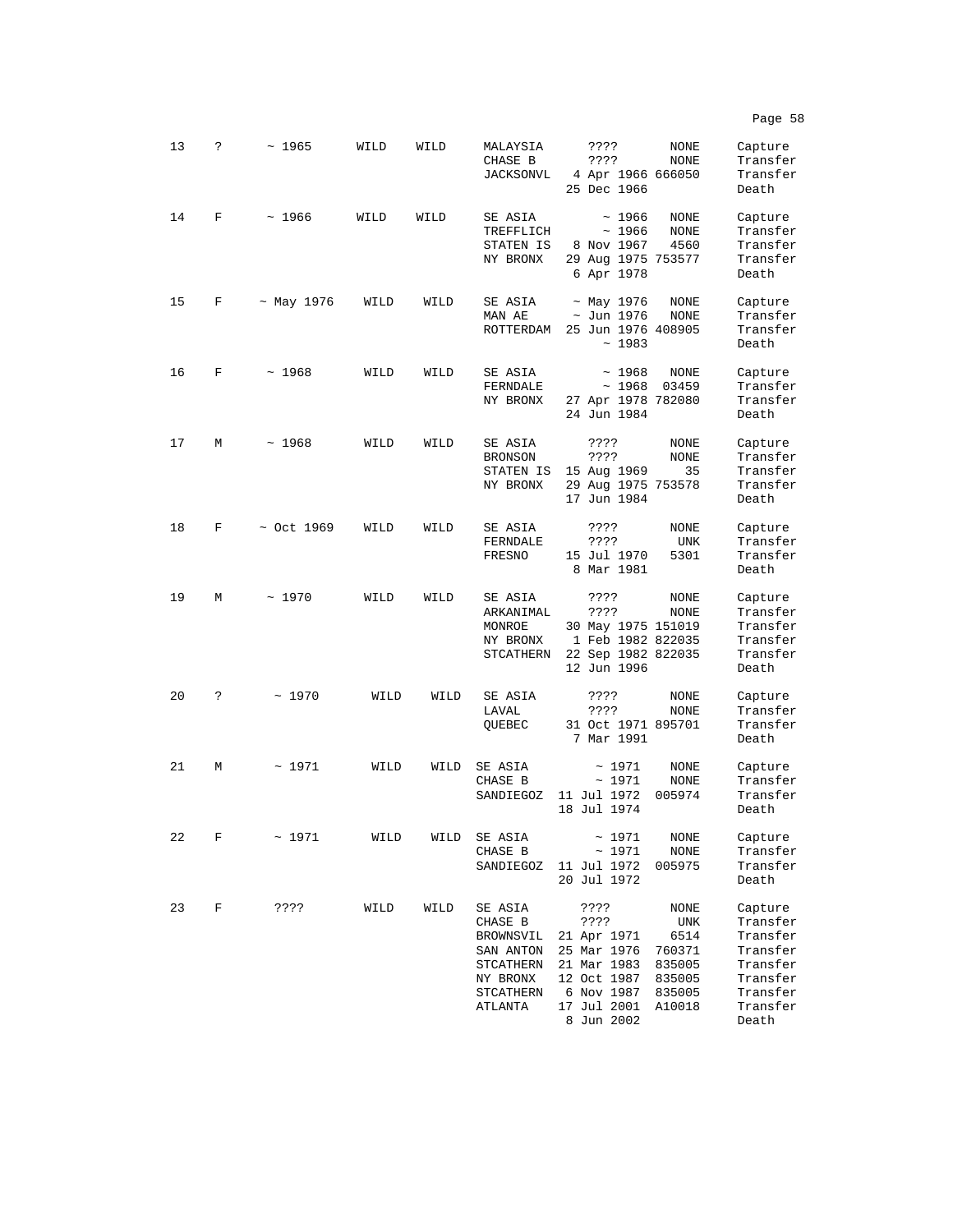24 F ~ 1971 WILD WILD SE ASIA ???? NONE Capture<br>SAIMPORTS ???? NONE Transfer SAIMPORTS ???? NONE Transfer<br>MONROE 22 Jun 1976 152020 Transfer 22 Jun 1976 152020 Transf<br>11 Feb 1981 Death 11 Feb 1981 25 F ???? WILD WILD SEASIA ???? NONE Capture<br>UNKNOWN ???? NONE Transfer UNKNOWN ???? NONE Transfer<br>HOGLE 21 Apr 1972 00628 Transfer HOGLE 21 Apr 1972 00628 Transfer LOWRY 11 May 1989 200589 Transfer 13 Feb 1992 00628 Transf<br>13 Nov 1999 Death 13 Nov 1999 26 F ???? WILD WILD SE ASIA ???? NONE Capture WESTERLO ???? NONE Transfer<br>TORONTO 23 Aug 1973 1580 Transfer 23 Aug 1973 2 Jan 1974 Death 27 M ???? WILD WILD SE ASIA ???? NONE Capture<br>WESTERLO ???? UNK Transfer WESTERLO ???? UNK Transfer<br>TORONTO 23 Aug 1973 1579 Transfer TORONTO 23 Aug 1973 1579 Transfer FRESNO 9 Jul 1976 5300 Transfer 17 Sep 1982 822517 Transfer<br>22 Sep 1982 822517 Transfer STCATHERN 22 Sep 1982 822517 Transfer<br>NY BRONX 11 Jul 1984 822517 Transfer 11 Jul 1984 822517 Transf  $5$  Jun  $1989$ 28 F ???? WILD WILD SEASIA ???? NONE Capture<br>SAN JOSEX ???? NONE Transfer SAN JOSEX ???? NONE Transfer<br>BROWNSVIL 15 Dec 1973 6515 Transfer BROWNSVIL 15 Dec 1973 SAN ANTON 22 Jul 1975 750786 Transfer<br>26 Feb 1976 Death 26 Feb 1976 29 M ~ 1973 WILD WILD SE ASIA ???? NONE Capture<br>FREY W ???? NONE Transfer FREY W ???? NONE Transfer<br>COLUMBIA 5 Sep 1974 SJ0505 Transfer 5 Sep 1974 SJ0505 Transf<br>23 Feb 1975 Death 23 Feb 1975 30 F ???? WILD WILD SEASIA ???? NONE Capture<br>Capture I.OSANGELE ???? UNK Transfer LOSANGELE ???? UNK Transfer 23 Jan 1975 SJ0607 Transfer<br>27 Oct 1976 UNK ltf Transfer LOSANGELE 27 Oct 1976 31 M  $\sim$  May 1976 WILD WILD SE ASIA  $\sim$  May 1976 NONE Capture<br>MAN AE  $\sim$  Jun 1976 NONE Transfer ~ Jun 1976 NONE Transfer<br>25 Jun 1976 400907 Transfer ROTTERDAM 25 Jun 1976 400907 Transfer<br>Feb 1981 400907 Transfer ~ Feb 1981 400907 Transf<br>17 May 2003 Death 17 May 2003 32 F 11 May 1977 17 14 NY BRONX 11 May 1977 772195 Hatch STCATHERN 25 Sep 1981 772195 Transf<br>26 Oct 1993 Death 26 Oct 1993 33 F ~ 1979 WILD WILD SE ASIA ???? NONE Capture WSD PETS ???? NONE Transfer<br>LOWRY 17 Jun 1987 200099 Transfer LOWRY 17 Jun 1987 200099<br>BELLBIRD 25 Apr 1990 NONE 25 Apr 1990 NONE ltf Transfer 34 ? 9 May 1979 17 16 NY BRONX 9 May 1979 792410 Hatch 3 Aug 1979 35 M 6 May 1980 17 16 NY BRONX 6 May 1980 802212 Hatch 25 Sep 1981 802212 Transf<br>24 Sep 1989 Death

24 Sep 1989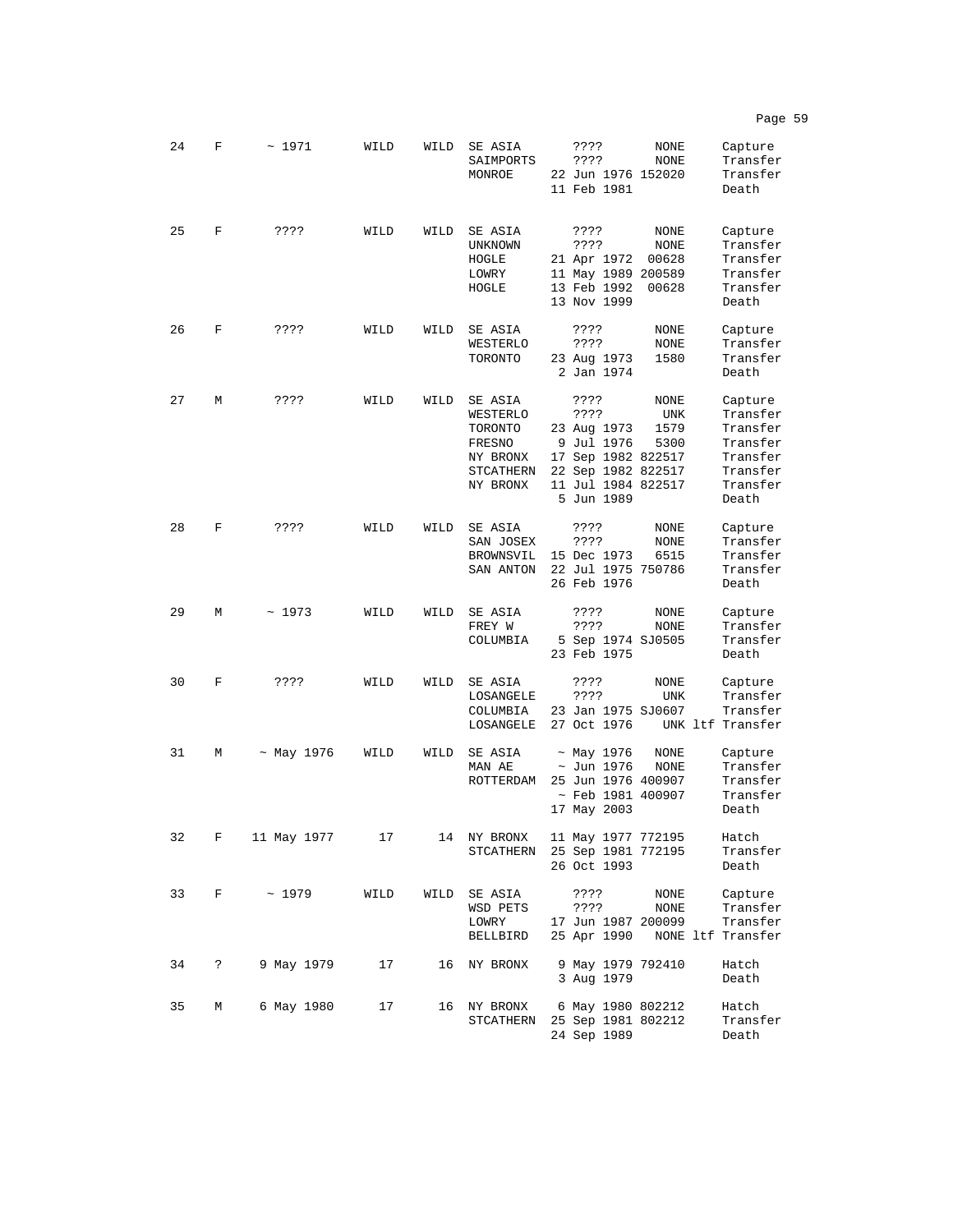| 36 | F | ~ Jun 1980       | 31   | 15   | ROTTERDAM<br>QUARANTIN<br>NY BRONX<br>STCATHERN<br>NY BRONX | ~ Jun 1980 408906<br>15 Jul 1982<br>16 Aug 1982 822485<br>22 Sep 1982 822485<br>11 Jul 1984 822485<br>24 Dec 1986 | NONE                  | Hatch<br>Transfer<br>Transfer<br>Transfer<br>Transfer<br>Death |
|----|---|------------------|------|------|-------------------------------------------------------------|-------------------------------------------------------------------------------------------------------------------|-----------------------|----------------------------------------------------------------|
| 37 | F | $~\sim$ Dec 1981 | WILD | WILD | SE ASIA<br>HENDEE<br>METROZOO<br>HOUSTON                    | ????<br>~1983<br>7 Jun 1983 A00270<br>4 Dec 1992<br>28 Aug 1994                                                   | NONE<br>NONE<br>14118 | Capture<br>Transfer<br>Transfer<br>Transfer<br>Death           |
| 38 | F | 22 May 1981      | 17   | 16   | NY BRONX<br>ROTTERDAM                                       | 22 May 1981 812213                                                                                                |                       | Hatch<br>14 Sep 1981 400908 ltf Transfer                       |
| 39 | F | 11 Jun 1982      | 17   | 16   | NY BRONX<br>STCATHERN<br>NY BRONX<br>ATLANTA                | 11 Jun 1982 822326<br>12 May 1983 822326<br>14 May 1987 822326<br>23 Apr 1998 980007<br>20 May 2001               |                       | Hatch<br>Transfer<br>Transfer<br>Transfer<br>Death             |
| 40 | М | 4 May 1983       | 17   | 16   | NY BRONX<br>STCATHERN<br>HOGLE                              | 4 May 1983 832116<br>30 Apr 1984 832116<br>14 Mar 1988<br>25 Oct 1988                                             | 07038                 | Hatch<br>Transfer<br>Transfer<br>Death                         |
| 41 | М | 25 Feb 1984      | 17   | 16   | NY BRONX<br>STCATHERN<br>METROZOO<br>HOUSTON                | 25 Feb 1984 842405<br>14 Sep 1984 842405<br>3 Apr 1986 A01282<br>4 Dec 1992<br>2 May 2001                         | 14117                 | Hatch<br>Transfer<br>Transfer<br>Transfer<br>Death             |
| 42 | М | ~1986            | WILD | WILD | SE ASIA<br>WSD PETS<br>LOWRY                                | ????<br>????<br>17 Jun 1987 200098<br>18 Mar 1991                                                                 | NONE<br>NONE          | Capture<br>Transfer<br>Transfer<br>Death                       |
| 43 | M | ????             | WILD | WILD | SE ASIA<br>WALSR KG                                         | ????<br>~1986<br>$\sim$ Sep 1992                                                                                  | NONE<br>0034          | Capture<br>Transfer<br>0034 ltf Transfer                       |
| 44 | F | ????             | WILD | WILD | SE ASIA<br>WALSR KG                                         | ????<br>~1986<br>~ Sep 1992                                                                                       | NONE<br>0035          | Capture<br>Transfer<br>0035 ltf Transfer                       |
| 45 | F | ~1988            | WILD | WILD | SE ASIA<br>AARDV IMP<br>OKLAHOMA                            | ~1988<br>????<br>30 Mar 1993 610103<br>6 Jan 2000                                                                 | NONE<br>NONE          | Capture<br>Transfer<br>Transfer<br>Death                       |
| 46 | F | ~1988            | WILD | WILD | SE ASIA<br>AARDV IMP<br>ОКLАНОМА                            | ~1988<br>????<br>30 Mar 1993 610204<br>17 Sep 2002                                                                | NONE<br>NONE          | Capture<br>Transfer<br>Transfer<br>Death                       |
| 47 | F | ~1989            | WILD | WILD | SE ASIA<br>ROSENTHAL<br>MANHATTAN                           | ????<br>????<br>1 Apr 1997 970005<br>20 Feb 1999                                                                  | NONE<br>NONE          | Capture<br>Transfer<br>Transfer<br>Death                       |
| 48 | М | 7 Mar 1989       | UNK  | UNK  | MILLER R<br>ОКLАНОМА                                        | 7 Mar 1989<br>24 Apr 1991 551001<br>28 Jun 2006                                                                   | UNK                   | Hatch<br>Transfer<br>Death                                     |
| 49 | F | 18 Apr 1989      | UNK  | UNK  | MILLER R<br>ОКLАНОМА<br>ATLANTA                             | 18 Apr 1989<br>24 Apr 1991 551102<br>11 Jan 2007 A60074                                                           | UNK                   | Hatch<br>Transfer<br>Transfer                                  |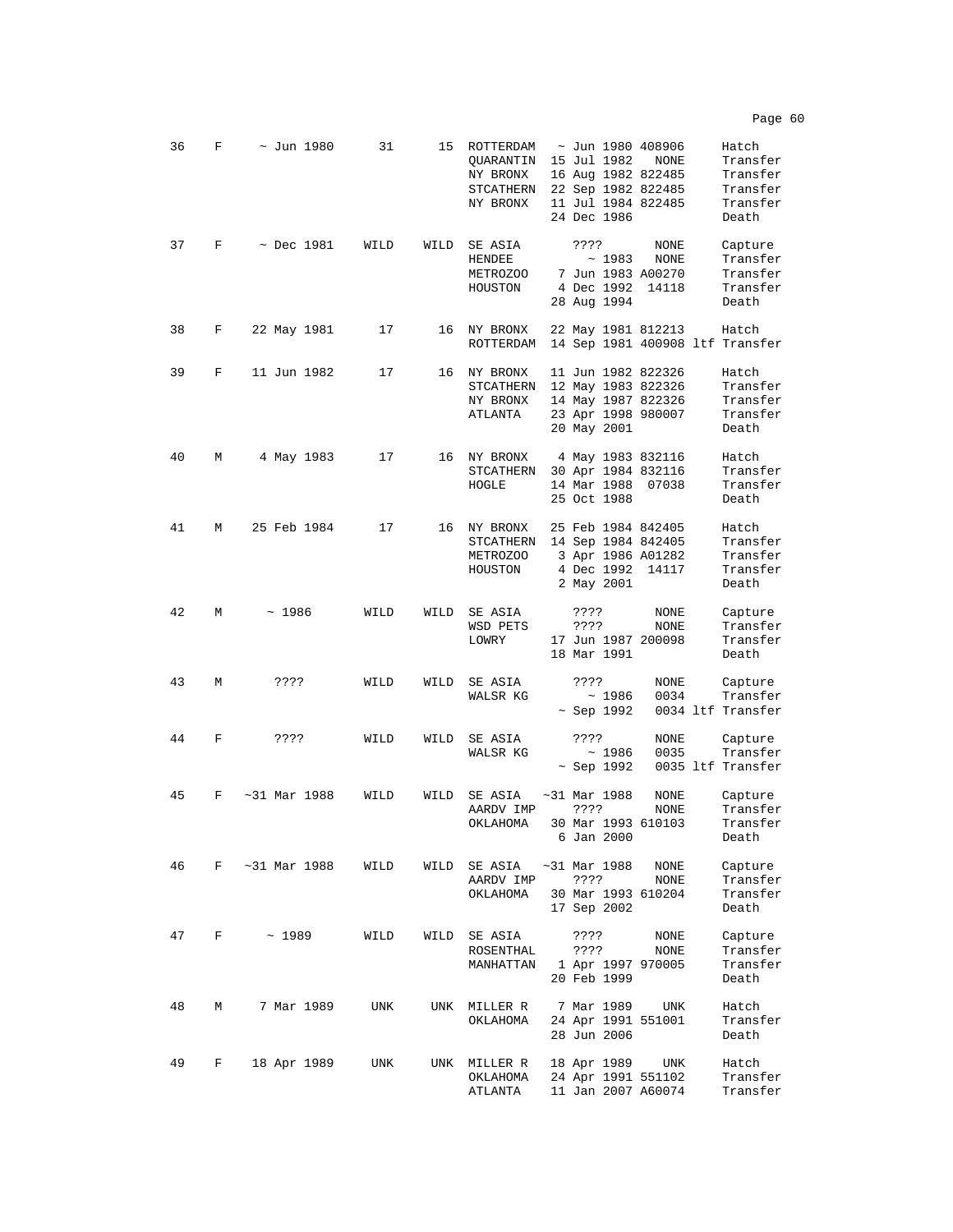| 50 | М | ????        | WILD | WILD | SE ASIA<br>V.D.BRINK<br>NY BRONX<br>ATLANTA                | ????<br>????<br>2 Aug 1990 902252<br>23 Apr 1998 980006                                             | NONE<br>NONE      | Capture<br>Transfer<br>Transfer<br>Transfer           |
|----|---|-------------|------|------|------------------------------------------------------------|-----------------------------------------------------------------------------------------------------|-------------------|-------------------------------------------------------|
| 51 | F | ~1990       | WILD | WILD | SE ASIA<br>MCCOY T<br>$SD-WAP$                             | ????<br>????<br>22 Nov 1996 896382                                                                  | NONE<br>NONE      | Capture<br>Transfer<br>Transfer                       |
| 52 | М | ~1990       | WILD | WILD | SE ASIA<br>MCCOY T<br>$SD-WAP$                             | ????<br>????<br>22 Nov 1996 896383<br>5 Sep 2006                                                    | NONE<br>NONE      | Capture<br>Transfer<br>Transfer<br>Death              |
| 53 | М | ????        | WILD | WILD | SE ASIA<br>V.D.BRINK<br>NY BRONX                           | ????<br>????<br>2 Aug 1990 902251<br>4 Aug 1990                                                     | NONE<br>NONE      | Capture<br>Transfer<br>Transfer<br>Death              |
| 54 | F | ????        | WILD | WILD | SE ASIA<br>V.D.BRINK<br>NY BRONX                           | ????<br>????<br>2 Aug 1990 902253<br>5 Sep 1990                                                     | NONE<br>NONE      | Capture<br>Transfer<br>Transfer<br>Death              |
| 55 | М | 26 Mar 1990 | UNK  | UNK  | MILLER R<br>OAKLAND                                        | 26 Mar 1990<br>20 Aug 1993<br>13 Nov 2001                                                           | UNK<br>890        | Hatch<br>Transfer<br>Death                            |
| 56 | М | ????        | WILD | WILD | SE ASIA<br>MILLER R<br>AVI BREED<br>MILLER R               | ????<br>????<br>$~\sim$ Feb 1992 001143<br>19 Jun 1997                                              | NONE<br>NONE      | Capture<br>Transfer<br>Transfer<br>NONE ltf Transfer  |
| 57 | F | ????        | WILD | WILD | SE ASIA<br>MILLER R<br>AVI BREED<br>MILLER R               | ????<br>????<br>$~\sim$ Feb 1992 001144<br>19 Jun 1997                                              | NONE<br>NONE      | Capture<br>Transfer<br>Transfer<br>NONE ltf Transfer  |
| 58 | F | 17 Mar 1991 | 19   | 23   | STCATHERN<br>NY BRONX<br>SAN ANTON<br>HOUSTON<br>SAN ANTON | 17 Mar 1991 915015<br>20 Aug 1992 915015<br>22 Apr 1994 910370<br>14 Mar 1995<br>11 Jul 2001 910370 | 15613             | Hatch<br>Transfer<br>Transfer<br>Transfer<br>Transfer |
|    |   |             |      |      | PARROTTRU<br>SAN ANTON                                     | 28 Sep 2001<br>22 Nov 2002 910370<br>20 Sep 2003                                                    | NONE              | Transfer<br>Transfer<br>Death                         |
| 59 | F | 3 May 1991  | UNK  | UNK  | MILLER R<br>OAKLAND                                        | 3 May 1991<br>8 Mar 1994                                                                            | <b>UNK</b><br>921 | Hatch<br>Transfer                                     |
| 60 | F | 25 Jul 1991 | 43   | 44   | WALSR KG<br>SANDIEGOZ<br>$SD-WAP$<br>SANDIEGOZ             | 25 Jul 1991 349101<br>10 Jun 1993 393278<br>10 Jul 1993 393278<br>24 May 1995 393278<br>15 Apr 2004 |                   | Hatch<br>Transfer<br>Transfer<br>Transfer<br>Death    |
| 61 | М | 2 Aug 1992  | 43   | 44   | WALSR KG<br>SANDIEGOZ<br>$SD-WAP$<br>SANDIEGOZ             | 2 Aug 1992 349202<br>10 Jun 1993 393277<br>10 Jul 1993 393277<br>24 May 1995 393277<br>11 Jan 1998  |                   | Hatch<br>Transfer<br>Transfer<br>Transfer<br>Death    |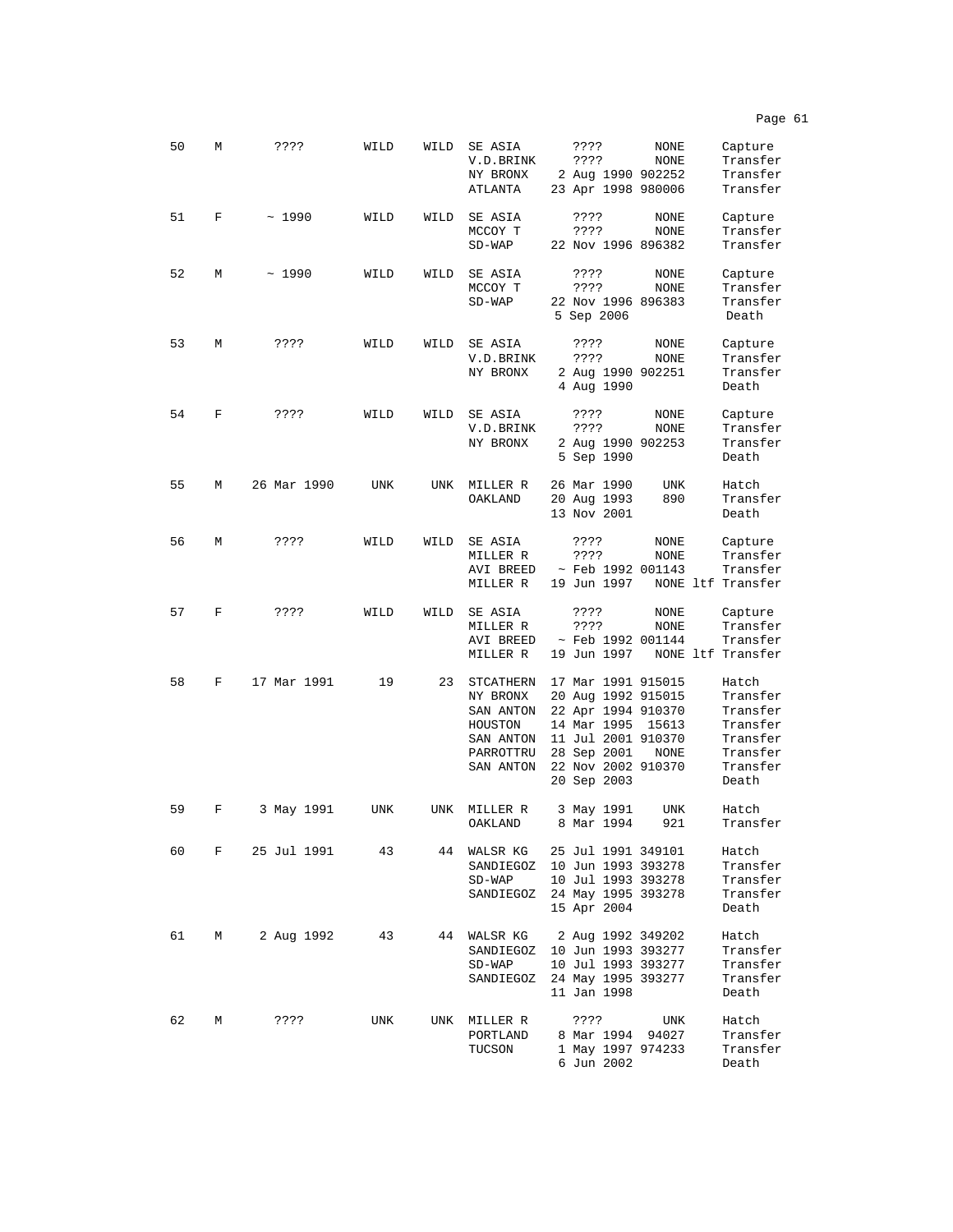| 63 | F        | ????                    | UNK |    | UNK MILLER R<br>PORTLAND<br>TUCSON            | ????<br>UNK<br>Hatch<br>8 Mar 1994 94028<br>Transfer<br>1 May 1997 974232<br>Transfer<br>2 Jul 1998<br>Death                                                                                                                      |
|----|----------|-------------------------|-----|----|-----------------------------------------------|-----------------------------------------------------------------------------------------------------------------------------------------------------------------------------------------------------------------------------------|
| 64 |          | $F \sim 5$ Jan 1993 UNK |     |    | SAN ANTON                                     | UNK MILLER R $\sim$ 5 Jan 1993 NONE<br>Hatch<br>5 Jan 1996 960124<br>Transfer<br>19 Dec 2002<br>Death                                                                                                                             |
| 65 | $M \sim$ | 1 May 1993              | 19  |    |                                               | 23 STCATHERN 1 May 1993 935026<br>Hatch<br>SC ISLAND 1 Jan 2006 935026<br>Transfer<br>SCOT NECK 30 Apr 2013<br>Transfer<br>65<br>12 May 2013<br>Death                                                                             |
| 66 | F        | ????                    | UNK |    | UNK MILLER R                                  | Hatch<br>????<br>UNK<br>STCATHERN 8 Aug 1994 945022<br>Transfer<br>10 Oct 2003<br>Death                                                                                                                                           |
| 67 | М        | ????                    | UNK |    | UNK MILLER R<br>SANFORD                       | ? ? ? ?<br>Hatch<br>UNK<br>22 Dec 1994 94B493<br>Transfer                                                                                                                                                                         |
| 68 | F        | ????                    | UNK |    | UNK MILLER R<br>SANFORD                       | ????<br>Hatch<br>UNK<br>22 Dec 1994 94B494<br>Transfer                                                                                                                                                                            |
| 69 | М        | 29 Mar 1994             | 19  |    |                                               | 23 STCATHERN 29 Mar 1994 945017<br>Hatch<br>SAN ANTON 19 Apr 1995 940316<br>Transfer<br>1 Sep 2004<br>Death                                                                                                                       |
| 70 |          | F 29 Mar 1994           | 19  |    | 23 STCATHERN<br>MILLER R<br>TUCSON<br>ATLANTA | 29 Mar 1994 945021<br>Hatch<br>19 Apr 1995 NONE<br>Transfer<br>STCATHERN 5 Jan 1996 945021<br>Transfer<br>16 Dec 1998 984503<br>Transfer<br>25 Oct 2003 A30013<br>Transfer<br>17 Jul 2006<br>Death                                |
| 71 | F        | 4 Apr 1995              | 19  |    | CROFT L<br>MCCOY T                            | 23 STCATHERN 4 Apr 1995 955004<br>Hatch<br>LOUISVILL 1 Dec 1995 201059<br>Transfer<br>MILLER J 9 Jul 1998<br>NONE<br>Transfer<br>10 Nov 1998 980014<br>Transfer<br>1 Jan 1999 980014<br>Transfer<br>16 Aug 2003 NONE ltf Transfer |
| 72 | F        | 6 Apr 1995              | 19  |    | LOUISVILL                                     | 23 STCATHERN 6 Apr 1995 955014<br>Hatch<br>1 Dec 1995 201060<br>Transfer<br>6 Sep 1996<br>Death                                                                                                                                   |
| 73 | М        | 9 Apr 1996              | 19  |    | MANHATTAN                                     | 23 STCATHERN 9 Apr 1996 965009<br>Hatch<br>Transfer<br>18 Mar 1998 980003<br>2 Oct 2003<br>Death                                                                                                                                  |
| 74 | ?        | 13 Apr 1996             | 67  | 68 | SANFORD                                       | 13 Apr 1996<br>5546<br>Hatch<br>21 Apr 1996<br>Death                                                                                                                                                                              |
| 75 | F        | 3 May 1996              | 56  |    | MANHATTAN<br>SCOT NECK                        | 57 AVI BREED 3 May 1996 960459<br>Hatch<br>22 Apr 1999 990009<br>Transfer<br>STCATHERN 5 Oct 2004 S04068<br>Transfer<br>SC ISLAND 1 Jan 2006 S04068<br>Transfer<br>30 Apr 2013<br>Transfer<br>75                                  |
| 76 | ?        | 7 Apr 1997              | 67  | 68 | SANFORD                                       | Hatch<br>7 Apr 1997<br>5568<br>24 Apr 1997<br>Death                                                                                                                                                                               |
| 77 | М        | 10 Apr 1997             | 67  | 68 | SANFORD                                       | 10 Apr 1997<br>5569<br>Hatch<br>20 Mar 1999<br>Death                                                                                                                                                                              |
| 78 | М        | 17 May 1997             | 50  |    | 39 NY BRONX<br>SANDIEGOZ<br>PROSPECTP         | 17 May 1997 972131<br>Hatch<br>17 Sep 1998 398370<br>Transfer<br>3 Aug 2011 972131<br>Transfer                                                                                                                                    |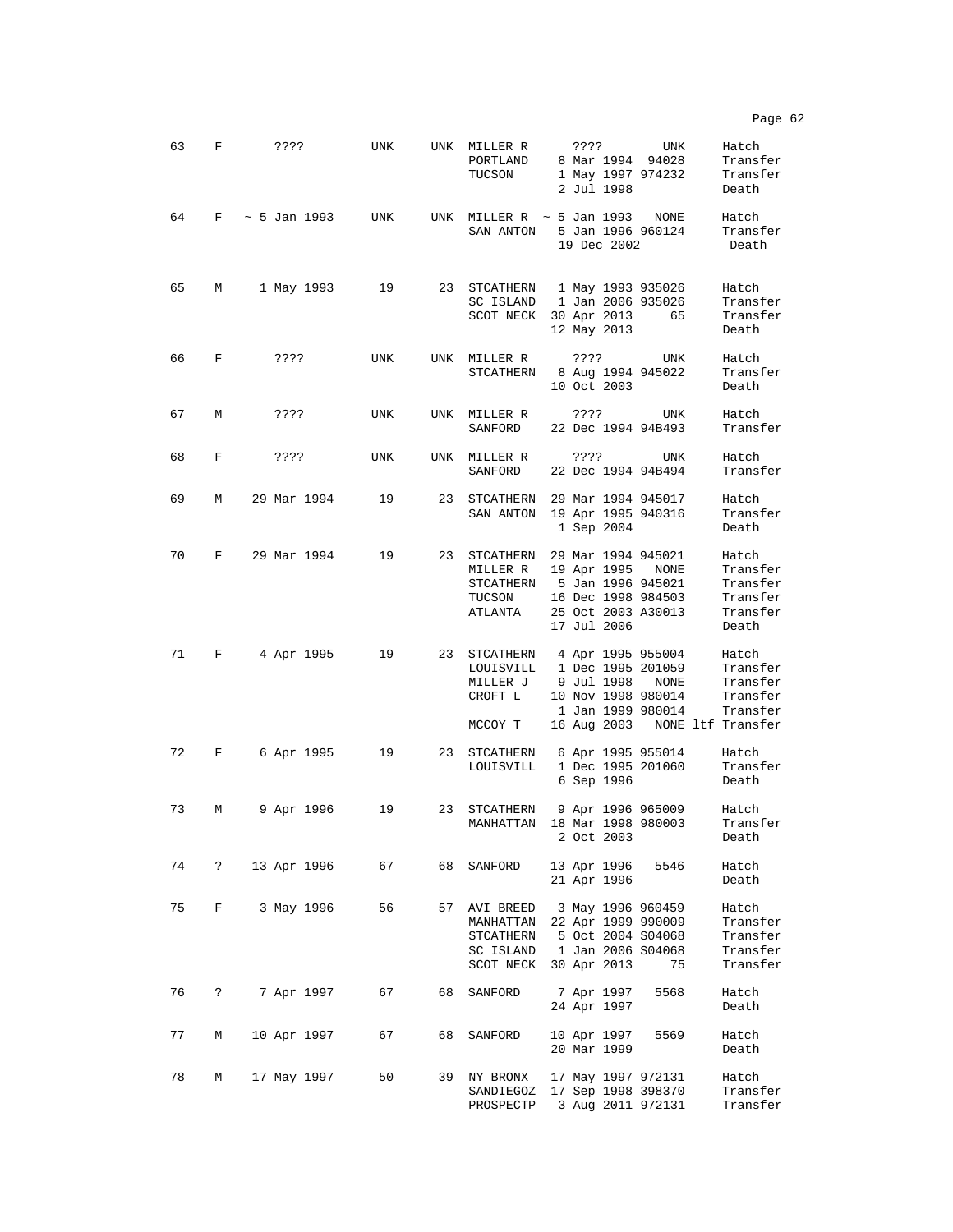| ۰,<br>c |  |
|---------|--|
|---------|--|

| 79 | ? | 19 Mar 1998        | 67   | 68   | SANFORD                                  |              | 19 Mar 1998<br>1 Oct 1998                              | 5590                                     | Hatch<br>Death                                       |
|----|---|--------------------|------|------|------------------------------------------|--------------|--------------------------------------------------------|------------------------------------------|------------------------------------------------------|
| 80 | ? | 22 Mar 1998        | 67   | 68   | SANFORD                                  |              | 22 Mar 1998<br>25 Mar 1998                             | 5591                                     | Hatch<br>Death                                       |
| 81 | ? | 17 Apr 1998        | 48   | 49   | OKLAHOMA                                 |              | 21 Apr 1998                                            | 17 Apr 1998 740805                       | Hatch<br>Death                                       |
| 82 | ? | 17 Apr 1998        | 48   | 49   | OKLAHOMA                                 |              | 21 Apr 1998                                            | 17 Apr 1998 740806                       | Hatch<br>Death                                       |
| 83 | М | ????               | WILD | WILD | SE ASIA<br>MCCOY T<br>CROFT L<br>MCCOY T | ????<br>???? | 15 Aug 2002                                            | NONE<br>NONE<br>5 May 1999 990050        | Capture<br>Transfer<br>Transfer<br>NONE ltf Transfer |
| 84 | М | ????               | WILD | WILD | SE ASIA<br>MCCOY T<br>CROFT L<br>MCCOY T | ????<br>???? | 15 Aug 2002                                            | NONE<br>NONE<br>2 Jul 1999 990057        | Capture<br>Transfer<br>Transfer<br>NONE ltf Transfer |
| 85 | F | ????               | WILD | WILD | SE ASIA<br>MCCOY T<br>CROFT L<br>MCCOY T | ????<br>???? | 15 Aug 2002                                            | NONE<br>NONE<br>2 Jul 1999 990058        | Capture<br>Transfer<br>Transfer<br>NONE ltf Transfer |
| 86 | М | ????               | WILD | WILD | SE ASIA<br>MCCOY T<br>CROFT L<br>MCCOY T | ????<br>???? | 15 Aug 2002                                            | NONE<br>NONE<br>2 Jul 1999 990059        | Capture<br>Transfer<br>Transfer<br>NONE ltf Transfer |
| 87 | F | ????               | WILD | WILD | SE ASIA<br>MCCOY T<br>CROFT L<br>MCCOY T | ????<br>???? | 15 Aug 2002                                            | NONE<br>NONE<br>2 Jul 1999 990060        | Capture<br>Transfer<br>Transfer<br>NONE ltf Transfer |
| 88 | М | 10 Sep 1998        | 55   | 59   | OAKLAND<br>FALLBROOK                     |              | 10 Sep 1998<br>23 Jan 2001                             | 1239<br>NONE                             | Hatch<br>Transfer                                    |
| 89 | F | 10 Sep 1998        | 55   | 59   | OAKLAND<br>FALLBROOK                     |              | 10 Sep 1998<br>23 Jan 2001<br>25 May 2008              | 1240<br>NONE                             | Hatch<br>Transfer<br>Death                           |
| 90 | ? | $~\sim$ 6 Jun 2000 | 65   | 66   | STCATHERN ~ 6 Jun 2000 S00044            |              | 11 Jul 2000                                            |                                          | Hatch<br>Death                                       |
| 91 | М | 2 Apr 2000         | 48   | 49   | OKLAHOMA                                 |              | 9 Jun 2001                                             | 2 Apr 2000 769207                        | Hatch<br>Death                                       |
| 92 | М | 2 Apr 2000 67      |      |      | 68 SANFORD<br>MILLER R 1 Dec 2000        |              |                                                        | 2 Apr 2000 5633 Hatch                    | UNK ltf Transfer                                     |
| 93 | F | $\sim$ 1995        | UNK  | UNK  | CAVE G<br>KITCHENS<br>WALTHERSD          |              | ~1996<br>$~\sim$ May 1998<br>$~\sim$ Dec 1999<br>~2003 | NONE<br>NONE<br>NONE                     | Transfer<br>Transfer<br>Transfer<br>Death            |
| 94 | М | 14 Mar 2001        | 48   | 49   | OKLAHOMA<br>SAN ANTON                    |              |                                                        | 14 Mar 2001 769308<br>15 Apr 2003 A03042 | Hatch<br>Transfer                                    |
| 95 | М | 26 Mar 2001        | 67   | 68   | SANFORD<br>OAKLAND                       |              | 26 Mar 2001<br>30 Jan 2002                             | 5647<br>1432                             | Hatch<br>Transfer                                    |
| 96 | ? | 2 Apr 2001         | 67   | 68   | SANFORD                                  |              | 2 Apr 2001<br>3 Apr 2001                               | 5648                                     | Hatch<br>Death                                       |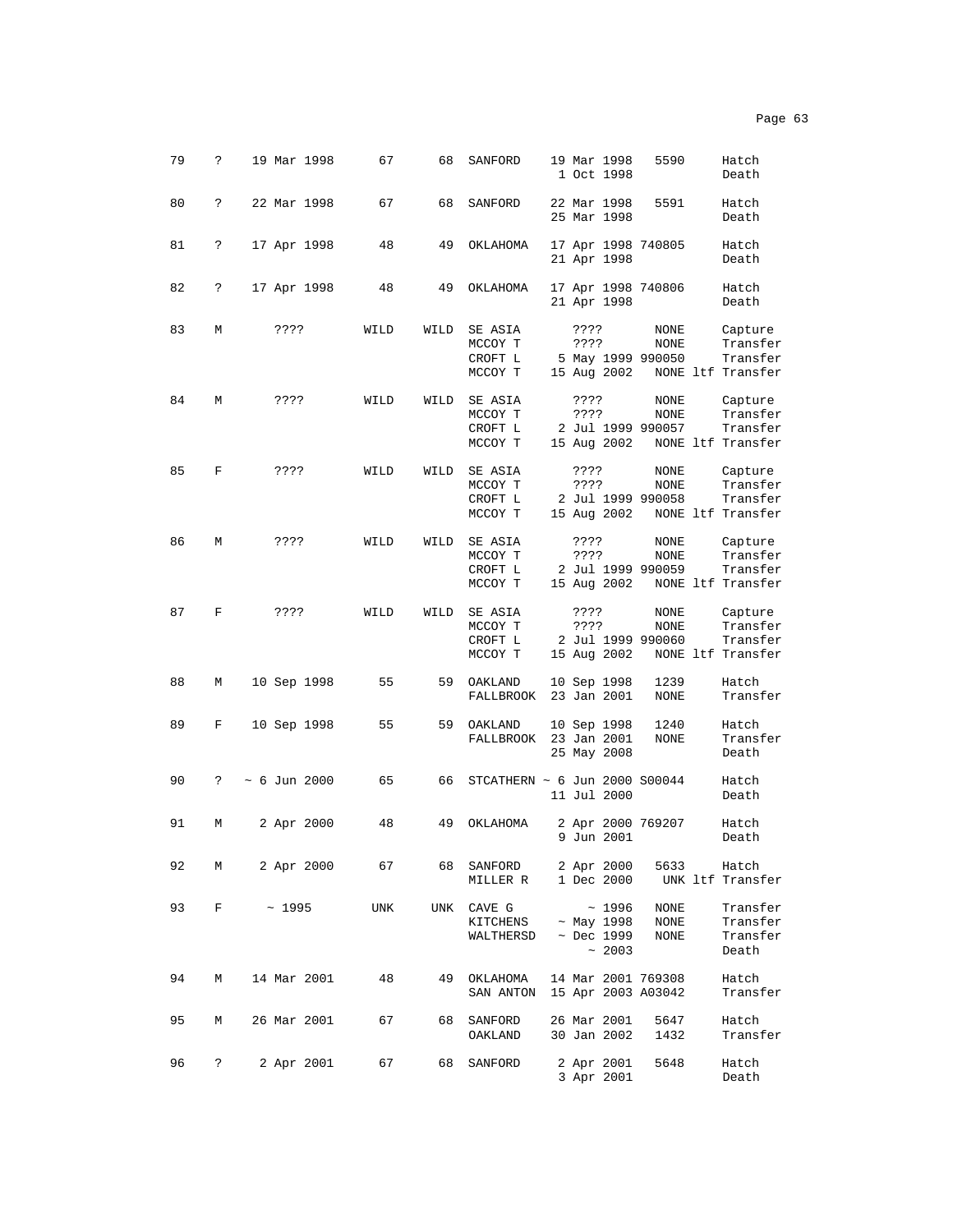| 97  | ?          | 22 Mar 2001    | 48   | 49   | OKLAHOMA                                                     |  | 27 Mar 2001                                               | 22 Mar 2001 769309                                            | Hatch<br>Death                                       |
|-----|------------|----------------|------|------|--------------------------------------------------------------|--|-----------------------------------------------------------|---------------------------------------------------------------|------------------------------------------------------|
| 98  | F          | 20 Mar 2002    | 48   | 49   | ОКLАНОМА<br>GREENVISC                                        |  |                                                           | 20 Mar 2002 770410<br>12 Nov 2003 XCA058                      | Hatch<br>Transfer                                    |
| 99  | ?          | 27 Mar 2002    | 48   | 49   | OKLAHOMA                                                     |  | 10 Apr 2002                                               | 27 Mar 2002 770411                                            | Hatch<br>Death                                       |
| 100 | F          | 14 Mar 2002    | 67   | 68   | SANFORD<br>SAN ANTON                                         |  |                                                           | 14 Mar 2002 A2B628<br>29 Jan 2003 J03018                      | Hatch<br>Transfer                                    |
| 101 | F          | 21 Mar 2003    | 67   | 68   | SANFORD<br>KANSASCTY                                         |  | 21 Mar 2003<br>4 Mar 2013                                 | 5672<br>7 Oct 2004 A04048                                     | Hatch<br>Transfer<br>Death                           |
| 102 | М          | $~24$ Mar 2003 | 67   | 68   | SANFORD<br>GREENVISC                                         |  | $~24$ Mar 2003<br>10 Jul 2004                             | 5673<br>29 Oct 2003 XCA056                                    | Hatch<br>Transfer<br>Death                           |
| 103 | М          | 4 Mar 2003     | 48   | 49   | ОКLАНОМА<br>GREENVISC<br>$SD-WAP$                            |  |                                                           | 4 Mar 2003 770912<br>27 Jun 2005 XEA008<br>21 Apr 2007 807065 | Hatch<br>Transfer<br>Transfer                        |
| 104 | ?          | 5 Mar 2003     | 48   | 49   | OKLAHOMA                                                     |  | 9 Mar 2003                                                | 5 Mar 2003 770913                                             | Hatch<br>Death                                       |
| 105 | М          | ~1993          | WILD | WILD | SE ASIA<br>UNKNOWN<br>KNUDSEN D<br>LAWRENCEM                 |  | ~1993<br>~1994<br>~1995<br>23 Oct 2003                    | <b>NONE</b><br>NONE<br><b>NONE</b>                            | Capture<br>Transfer<br>Transfer<br>NONE ltf Transfer |
| 106 | F          | ~1993          | WILD | WILD | SE ASIA<br>UNKNOWN<br>KNUDSEN D<br>LAWRENCEM                 |  | ~1993<br>~1994<br>~1995<br>23 Oct 2003<br>~2008           | <b>NONE</b><br>NONE<br>NONE<br><b>NONE</b><br><b>NONE</b>     | Capture<br>Transfer<br>Transfer<br>Transfer<br>Death |
| 107 | F          | ~1993          | WILD | WILD | SE ASIA<br>KNUDSEN D<br>UNKNOWN<br>LAWRENCEM                 |  | ~1993<br>~1994<br>~1994<br>23 Oct 2003<br>$~106$ Dec 2008 | NONE<br>NONE<br>NONE<br><b>NONE</b><br><b>NONE</b>            | Capture<br>Transfer<br>Transfer<br>Transfer<br>Death |
| 108 | F          | ~1994          | WILD | WILD | SE ASIA<br>AARDV IMP<br>KARP B<br>LAWRENCEM                  |  | ~1994<br>~1995<br>~1996<br>3 Dec 2003                     | NONE<br>NONE<br><b>NONE</b>                                   | Capture<br>Transfer<br>Transfer<br>NONE ltf Transfer |
| 109 | М          | 31 May 2003    | 52   |      | 51 SD-WAP 31 May 2003 803109<br>KANSASCTY 30 Sep 2004 A04047 |  |                                                           |                                                               | Hatch<br>Transfer                                    |
| 110 | М          | 1 Jun 2003     | 52   |      | 51 SD-WAP 1 Jun 2003 803211<br>ROTTERDAM                     |  |                                                           |                                                               | Hatch<br>30 Jun 2005 408806 ltf Transfer             |
| 111 | М          | 2 May 2004     | 52   | 51   | SD-WAP 2 May 2004 804075<br>CAMBRON                          |  |                                                           |                                                               | Hatch<br>28 Sep 2005 NONE ltf Transfer               |
| 112 | М          | 3 May 2004     | 52   |      | 51 SD-WAP<br>JACKSON                                         |  |                                                           | 3 May 2004 804250<br>1 Dec 2005 200472                        | Hatch<br>Transfer                                    |
| 113 | F          | 5 Apr 2005     | 67   |      | 68 SANFORD<br>JACKSON                                        |  |                                                           | 5 Apr 2005 5730<br>1 Dec 2005 200471                          | Hatch<br>Transfer                                    |
| 114 | $\ddot{?}$ | 8 Mar 2006     | 48   |      | 49 OKLAHOMA                                                  |  | 12 Aug 2008                                               | 8 Mar 2006 772214                                             | Hatch<br>Death                                       |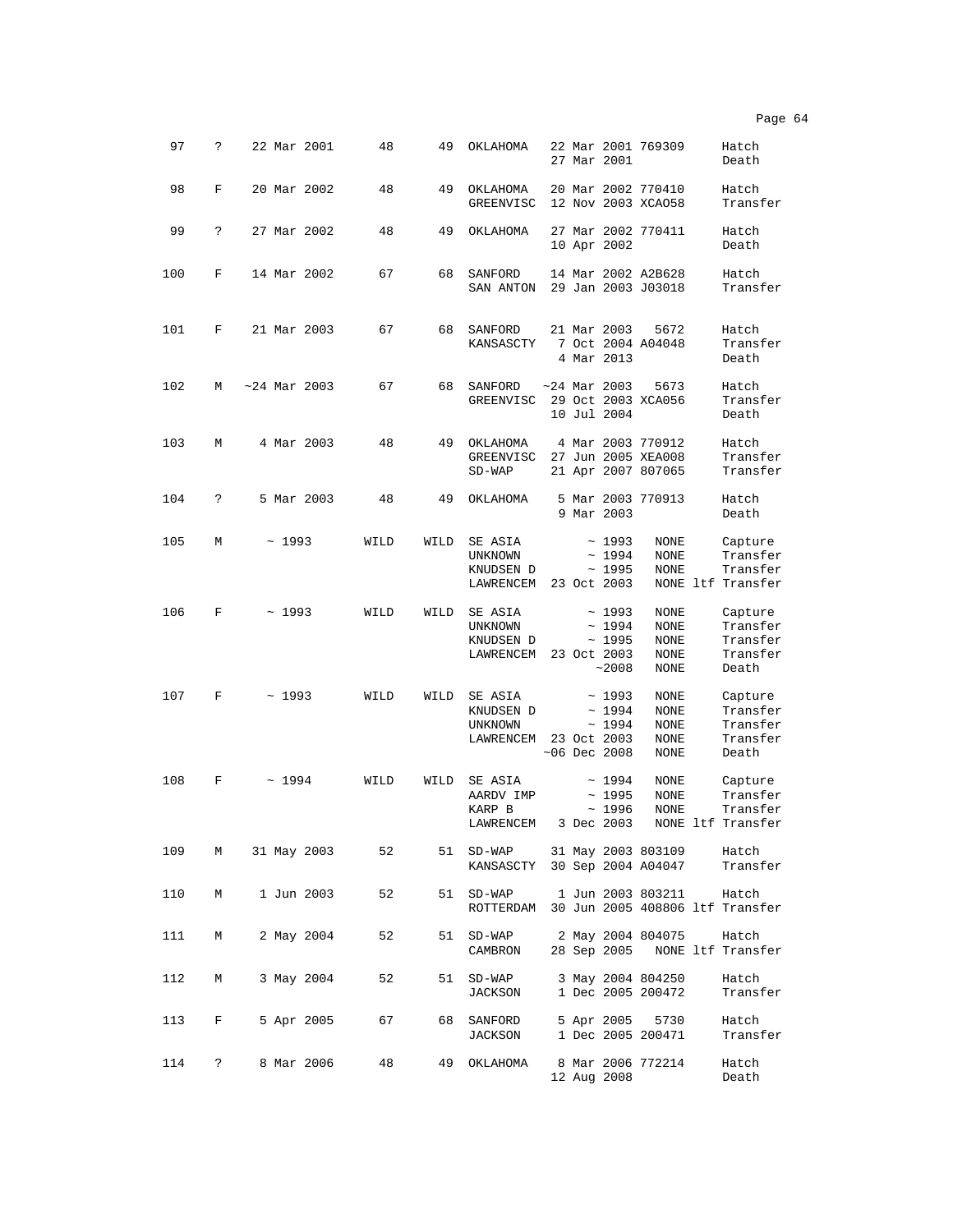| 115 | М | 8 Mar 2006      | 48   | 49   | OKLAHOMA<br>REDWOOD<br>AVTIV<br>SCOT NECK | 8 Mar 2006 772215<br>1 Nov 2011<br>25 Nov 2011<br>8 Oct 2013 | <b>UNK</b><br><b>NONE</b><br>212 | Hatch<br>Transfer<br>Transfer<br>Transfer |
|-----|---|-----------------|------|------|-------------------------------------------|--------------------------------------------------------------|----------------------------------|-------------------------------------------|
| 116 | ? | 16 Mar 2006     | 48   | 49   | OKLAHOMA                                  | 16 Mar 2006 772216<br>24 Mar 2006                            |                                  | Hatch<br>Death                            |
| 117 | ? | 3 May 2006      | 65   | 75   | SC ISLAND                                 | 3 May 2006 SO6016<br>23 May 2006                             |                                  | Hatch<br>Death                            |
| 118 | ? | 18 Apr 2006     | 50   | 70   | ATLANTA                                   | 18 Apr 2006 A60014<br>9 Sep 2006                             |                                  | Hatch<br>Death                            |
| 119 | М | 29 Apr 2006     | 52   | 51   | $SD-WAP$<br><b>GREENVISC</b>              | 29 Apr 2006 806153<br>10 May 2007 XGA006                     |                                  | Hatch<br>Transfer                         |
| 120 | F | $\sim$ Jan 1986 | WILD | WILD | INDONESIA<br>BIRD CRAZY<br>SANDIEGOZ      | ????<br>$\sim$ Jan 1986<br>17 Oct 2005<br>22 Apr 2010        | NONE<br>NONE<br>305514           | Capture<br>Transfer<br>Transfer<br>Death  |
| 121 | F | 8 May 2008      | 65   | 75   | SC ISLAND<br><b>JACKSONVL</b>             | 8 May 2008<br>21 Mar 2012                                    | S08022<br>612306                 | Hatch<br>Transfer                         |
| 122 | ? | 10 May 2008     | 65   | 75   | SC ISLAND                                 | 10 May 2008<br>21 May 2008                                   | S08023                           | Hatch<br>Death                            |
| 123 | F | 14 May 2008     | 65   | 75   | SC ISLAND<br>COLUMBIA                     | 14 May 2008<br>10 May 2011                                   | S08024<br>11180                  | Hatch<br>Transfer                         |
| 124 | М | ????            | WILD |      | WILD SE ASIA<br>CHASE B<br>BROWNSVIL      | ????<br>????<br>21 Apr 1971<br>5 Dec 1971                    | NONE<br>NONE<br>8654             | Capture<br>Transfer<br>Transfer<br>Death  |
| 125 | М | ????            | WILD | WILD | SE ASIA<br>CHASE B<br>BROWNSVIL           | ????<br>????<br>25 Apr 1972<br>25 Aug 1974                   | NONE<br>NONE<br>8655             | Capture<br>Transfer<br>Transfer<br>Death  |
| 126 | ? | 31 May 2008     | 95   | 59   | OAKLAND                                   | 31 May 2008<br>31 May 2008                                   | 2258                             | Hatch<br>Death                            |
| 127 | ? | 15 May 2008     | 65   | 75   | SC ISLAND                                 | 15 May 2008<br>22 May 2008                                   | S08025                           | Hatch<br>Death                            |
| 128 | М | 11 May 2009     | 50   | 49   | ATLANTA<br>SC ISLAND                      | 11 May 2009<br>20 Jun 2010<br>22 Jun 2010                    | A90020<br>S10032                 | Hatch<br>Transfer<br>Death                |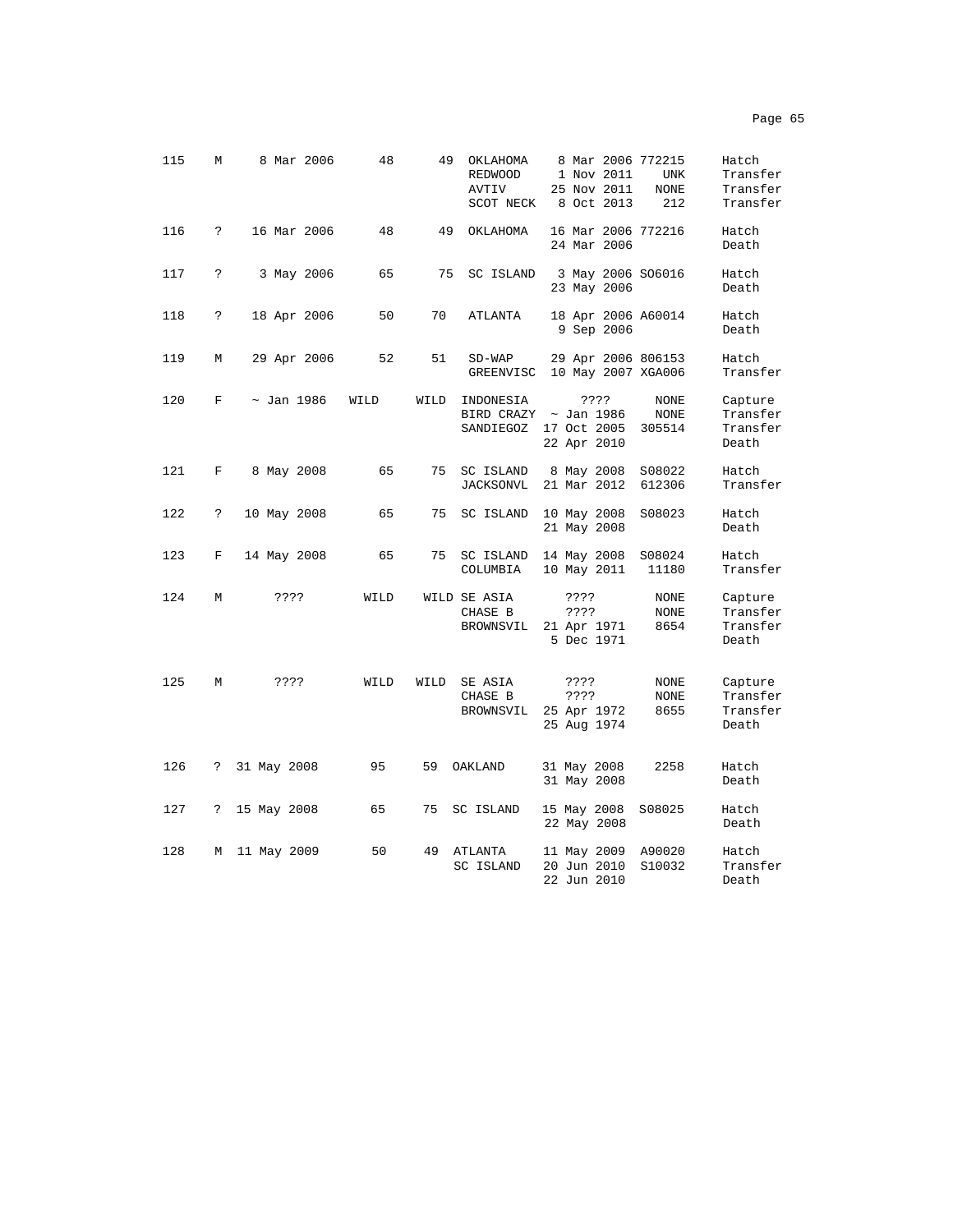| 129 |   | M ~20 Jun 2009 | 65  | 75 | SC ISLAND<br><b>DALLAS</b>                 | $~20$ June 2009 S09024<br>12 Jul 2012                   | 12M264                     | Hatch<br>Transfer                      |
|-----|---|----------------|-----|----|--------------------------------------------|---------------------------------------------------------|----------------------------|----------------------------------------|
| 130 | F | 17 May 2010    | 65  | 75 | SC ISLAND<br>SCOT NECK                     | 17 May 2010<br>30 Apr 2013<br>6 Jun 2013                | S10026<br>130              | Hatch<br>Transfer<br>Death             |
| 131 | F | 13 Apr 2009    | 103 | 51 | $SD-WAP$<br>SANDIEGOZ<br>PROSPECTP         | 13 Apr 2009<br>27 Aug 2010<br>3 Aug 2011<br>14 Aug 2011 | 809125<br>809125<br>P11051 | Hatch<br>Transfer<br>Transfer<br>Death |
| 132 | М | 13 Apr 2009    | 103 |    | 51 SD-WAP<br>SC ISLAND<br><b>JACKSONVL</b> | 13 Apr 2009<br>23 Sep 2010<br>21 Mar 2012               | 809126<br>S10034<br>612305 | Hatch<br>Transfer<br>Transfer          |
| 133 | M | 09 Jun 2010    | 95  | 59 | OAKLAND<br>COLUMBIA                        | 09 Jun 2010<br>17 Mar 2011                              | 2626<br>11133              | Hatch<br>Transfer                      |
| 134 | M | 23 Apr 2010    | 103 | 51 | $SD-WAP$                                   | 23 Apr 2010<br>16 Nov 2011                              | 810214                     | Hatch<br>Death                         |
| 135 | F | 23 Apr 2010    | 103 | 51 | $SD-WAP$<br>PROSPECTP                      | 23 Apr 2010<br>19 Oct 2011                              | 810215<br>P11086           | Hatch<br>Transfer                      |
| 136 | М | 4 May 2011     | 50  | 49 | ATLANTA                                    | 4 May 2011                                              | 11B018                     | Hatch                                  |
| 137 | U | 11 May 2011    | 50  | 49 | ATLANTA                                    | 11 May 2011<br>7 Jun 2011                               | 11B020                     | Hatch<br>Death                         |
| 138 | F | 26 Mar 2011    | 67  | 68 | SANFORD<br><b>DALLAS</b>                   | 26 Mar 2011<br>12 Jul 2012                              | 5799<br>12M272             | Hatch<br>Transfer                      |
| 139 | F | 16 Apr 2012    | 50  | 49 | ATLANTA<br>TRACY AV                        | 12 Apr 2012 12B011<br>17 Apr 2013                       | 2595                       | Hatch<br>Transfer                      |
| 140 | M | 25 Apr 2013    | 50  | 49 | ATLANTA                                    | 25 Apr 2013                                             | 13B009                     | Hatch                                  |

========================================================================================= TOTALS: 55.60.25 (140) in 43 institutions

Compiled by: Eric Kowalczyk thru Woodland Park Zoo Data current thru: 31 Dec 2013 North America Printed on 31 Dec 2013 using Sparks v. 1.56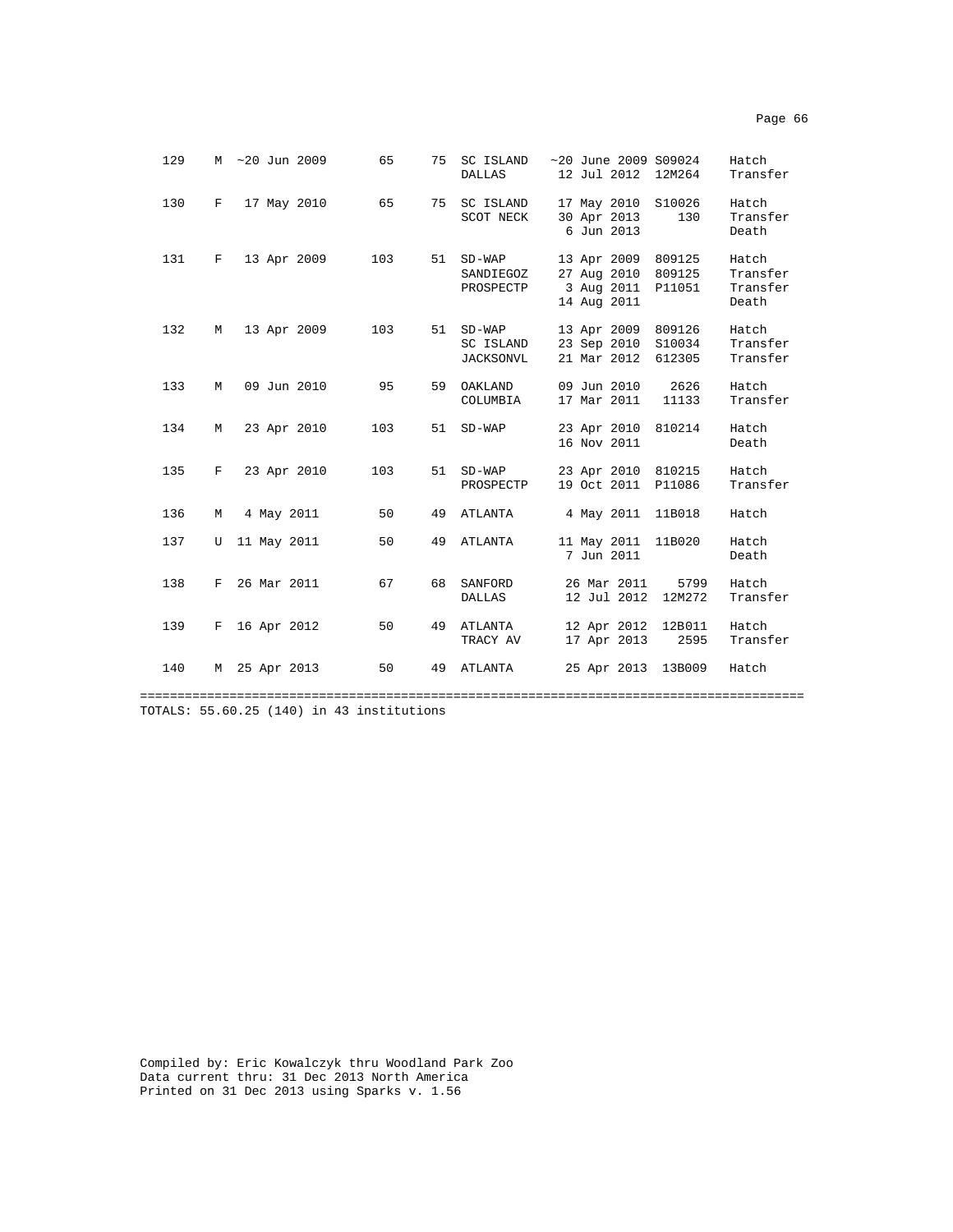#### **WREATHED HORNBILL STUDBOOK** Page 67

(Rhyticeros undulates)

Restricted to: Status: Living on 31 Dec 2013 Report ordered by: current/last location (alphabetic) ========================================================================================= Stud # | Sex | Hatch Date | Sire | Dam | Location | Date | Local ID | Event ========================================================================================= ATLANTA - Zoo Atlanta, Atlanta, Georgia, USA 50 M ???? WILD WILD SE ASIA ???? NONE Capture V.D.BRINK ???? NONE Transfer NY BRONX 2 Aug 1990 902252<br>NY BRONX 2 Aug 1990 902252 Transfer ATLANTA 23 Apr 1998 980006 Transfer 49 F 18 Apr 1989 UNK UNK MILLER R 18 Apr 1989 UNK Hatch OKLAHOMA 24 Apr 1991 551102 Transfer ATLANTA 11 Jan 2007 A60074 Transfer 136 M 4 May 2011 50 49 ATLANTA 4 May 2011 11B018 Hatch 140 M 25 Apr 2013 50 49 ATLANTA 25 Apr 2013 13B009 Hatch Totals: 3.1.0(4) \_\_\_\_\_\_\_\_\_\_\_\_\_\_\_\_\_\_\_\_\_\_\_\_\_\_\_\_\_\_\_\_\_\_\_\_\_\_\_\_\_\_\_\_\_\_\_\_\_\_\_\_\_\_\_\_\_\_\_\_\_\_\_\_\_\_\_\_\_\_\_\_\_\_\_\_\_\_\_\_\_\_\_\_\_\_\_\_\_ COLUMBIA – Riverbanks Zoo, Columbia, South Carolina, USA 123 F 14 May 2008 65 75 SC ISLAND 14 May 2008 S08024 Hatch COLUMBIA 10 May 2011 11180 Transfer 133 M 09 Jun 2010 95 59 OAKLAND 09 Jun 2010 2626 Hatch COLUMBIA 17 Mar 2011 11133 Totals: 1.1.0 (2) DALLAS – Dallas Zoo, Dallas, Texas, USA 129 M ~20 Jun 2009 65 75 SC ISLAND ~20 June 2009 S09024 Hatch 12 Jul 2012 12M264 Transfer 138 F 26 Mar 2011 67 68 SANFORD 26 Mar 2011 5799 Hatch 12 Jul 2012 12M272 Transfer Totals: 1.1.0 (2) \_\_\_\_\_\_\_\_\_\_\_\_\_\_\_\_\_\_\_\_\_\_\_\_\_\_\_\_\_\_\_\_\_\_\_\_\_\_\_\_\_\_\_\_\_\_\_\_\_\_\_\_\_\_\_\_\_\_\_\_\_\_\_\_\_\_\_\_\_\_\_\_\_\_\_\_\_\_\_\_\_\_\_\_\_\_\_\_\_ FALLBROOK - Emerald Forest Bird Farm, Fallbrook, California, USA 88 M 10 Sep 1998 55 59 OAKLAND 10 Sep 1998 1239 Hatch 23 Jan 2001 NONE Totals: 1.0.0 (1)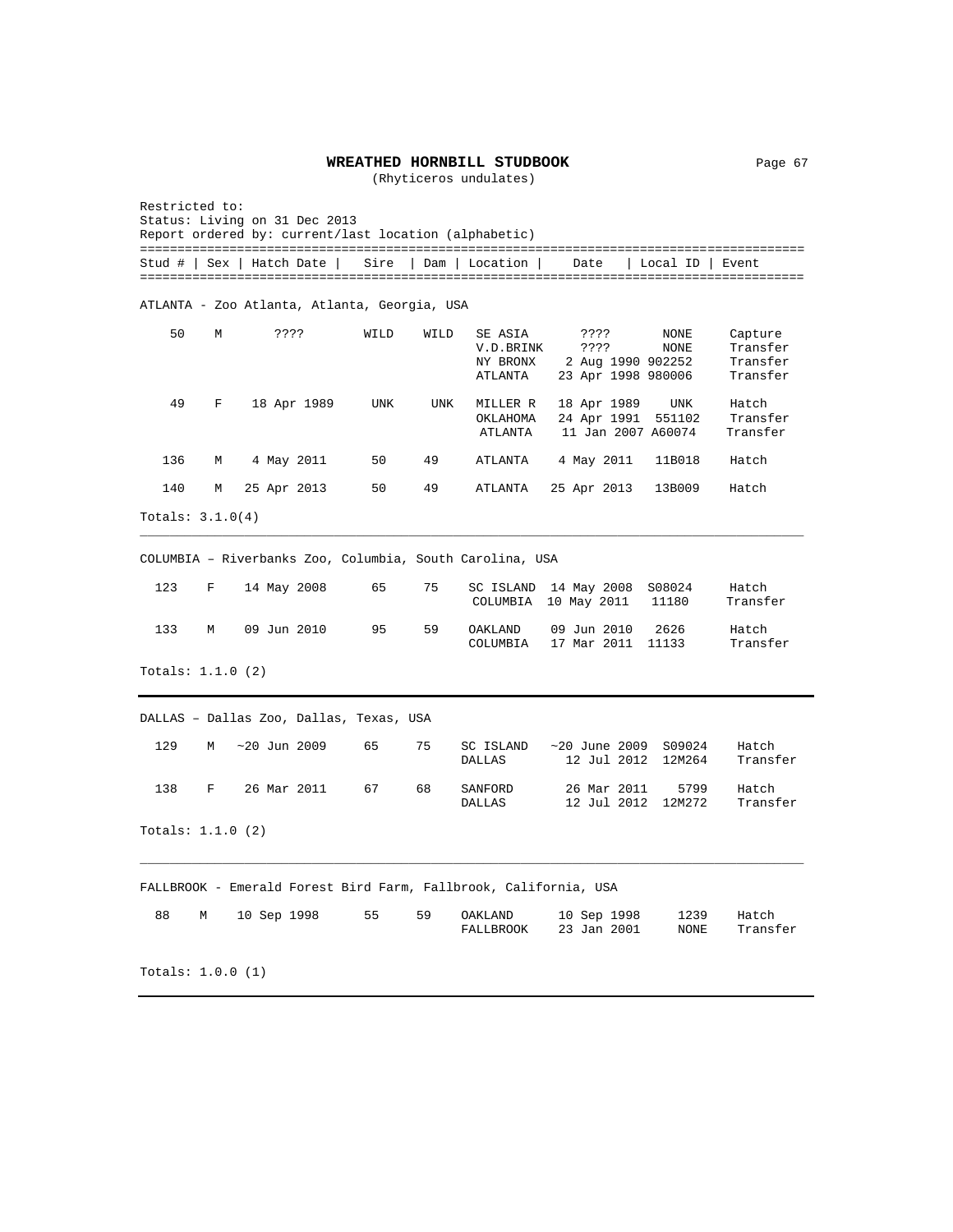GREENVISC - Greenville Zoo, Greenville, South Carolina, USA 98 F 20 Mar 2002 48 49 OKLAHOMA 20 Mar 2002 770410 Hatch GREENVISC 12 Nov 2003 XCAO58 Transfer 119 M 29 Apr 2006 52 51 SD-WAP 29 Apr 2006 806153 Hatch GREENVISC 10 May 2007 XGA006 Totals: 1.1.0 (2) \_\_\_\_\_\_\_\_\_\_\_\_\_\_\_\_\_\_\_\_\_\_\_\_\_\_\_\_\_\_\_\_\_\_\_\_\_\_\_\_\_\_\_\_\_\_\_\_\_\_\_\_\_\_\_\_\_\_\_\_\_\_\_\_\_\_\_\_\_\_\_\_\_\_\_\_\_\_\_\_\_\_\_\_\_\_\_\_\_ JACKSON - Jackson Zoological Park, Jackson, Mississippi, USA 112 M 3 May 2004 52 51 SD-WAP 3 May 2004 804250 Hatch 1 Dec 2005 200472 113 F 5 Apr 2005 67 68 SANFORD 5 Apr 2005 5730 Hatch 1 Dec 2005 200471 Totals: 1.1.0 (2) JACKSONVL- Jacksonville Zoo, Jacksonville, FL 121 F 8 May 2008 65 75 SC ISLAND 8 May 2008 S08022 Hatch JACKSONVL 21 Mar 2012 612306 Transfer 132 M 13 Apr 2009 103 51 SD-WAP 13 Apr 2009 809126 Hatch SC ISLAND 23 Sep 2010 S10034 Transfer<br>JACKSONVL 21 Mar 2012 612305 Transfer JACKSONVL 21 Mar 2012 612305 Totals: 1.0.0 (1)  $\_$  ,  $\_$  ,  $\_$  ,  $\_$  ,  $\_$  ,  $\_$  ,  $\_$  ,  $\_$  ,  $\_$  ,  $\_$  ,  $\_$  ,  $\_$  ,  $\_$  ,  $\_$  ,  $\_$  ,  $\_$  ,  $\_$  ,  $\_$  ,  $\_$  ,  $\_$  ,  $\_$  ,  $\_$  ,  $\_$  ,  $\_$  ,  $\_$  ,  $\_$  ,  $\_$  ,  $\_$  ,  $\_$  ,  $\_$  ,  $\_$  ,  $\_$  ,  $\_$  ,  $\_$  ,  $\_$  ,  $\_$  ,  $\_$  , KANSASCTY - The Kansas City Zoo, Kansas City, Missouri, USA 109 M 31 May 2003 52 51 SD-WAP 31 May 2003 803109 Hatch KANSASCTY 30 Sep 2004 A04047 Transfer Totals: 1.0.0 (1)

\_\_\_\_\_\_\_\_\_\_\_\_\_\_\_\_\_\_\_\_\_\_\_\_\_\_\_\_\_\_\_\_\_\_\_\_\_\_\_\_\_\_\_\_\_\_\_\_\_\_\_\_\_\_\_\_\_\_\_\_\_\_\_\_\_\_\_\_\_\_\_\_\_\_\_\_\_\_\_\_\_\_\_\_\_\_\_\_\_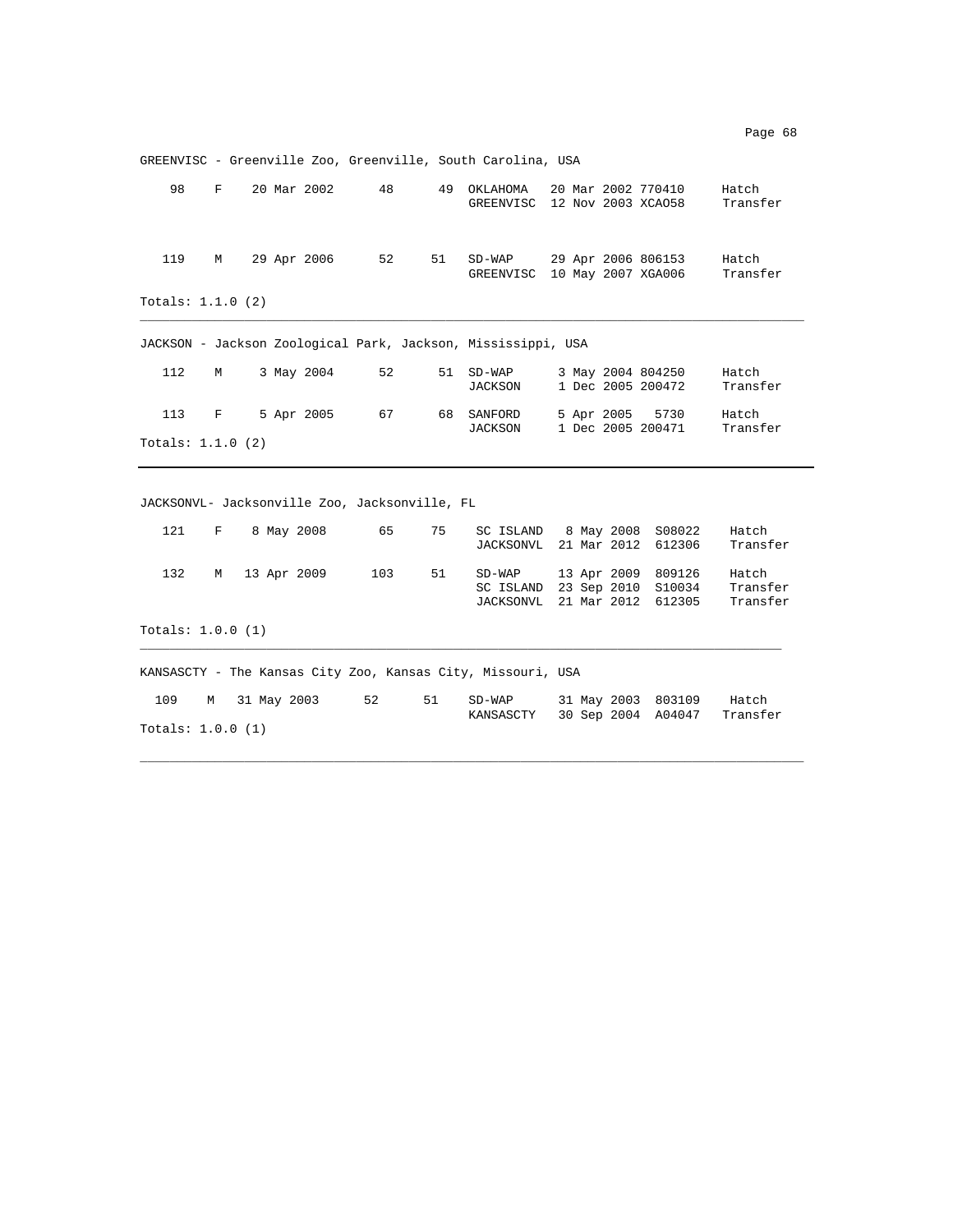OAKLAND - Oakland Zoo, Oakland, California, USA 59 F 3 May 1991 UNK UNK MILLER R 3 May 1991 UNK Hatch OAKLAND 8 Mar 1994 95 M 26 Mar 2001 67 68 SANFORD 26 Mar 2001 5647 Hatch 30 Jan 2002 1432 Totals: 1.1.0 (2) \_\_\_\_\_\_\_\_\_\_\_\_\_\_\_\_\_\_\_\_\_\_\_\_\_\_\_\_\_\_\_\_\_\_\_\_\_\_\_\_\_\_\_\_\_\_\_\_\_\_\_\_\_\_\_\_\_\_\_\_\_\_\_\_\_\_\_\_\_\_\_\_\_\_\_\_\_\_\_\_\_\_\_\_\_\_\_\_\_ PROSPECTP - Prospect Park Zoo, Brooklyn, New York, USA 78 M 17 May 1997 50 39 NY BRONX 17 May 1997 972131 Hatch SANDIEGOZ 17 Sep 1998 398370 Transfer PROSPECTP 3 Aug 2011 972131 Transfer 135 F 23 Apr 2010 103 51 SD-WAP 23 Apr 2010 810215 Hatch PROSPECTP 19 Oct 2011 P11086 Transfer Totals: 1.1.0 (2) \_\_\_\_\_\_\_\_\_\_\_\_\_\_\_\_\_\_\_\_\_\_\_\_\_\_\_\_\_\_\_\_\_\_\_\_\_\_\_\_\_\_\_\_\_\_\_\_\_\_\_\_\_\_\_\_\_\_\_\_\_\_\_\_\_\_\_\_\_\_\_\_\_\_\_\_\_\_\_\_\_\_\_\_\_\_\_\_\_ SAN ANTON - San Antonio Zool Gardens & Aquarium, San Antonio, Texas, USA 94 M 14 Mar 2001 48 49 OKLAHOMA 14 Mar 2001 769308 Hatch SAN ANTON 15 Apr 2003 A03042 100 F 14 Mar 2002 67 68 SANFORD 14 Mar 2002 A2B628 Hatch SAN ANTON 29 Jan 2003 J03018 Totals: 1.1.0 (2) \_\_\_\_\_\_\_\_\_\_\_\_\_\_\_\_\_\_\_\_\_\_\_\_\_\_\_\_\_\_\_\_\_\_\_\_\_\_\_\_\_\_\_\_\_\_\_\_\_\_\_\_\_\_\_\_\_\_\_\_\_\_\_\_\_\_\_\_\_\_\_\_\_\_\_\_\_\_\_\_\_\_\_\_\_\_\_\_\_ SANFORD - Central Florida Zoological Park, Lake Monroe, Florida, USA 67 M ???? UNK UNK MILLER R ???? UNK Hatch SANFORD 22 Dec 1994 94B493 68 F ???? UNK UNK MILLER R ???? UNK Hatch 22 Dec 1994 94B494

Totals: 1.1.0 (2) \_\_\_\_\_\_\_\_\_\_\_\_\_\_\_\_\_\_\_\_\_\_\_\_\_\_\_\_\_\_\_\_\_\_\_\_\_\_\_\_\_\_\_\_\_\_\_\_\_\_\_\_\_\_\_\_\_\_\_\_\_\_\_\_\_\_\_\_\_\_\_\_\_\_\_\_\_\_\_\_\_\_\_\_\_\_\_\_\_

Page 69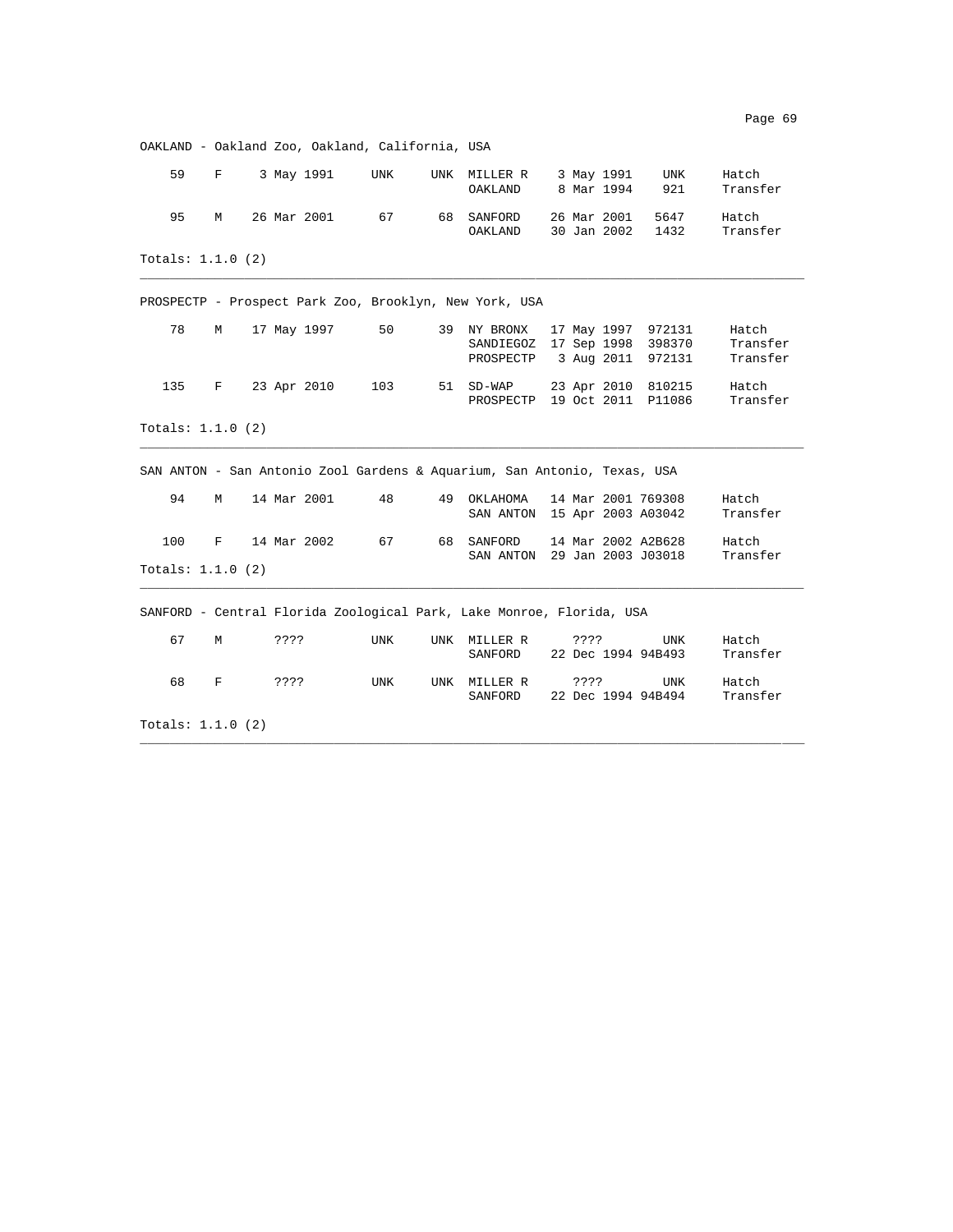TRACY AV - Tracy Aviary, Salt Lake City, Utah, USA 139 F 16 Apr 2012 50 49 ATLANTA 12 Apr 2012 12B011 Hatch<br>TRACY AV 17 Apr 2013 2595 Transi 17 Apr 2013 2595 Transfer Totals: 0.1.0 (1) SCOT NECK – Sylvan Heights, Scotland Neck; North Carolina, USA 75 F 3 May 1996 56 57 AVI BREED 3 May 1996 960459 Hatch MANHATTAN 22 Apr 1999 STCATHERN 5 Oct 2004 S04068 Transfer SCOT NECK 30 Apr 2013 75 Transfer 115 M 8 Mar 2006 48 49 OKLAHOMA 8 Mar 2006 772215 Hatch<br>REDWOOD 1 Nov 2011 UNK Transfer REDWOOD 1 Nov 2011 UNK Transfer AVTIV 25 Nov 2011 NONE Transfer SCOT NECK 8 Oct 2013 212 Transfer Totals: 1.1.0 (2) \_\_\_\_\_\_\_\_\_\_\_\_\_\_\_\_\_\_\_\_\_\_\_\_\_\_\_\_\_\_\_\_\_\_\_\_\_\_\_\_\_\_\_\_\_\_\_\_\_\_\_\_\_\_\_\_\_\_\_\_\_\_\_\_\_\_\_\_\_\_\_\_\_\_\_\_\_\_ SD-WAP - San Diego Zoo Safari Park, Escondido, California, USA 51 F ~ 1990 WILD WILD SE ASIA ???? NONE Capture MCCOY T 2??? NONE Transfer<br>SD-WAP 22 Nov 1996 896382 Transfer 22 Nov 1996 103 M 4 Mar 2003 48 49 OKLAHOMA 4 Mar 2003 770912 Hatch GREENVISC 27 Jun 2005 XEA008 Transfer<br>SD-WAP 21 Apr 2007 807065 Transfer SD-WAP 21 Apr 2007 Totals: 1.1.0 (2) \_\_\_\_\_\_\_\_\_\_\_\_\_\_\_\_\_\_\_\_\_\_\_\_\_\_\_\_\_\_\_\_\_\_\_\_\_\_\_\_\_\_\_\_\_\_\_\_\_\_\_\_\_\_\_\_\_\_\_\_\_\_\_\_\_\_\_\_\_\_\_\_\_\_\_\_\_\_\_\_\_\_\_\_\_\_\_\_\_ ========================================================================================= TOTALS: 16.13.0 (29) in 15 Institutions

Compiled by: Eric Kowalczyk thru Woodland Park Zoo Data current thru: 31 Dec 2013 North America Printed on 31 Dec 2013 using Sparks v 1.56

Page 70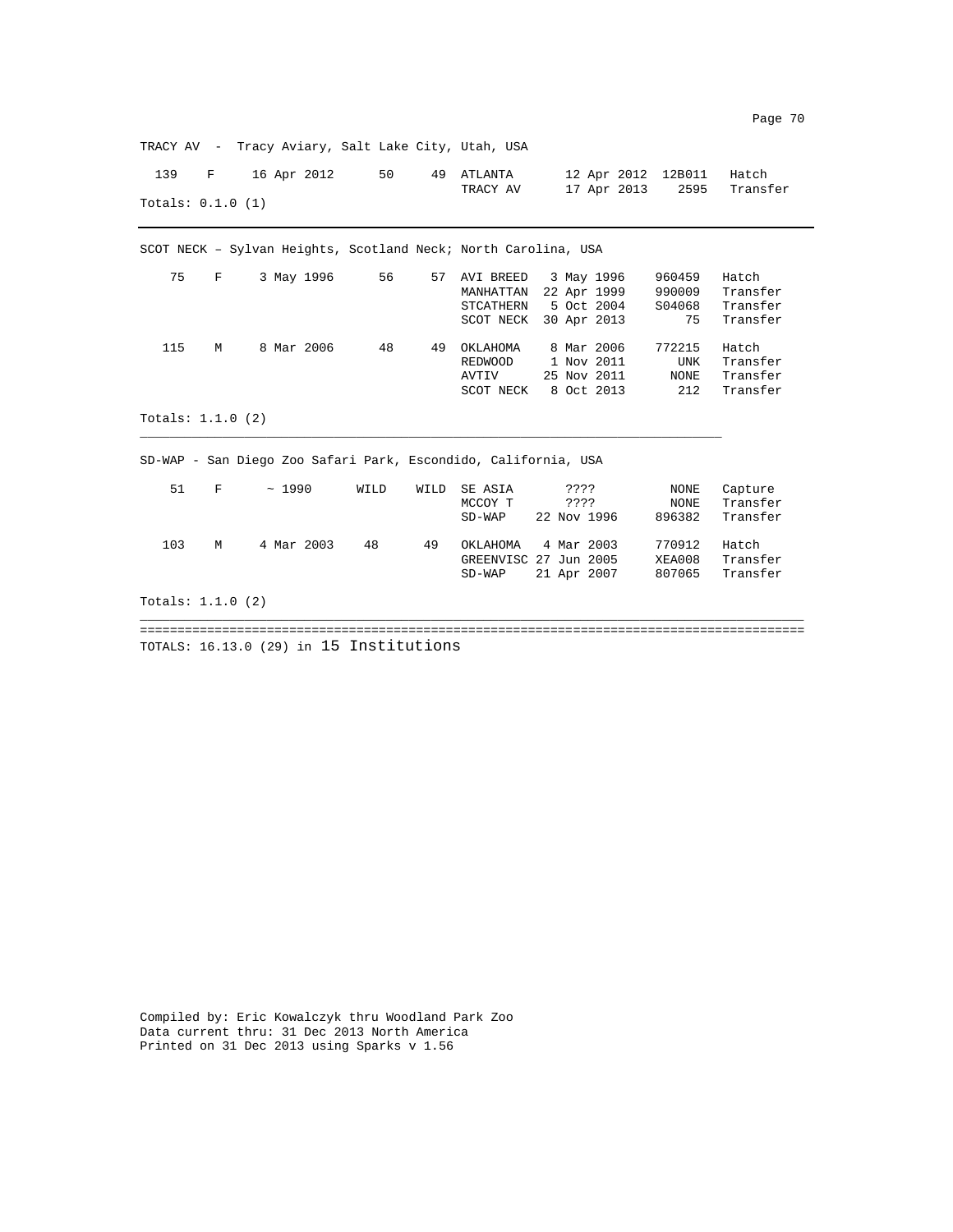### **WHITE-CROWNED HORNBILL**

Berenicornis comatus

#### GENERAL INFORMATION

Other common names in use include: White-crested hornbill, Long-crested hornbill.

Kemp (1995) placed this species in the genus Aceros (subgenus Berenicornis) but acknowledged that this species might be placed in the monotypic genus, Berenicornis. Kemp listed this species in the genus Berenicornis in The Handbook of Birds of the World, volume 6 (Del Hoyo et al, 2001)

Captive propagation

The first known captive breeding occurred in 1993 at Ornis Mallorca (Strehlow 2001). The only known success in this region occurred at Discovery Island on 11 October 1994 (Atallian et al unpublished).

There are 26 historical records in this studbook. Presently, there are 3.3 living birds in 2 institutions.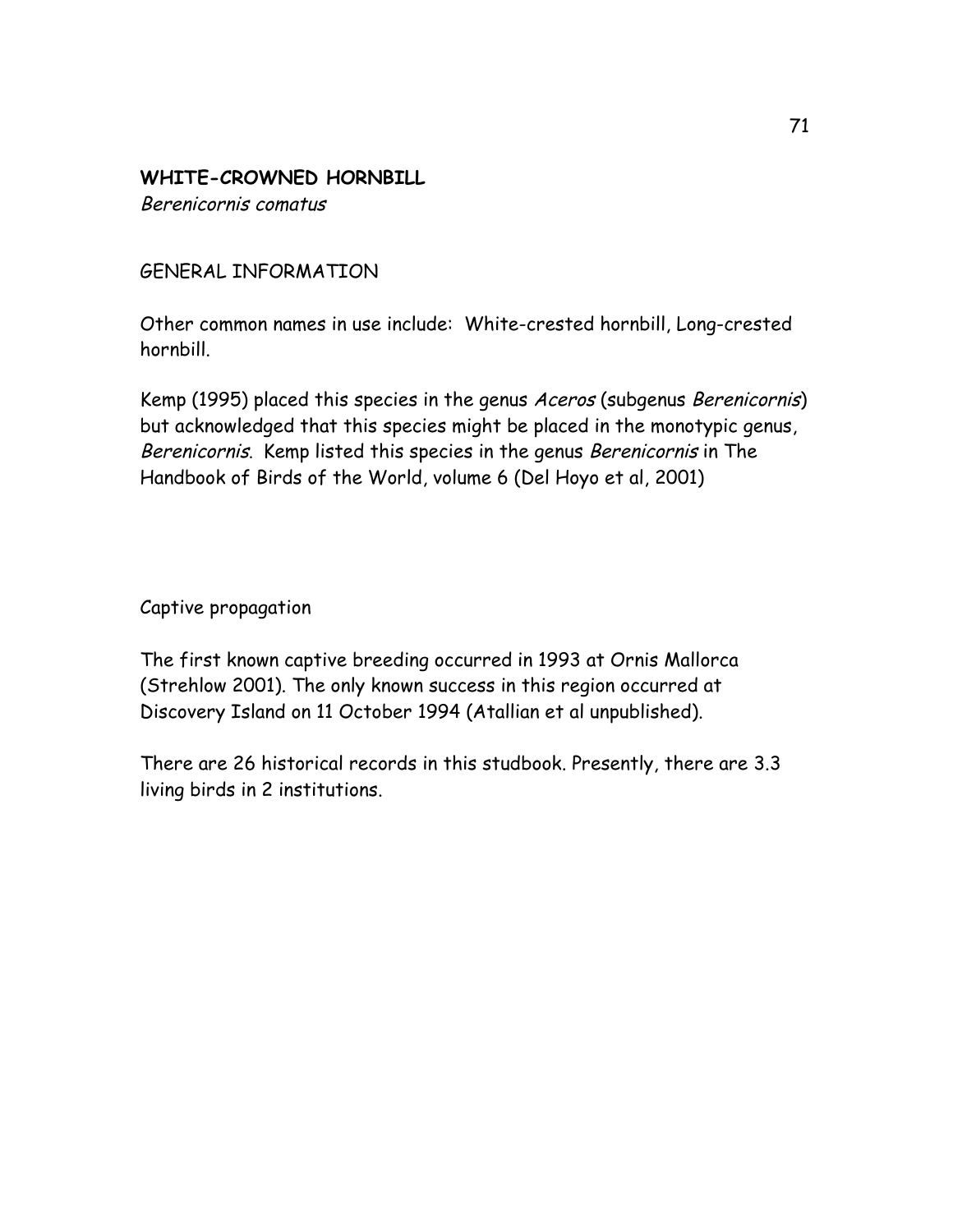## White-crowned hornbill

Berenicornis comatus

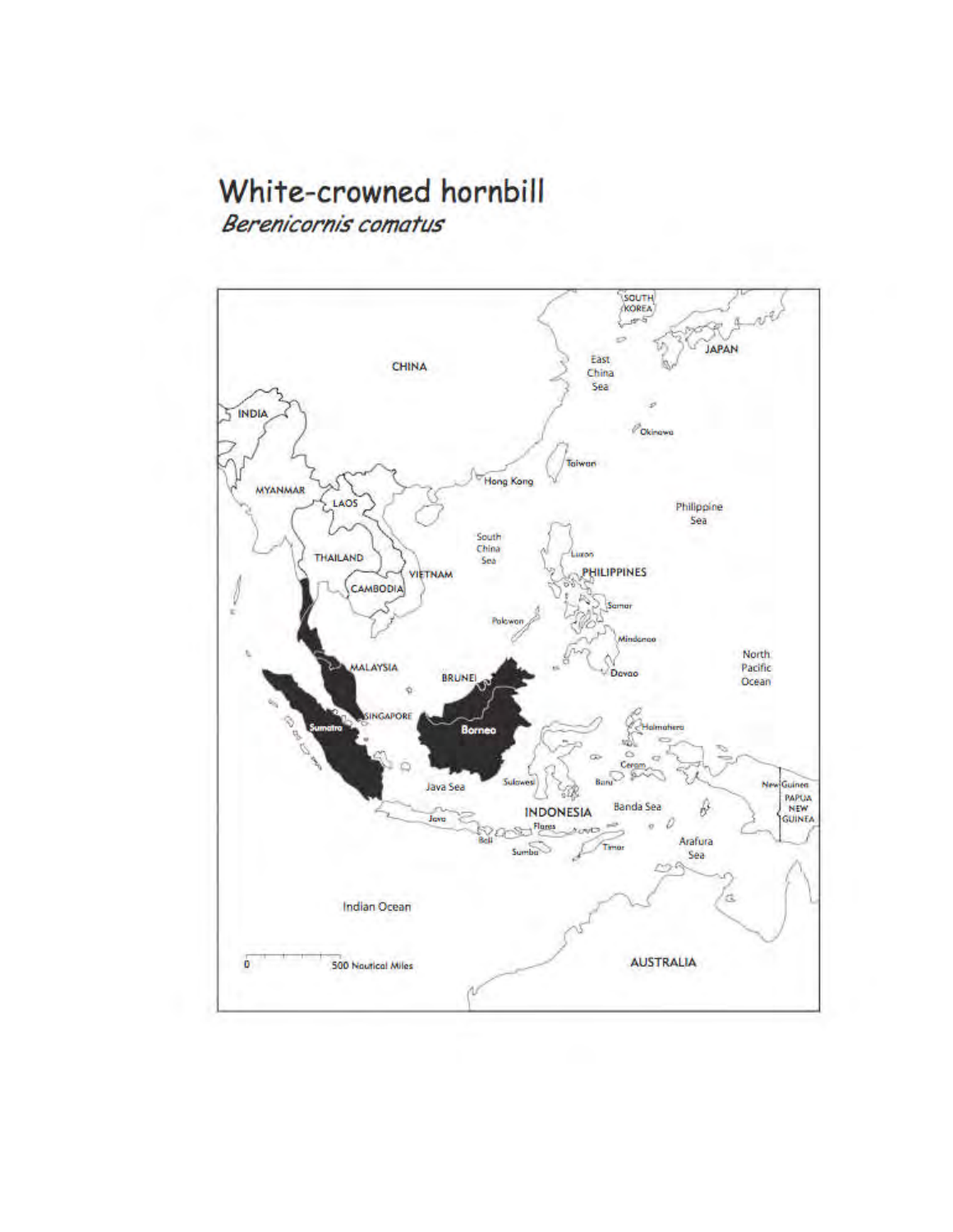#### STUDBOOK REPORTS

#### **Listed by location**

Here are listed the studbook numbers for each of the specimens reported by participating institutions

AUDUBON: 12, 13 CHICAGOBR: 1 CROFT L: 20, 21, 22 FRANKLNP: 7, 12,17,20,21,22,23,24 LAKE BUENA: 7, 9,11,17,23 NY BRONX: 2,3,11 SANDIEGOZ: 4, 5,6,7,8,10,14,19 SD-WAP: 6,14,15,16,17,18,19 ST AUGUST: 15, 18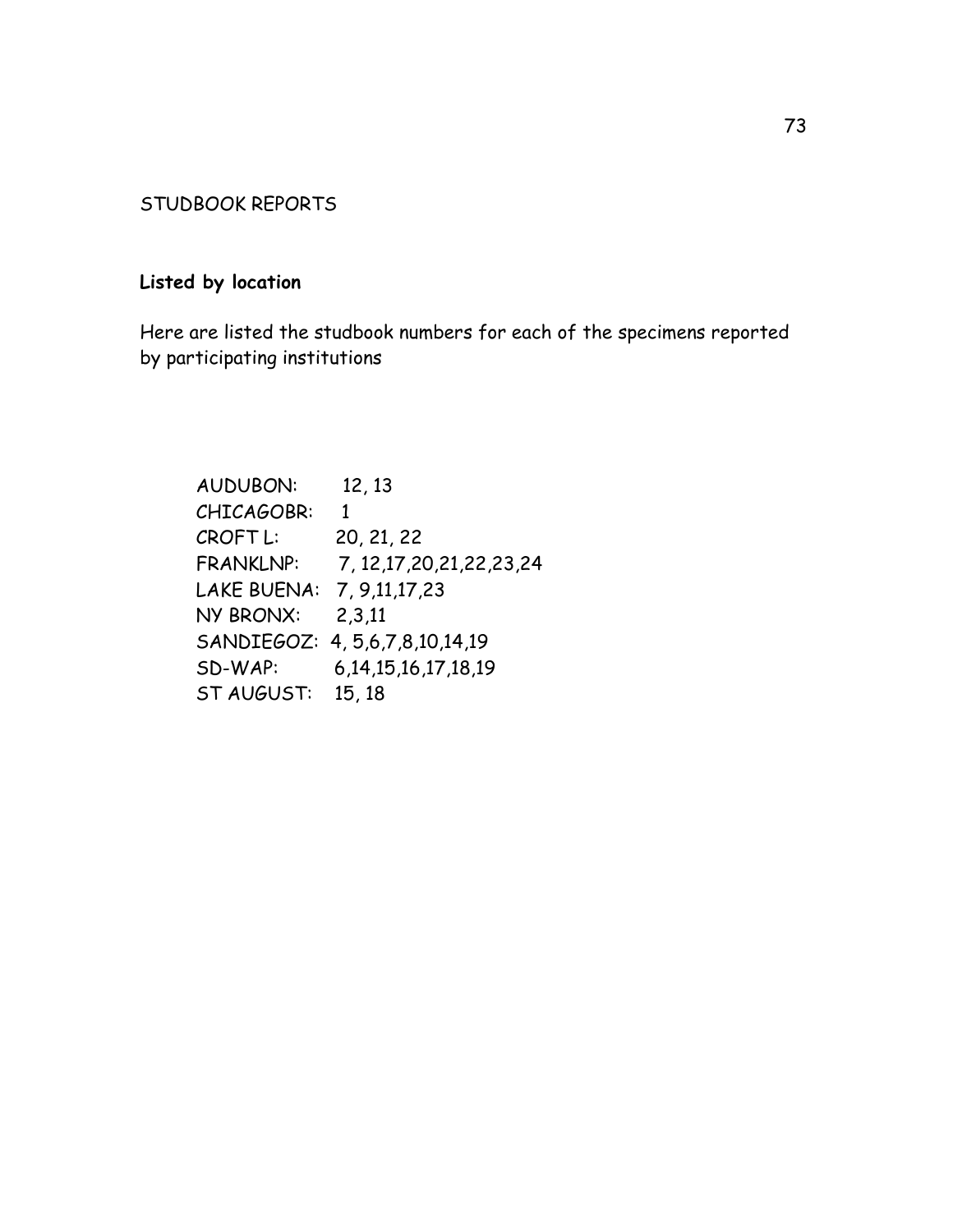#### **WHITE-CROWNED HORNBILL STUDBOOK**

| (Berenicornis comatus) |  |
|------------------------|--|
|------------------------|--|

|               |     |              |                        |      | (DELENICOLIIIS COMACUS)                                     |                                                                                               |                       |                                                                  |
|---------------|-----|--------------|------------------------|------|-------------------------------------------------------------|-----------------------------------------------------------------------------------------------|-----------------------|------------------------------------------------------------------|
| <b>Stud</b> # | Sex | Hatch Date   | Sire                   | Dam  | Location                                                    | Date                                                                                          | Local ID              | Event                                                            |
| 1             | М   | ~1932        | WILD                   | WILD | SE ASIA<br>L RUHE<br>CHICAGOBR                              | ????<br>????<br>28 May 1937<br>24 Nov 1940                                                    | NONE<br>NONE<br>26231 | Capture<br>Transfer<br>Transfer<br>Death                         |
| 2             | د:  | ~1934        | WILD                   | WILD | SE ASIA<br>L RUHE<br>NY BRONX                               | ????<br>????<br>1 Jun 1935<br>26 May 1959                                                     | NONE<br>NONE<br>UNK   | Capture<br>Transfer<br>Transfer<br>Death                         |
| 3             | F   | ????         | WILD                   | WILD | SE ASIA<br>L RUHE<br>NY BRONX                               | ????<br>????<br>1 Jun 1935<br>20 Mar 1948                                                     | NONE<br>NONE<br>UNK   | Capture<br>Transfer<br>Transfer<br>Death                         |
| 4             | М   | ~1966        | $\mathfrak{r}$<br>WILD | WILD | SUMATRA<br>CHASE B<br>SANDIEGOZ                             | ????<br>????<br>5 Jun 1968 200748<br>14 Aug 1979                                              | NONE<br>NONE          | Capture<br>Transfer<br>Transfer<br>Death                         |
| 5             | М   | ~1967        | WILD                   | WILD | SUMATRA<br>CHASE B<br>SANDIEGOZ                             | ????<br>????<br>5 Jun 1968 005979<br>31 Dec 1970                                              | NONE<br>NONE          | Capture<br>Transfer<br>Transfer<br>Death                         |
| 6             | М   | ~1968        | WILD                   | WILD | SUMATRA<br>MOHILEF D<br>SANDIEGOZ<br>$SD-WAP$               | ????<br>????<br>13 Aug 1970 200749<br>16 Jan 1981 200749<br>31 Dec 1984                       | NONE<br>NONE          | Capture<br>Transfer<br>Transfer<br>Transfer<br>Death             |
| 7             | F   | ~1969        | WILD                   | WILD | SUMATRA<br>MOHILEF D<br>SANDIEGOZ<br>FRANKLINP<br>LAKEBUENA | ????<br>????<br>13 Aug 1970 005980<br>15 Mar 1972 72A659<br>10 Jun 1981 110601<br>10 Sep 1997 | NONE<br>NONE          | Capture<br>Transfer<br>Transfer<br>Transfer<br>Transfer<br>Death |
| 8             | S.  | ~1969        | WILD                   | WILD | SUMATRA<br>MOHILEF D<br>SANDIEGOZ                           | ????<br>????<br>13 Aug 1970 005981<br>31 Dec 1975                                             | NONE<br>NONE          | Capture<br>Transfer<br>Transfer<br>Death                         |
| 9             | د:  | ????         | WILD                   | WILD | SUMATRA<br>PET FARM                                         | ????<br>????<br>LAKEBUENA 25 Sep 1973 000343<br>13 Dec 1990                                   | NONE<br>NONE          | Capture<br>Transfer<br>Transfer<br>Death                         |
| 10            | F   | $~\sim~1974$ | WILD                   | WILD | SUMATRA<br>GLENDA CA<br>SANDIEGOZ                           | ????<br>????<br>15 May 1975 005982<br>4 Jul 1975                                              | NONE<br>NONE          | Capture<br>Transfer<br>Transfer<br>Death                         |
| 11            | F   | ~1974        | WILD                   | WILD | SE ASIA<br>LAKEBUENA<br>NY BRONX<br>LAKEBUENA               | ????<br>????<br>31 May 1986 862178<br>13 Aug 1986                                             | NONE<br>UNK           | Capture<br>Transfer<br>Transfer<br>UNK ltf Transfer              |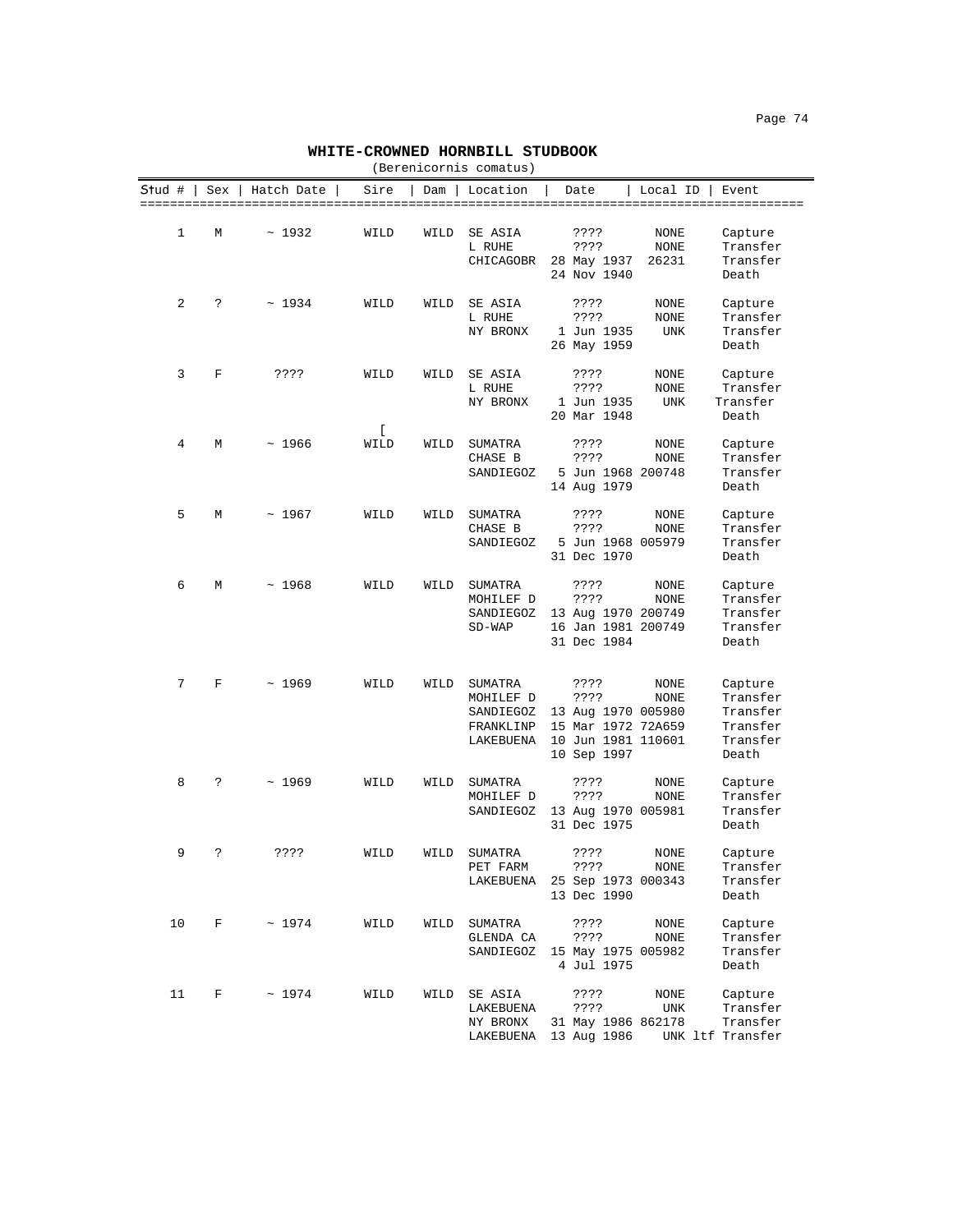| 12 | М | ~1975      | WILD | WILD | SUMATRA<br>MOHILEF D<br><b>AUDUBON</b><br>FRANKLINP                                                         | Capture<br>????<br>NONE<br>Transfer<br>????<br>NONE<br>012<br>1 Aug 1976<br>Transfer<br>7 Jun 1978 78A278<br>Transfer<br>1 Aug 1980<br>Death<br>Page 73                                                                                                                                                                    |
|----|---|------------|------|------|-------------------------------------------------------------------------------------------------------------|----------------------------------------------------------------------------------------------------------------------------------------------------------------------------------------------------------------------------------------------------------------------------------------------------------------------------|
| 13 | М | ~1975      | WILD | WILD | SUMATRA<br>MOHILEF D<br>AUDUBON                                                                             | ????<br>NONE<br>Capture<br>????<br>NONE<br>Transfer<br>$~\sim$ 1976 100440<br>Transfer<br>17 Jan 1978<br>Death                                                                                                                                                                                                             |
| 14 | F | ~1976      | WILD | WILD | SUMATRA<br>FERNDALE<br>LAKEBUENA<br>SANDIEGOZ<br>$SD-WAP$<br>SANDIEGOZ<br>$SD-WAP$<br>MILLER R<br>DISNEY AK | ????<br>Capture<br>NONE<br>Transfer<br>~1977<br>NONE<br>1 Jan 1978 080103<br>Transfer<br>12 Mar 1993 393110<br>Transfer<br>12 Apr 1993 393110<br>Transfer<br>24 May 1995 393110<br>Transfer<br>10 Jun 1995 393110<br>Transfer<br>11 Sep 1997<br>Transfer<br>NONE<br>19 Feb 2003 030013<br>Transfer<br>11 Jun 2003<br>Death |
| 15 | F | ~1988      | WILD | WILD | SUMATRA<br>V.D.BRINK<br>$SD-WAP$<br>ST AUGUST                                                               | ????<br>NONE<br>Capture<br>Transfer<br>????<br>NONE<br>17 Feb 1990 890033<br>Transfer<br>6 Feb 2013<br>A1303<br>Transfer                                                                                                                                                                                                   |
| 16 | М | ~1988      | WILD | WILD | SE ASIA<br>V.D.BRINK<br>$SD-WAP$<br>AZUA J<br>KOBERT                                                        | Capture<br>????<br>NONE<br>Transfer<br>????<br>NONE<br>17 Feb 1990 890034<br>Transfer<br>6 Feb 1992<br>NONE<br>Transfer<br>1 Jul 1992<br>NONE ltf Transfer                                                                                                                                                                 |
| 17 | М | ~1988      | WILD | WILD | SUMATRA<br>V.D.BRINK<br>$SD-WAP$<br>LAKEBUENA<br>FRANKLINP                                                  | ????<br>NONE<br>Capture<br>Transfer<br>????<br>NONE<br>17 Feb 1990 890035<br>Transfer<br>5 Feb 1992 220201<br>Transfer<br>23 Nov 1999 99A501<br>Transfer                                                                                                                                                                   |
| 18 | М | ~1988      | WILD | WILD | SUMATRA<br>V.D.BRINK<br>$SD-WAP$<br>ST AUGUST                                                               | NONE<br>Capture<br>????<br>Transfer<br>????<br>NONE<br>Transfer<br>17 Feb 1990 890036<br>6 Feb 2013<br>Transfer<br>A1302                                                                                                                                                                                                   |
| 19 | М | ~1990      | WILD | WILD | SUMATRA<br>V.D.BRINK<br>SANDIEGOZ<br>$SD-WAP$<br>SANDIEGOZ<br>$SD-WAP$<br>SANDIEGOZ                         | ????<br>Capture<br>NONE<br>????<br><b>NONE</b><br>Transfer<br>6 Nov 1991 490179<br>Transfer<br>6 Dec 1991 490179<br>Transfer<br>8 Mar 1993 490179<br>Transfer<br>12 Apr 1993 490179<br>Transfer<br>24 May 1995 490179<br>Transfer<br>16 Jul 1995<br>Death                                                                  |
| 20 | М | 1 Jan 1990 | WILD | WILD | SE ASIA<br>MCCOY T<br>CROFT L<br>FRANKLINP                                                                  | ????<br>Capture<br>NONE<br>Transfer<br>????<br>NONE<br>4 Jul 1999<br>NONE<br>Transfer<br>21 Jul 2004 A04437<br>Transfer                                                                                                                                                                                                    |
| 21 | F | 1 Jan 1990 | WILD | WILD | SE ASIA<br>MCCOY T<br>CROFT L<br>FRANKLINP                                                                  | Capture<br>????<br>NONE<br>Transfer<br>????<br>NONE<br>Transfer<br>4 Jul 1999<br>NONE<br>21 Jul 2004 A04438<br>Transfer                                                                                                                                                                                                    |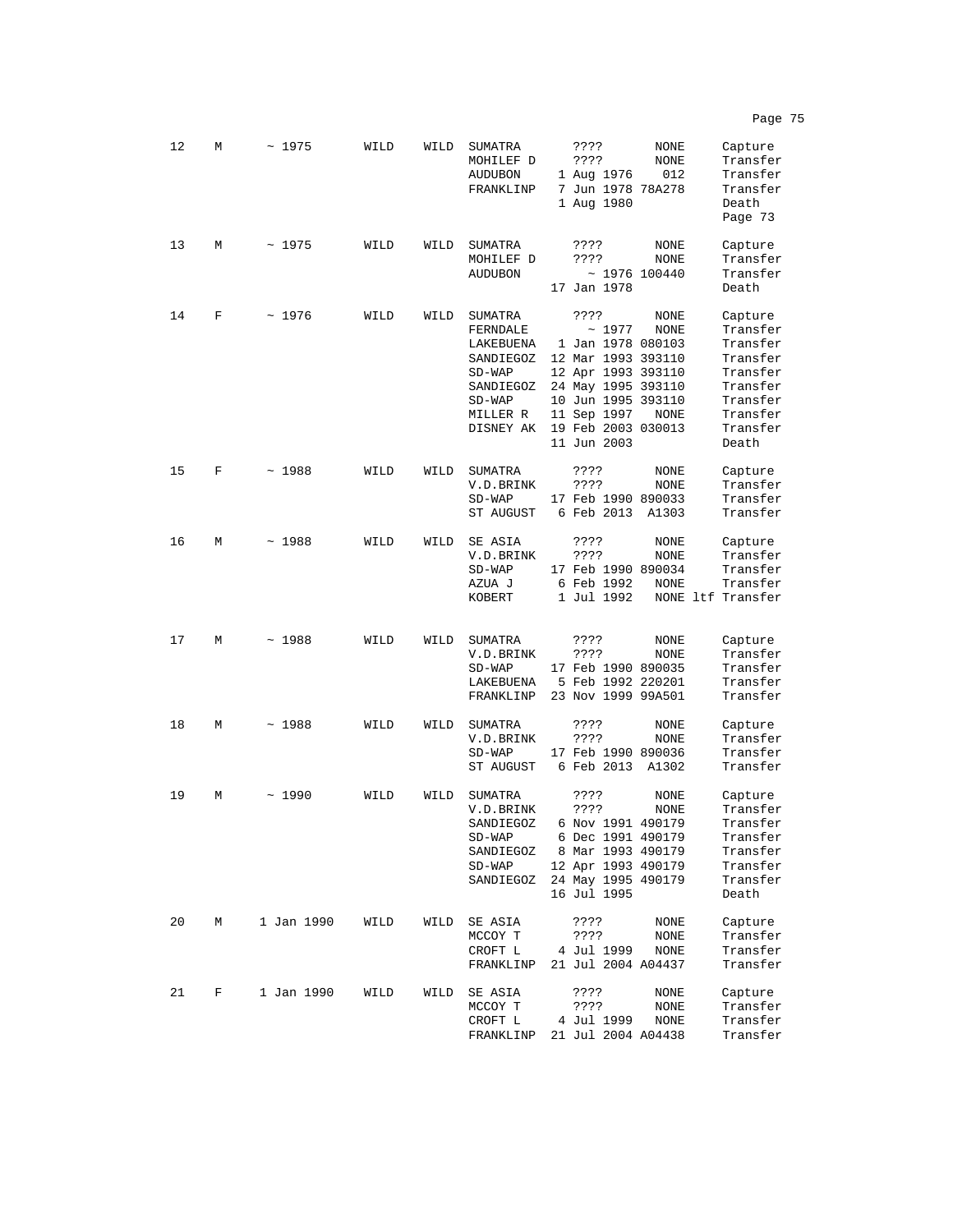| 22 | $_{\rm F}$ | 1 Jan 1990  | WILD | WILD | SE ASIA<br>MCCOY T<br>CROFT L<br>FRANKLINP | ? ? ? ?<br>????<br>4 Jul 1999<br>21 Jul 2004            | <b>NONE</b><br><b>NONE</b><br><b>NONE</b><br>A04439 | Capture<br>Transfer<br>Transfer<br>Transfer          |
|----|------------|-------------|------|------|--------------------------------------------|---------------------------------------------------------|-----------------------------------------------------|------------------------------------------------------|
| 23 | F          | 11 Oct 1994 | 17   | 7    | LAKEBUENA<br>FRANKLINP                     | 11 Oct 1994<br>17 May 1995<br>16 Aug 2002               | 241011<br>94A311                                    | Hatch<br>Transfer<br>Death                           |
| 24 | F          | 1 Jan 1990  | WILD | WILD | SE ASIA<br>MCCOY T<br>CROFT L<br>FRANKLINP | ????<br>????<br>4 Jul 1999<br>21 Jul 2004<br>3 Feb 2011 | <b>NONE</b><br><b>NONE</b><br><b>NONE</b><br>A04440 | Capture<br>Transfer<br>Transfer<br>Transfer<br>Death |
| 25 | M          | ~1970       | WILD | WILD | SE ASIA<br>CHASE B<br>BROWNSVIL            | ????<br>~1971<br>24 Nov 1971<br>8 Dec 1971              | <b>NONE</b><br><b>NONE</b><br>8657                  | Capture<br>Transfer<br>Transfer<br>Death             |
| 26 | M          | ~1971       | WILD | WILD | SE ASIA<br>FERNDALE<br>BROWNSVIL           | ????<br>~1972<br>25 Apr 1972<br>20 Sep 1972             | <b>NONE</b><br><b>NONE</b><br>8658                  | Capture<br>Transfer<br>Transfer<br>Death             |
|    |            |             |      |      |                                            |                                                         |                                                     |                                                      |

TOTALS: 13.10.3 (26) in 11 institutions

Compiled by: Eric Kowalczyk thru Woodland Park Zoo Data current thru: 31 Dec 2013 North America Printed on 31 Dec 2013 using Sparks v 1.56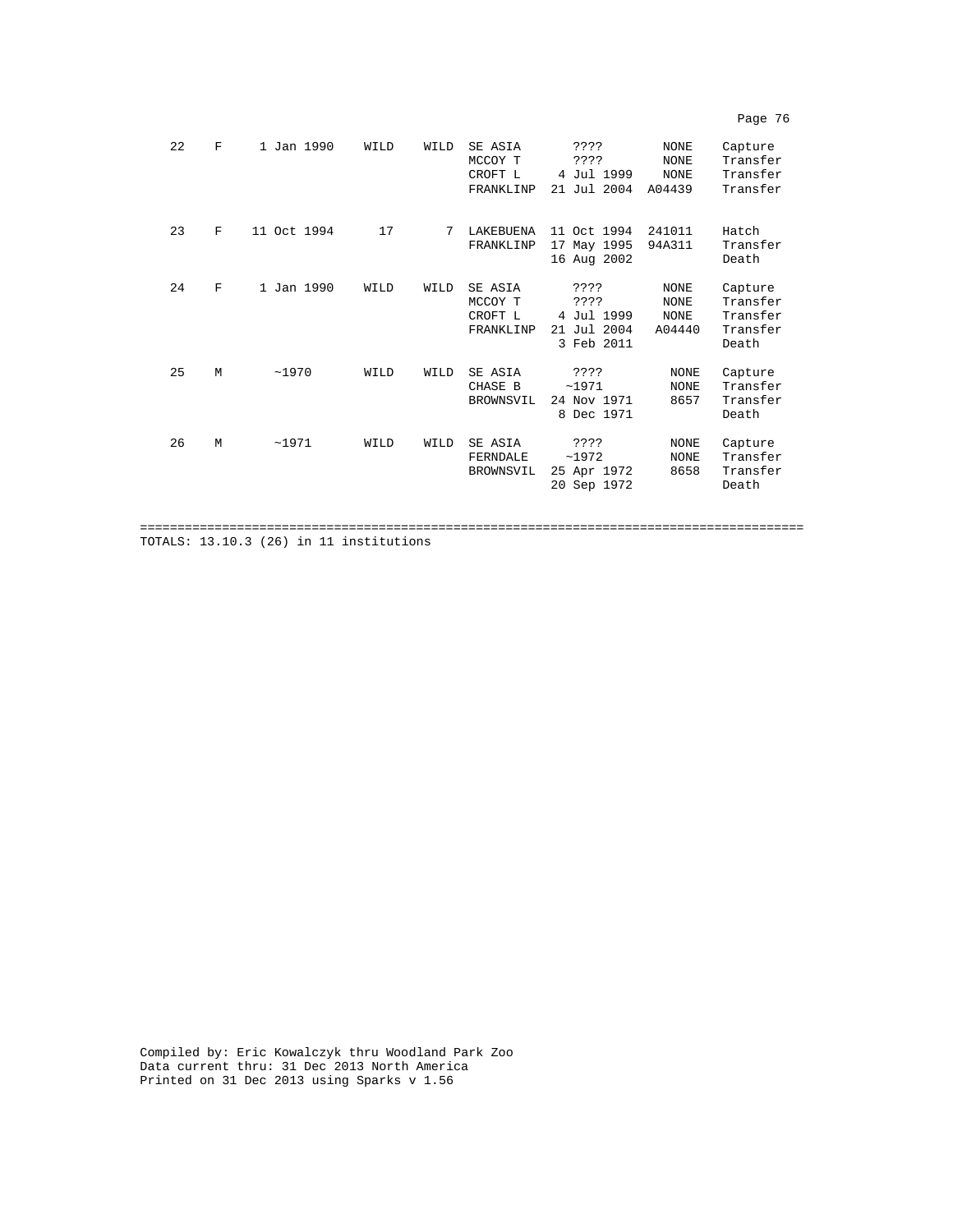#### **WHITE-CROWNED HORNBILL STUDBOOK**

(Berenicornis comatus)

| Restricted to:<br>Status: Living on<br>31 Dec 2013<br>Report ordered by: current/last location (geographic)<br>======================= |                          |                                                                                                     |      |      |                                                                   |  |                                                                               |                                     |                                                         |
|----------------------------------------------------------------------------------------------------------------------------------------|--------------------------|-----------------------------------------------------------------------------------------------------|------|------|-------------------------------------------------------------------|--|-------------------------------------------------------------------------------|-------------------------------------|---------------------------------------------------------|
| Stud #                                                                                                                                 |                          | Sex   Hatch Date                                                                                    | Sire | Dam  | Location                                                          |  | Date                                                                          | Local ID                            | Event                                                   |
|                                                                                                                                        |                          | ======================================<br>St. Augustine Alligator Farm, St. Augustine, Florida, USA |      |      | ===============================                                   |  |                                                                               |                                     |                                                         |
| 15                                                                                                                                     | F                        | ~1988                                                                                               | WILD | WILD | <b>SUMATRA</b><br>V.D.BRINK<br>$SD-WAP$<br>ST AUGUST              |  | ????<br>????<br>17 Feb 1990 890033<br>6 Feb 2013                              | <b>NONE</b><br><b>NONE</b><br>A1303 | Capture<br>Transfer<br>Transfer<br>Transfer             |
| 18                                                                                                                                     | М<br>Totals: $1.1.0$ (2) | ~1988                                                                                               | WILD | WILD | SUMATRA<br>V.D.BRINK<br>$SD-WAP$<br>ST AUGUST                     |  | ????<br>????<br>17 Feb 1990 890036<br>6 Feb 2013                              | NONE<br><b>NONE</b><br>A1302        | Capture<br>Transfer<br>Transfer<br>Transfer             |
| Zoo New England (Franklin Pk), Boston, Massachusetts, USA                                                                              |                          |                                                                                                     |      |      |                                                                   |  |                                                                               |                                     |                                                         |
| 17                                                                                                                                     | М                        | ~1988                                                                                               | WILD | WILD | <b>SUMATRA</b><br>V.D.BRINK<br>$SD-WAP$<br>LAKEBUENA<br>FRANKLINP |  | ????<br>????<br>17 Feb 1990 890035<br>5 Feb 1992 220201<br>23 Nov 1999 99A501 | NONE<br>NONE                        | Capture<br>Transfer<br>Transfer<br>Transfer<br>Transfer |
| 20                                                                                                                                     | М                        | 1 Jan 1990                                                                                          | WILD | WILD | SE ASIA<br>MCCOY T<br>CROFT L<br>FRANKLINP                        |  | ????<br>????<br>4 Jul 1999<br>21 Jul 2004 A04437                              | NONE<br>NONE<br><b>NONE</b>         | Capture<br>Transfer<br>Transfer<br>Transfer             |
| 21                                                                                                                                     | F                        | 1 Jan 1990                                                                                          | WILD | WILD | SE ASIA<br>MCCOY T<br>CROFT L<br>FRANKLINP                        |  | ????<br>????<br>4 Jul 1999<br>21 Jul 2004 A04438                              | NONE<br><b>NONE</b><br><b>NONE</b>  | Capture<br>Transfer<br>Transfer<br>Transfer             |
| 22                                                                                                                                     | F                        | 1 Jan 1990                                                                                          | WILD | WILD | SE ASIA<br>MCCOY T<br>CROFT L<br>FRANKLINP                        |  | ????<br>????<br>4 Jul 1999<br>21 Jul 2004 A04439                              | <b>NONE</b><br>NONE<br><b>NONE</b>  | Capture<br>Transfer<br>Transfer<br>Transfer             |

Totals: 2.2.0 (4)

========================================================================================= TOTALS: 3.3.0 (6) in 2 Institutions

Compiled by: Eric Kowalczyk thru Woodland Park Zoo Data current thru: 31 Dec 2013 North America Printed on 31 Dec 2013 using Sparks v 1.56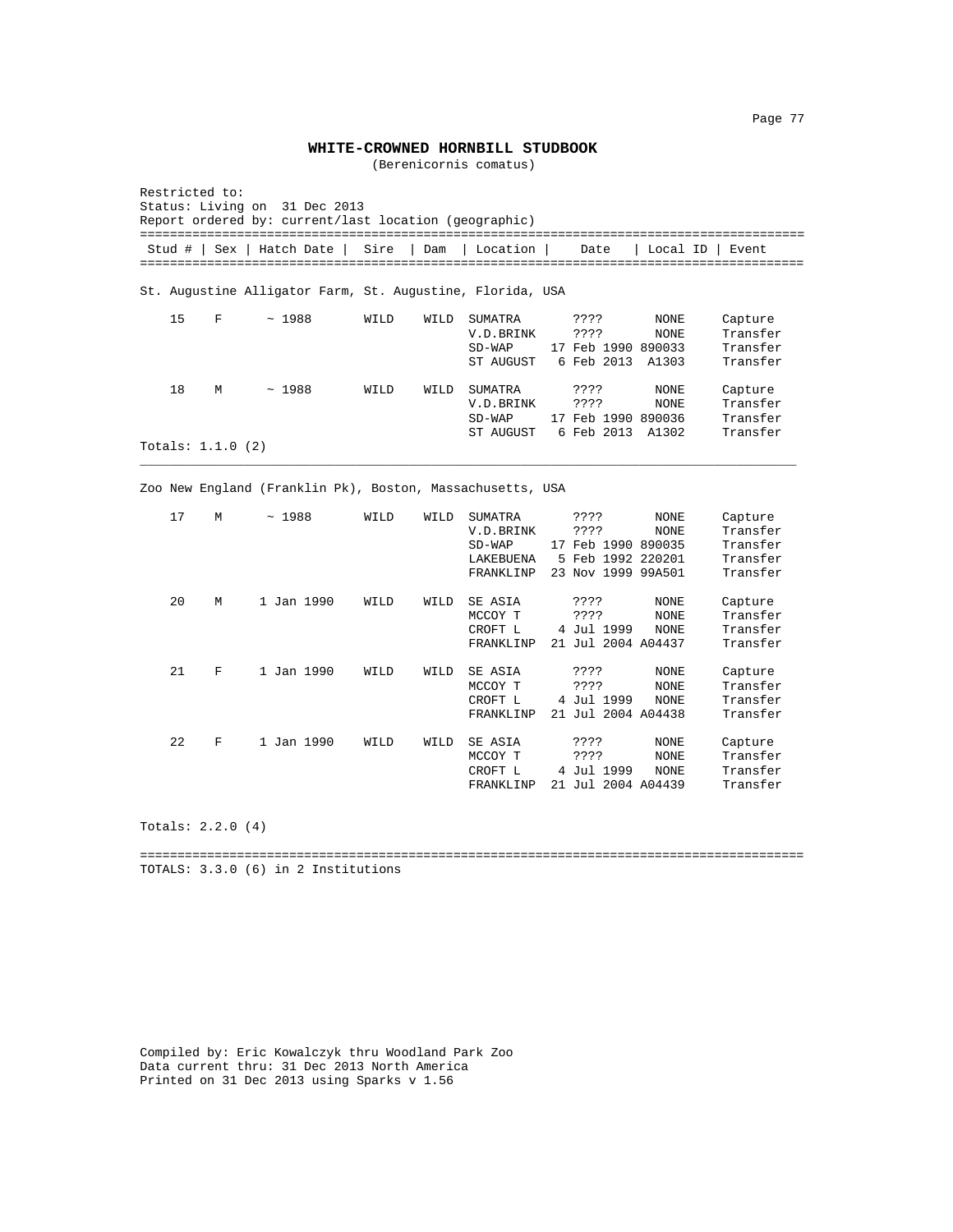## **HORNBILL NEST ADOPTION PROGRAM**

We all share a great interest in hornbills. This interest goes beyond just keeping them in captivity and putting together population management plans. If we cannot also help preserve habitat and conserve the various species, there will be no pleasure in having the last hornbill in captivity. We all need to look into more fund raising opportunities in order to support present and future "action plans". Wilkinson (in Lum & Poonswad 2005, pp.25-35) gives a nice review of how zoos support hornbill conservation and research.

Since 1994, the Hornbill Research Foundation (HRF) has maintained a successful nest adoption program in southern Thailand. Villagers surrounding Budo-Sungai Padi National Park have turned from ex-poachers to nest guardians. One hundred percent of the money raised from donors goes to these villagers. This is a win-win situation for all parties involved: the HRF obtains valuable data on the breeding biology of 6 species of hornbills; the villagers get much needed income; the hornbills get protected; and the donors have an opportunity to help with hornbill conservation. See Poonswad et al 2012 for an updated review of this project.

Since 1999, Woodland Park Zoo has established a designated "hornbill account" from where money is wire transferred to Thailand two times per year. This saves conservation dollars at both ends by minimizing bank wire transfer fees. Several AZA institutions and AAZK chapters have sent money to this account. For more information, please contact eric.kowalczyk.org.

Here is a partial list of AZA and AAZK institutions that have adopted nests in 2012 and 2013 Audubon Park Zoo, Brevard Zoo, Dallas AAZK, East Bay Zoological Society, Milwaukee County Zoo, Phoenix Zoo, Sacramento Zoo, Santa Barbara Zoo, St. Augustine's Alligator Farm, Greater Kansas City Zoo AAZK, South Florida AAZK, New Mexico BioPark Society, and Toledo Zoo.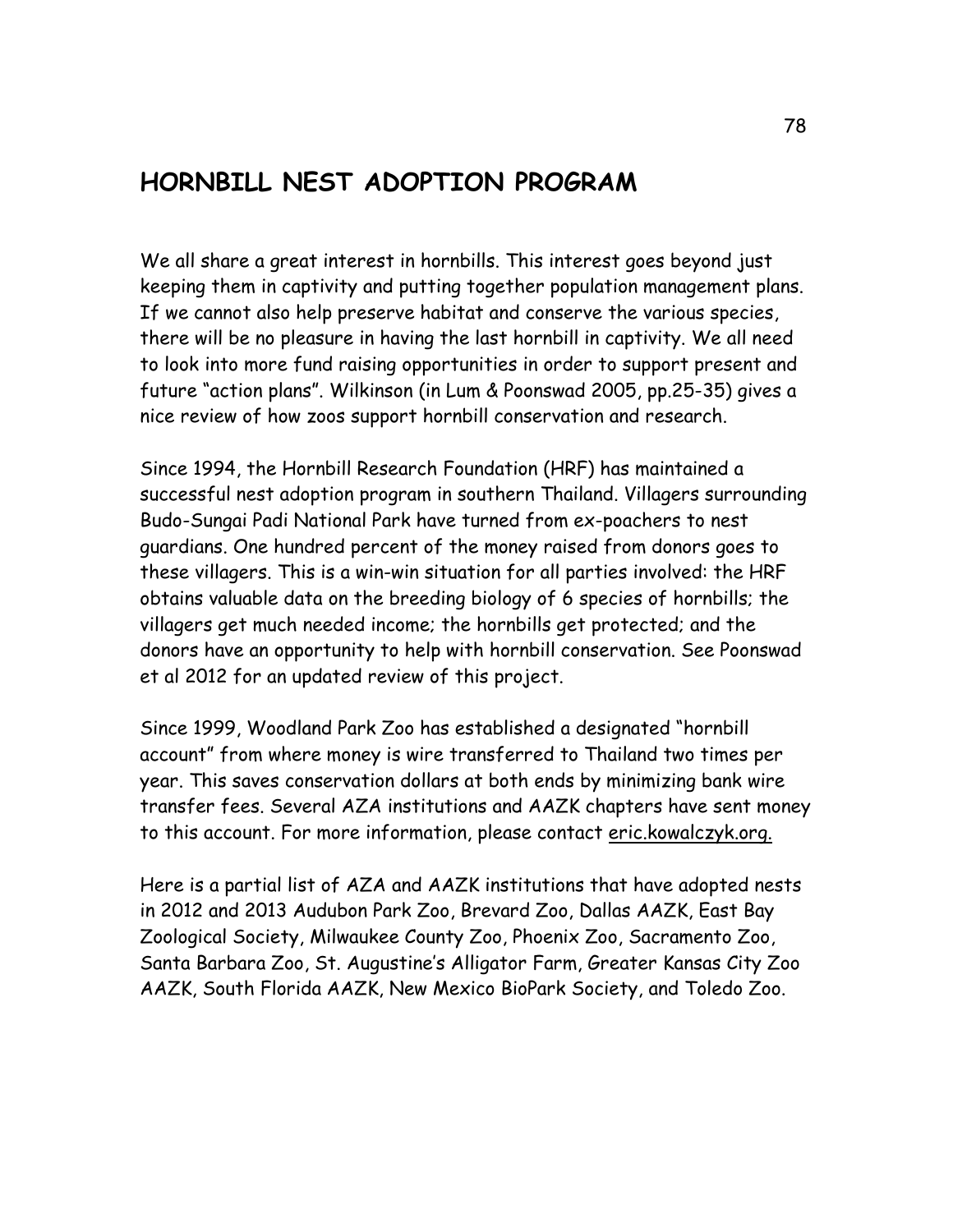An extension of this successful hornbill conservation effort was the establishment in 2004 of the Budo Hornbill Conservation and Education Center (BHCEC). This center provides many educational programs to local schools and villages. Partial support for staffing and providing equipment for the BHCEC comes from several zoological institutions: Woodland Park Zoo, Chester Zoo (UK), East Bay Zoological Society (Gotliffe et al 2010), Phoenix Zoo.

For updated information (photos and videos) on past and present work with hornbill field work and conservation in Thailand, see the Thailand Hornbill Project Facebook page.

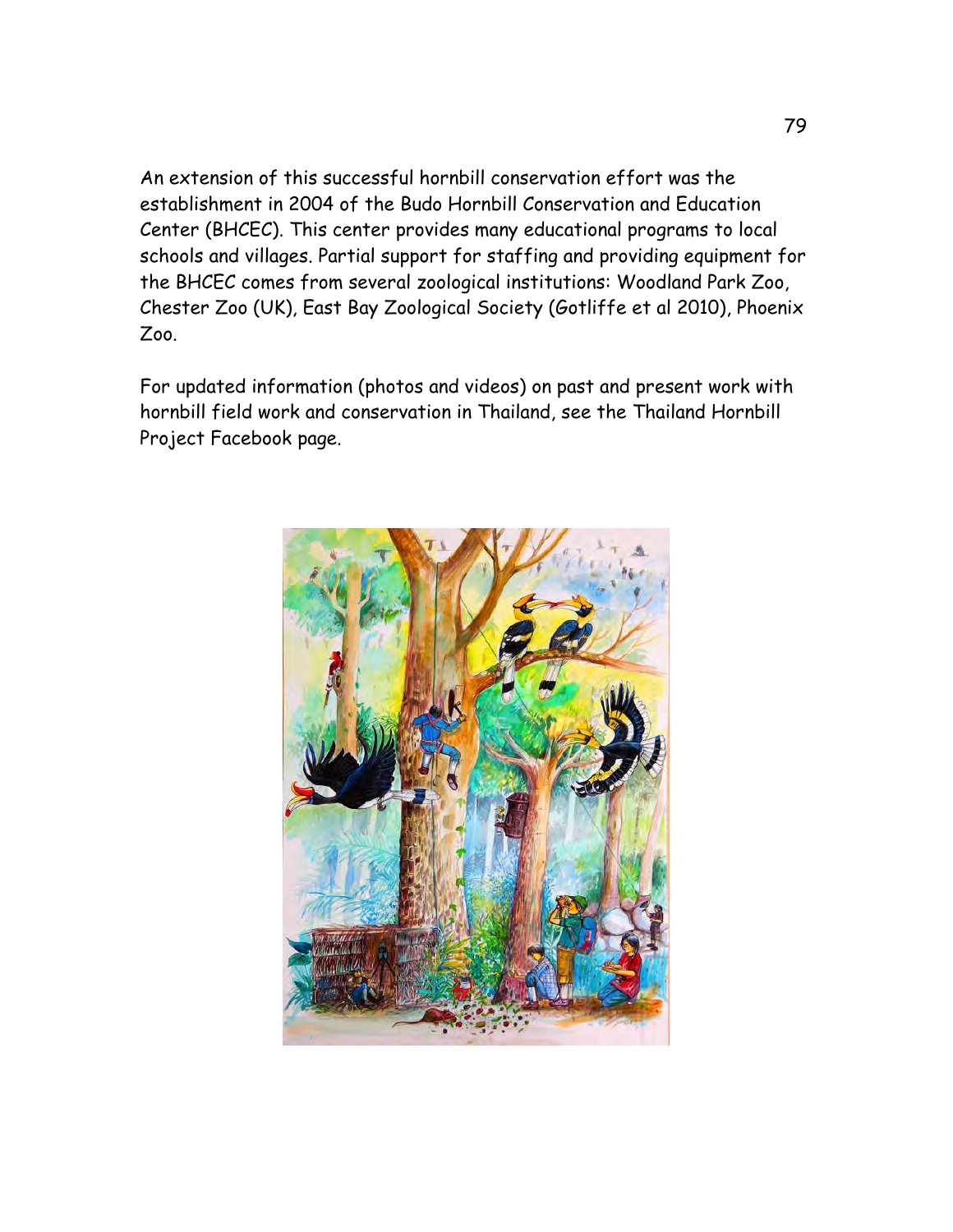## **INSTITUTIONAL LISTING**

| <b>MNEMONIC</b>  | INSTITUTION                     | <b>CONTACT</b>                 |
|------------------|---------------------------------|--------------------------------|
|                  |                                 |                                |
| <b>ATLANTA</b>   | Zoo Atlanta                     |                                |
|                  | 800 Cherokee Avenue S.E.        |                                |
|                  | Atlanta, GA 30315-1440          | $(404) 624 - 5691$             |
|                  | James Balance,                  | jballance@zooatlanta.org       |
| <b>AUDUBON</b>   | Audubon Zoo                     |                                |
|                  | 6500 Magazine St.               |                                |
|                  | New Orleans, LA 70118           | (504) 212-5370                 |
|                  | Catherine Atherton              | catherton@auduboninstitute.org |
| <b>AVTIV</b>     | Carol Stanley                   |                                |
|                  | 7630 S. Acacia Lane             | $(707)$ 448-3861               |
|                  | Vacaville, CA 95688             | headbirdbrain@aviculture.tv    |
| <b>BREVARD</b>   | <b>Brevard Zoo</b>              |                                |
|                  | 8225 N. Wickham Rd.             |                                |
|                  | Melbourne, FL. 32940-7924       | $(321)$ 254-9453 (#217)        |
|                  | Michelle Smurl                  | msmurl@brevardzoo.org          |
| <b>CHICAGOLP</b> | Lincoln Park Zoological Gardens |                                |
|                  | 2001 N. Clark St.               |                                |
|                  | Chicago, IL 60614-4757          | $(312) 742 - 7924$             |
|                  | <b>Sunny Nelson</b>             | snelson@lpzoo.org              |
| COAL VAL         | Niabi Zoo                       |                                |
|                  | 13010 Niabi Zoo Road            |                                |
|                  | Coal Valley, IL 61240-9468      | (309) 799-5108                 |
|                  | Amanda Reffett                  | areffett@niabizoo.com          |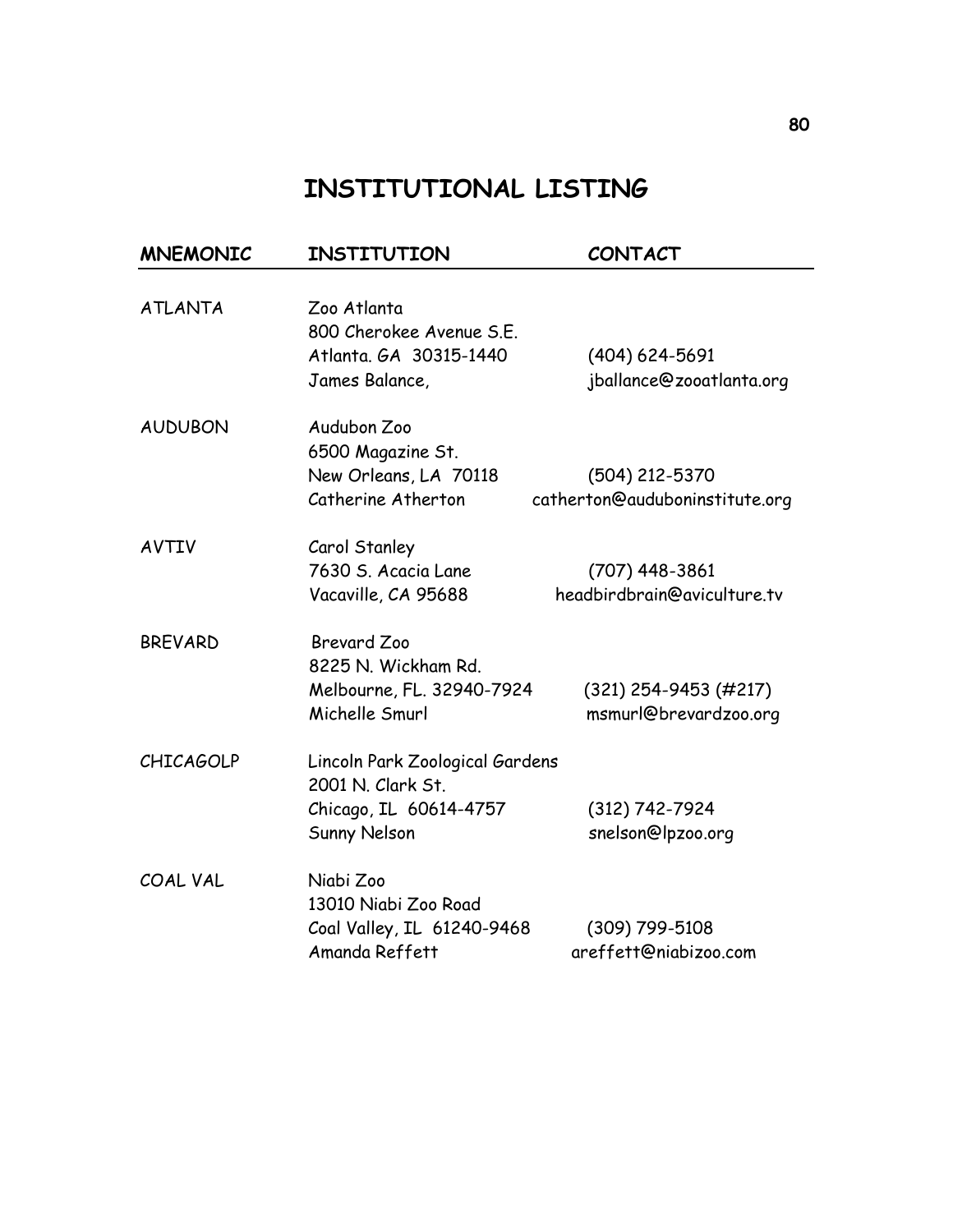| COLUMBIA          | Riverbanks Zoo and Garden<br>PO Box 1060<br>Columbia, SC 29202                                                         | $(803)$ 978-1059                                                     |
|-------------------|------------------------------------------------------------------------------------------------------------------------|----------------------------------------------------------------------|
| <b>DALLAS</b>     | Colleen Lynch<br>Dallas Zoo & Children's Aquarium<br>650 S.R.L. Thornton Freeway<br>Dallas, Texas 75203<br>Chris Brown | clynch@riverbanks.org<br>(469) 554-7240<br>chris.brown@dallaszoo.com |
| <b>EXOTIC EN</b>  | Sherilyn Hanna<br><b>Exotic Endeavors</b><br>22660 Hatteras St.<br>Woodland Hills, CA                                  | (805) 208-1759<br>turacoldy@aol.com                                  |
| <b>FALLBROOK</b>  | Emerald Forest Bird Gardens<br>38420 Dos Cameos Drive<br>Fallbrook, CA 92028<br>Jerry Jennings                         | (760) 728-2226<br>MR2CAN@aol.com                                     |
| <b>FORTWORTH</b>  | Fort Worth Zoological Park<br>1989 Colonial Pkwy.<br>Fort Worth, TX 76110-6640<br>Katy Cussen                          | $(817)$ 759-7170<br>kcussen@fortworthzoo.org                         |
| <b>FRANKLIN P</b> | Franklin Park Zoo<br>1 Franklin Park Road<br>Boston, MA 02121-3255<br>Fred Beall                                       | $(617)$ 989-2052<br>fbeall@zoonewengland.com                         |
| FT WAYNE          | Fort Wayne Children's Zoo<br>3411 Sherman Boulevard<br>Fort Wayne, IN 46808-1594<br>Mark Weldon                        | $(260)$ 427-6806<br>mark@kidszoo.org                                 |
| <b>GABOREK M</b>  | Mike & Bonnie Gaborek<br>313 Fountain St.<br>Havre de Grace, MD 21078                                                  | (410) 939-5376<br>gaborek@comcast.net                                |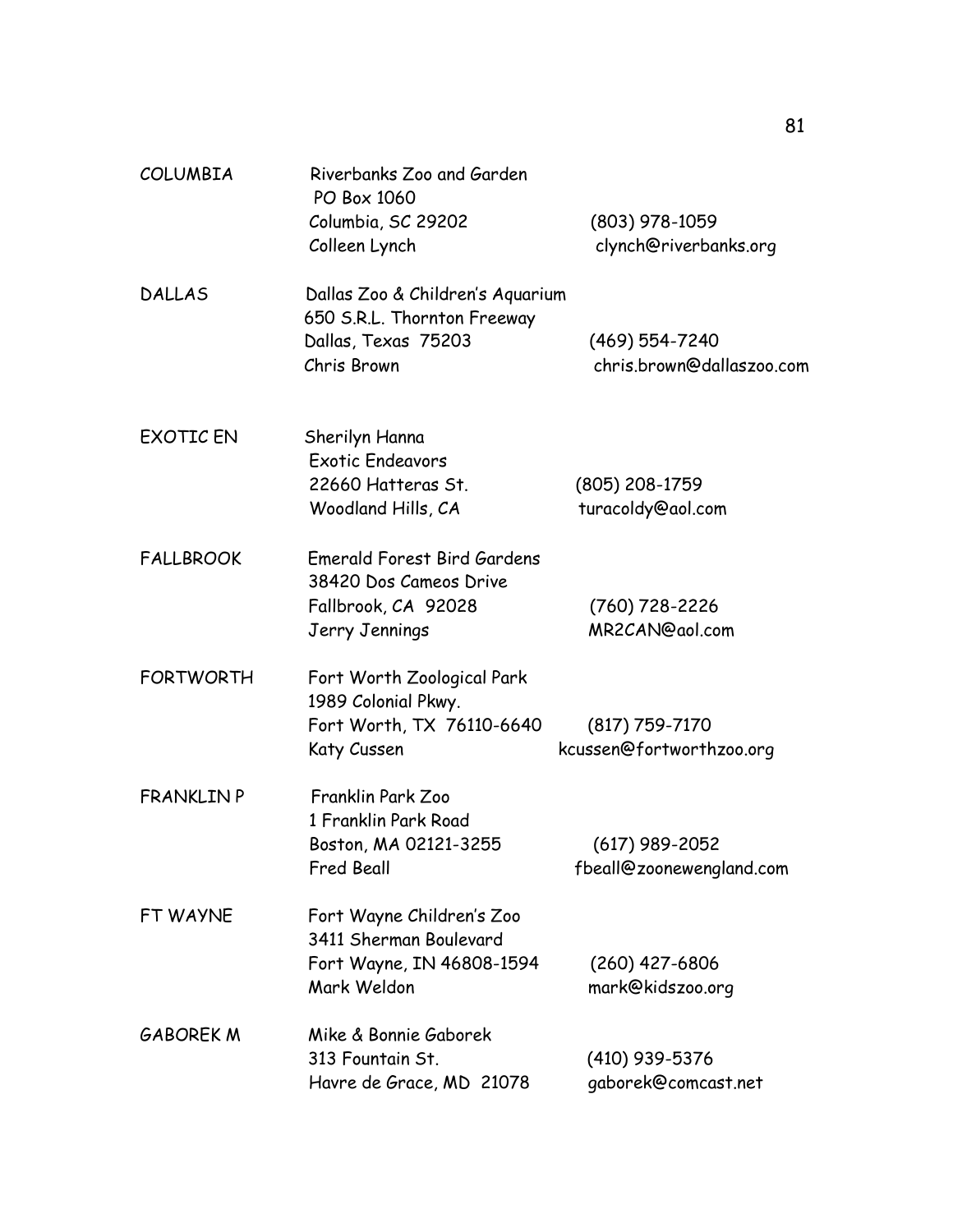| <b>GREENVISC</b> | Greenville Zoo<br>150 Cleveland Park Drive<br>Greenville, SC 29609<br>Keith Gilchrist                     | $(864)$ 467-4311<br>kgilchrist@greenvillesc.gov         |
|------------------|-----------------------------------------------------------------------------------------------------------|---------------------------------------------------------|
| <b>GLEN OAK</b>  | Peoria Zoo<br><b>Curator of Collections</b><br>2218 N. Prospect Road<br>Peoria, IL 61603<br>Dawn Petefish | $(309) 681 - 3501$<br>dpetefish@peoriazoo.org           |
| <b>HONOLULU</b>  | Honolulu Zoo<br>151 Kapahulu Avenue<br>Honolulu, HI 96815-4096<br>James Breeden, Curator                  | $(808) 768 - 7160$<br>jbreeden@honolulu.gov             |
| <b>JACKSON</b>   | Jackson Zoological Park<br>2918 W. Capitol Street<br>Jackson, MS 39209-4293<br>Dave Wetzel                | $(601)$ 352-2580 (#237)<br>dwetzel@jacksonzoo.org       |
| <b>JACKSONVL</b> | Jacksonville Zoo and Gardens<br>370 Zoo Parkway<br>Jacksonville, FL 32218<br>Geneve Darnell               | $(904)$ 757-4483 (#184)<br>darnellg@jacksonvillezoo.org |
| KANSASCITY       | Kansas City Zoo<br>6800 Zoo Drive<br>Kansas City, MO 64132-4200<br>Timothy Steinmetz                      | $(816)$ 513-4670<br>timsteinmetz@fotzkc.org             |
| <b>KNOWLAND</b>  | (see OAKLAND)                                                                                             |                                                         |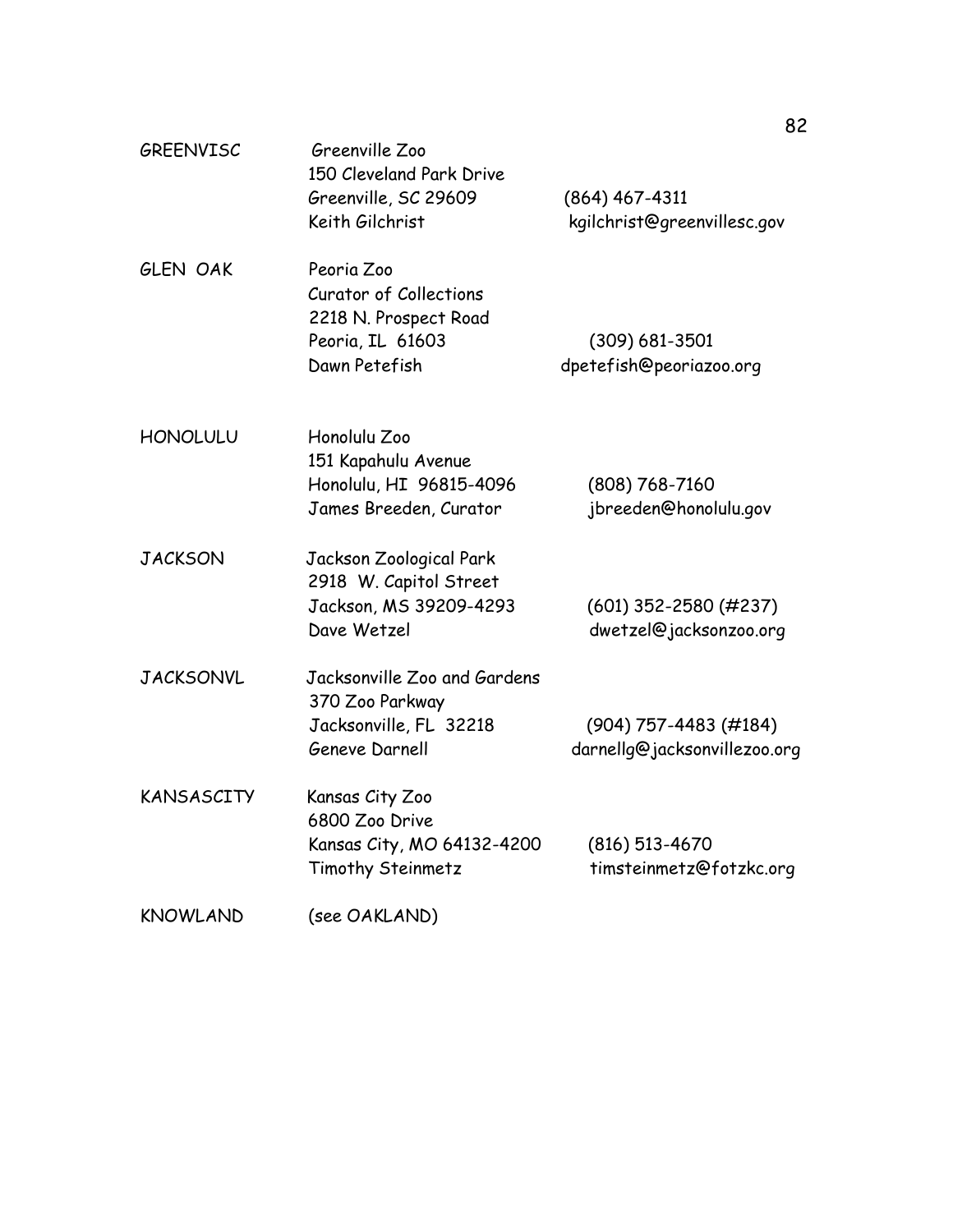| <b>LAWRENCEM</b>          | Michael Lawrence, DVM                                                    |                          |
|---------------------------|--------------------------------------------------------------------------|--------------------------|
|                           | 415 South Fairview St.                                                   | $(818)$ 445-6888         |
|                           | Burbank, CA 91505                                                        | doclawrenceart@aol.com   |
| <b>LOSANGELE</b>          | Los Angeles Zoo<br>5333 Zoo Drive                                        |                          |
|                           | Los Angeles, CA 90027-1498                                               | $(323) 644 - 4745$       |
|                           | Susie Kasielke                                                           | skasielke@aol.com        |
| <b>METROZOO</b>           | Miami Metrozoo<br>12400 SW 152 <sup>nd</sup> St.                         |                          |
|                           | Miami, FL 33177-1402                                                     | $(305)$ 251-0400 (# 251) |
|                           | Jim Dunster                                                              | jdun@miamidade.gov       |
|                           | Rachel Rogers                                                            | rrogers@miamidade.gov    |
| <b>NY BRONX</b>           | Bronx Zoo, Wildlife Conservation Society                                 |                          |
|                           | 2300 Southern Blvd.                                                      |                          |
|                           | Bronx, NY 10460                                                          | (718) 220-5159           |
|                           | David Oehler                                                             | doehler@wcs.org          |
| NZP-WASH                  | National Zoological Park- Smithsonian Institution<br>MRC 5523 Bird House |                          |
|                           | Washington, D.C. 20013-7012                                              | $(202)$ 633-3050         |
|                           | Kathleen Brader                                                          | braderk@si.edu           |
| <b>OAKLAND</b>            | Oakland Zoo<br>P.O. Box 5238                                             |                          |
|                           | Oakland, CA 94605-0238                                                   | $(510)$ 632-9525(#161)   |
|                           | Colleen Kinzley                                                          | colleen@oaklandzoo.org   |
|                           |                                                                          |                          |
| <b>OCEANJRNY</b><br>(DAD) | Landry's Downtown Aquarium<br>700 Water St.                              |                          |
|                           | Denver, CO 80211-5210                                                    | $(303) 561 - 4503$       |
|                           | Christine Becker                                                         | cbecker@ldry.com         |
|                           |                                                                          |                          |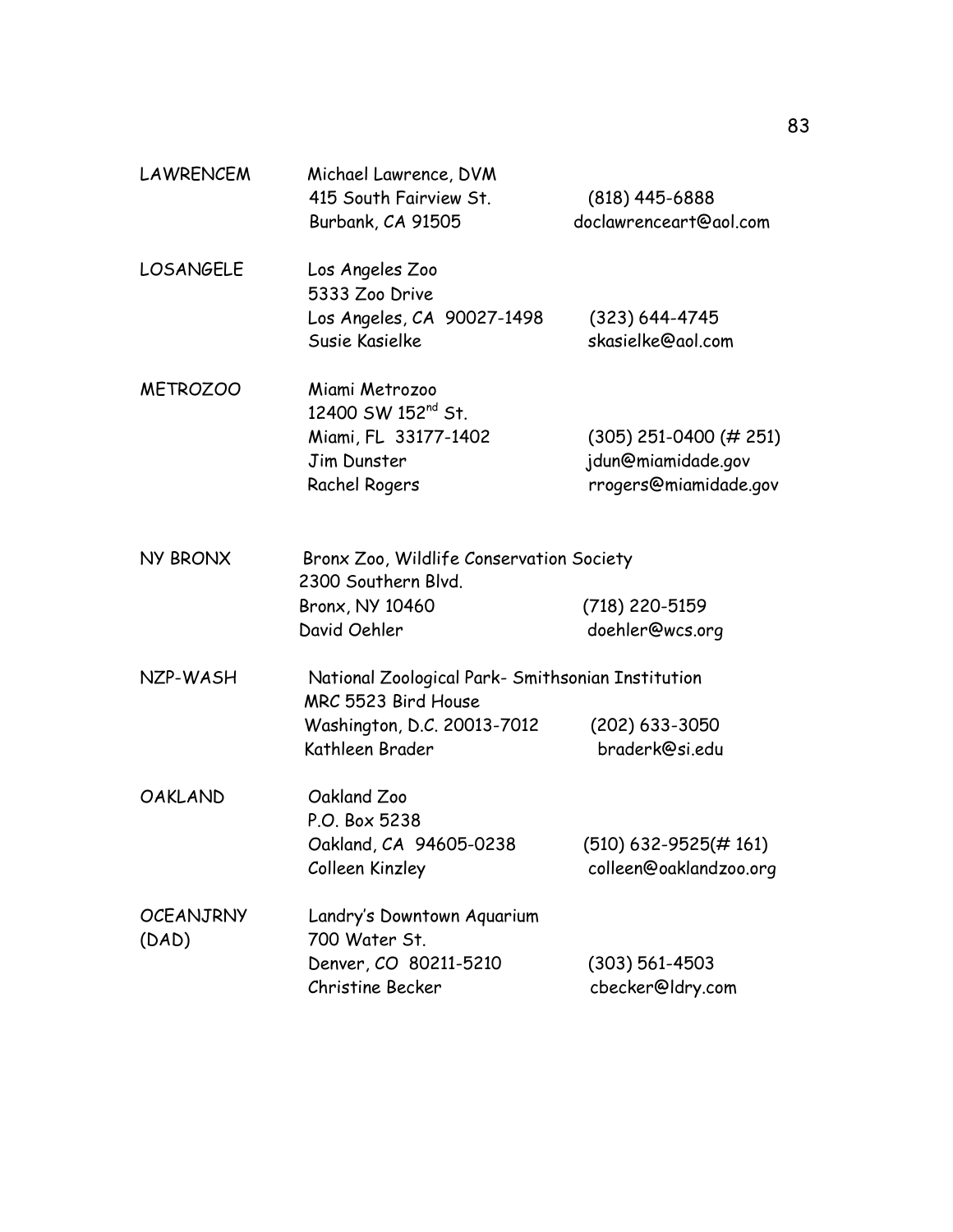| <b>OKLAHOMA</b>  | Oklahoma City Zoological Park<br>2101 N.E. 50 <sup>th</sup> Street                        |                                                  |
|------------------|-------------------------------------------------------------------------------------------|--------------------------------------------------|
|                  | Oklahoma City, OK 73111-7199<br>Darcy Henthorn                                            | (405) 425-0252 (#252)<br>dhenthorn@okczoo.com    |
|                  | Don Whitton, registrar                                                                    | dwhitton@okczoo.com                              |
| <b>PHOENIX</b>   | Phoenix Zoo<br>455 N. Galvin Parkway<br>Phoenix, AZ 85008-3431<br>John Sills              | (480) 947-4556<br>jsills@thephxzoo.com           |
| <b>PROSPECTP</b> | Prospect Park Zoo<br>450 Flatbush Avenue<br>Brooklyn, New York 11225-3707                 | $(718)$ 399-7313                                 |
|                  | Terry Webb                                                                                | twebb@wcs.org                                    |
| PROVIDNCE        | Roger Williams Park Zoo<br>1000 Elmwood Ave.                                              |                                                  |
|                  | Providence, RI 02907-2907<br>Tim French                                                   | $(401)$ 785-3510 (#306)<br>tfrench@rwpzoo.org    |
| RIO GRANDE       | Albuquerque Biological Park<br>903 10 <sup>th</sup> Street SW                             |                                                  |
|                  | Albuquerque, NM 87102-4029<br>Peter Shannon                                               | (505) 764-6258<br>pshannon@cabq.gov              |
| <b>SACRAMNTO</b> | Sacramento Zoo<br>3930 W. Land Park Drive                                                 |                                                  |
|                  | Sacramento, CA 95822-1123<br>Susan Healy                                                  | $(916)808 - 5013$<br>shealy@cityofsacramento.org |
| <b>SAN ANTON</b> | San Antonio Zoological Society<br>3903 N. St. Mary's Street<br>San Antonio, TX 78212-3199 |                                                  |
|                  | Josef San Miguel<br>Demi Peterson                                                         | $(210)$ 734-7184 (#1350)                         |
|                  |                                                                                           | zooregistrar@sazoo-aq.org<br>(#1301)             |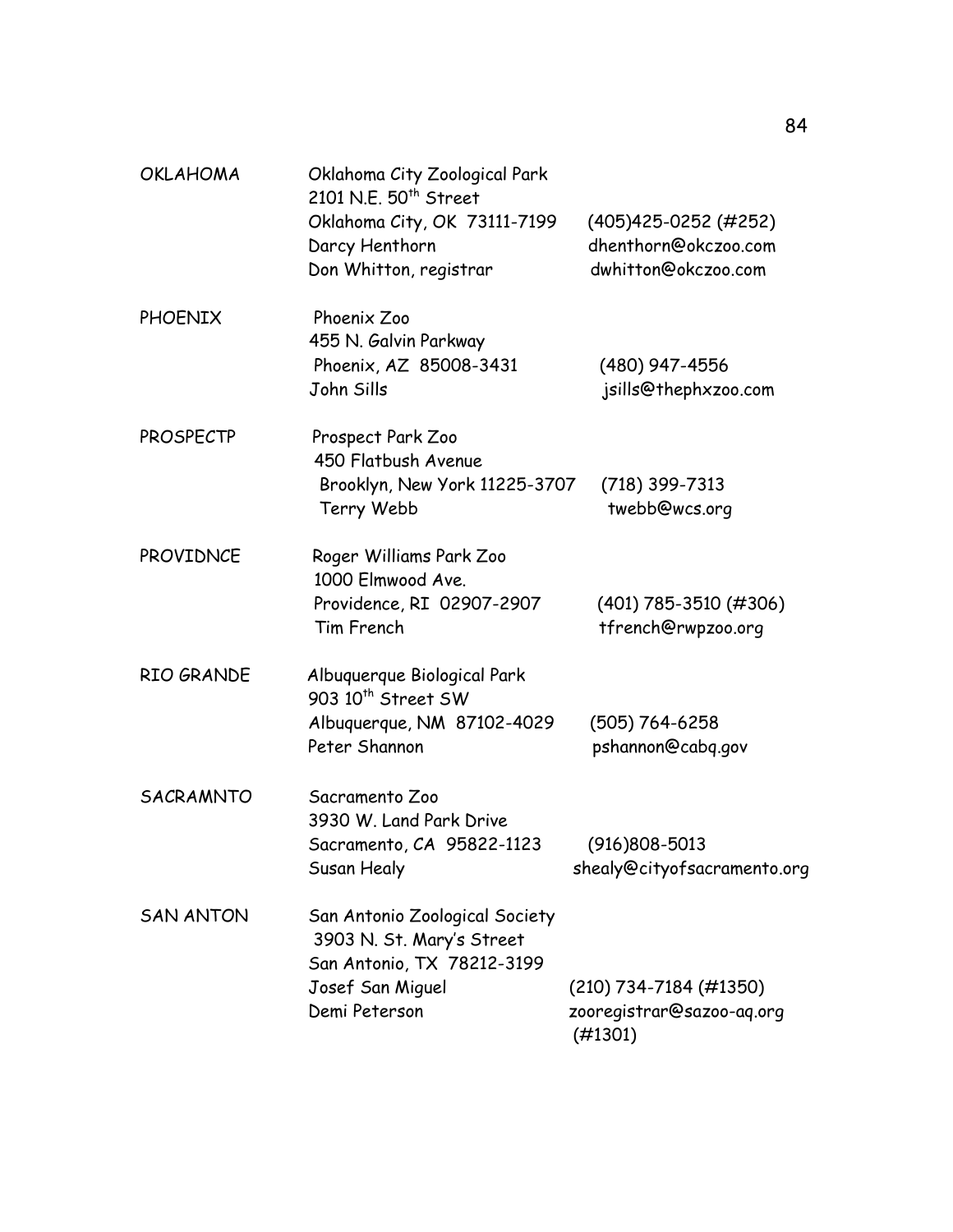| <b>SANDIEGOZ</b> | San Diego Zoo<br>P.O. Box 120551                           |                                                         |
|------------------|------------------------------------------------------------|---------------------------------------------------------|
|                  | San Diego, CA 92112-0551                                   | $(619)$ 557-3978                                        |
|                  | Dave Rimlinger                                             | drimlinger@sandiegozoo.org                              |
|                  | Toni Giezendanner                                          | tgiezendan@sandiegozoo.org                              |
| <b>SAN FRAN</b>  | San Francisco Zoological Gardens<br>1 Zoo Road             |                                                         |
|                  | San Francisco, 94132-1098                                  | (415) 753-7201                                          |
|                  | Dominick Dorsa, III                                        | dominickd@sfzoo.org                                     |
| SANFORD          | Central Florida Zoological Park<br>P.O. Box 470309         |                                                         |
|                  | Lake Monroe, FL 32747-0309<br>Cindy Dupree                 | $(407)$ 323-4450 (#144)<br>cindyd@centralfloridazoo.org |
| SC ISLAND        | St. Catherine Wildlife Center<br>182 Camellia Rd.          |                                                         |
|                  | Midway, GA 31320                                           | $(912) 884 - 5006$                                      |
|                  | Deb Belgio                                                 | dbelgio@scisland.net                                    |
| SD-WAP           | San Diego Zoo Safari Park<br>15500 San Pasqual Valley Road |                                                         |
|                  | Escondido, CA 92027-7017<br>Michael Mace                   | $(760)$ 738-5077<br>mmace@sandiegozoo.org               |
| <b>SEATTLE</b>   | <b>Woodland Park Zoo</b><br>601 N. 59th St.                |                                                         |
|                  | Seattle, WA 98103-5838                                     | (206) 548-2507                                          |
|                  | Mark Myers                                                 | mark.myers@zoo.org                                      |
| <b>SEAWORLD</b>  | Sea World San Diego<br>500 Sea World Drive                 |                                                         |
|                  | San Diego, CA 92109-7904                                   | $(619)$ 225-3206                                        |
|                  | Stephanie Costelow                                         | stephanie.costelow@seaworld.com                         |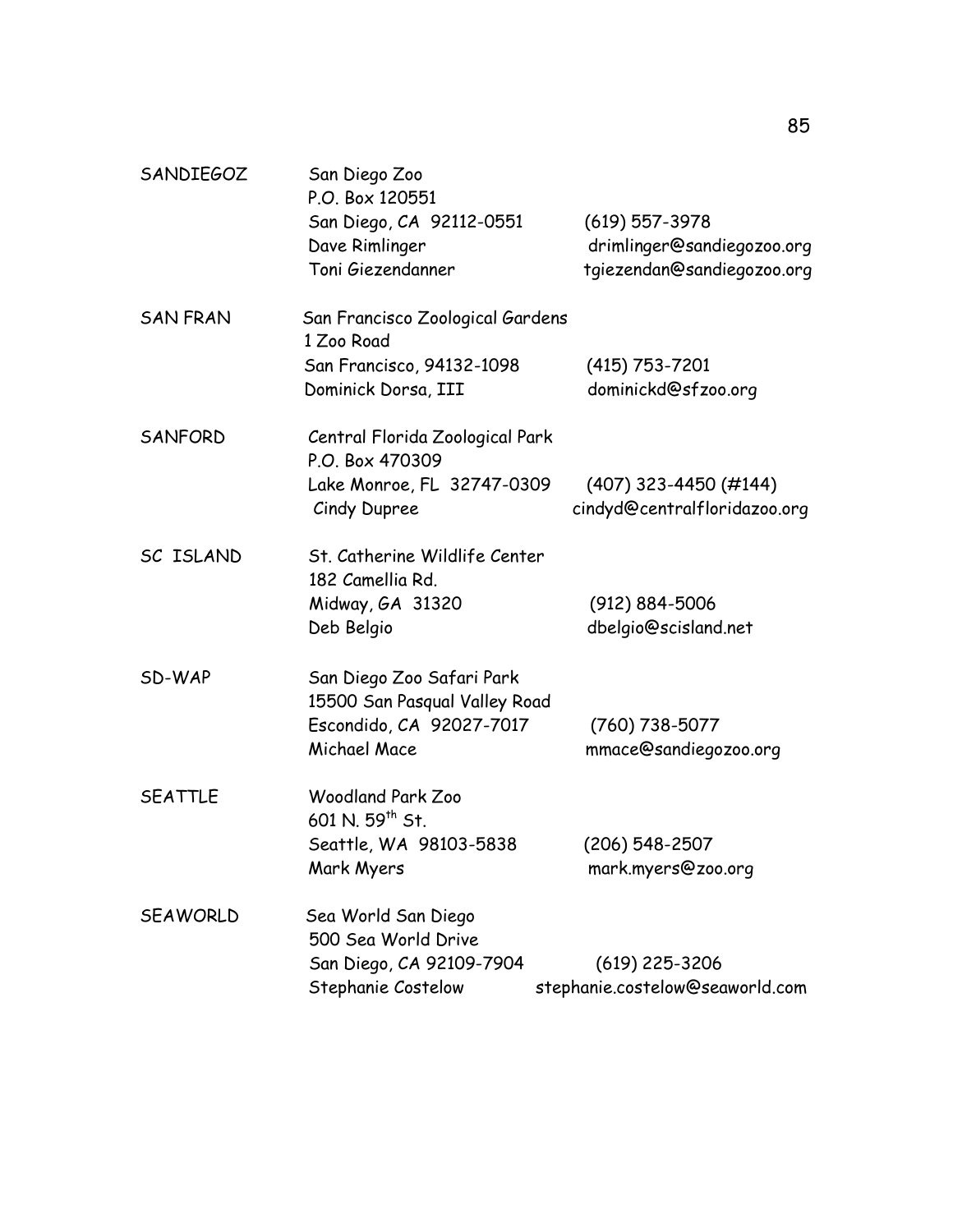| <b>SEDGWICK</b>  | Sedgwick County Zoo<br>5555 W. Zoo Boulevard<br>Wichita, KS 67212-1698<br><b>Scott Newland</b>                     | $(316)$ 266-8234<br>snewland@scz.org                     |
|------------------|--------------------------------------------------------------------------------------------------------------------|----------------------------------------------------------|
| <b>SCOT NECK</b> | Sylvan Heights<br>500 Sylvan Heights Park Way<br>P.O. Drawer 368<br>Scotland Neck, NC 27874<br><b>Dustin Foote</b> | $(252)$ 826-3186<br>aviculturist@shwpark.com             |
| ST AUGUST        | St. Augustine Alligator Farm<br>999 Anastasia Blvd.<br>St. Augustine, FL 32080<br>Gen Anderson                     | $(904)$ 824-3337 (#16)<br>ganderson@alligatorfarm.com    |
| <b>STCATHERN</b> | see SC ISLAND                                                                                                      |                                                          |
| <b>ST LOUIS</b>  | Saint Louis Zoo<br>One Government Drive<br>St. Louis, MO 63110-1395<br>Michael Macek                               | $(314) 646 - 4825$<br>macek@stlzoo.org                   |
| <b>STATEN IS</b> | Staten Island Zoo<br>614 Broadway<br>Staten Island, NY 10310-2896<br>Dr. Marc Valitutto                            | (718) 442-3100 ext. 17<br>mvalitutto@statenislandzoo.org |
| TRACY AV         | Tracy Aviary<br>589 E. 1300 S.<br>Salt lake City, UT 84105<br>Michiko Wallace                                      | $(801) 596 - 8500$<br>michikoW@tracyaviary.org           |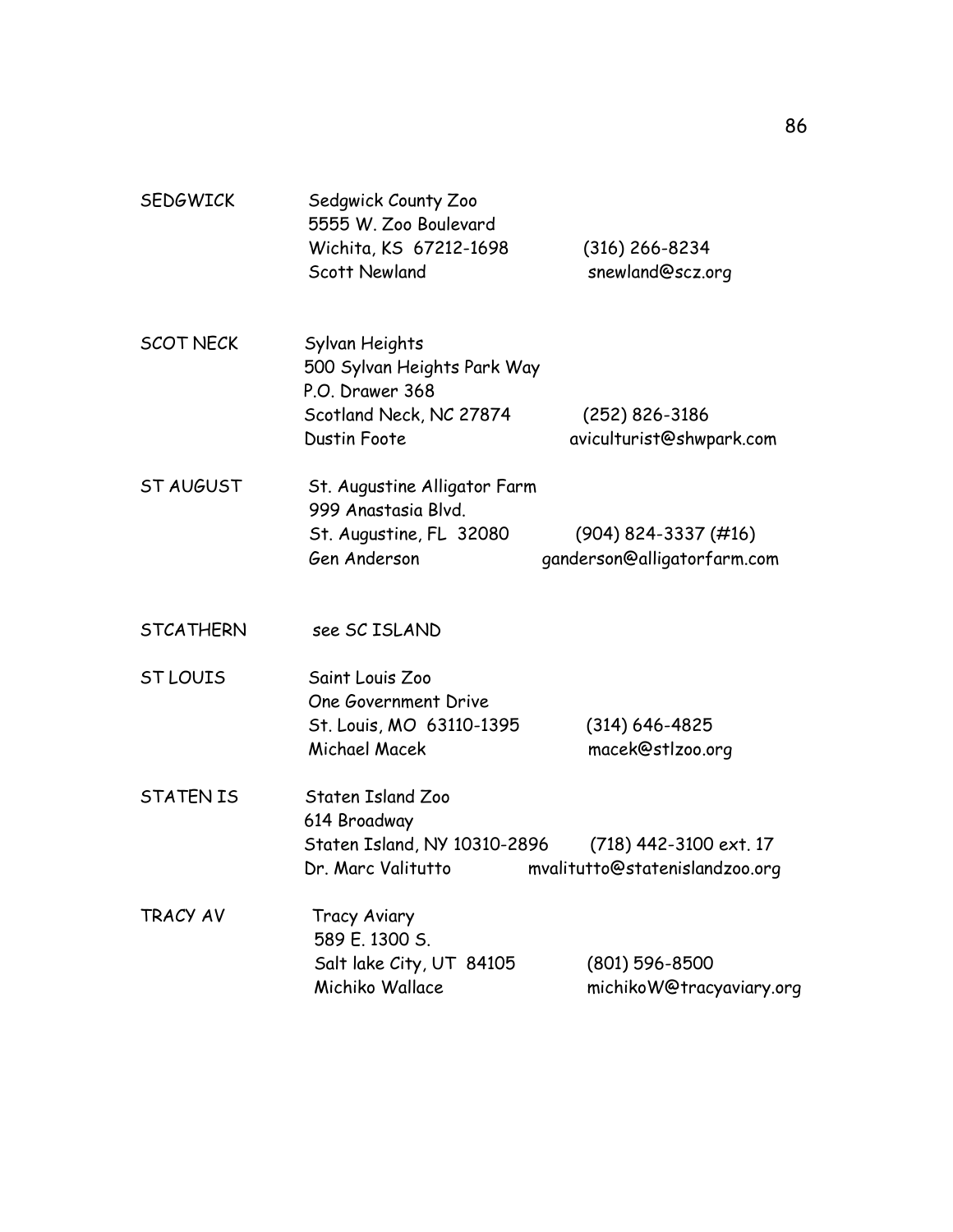| <b>TORONTO</b> | Toronto Zoo                                                       |                        |  |  |  |  |  |  |  |
|----------------|-------------------------------------------------------------------|------------------------|--|--|--|--|--|--|--|
|                | 361A Old Finch Avenue                                             |                        |  |  |  |  |  |  |  |
|                | Scarborough, Ontario                                              |                        |  |  |  |  |  |  |  |
|                | Canada M1B 5K7                                                    | (416) 392-5972         |  |  |  |  |  |  |  |
|                | Tom Mason                                                         | tmason@torontozoo.ca   |  |  |  |  |  |  |  |
| <b>TULSA</b>   | Tulsa Zoo and Living Museum<br>6421 E. 36 <sup>th</sup> St. North |                        |  |  |  |  |  |  |  |
|                | Tulsa, OK 74115-2105                                              | $(918)$ 669-6208       |  |  |  |  |  |  |  |
|                | Josef Lindholm                                                    | jlindholm@tulsazoo.org |  |  |  |  |  |  |  |
| <b>WEBB B</b>  | Bobby Webb                                                        |                        |  |  |  |  |  |  |  |
|                | 572 Toro Canyon Rd.                                               | (805) 565-9691         |  |  |  |  |  |  |  |

Santa Barbara, CA 93108 Monti21@mac.com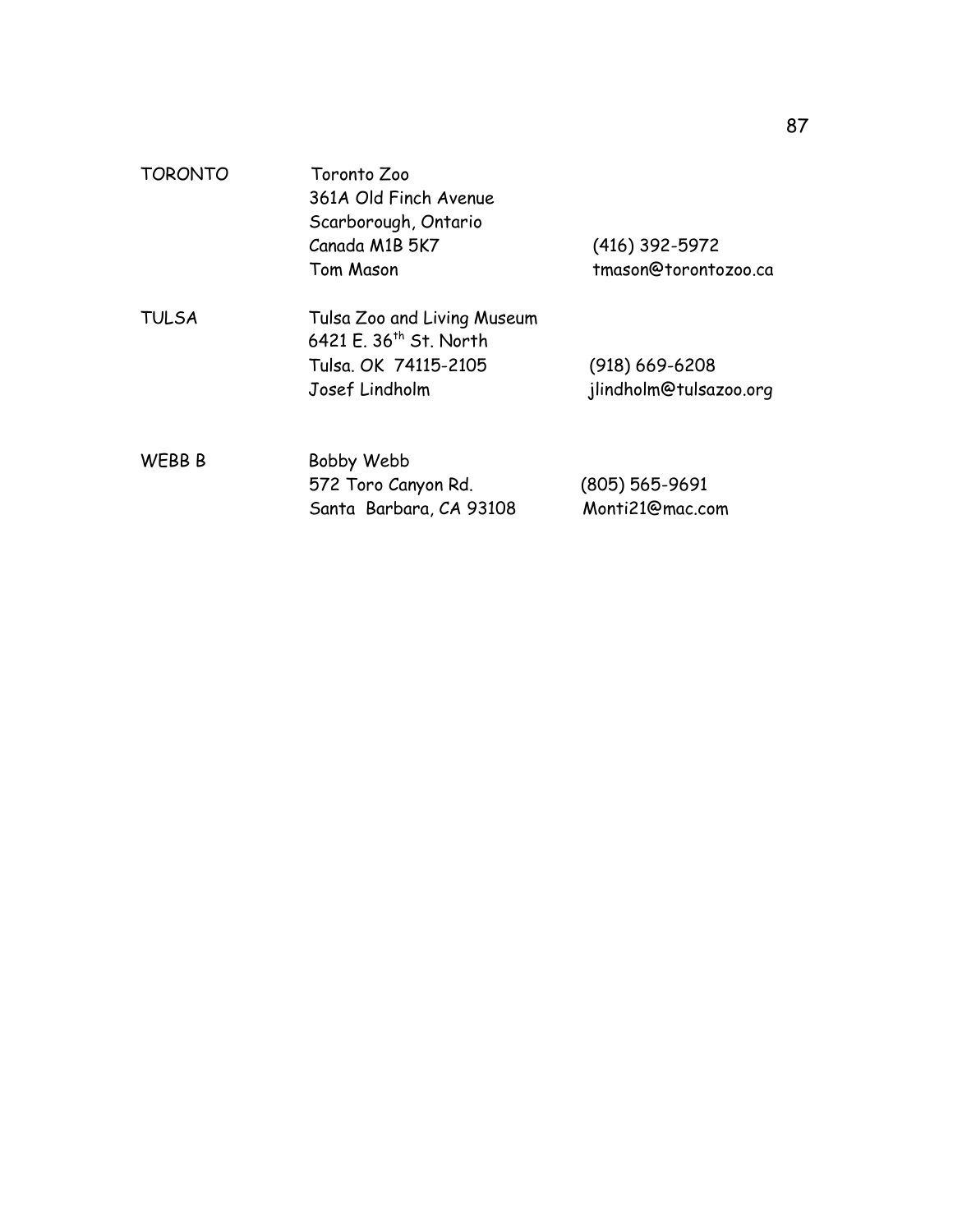#### **OTHER REFERENCES:**

Coraciiformes TAG website: www.coraciiformestag.com Kevin Graham, web master: kevin.t.graham@disney.com Paul Schutz, TAG chair entitled and the paul.j.schutz@disney.com Colleen Lynch, SSP advisor clynch@riverbanks.org

Jo Gregson jo.gregson@paigntonzoo.org.uk EEP Coordinator and European studbook Keeper for Aceros corrugatus Paignton Zoo

ESB studbook keeper for king.koen@telefonica.net Rhyticeros undulatus & plicatus

Dr. Koen Brouwer, EAZA Hornbill TAG chair ac\_brouwer@yahoo.com

Chester Zoological Gardens

Catherine King cathy.king@weltvogelpark.de

Dr. Roger Wilkinson r.wilkinson@chesterzoo.org

For updated information (photos and videos) on past and present work with hornbill field work and conservation in Thailand, see the Thailand Hornbill Project Facebook page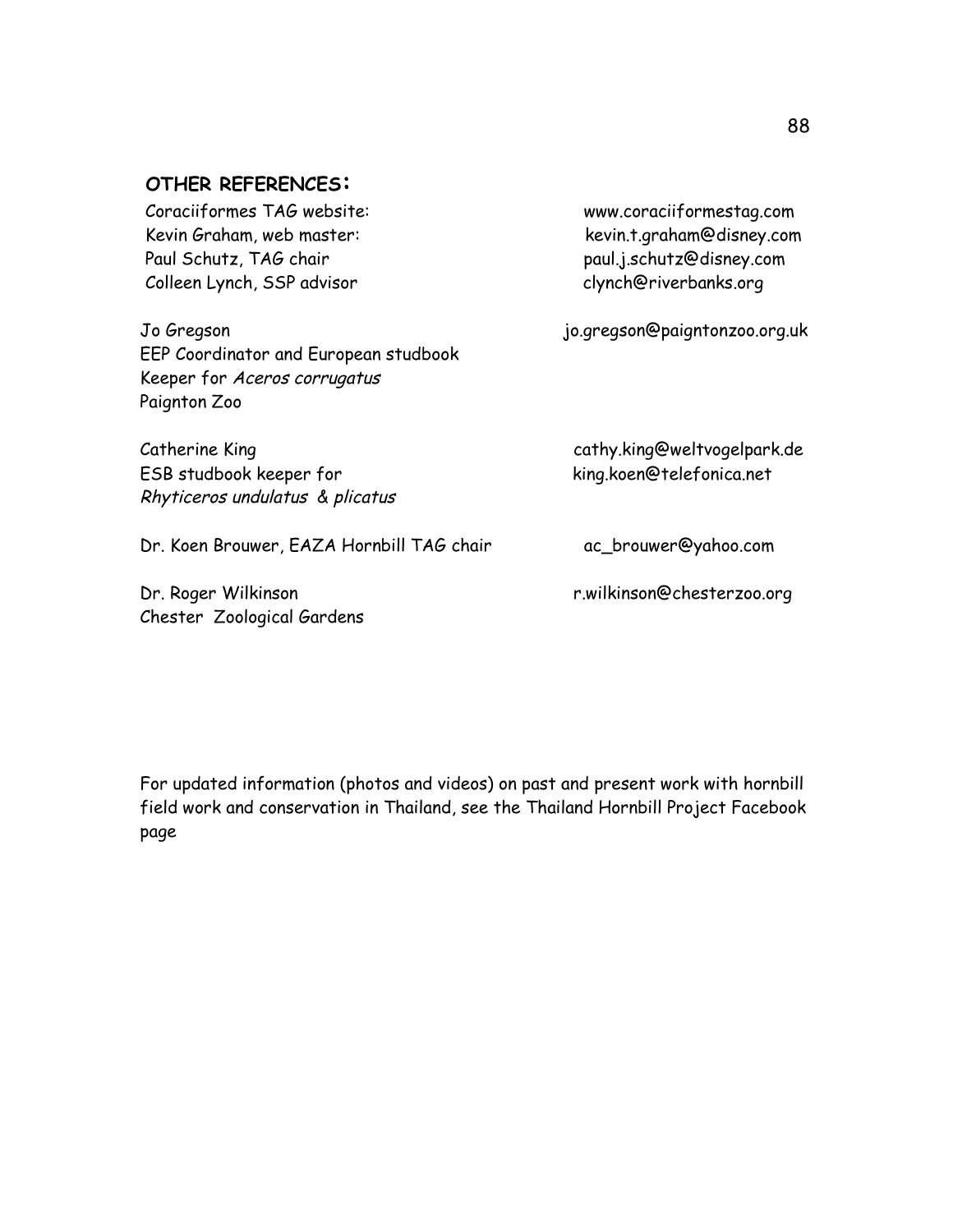## **APPENDIX**

#### **WRITHED HORNBILL**

Aceros leucocephalus

GENERAL INFORMATION

Other common names in use include: Mindano wrinked hornbill, White-headed hornbill, Wrinkled hornbill.

Captive propagation.

The first known captive breeding of this species occurred in 1989 at Miami Metrozoo (Jung 1991). Myers (2000) wrote about the successful breeding at Audubon Park and Zoological Garden. This pair had hatched nine and fledged eight birds. Unfortunately, the breeding female died 11 May 1998. All the surviving offspring (2.2 presently) are in European collections (Parque El Retiro in Malaga, Spain and Chester Zoo in the United Kingdom). Barcena et al (in Lum & Poonswad, 2005, pp. 37-43) report on the captive breeding at Ornithological Park El Retiro in Malaga, Spain in 2000.

San Diego Zoo had a pair of birds, the female having been captive hatched at Miami Metro Zoo in 1989. She first reproduced when she was four years old. In 1999, one chick was hand reared from this pair. There are 28 historical records. Presently there are no individuals in this region.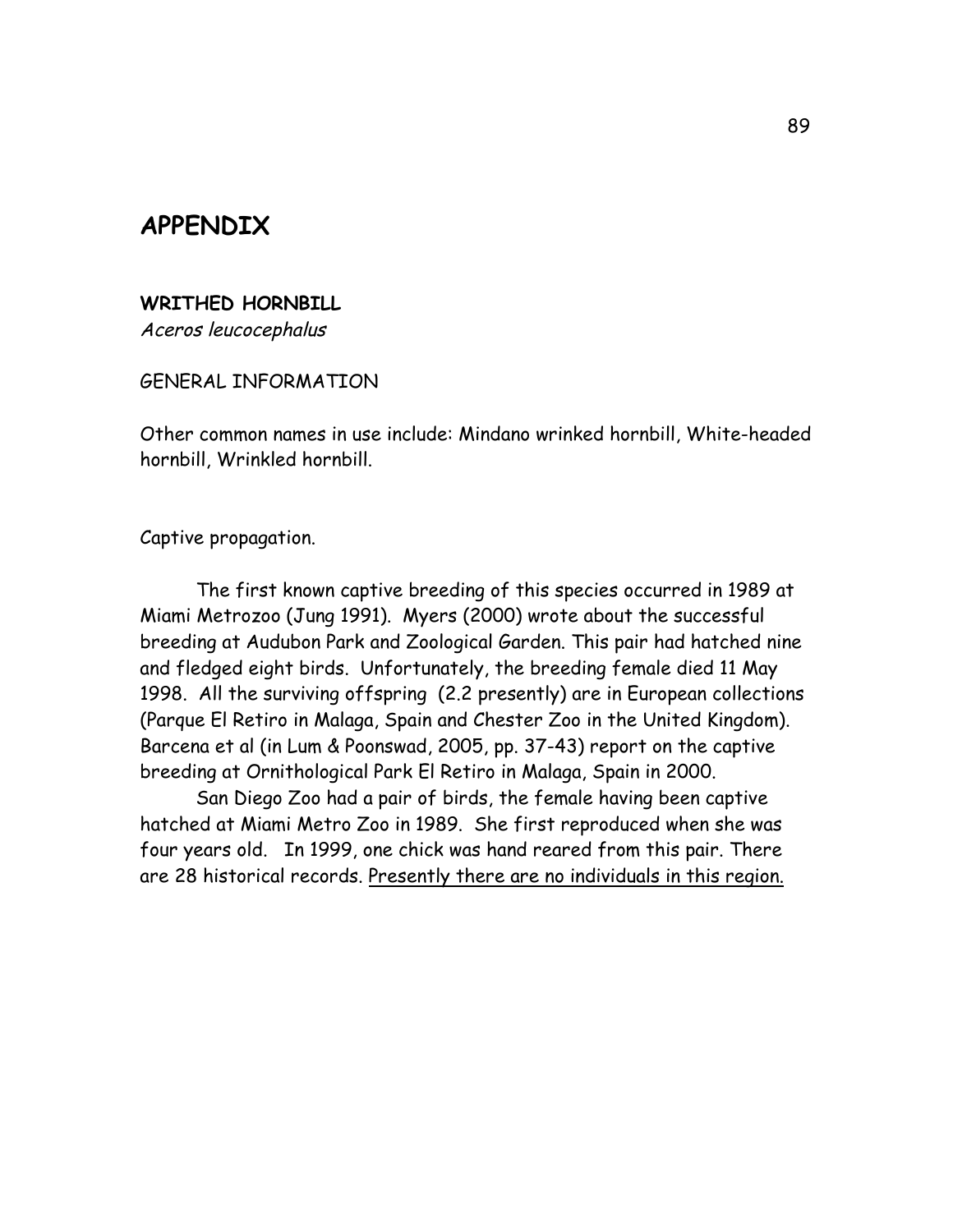# Writhed hornbill

Aceros leucocephalus

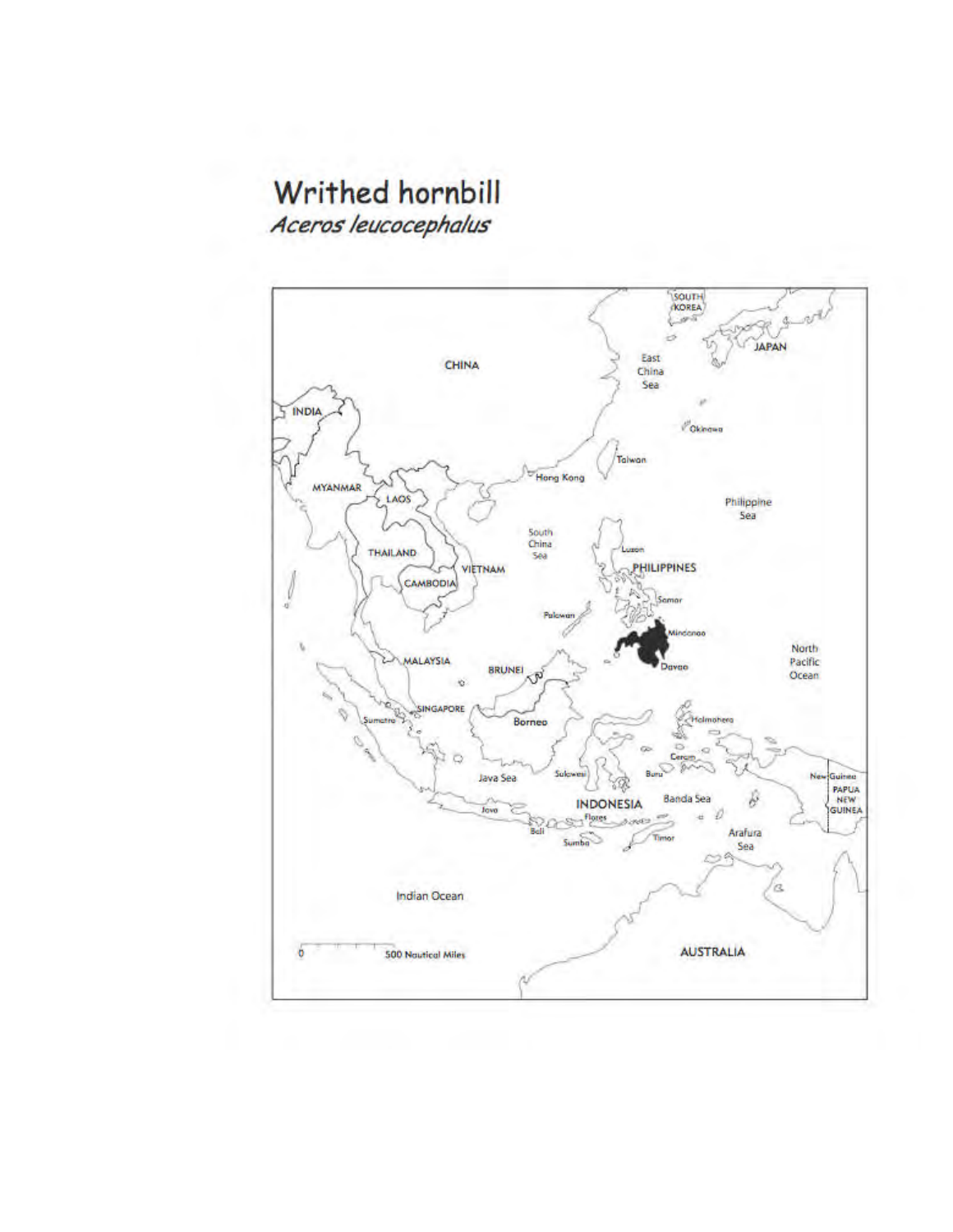#### **WRITHED HORNBILL STUDBOOK** Page 91

|        | (Aceros leucocephalus) |             |           |      |                                                                             |  |                                                                                                           |                                   |                                                                              |  |  |
|--------|------------------------|-------------|-----------|------|-----------------------------------------------------------------------------|--|-----------------------------------------------------------------------------------------------------------|-----------------------------------|------------------------------------------------------------------------------|--|--|
| Stud # | Sex                    | Hatch Date  | Sire      | Dam  | Location                                                                    |  | Date                                                                                                      | Local ID $\vert$                  | Event                                                                        |  |  |
| 1      | ?                      | ????        | WILD      | WILD | SE ASIA<br>UNKNOWN<br>NY BRONX                                              |  | ????<br>????<br>20 Aug 1932<br>14 Aug 1933                                                                | NONE<br>NONE<br>UNK               | Capture<br>Transfer<br>Transfer<br>Death                                     |  |  |
| 2      | ?                      | ????        | WILD      | WILD | SE ASIA<br>UNKNOWN<br>NY BRONX                                              |  | ????<br>????<br>26 Jun 1963<br>7 Jul 1969                                                                 | NONE<br>NONE<br><b>UNK</b>        | Capture<br>Transfer<br>Transfer<br>Death                                     |  |  |
| 3      | F                      | ????        | WILD      | WILD | SE ASIA<br>UNKNOWN<br>NY BRONX<br>STATEN IS                                 |  | ????<br>????<br>26 Jun 1963<br>20 Apr 1970 000042<br>11 May 1986                                          | <b>NONE</b><br>NONE<br><b>UNK</b> | Capture<br>Transfer<br>Transfer<br>Transfer<br>Death                         |  |  |
| 4      | М                      | ????        | WILD      | WILD | SE ASIA<br>ZOO IMPRT<br>METROZOO                                            |  | ????<br>????<br>23 Jan 1985 A00884<br>11 Feb 1991                                                         | NONE<br><b>NONE</b>               | Capture<br>Transfer<br>Transfer<br>Death                                     |  |  |
| 5      | F                      | ~1981       | L<br>WILD | WILD | SE ASIA<br>ZOO IMPRT<br>METROZOO<br>W PALM BE<br><b>AUDUBON</b>             |  | ????<br>????<br>23 Jan 1985 A00885<br>26 Aug 1992<br>28 Jan 1993<br>11 May 1998                           | NONE<br>NONE<br>NONE<br>1864      | Capture<br>Transfer<br>Transfer<br>Transfer<br>Transfer<br>Death             |  |  |
| 6      | M                      | ~1986       | WILD      | WILD | SE ASIA<br>V.D.BRINK<br>SANDIEGOZ<br>METROZOO<br><b>AUDUBON</b><br>$SD-WAP$ |  | ????<br>????<br>3 Feb 1989 389064<br>14 Mar 1991 A03226<br>28 Jan 1993<br>9 Dec 1998 389064<br>1 Sep 2002 | NONE<br>NONE<br>1863              | Capture<br>Transfer<br>Transfer<br>Transfer<br>Transfer<br>Transfer<br>Death |  |  |
| 7      | М                      | ~1986       | WILD      | WILD | SE ASIA<br>V.D.BRINK<br>SANDIEGOZ                                           |  | ????<br>????<br>3 Feb 1989 389061<br>1 Jun 2002                                                           | NONE<br>NONE                      | Capture<br>Transfer<br>Transfer<br>Death                                     |  |  |
| 8      | М                      | ~1986       | WILD      | WILD | SE ASIA<br>V.D.BRINK<br>SANDIEGOZ                                           |  | ????<br>????<br>3 Feb 1989 389062<br>20 Dec 1989                                                          | NONE<br>NONE                      | Capture<br>Transfer<br>Transfer<br>Death                                     |  |  |
| 9      | М                      | ~1986       | WILD      | WILD | SE ASIA<br>V.D.BRINK<br>SANDIEGOZ                                           |  | ????<br>????<br>3 Feb 1989 389063<br>16 May 1990                                                          | NONE<br>NONE                      | Capture<br>Transfer<br>Transfer<br>Death                                     |  |  |
| 10     | ?                      | 3 May 1988  | 4         | 5    | METROZOO                                                                    |  | 3 May 1988 A02226<br>10 May 1988                                                                          |                                   | Hatch<br>Death                                                               |  |  |
| 11     | F                      | 20 Apr 1989 | 4         | 5    | METROZOO                                                                    |  | 20 Apr 1989 A02577<br>29 Jan 1990                                                                         |                                   | Hatch<br>Death                                                               |  |  |
| 12     | F                      | 20 Apr 1989 | 4         | 5    | METROZOO<br>SANDIEGOZ                                                       |  | 20 Apr 1989 A02574<br>23 Jun 1990 390637<br>14 Mar 1991 390637<br>14 Jun 2001                             |                                   | Hatch<br>Transfer<br>Transfer<br>Death                                       |  |  |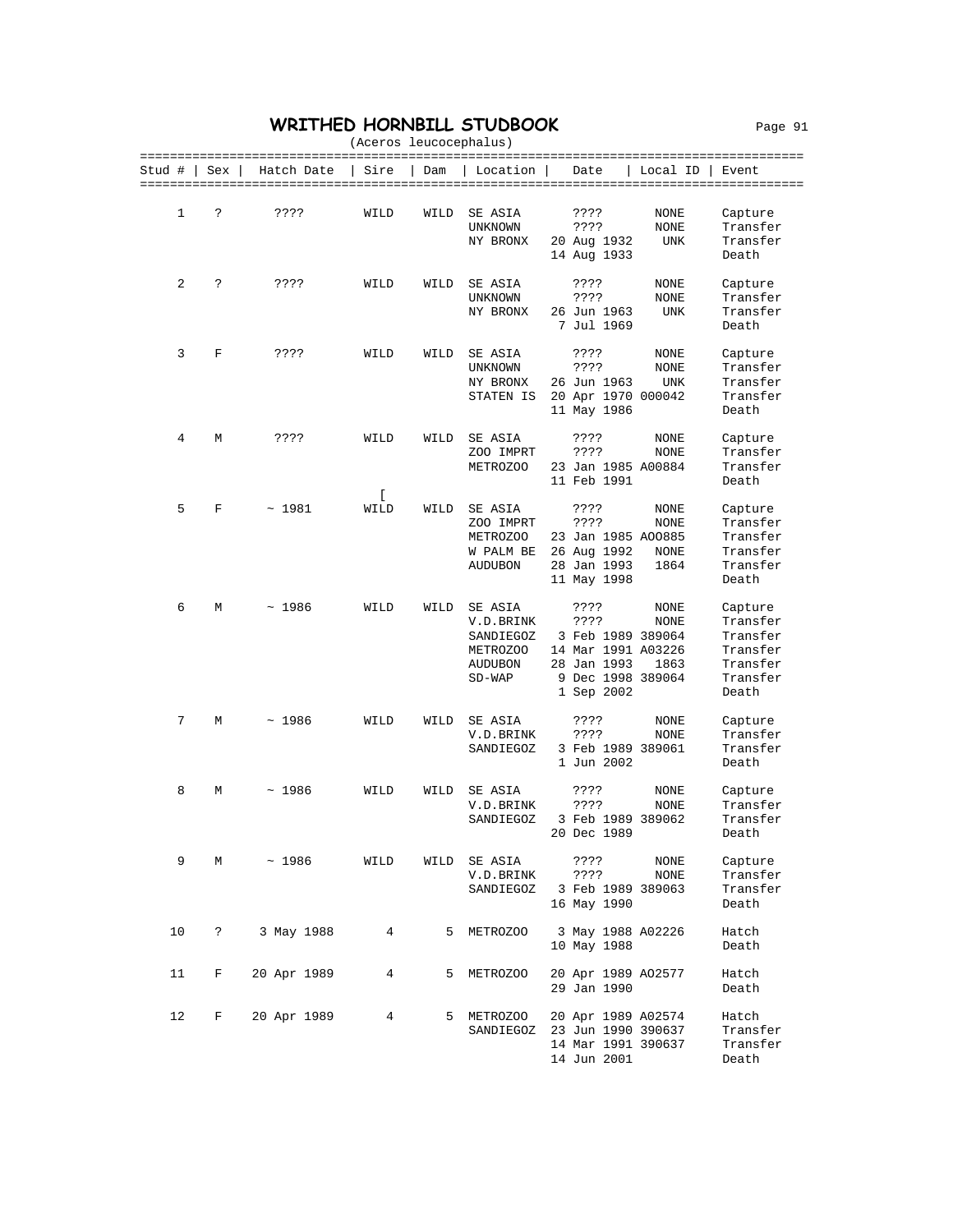| 13 | $\mathbf{P}$  |  | 22 Jul 1990 | $\overline{4}$         |       | 5 METROZOO                                                |  | 23 Aug 1990               | 22 Jul 1990 A03084                     | Hatch<br>Death                  |
|----|---------------|--|-------------|------------------------|-------|-----------------------------------------------------------|--|---------------------------|----------------------------------------|---------------------------------|
| 14 | M             |  | 22 May 1993 | 6                      |       | 5 AUDUBON<br>CHURRIANA 25 Jun 1996 B00033                 |  |                           | 22 May 1993 1890                       | Hatch<br>Transfer               |
| 15 | М             |  | 24 May 1993 | 6                      |       | 5 AUDUBON                                                 |  | 24 May 1993<br>8 Jan 1995 | 1896                                   | Hatch<br>Death                  |
| 16 | $\ddot{ }$    |  | 1 Jun 1993  | 7                      |       | 12 SANDIEGOZ                                              |  | 6 Jul 1993                | 1 Jun 1993 393250                      | Hatch<br>Death                  |
| 17 | $\ddot{ }$    |  | 1 Jun 1993  | 7                      |       | 12 SANDIEGOZ 1 Jun 1993 393251                            |  | 7 Jul 1993                |                                        | Hatch<br>Death                  |
| 18 | $\tilde{ }$   |  | 9 May 1994  | 6                      | $5 -$ | AUDUBON                                                   |  | 10 Jun 1994               | 9 May 1994 1985                        | Hatch<br>Death                  |
| 19 | F             |  | 6 May 1995  | 6                      |       | 5 AUDUBON 6 May 1995 2079<br>CHURRIANA 25 Jun 1996 B00034 |  | 3 Jun 1997                |                                        | Hatch<br>Transfer<br>Death      |
| 20 | F             |  | 8 May 1995  | 6                      |       | 5 AUDUBON 8 May 1995 2080<br>CHURRIANA 25 Jun 1996 B00035 |  | 8 May 1998                |                                        | Hatch<br>Transfer<br>Death      |
| 21 | F             |  | 16 May 1995 | 6                      |       | 5 AUDUBON<br>CHURRIANA 25 Jun 1996 B00036 ltf Transfer    |  | 16 May 1995               | 2085                                   | Hatch                           |
| 22 | $\mathcal{P}$ |  | 29 Apr 1997 | 6                      |       | 5 AUDUBON                                                 |  | 29 Apr 1997<br>9 Jul 1997 | 2233                                   | Hatch<br>Death                  |
| 23 | F             |  | 2 May 1997  | 6                      |       | 5 AUDUBON<br>CHESTER                                      |  |                           | 2 May 1997 2234 Hatch                  | 17 Dec 1997 980025 ltf Transfer |
| 24 | M             |  | 12 May 1997 | 6                      |       | 5 AUDUBON<br>CHESTER                                      |  |                           | 12 May 1997 2235 Hatch                 | 17 Dec 1997 980024 ltf Transfer |
| 25 | F             |  | 22 Sep 1997 | UNK                    |       | 20 CHURRIANA 22 Sep 1997 UNK ltf Hatch                    |  |                           |                                        |                                 |
| 26 | M             |  | 28 Oct 1998 | 7                      |       | 12 SANDIEGOZ 28 Oct 1998 498182                           |  | 2 Nov 1998                |                                        | Hatch<br>Death                  |
| 27 | F             |  | 7 Apr 1999  | 7                      |       | 12 SANDIEGOZ<br>$SD-WAP$                                  |  | 25 May 2004               | 7 Apr 1999 499029<br>3 Oct 1999 499029 | Hatch<br>Transfer<br>Death      |
| 28 | F             |  |             | $\sim$ 21 Jul 2000 UNK |       | 25 CHURRIANA ~21 Jul 2000 UNK ltf Hatch                   |  |                           |                                        |                                 |

TOTALS: 9.11.8 (28)

Compiled by: Eric Kowalczyk thru Woodland Park Zoo Data current thru: 31 Dec 2013 North America Printed on 31 Dec 2013 using Sparks v 1.56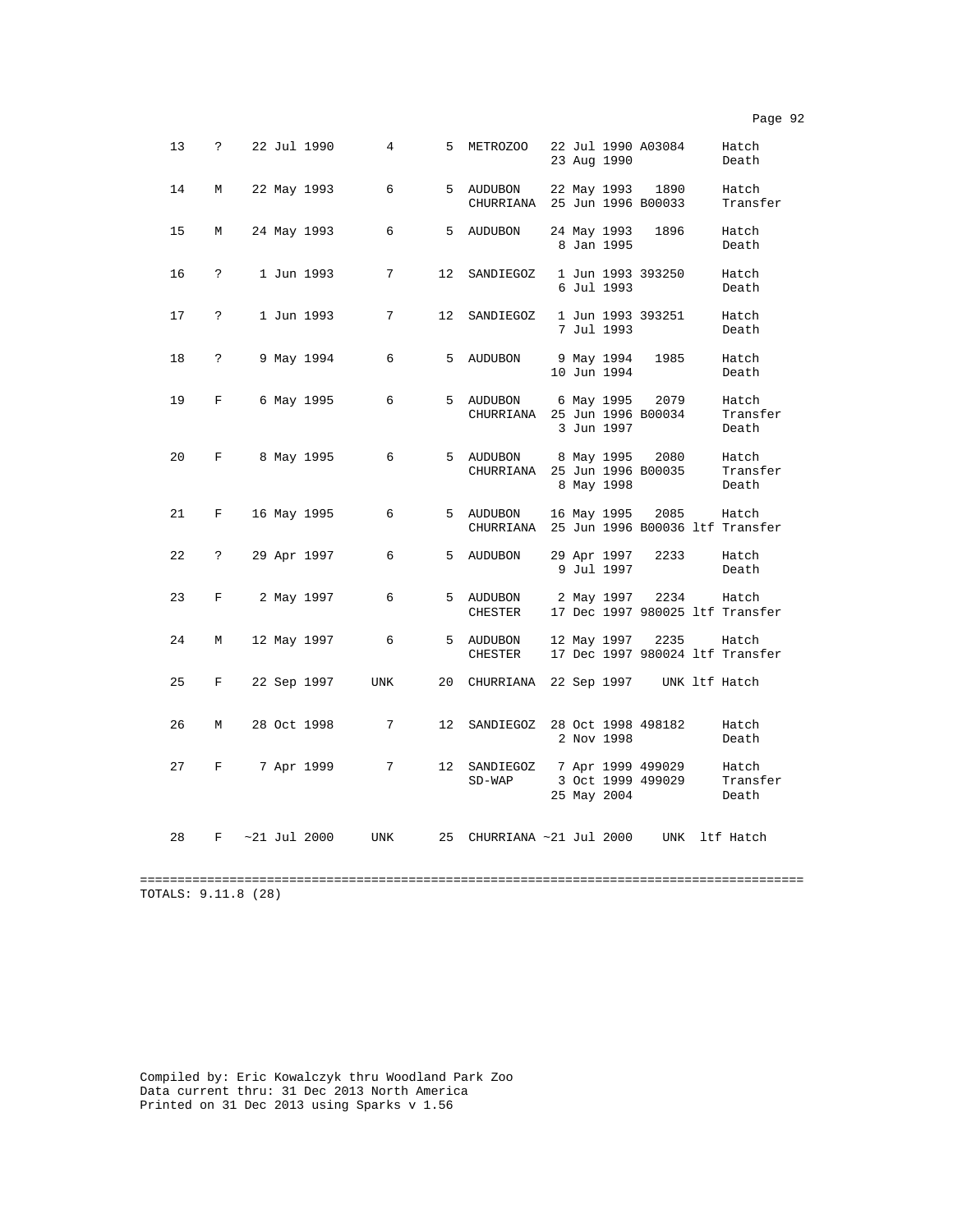## **ACKNOWLEDGMENTS**

This ninth edition studbook was made possible by the continual support of many: from Woodland Park Zoo, President & CEO, Dr. Deborah Jensen; Chief Operations Officer, Bruce Bohmke; General Curator, Dr. Nancy Hawkes; Bird Curator, Mark Myers; Collection manager Shawn Pedersen; the Coraciiformes Taxonomic Advisory Group (TAG) under the leadership of Paul Schutz; PMP advisor, Colleen Lynch (Population Management Center). Much appreciation goes to Min Kang who created the maps and to Dennis Dow, who photographed the female Aceros cassidix (SB#51) for the front cover. Financial support was provided by the Woodland Park Zoo. Many thanks to all the participating institutions for their continual assistance in providing the necessary information and data. Last but not least, to my wife, Sheila Williamson who is most supportive of my work on this studbook and in situ hornbill conservation projects.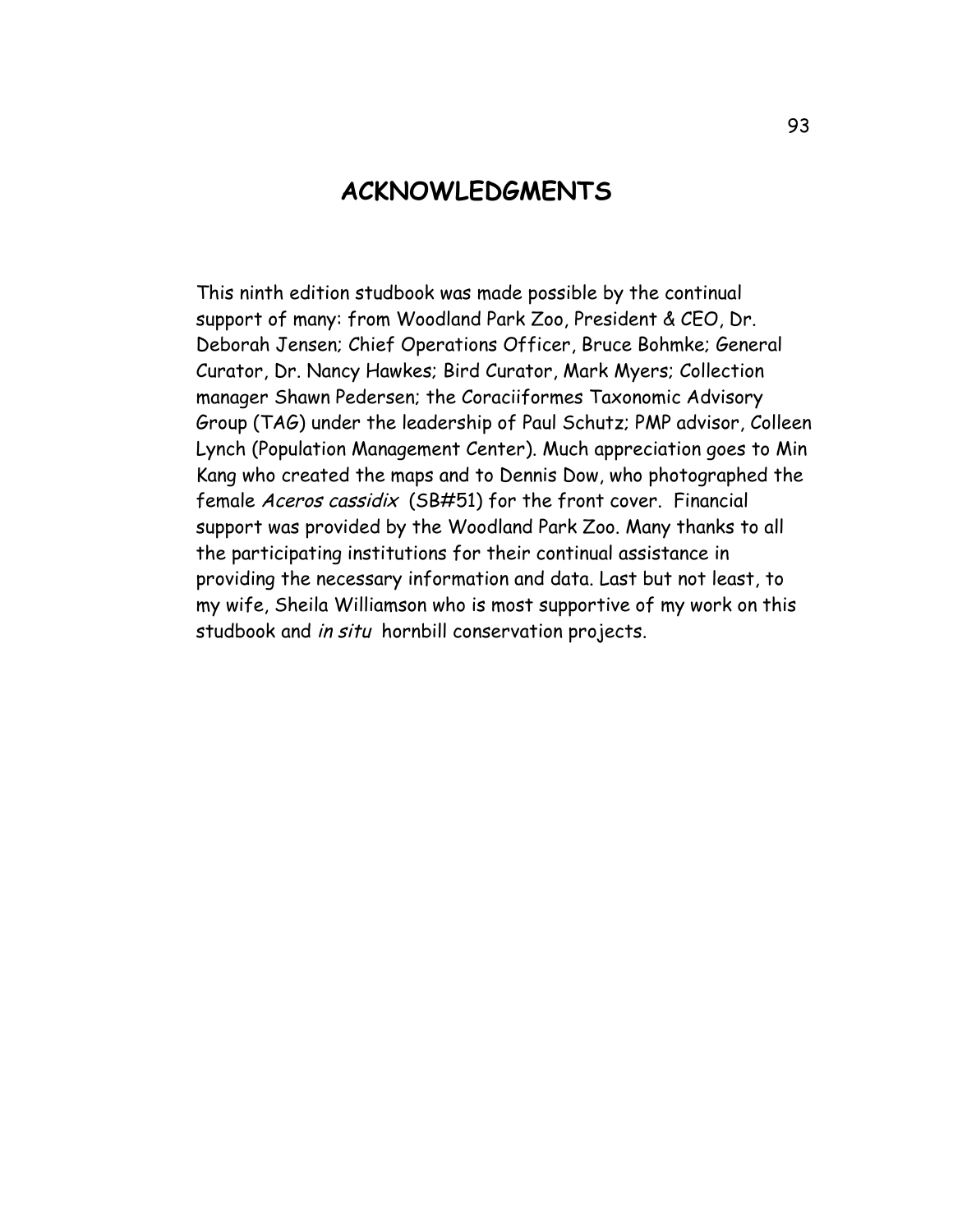#### **BIBLIOGRAPHY**

Atallian, D., Rubley, D., Sincage, J., & McDuffie, L. (unpublished): First captive breeding of the white-crested hornbill at Discovery Island (Aceros comatus).

Bell, J. & Bruning D. (1979): Breeding the Malayan wreathed hornbill Aceros undulatus undulatus at the New York Zoological Park. International Zoo Yearbook **19**: 145-147.

Collar, N.J., Crosby, M. J. & Stattersfield, A.J. (1994): Birds to Watch **2**, The World list of threatened birds. Cambridge: Birdlife International.

Del Hoyo, J., Elliot, A., & Sargatal, J. eds. (2001): Handbook of the Birds of the World. Volume 6. Mousebirds to Hornbills. Lynx Edicions, Barcelona. 589pp.

Euing, S. (1995): Love, the second time around. Zoonooz (Zoological Society of San Diego) **Sept**: 14-19.

Galama, W., King, C. and K. Brouwer (2002): EAZA Hornbill Management and Husbandry Guidelines. 1st Edition. EAZA Hornbill TAG. National Foundation for Research in Zoological Gardens, Amsterdam.

Gotliffe, Amy, S. Cramer and M.Sievert (2010): A Holistic and Realistic Way of Supporting Hornbills at the Oakland Zoo. American Zoo and Aquarium Association, Connect. **April:** 16-17.

Groonbridge, B. (ed.) (1993): 1994 IUCN Red List of threatened animals. Compiled by the World Conservation Monitoring Centre, Cambridge, UK. 286pp.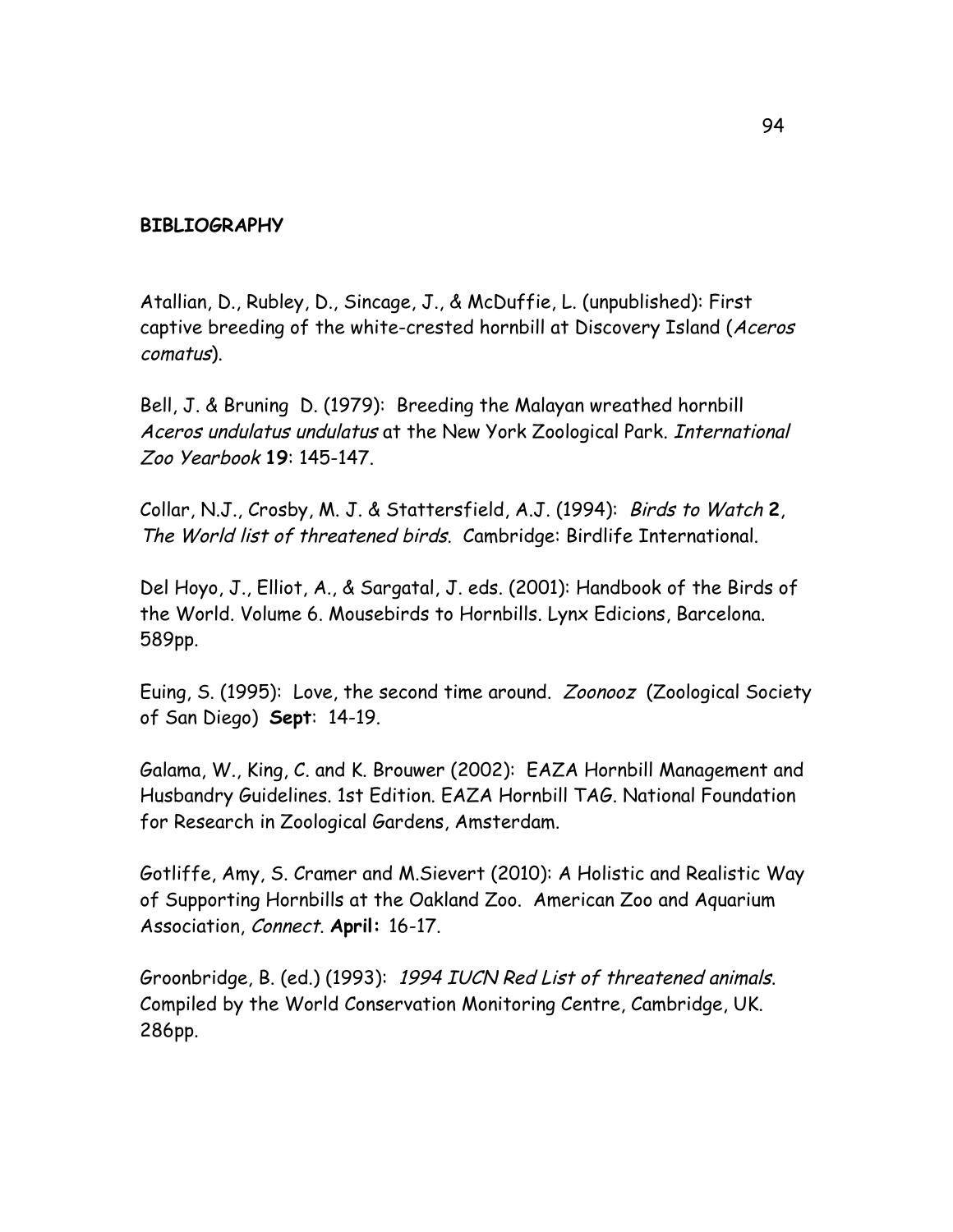Ho, H. C. and Supari, S. (2000): Observations of plain-pouched hornbills Aceros subruficollis in Tasek Temengor, Peninsular Malaysia. Forktail (Journal of the Oriental Bird Club) **16**: 65-67.

ISIS (International Species Information System), 12101 Johnny Cake Ridge Rd., Building A, Room 6, Apple Valley, MN 55124.

Jung, D. (1991): Breeding of the writhe-billed hornbill (Aceros I. leucocephalus) at Miami Metrozoo. Animal Keepers' Forum **18**(8): 270-276.

Kemp, A.C. (1979): A review of hornbills: biology and radiation. Living Bird, **17**: 105-136.

Kemp, A.C. (1995): The Hornbills. Oxford Univ. Press, Oxford, UK.

Kinnaird, M. F. and Timothy G. O'Brien. (1993): Preliminary observation on the breeding biology of the endemic Sulawesi red-knobbed hornbill (Rhyticeros cassidix). Trop. Biodiversity. **1**:107-112.

Kinnaird, M.F. and Timothy G. O'Brien. (1999): Breeding ecology of the Sulawesi red-knobbed hornbill, Aceros cassidix. Ibis **141**: 60-69.

Kinnard, M.F. and Timothy G. O'Brien. (2007): The Ecology and Conservation of Asian Hornbills: Farmers of the Forest. University of Chicago Press. 315pp.

Kinnaird, M.F., O'Brien, T.G. & Suryadi, S. (1996): Population fluctuation in Sulawesi red-knobbed hornbills: tracking figs in space and time. Auk **113**(2):431-440.

Krueger, S. (2010): First Time Breeding of Captive Sulawesi Knobbed Hornbills (Aceros cassidix) at St. Augustine Alligator Farm Zoological Park. Animal Keepers' Forum **37** (#4/5): 173-175.

Lilleor, J. (2002): EEP Studbook for wrinkled hornbill (Aceros corrugatus); 3rd edition. Aalborg Zoo, Denmark.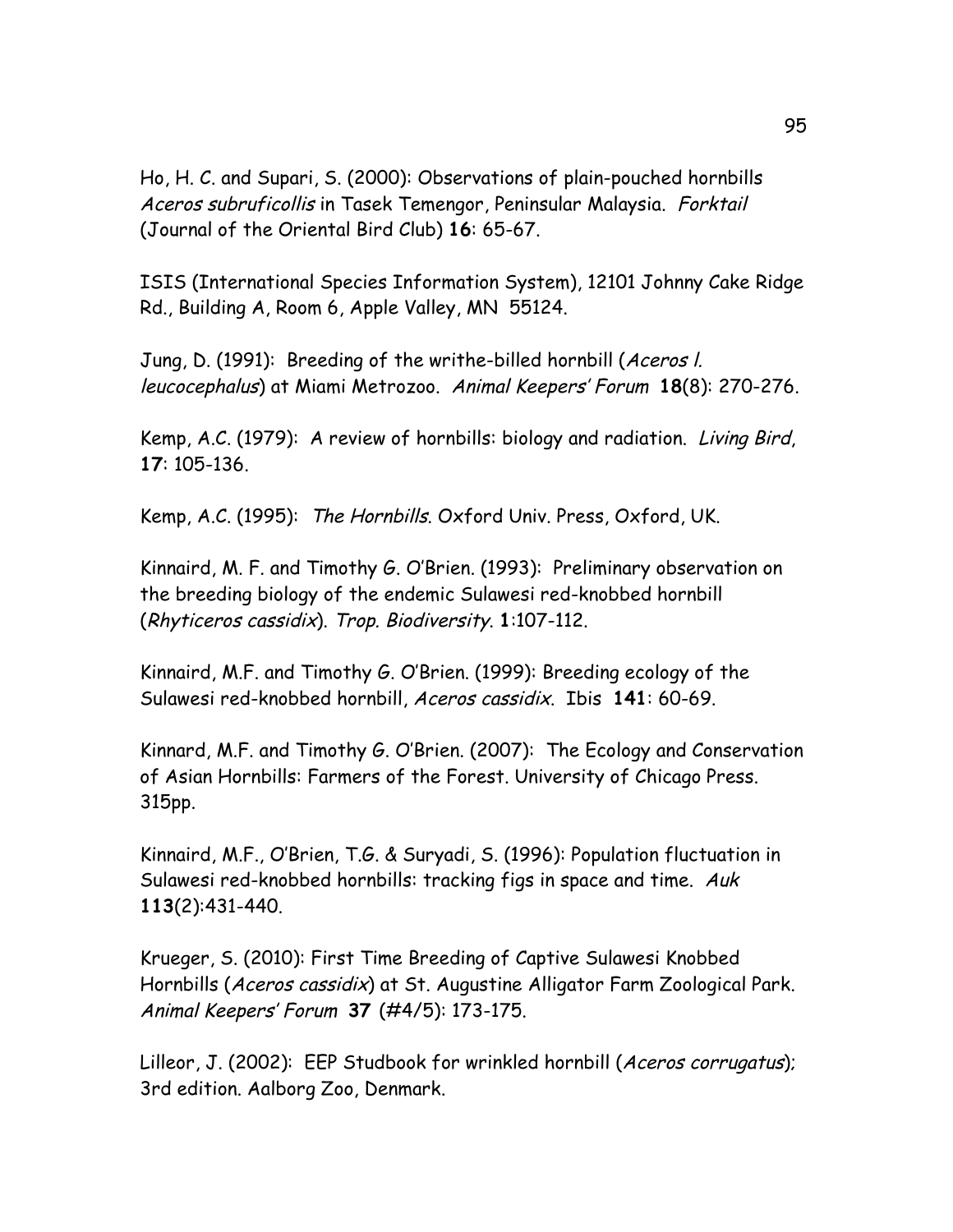Lindhom, J. H. (1999): The wrinkled hornbill, *Aceros corrugatus*. The AFA Watchbird **XXVI** (5): 55-62.

Low, R. (1994): Breeding the wrinkled hornbill at Palmitos Park. Avicultural Magazine **100**:62-67.

Lum, S. & Poonswad, P., eds (2005). The ecology of hornbills: reproduction and population. Bangkok: Pimdee Karnpim Co., Ltd. 248p.

Macek, M. (1998): St. Louis Zoo reports significant hatches. American Zoo and Aquarium Association, Communique **Oct**: 24.

Michi, H. (1993): Der Celebeshornvogel. Gefierderte Welt. **117**(3): 78-83.

Myers, M. S. (2000): Breeding the writhe-billed hornbill (Aceros leucocephalus) at the Audubon Park and Zoological Garden. International Zoo Yearbook **37**: 345-354.

Pavlin, I. (1999): European Studbook for the bar-pouched wreathed hornbill (Aceros undulatus) and the Papuan wreathed hornbill (Aceros plicatus).  $1<sup>st</sup>$ edition. Ljubljana Zoo, Slovenia.

Poonswad, P. (1993): Forest flagships. World Birdwatch. **15**(3): 14-17.

Poonswad, P., (ed), (1998): The Asian Hornbills: Ecology and Conservation. Thai Studies in Biodiversity No. 2: 1-336.

Poonswad, P., Chimchrome, V., Plongmai, K. & Chuilua, P. (1999). Factors influencing the reproduction of Asian hornbills. In: Adams, N.J. & Slotow, R.H. (eds.) Proc. 22 Int. Ornithol. Congress, Durban: 1740-1755. Johannesburg: Birdlife South Africa.

Poonswad, P., & Kemp, A.C. (eds.), (1993): Manual on the conservation of Asian hornbills. Hornbill Project Thailand. Bangkok. 513pp.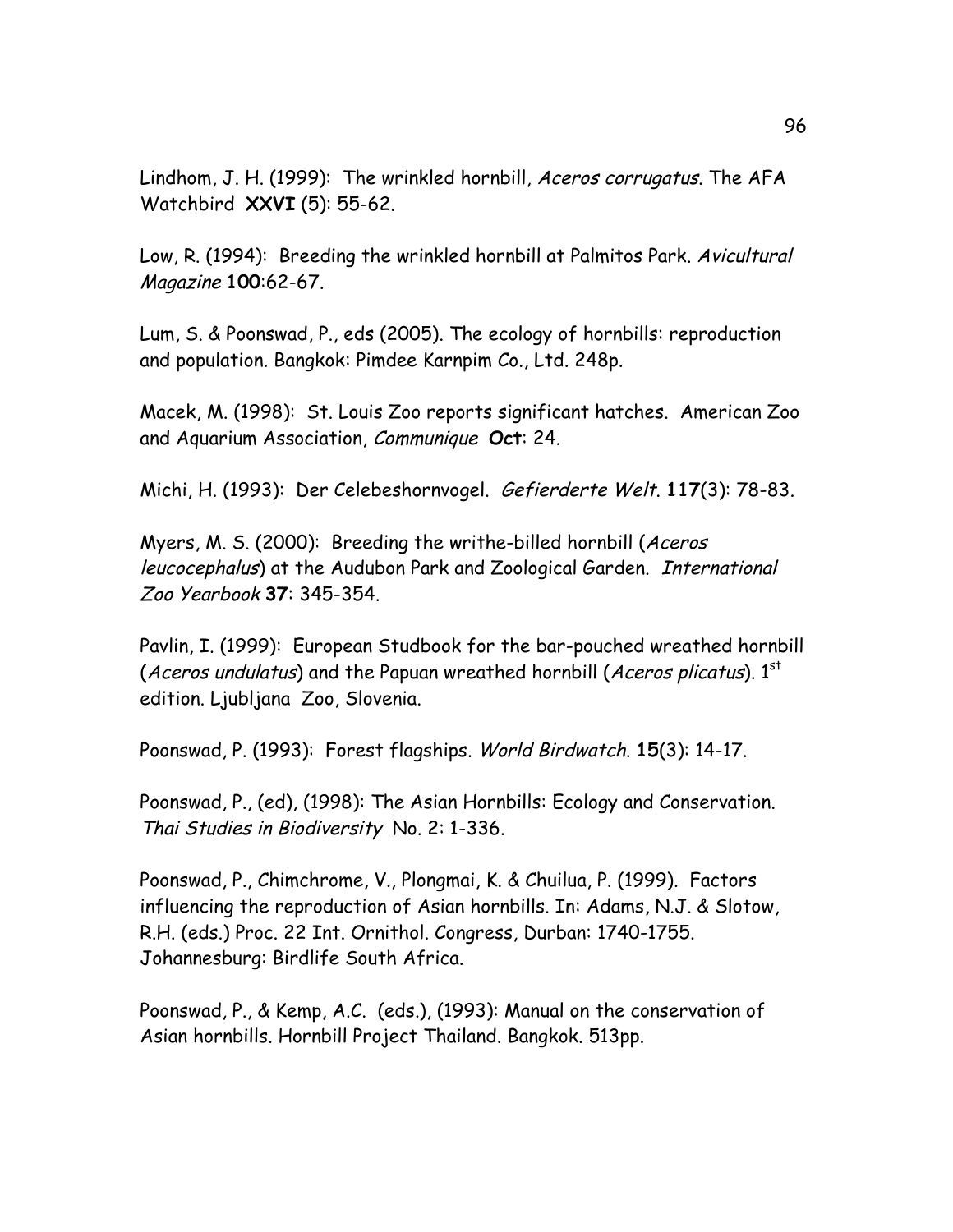Poonswad, P, Thiensongrusaee, P., & Mudsri, S. (2012): Basic conservation approoaches and the fate of hornbills in Thailand: a prototype for future bird-people relationships. J. Ornithol. **153** (suppl 1): S49-S60.

Poonswad, P., Kemp, A.C. & Strange, M (2013): Hornbills of the World: A Photographic Guide. Draco Publishing. 212 pp.

Rasmussen, P.C. (2000): A review of the taxonomy and status of the plainpouched hornbill Aceros subruficollis. Forktail (Journal of the Oriental Bird Club) **16**: 83-91.

Sigler, E.U. & Myers, M.S. (1992): Breeding the wrinkled hornbill Aceros corrugatus at the Audubon Park and Zoological Garden. International Zoo Yearbook **31**: 147-153.

Srikwan, S. & Woodruff, D.S. (1998): DNA sequence variation and hornbill conservation, in The Asian Hornbills: Ecology and Conservation, ed. Poonswad, P. Thai Studies in Biodiversity No. 2: 69-82.

Strehlow, H. (2001): Hornbills in zoos - A review. International Zoo News **48**(2): 78-103

Summers, J. (1998): The partial hand-raising of a wrinkled hornbill, Aceros corrugatus at Paultons Park. Avicultural Magazine **103**(4): 163-169.

Wilkinson, R., McLeod, W., Langford, D., & Merry, R. (1996): Observations on the breeding of the wrinkled hornbill at Chester Zoo. Avicultural Magazine **102**(1): 8-11.